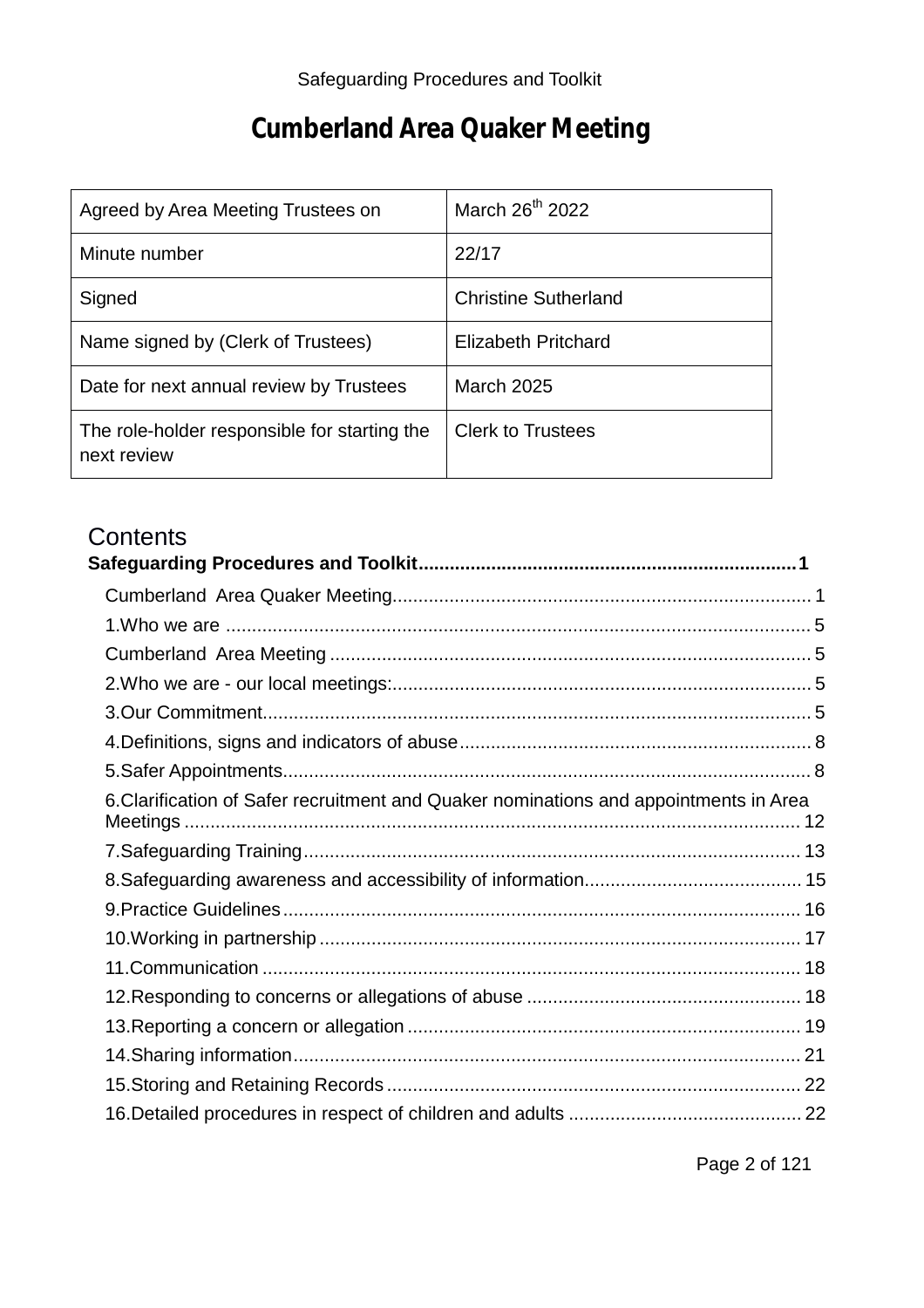| 1.1.4 Responsibilities of the AM Safeguarding Co-ordinator (lead trustee for       |    |
|------------------------------------------------------------------------------------|----|
| 1.1.5Responsibilities of AM Deputy Safeguarding Coordinator(s) (optional role)  33 |    |
| 1.1.6Responsibilities of Elders and Overseers (with regard to safeguarding) 33     |    |
| 1.1.7 Responsibilities of the LM Clerk (with regard to safeguarding) 33            |    |
|                                                                                    |    |
| 1.1.9Responsibilities of Nominations Committee (with regard to safeguarding) 34    |    |
|                                                                                    |    |
|                                                                                    |    |
|                                                                                    |    |
|                                                                                    |    |
|                                                                                    |    |
|                                                                                    | 39 |
|                                                                                    |    |
|                                                                                    |    |
|                                                                                    |    |
|                                                                                    |    |
|                                                                                    |    |
|                                                                                    |    |
|                                                                                    |    |
|                                                                                    |    |
|                                                                                    |    |
|                                                                                    |    |

Page 3 of 121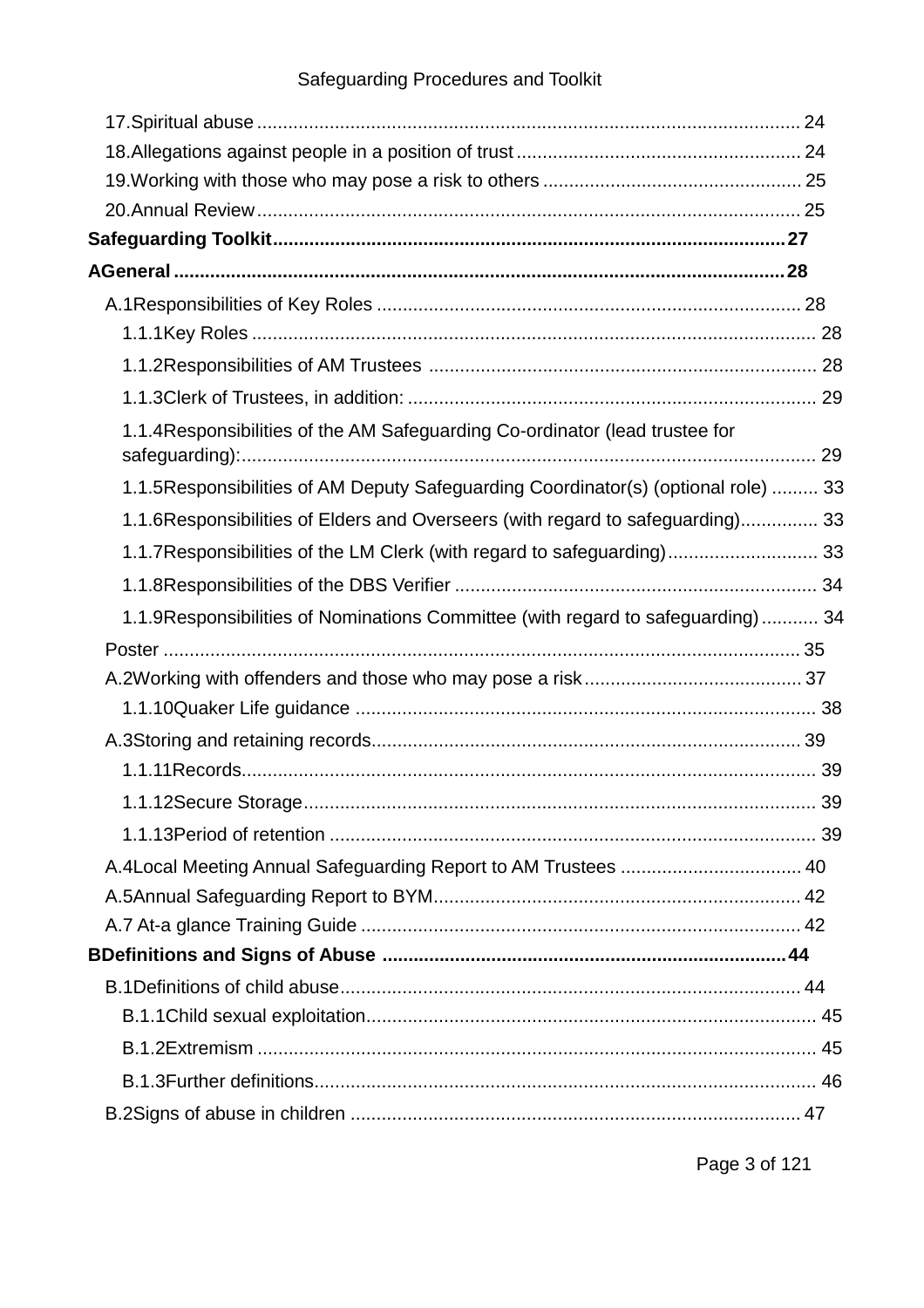| C.3.44. Are you currently working in any other care position in either a voluntary or |  |
|---------------------------------------------------------------------------------------|--|
|                                                                                       |  |
|                                                                                       |  |
|                                                                                       |  |
|                                                                                       |  |
|                                                                                       |  |
|                                                                                       |  |
|                                                                                       |  |
|                                                                                       |  |

Page 4 of 121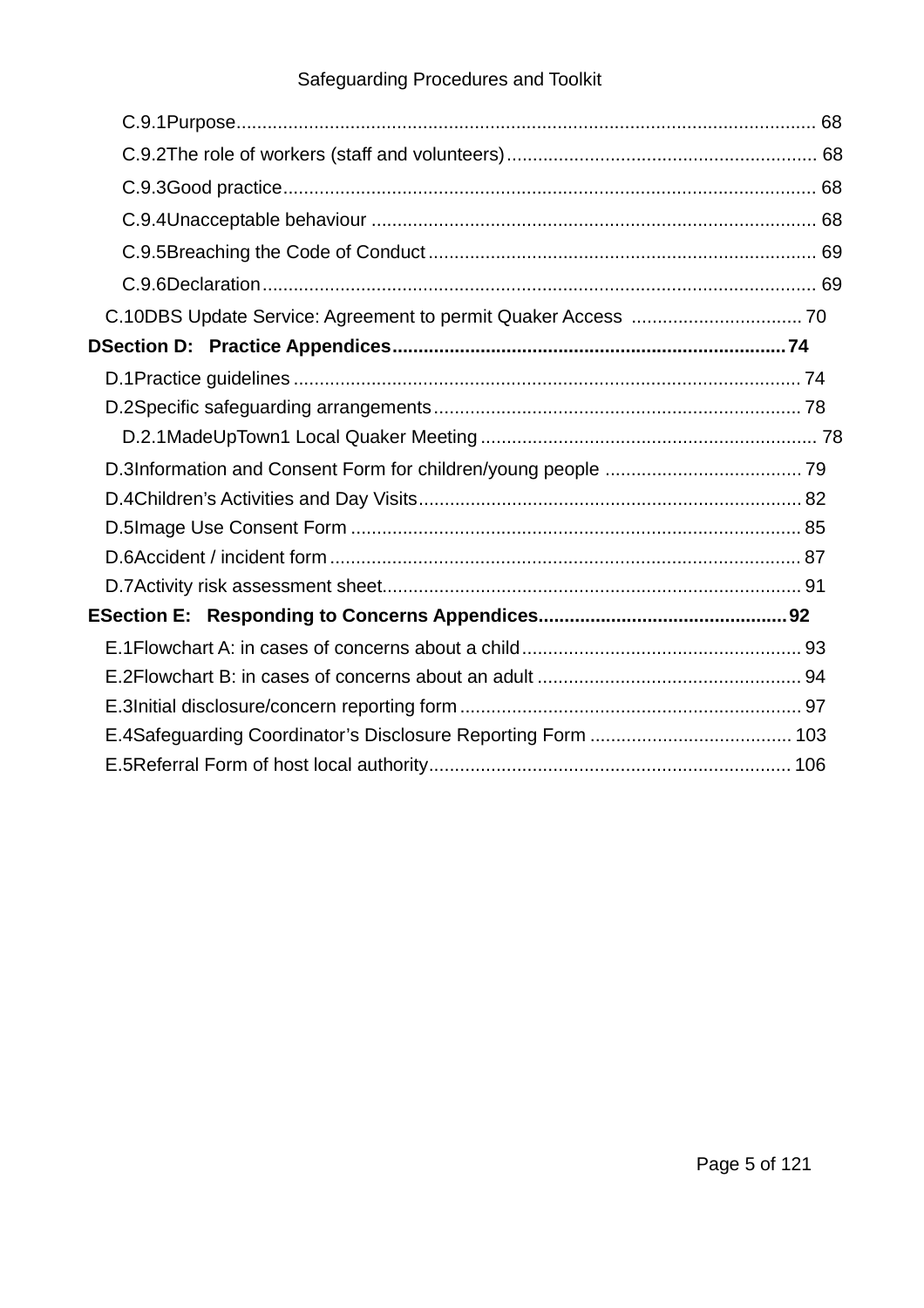## **1. Who we are**

## **Cumberland Area Meeting**

| <b>Key Contacts:</b>  | See separate document Key Safeguarding Contacts for contact<br>details for role holders & organisations.                                                        |
|-----------------------|-----------------------------------------------------------------------------------------------------------------------------------------------------------------|
| Address:              |                                                                                                                                                                 |
| Email:                |                                                                                                                                                                 |
| Phone:                |                                                                                                                                                                 |
| Website:              | www.cumberlandquakers.org.uk                                                                                                                                    |
| Charity number:       | 1161207                                                                                                                                                         |
| Company<br>number:    | <b>NA</b>                                                                                                                                                       |
| Denomination:         | This Area Meeting is a part of Britain Yearly Meeting of the<br>Religious Society of Friends (Quakers). See:<br>www.quaker.org.uk/our-organisation/safeguarding |
| Regulators:           | The Charity Commission                                                                                                                                          |
| Insurance<br>company: | Edwards Insurance Brokers, Meridan                                                                                                                              |

## **2. Who we are - our local meetings:**

This Area Meeting is made up of these local meetings:

| Insert local meeting name  | Insert address, phone and email details         |
|----------------------------|-------------------------------------------------|
| <b>Alston Meeting</b>      | alston@cumberlandquakers.org.uk                 |
| <b>Carlisle Meeting</b>    | carlisle.clerk@cumberlandquakers.org.uk         |
| <b>Cockermouth Meeting</b> | cockermouth.clerks@cumberlandquakers.<br>org.uk |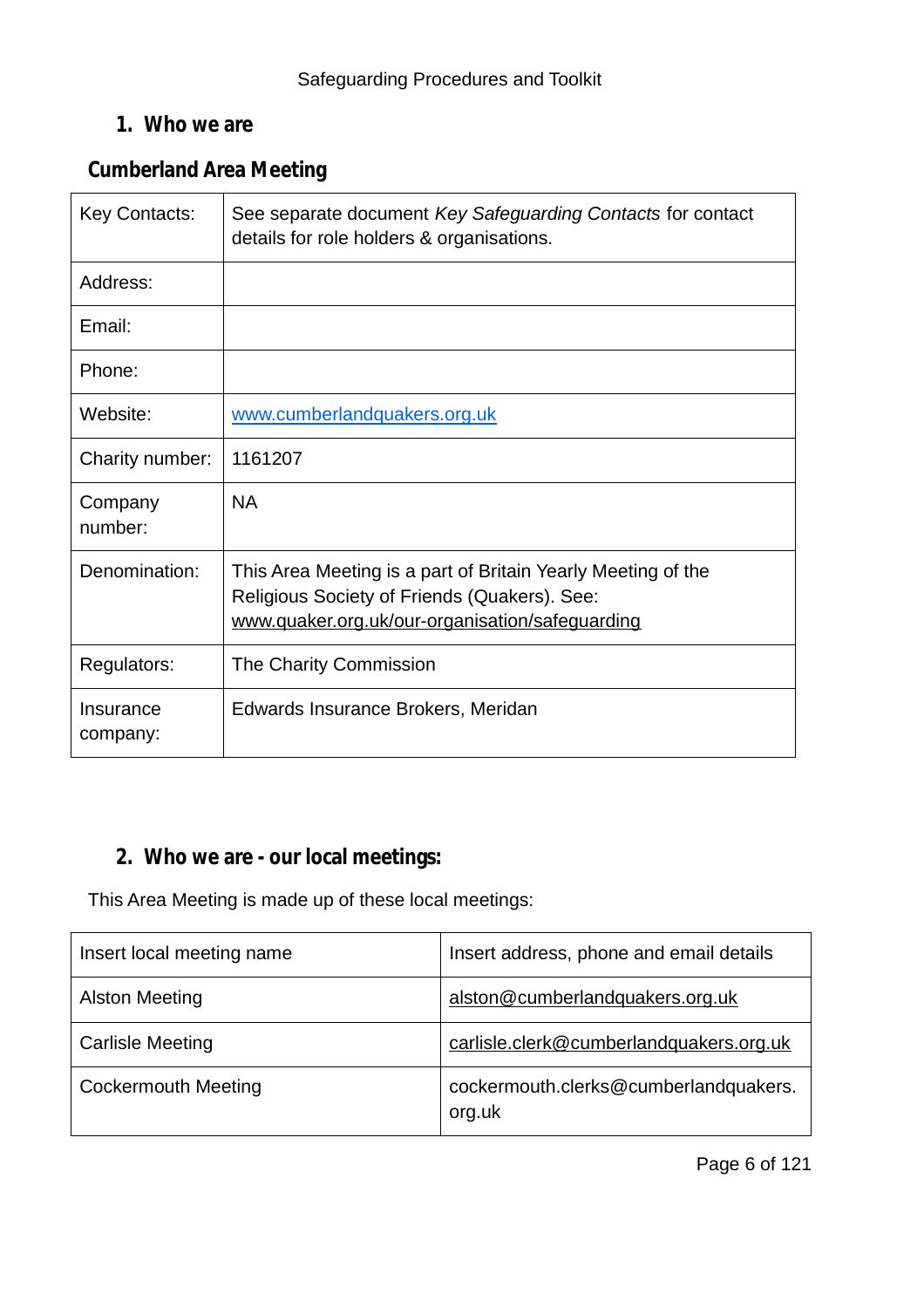| Insert local meeting name | Insert address, phone and email details |
|---------------------------|-----------------------------------------|
| <b>Keswick Meeting</b>    | keswick.clerk@cumberlandquakers.org.uk  |
| <b>Mosedale Meeting</b>   | mosedale@cumberlandquakers.org.uk       |
| <b>Penrith Meeting</b>    | penrith.clerk@cumberlandquakers.org.uk  |

## **3. Our Commitment**

Our procedures and processes represent our commitment to safeguarding put into practice. This Area Meeting is committed to:

- Promoting a safer environment and culture
- Using good practice procedures and guidelines, following national legislation and regulations, and inter-agency procedures
- Safely appointing, training and supporting all those with any responsibility related to children, young people and adults at risk
- Supporting our Safeguarding Co-ordinators and Deputies in their work and in any action they take in order to protect children, young people, and adults at risk
- Practising effective risk-management in response to those that may pose a present risk to others
- Responding promptly to every safeguarding concern or allegation
- Caring pastorally for victims/survivors of abuse and other affected persons
- Caring pastorally for those who are the subject of concerns or allegations of abuse and others affected.
- Prevention
- Understanding abuse and neglect

Defining child abuse or abuse against an adult is a difficult and complex issue. A person may abuse by inflicting harm or failing to prevent harm. Children and adults in need of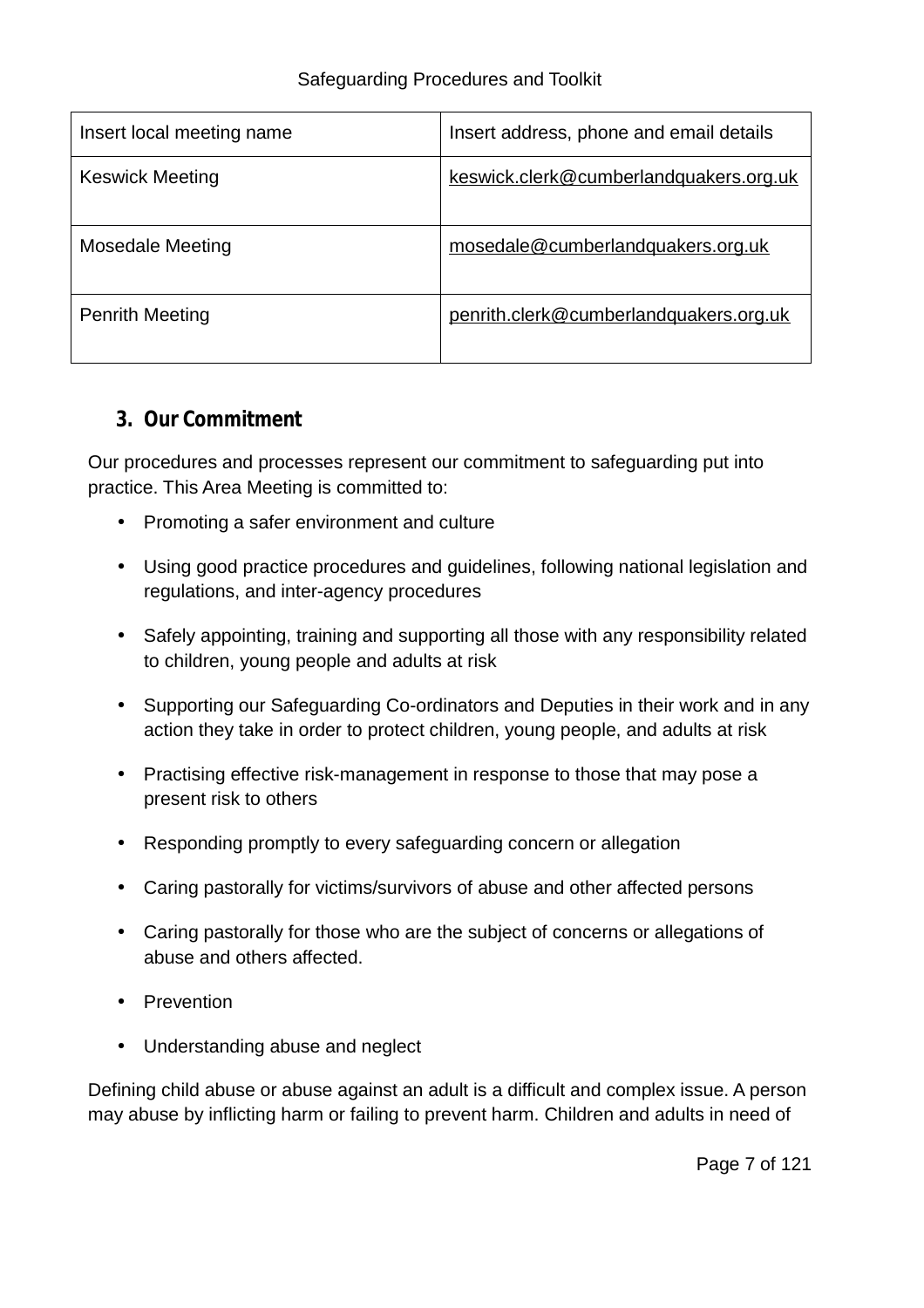protection may be abused within a family, an institution or a community setting. Very often the abuser is known or in a trusted relationship with the child or adult.

In order to safeguard those in our meetings, we adhere to the following UN Conventions in respect of children and adults as our starting point regarding definitions of abuse:

UN Convention on the Rights of the Child, Article 19:

1. States Parties shall take all appropriate legislative, administrative, social and educational measures to protect the child from all forms of physical or mental violence, injury or abuse, neglect or negligent treatment, maltreatment or exploitation, including sexual abuse, while in the care of parent(s), legal guardian(s) or any other person who has the care of the child.

2. Such protective measures should, as appropriate, include effective procedures for the establishment of social programmes to provide necessary support for the child and for those who have the care of the child, as well as for other forms of prevention and for identification, reporting, referral, investigation, treatment and follow-up of instances of child maltreatment described heretofore, and, as appropriate, for judicial involvement.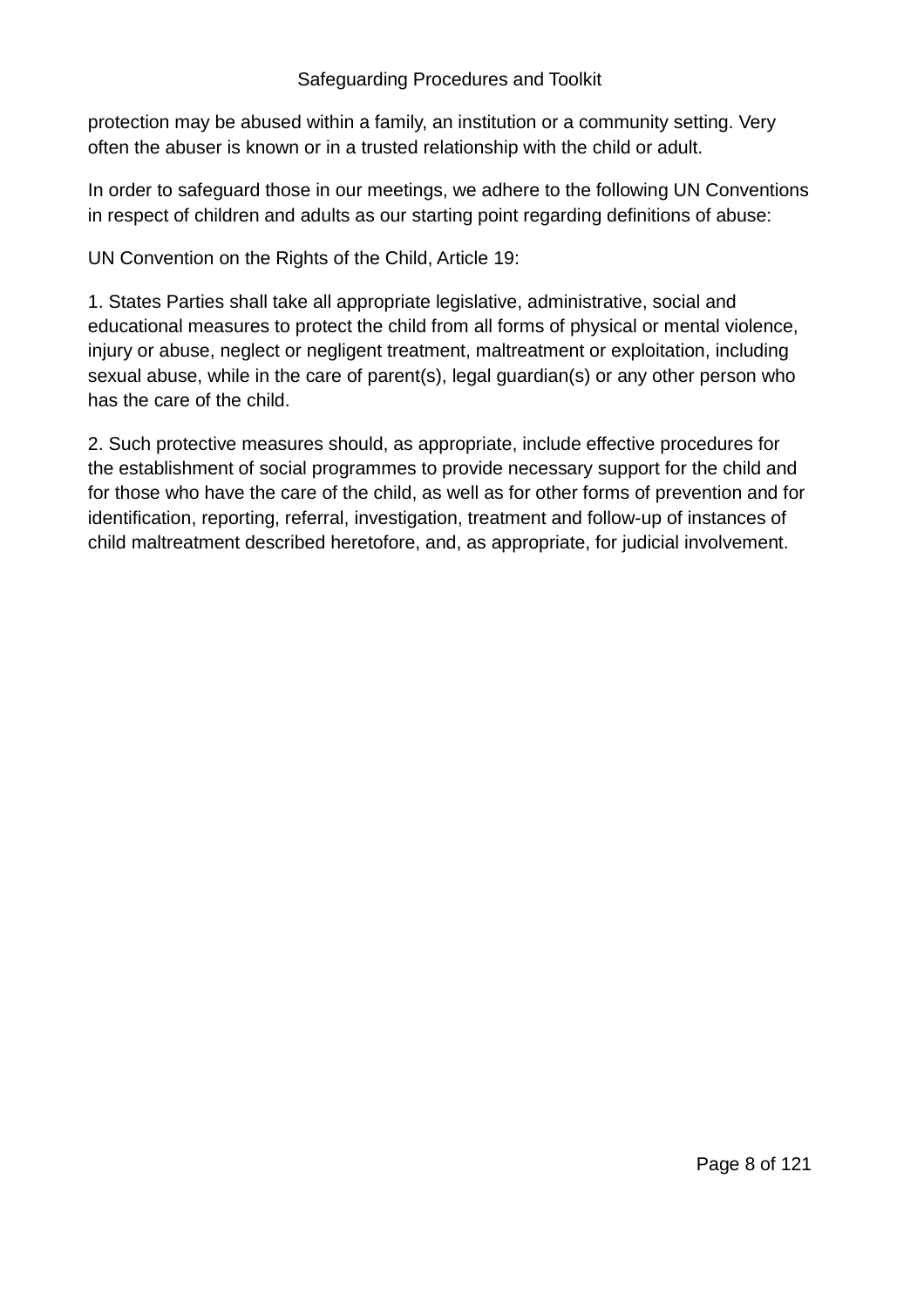UN Universal Declaration of Human Rights (which relates to adults and children) with particular reference to Article 5:

No one shall be subjected to torture or to cruel, inhuman or degrading treatment or punishment.

## **4. Definitions, signs and indicators of abuse**

Detailed definitions, signs and indicators for children and adults can be found in the Toolkit, section B.

In summary, these include:

Child abuse: physical abuse, sexual abuse, emotional abuse, grooming, neglect, child sexual exploitation and extremism.

Adult abuse: physical abuse, domestic violence, sexual abuse, psychological abuse, financial or material abuse, modern slavery, discriminatory abuse, organisational abuse, neglect and acts of omission and self-neglect.

## **5. Safer Appointments**

The AM will follow established good practice in appointing volunteers and staff safely. (The term 'worker' is used in this document to refer to staff and volunteers.) This aspect of prevention is used by all organisations with reliable safeguarding arrangements to reduce risks of abuse.

We will use the good practice set out below in a way which is complementary with our Quaker spirit-led practice in nominating and making appointments. Appointments can be made 'subject to completion of the safer appointments procedure'.

Meetings and their nominations committees need to consider carefully the suitability of an individual for certain roles. Special care should be taken when considering the nomination of someone who has recently joined the meeting; a waiting period of six months may normally be appropriate, unless there are circumstances which make this unnecessary in the judgement of the Safeguarding Coordinator. For Area roles, because the AM may not have any direct knowledge of a person nominated, the AM nominations committee is responsible for ensuring their appointment would be appropriate.

The following roles will be appointed, trained and regularly supported in accordance with government guidance on 'safer recruitment'. Support can be provided by Safeguarding Coordinators and Deputies, Trustees or other appropriately responsible Friends of sound judgement: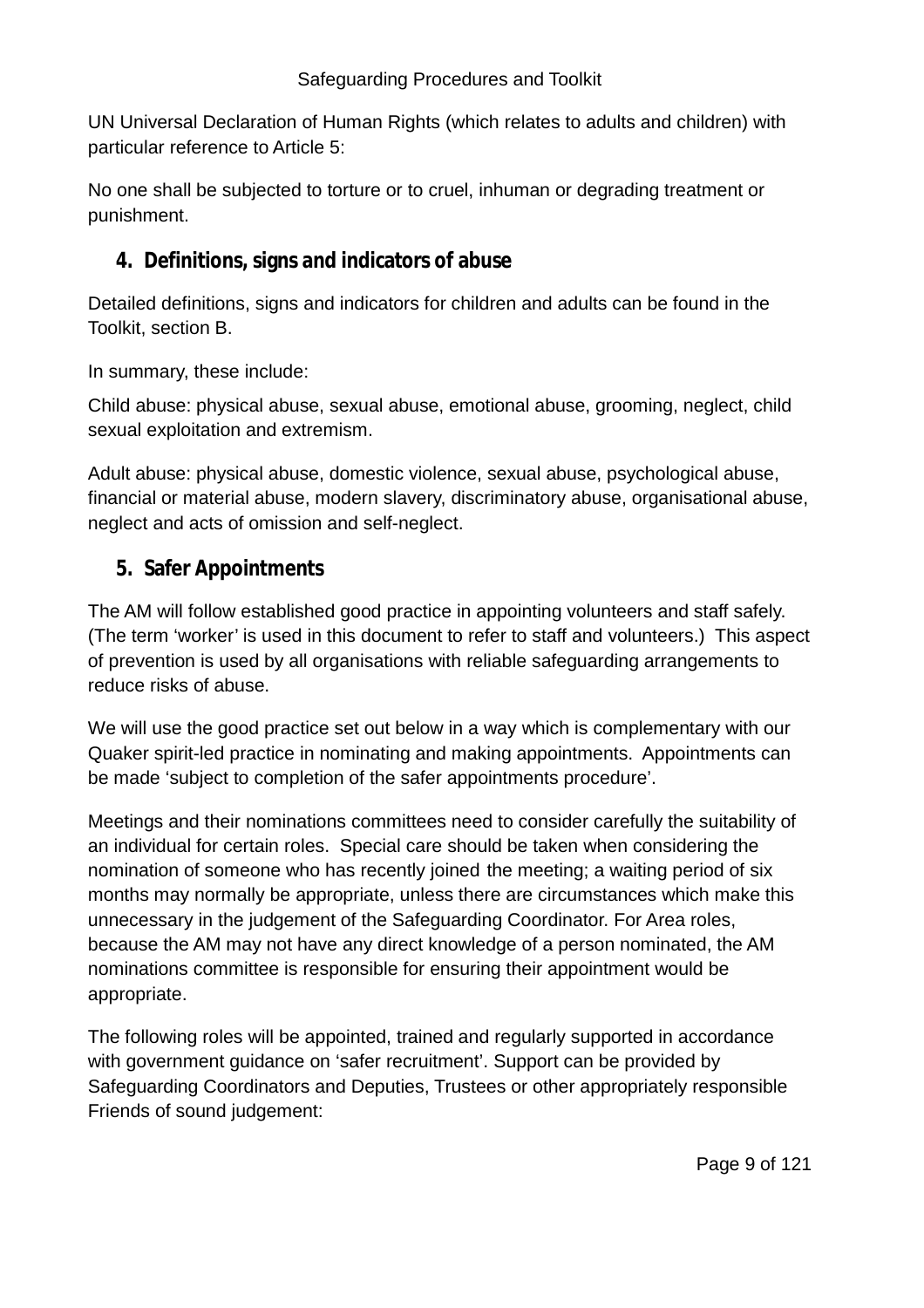- Volunteers and employees who work with children, young people or adults at risk.
- Overseers with a Pastoral care responsibility
- Trustees
- Safeguarding Coordinators and Deputies.
- Advocates for children and young people's work.

Alongside our spirit-led Quaker nominations process, for these roles we will:

- $\mathbf{r}$ hold discussions about attitudes to safeguarding;
- publish role descriptions;
- request personal details forms, references and self-declarations;
- manage a review period of ongoing support and
- follow a robust process of criminal record checks (DBS) where the role is eligible (according to the government guidance).

Sometimes good safeguarding practice requires that we turn people down for roles; such decisions will not be taken lightly and may simply be because we do not have enough information about a person to safely nominate/appoint them.

For all the above roles, we will ensure that:

- Each role has a role description, so it is clear what is expected. For employees this will be a job description and person specification.
- Everyone will complete a personal details form (or an application form) plus a self-declaration form (see Toolkit section C). If volunteers complete these forms after appointment, the forms must still be followed through with references etc. as below, before the role is commenced.
- Everyone who is to be appointed must have a conversation about the role during which safeguarding is discussed. For voluntary roles this can be a discussion about their suitability for the role, relevant experience, motivation and talking through situations which might occur. It should also touch on the Friend's willingness to learn more about safeguarding as necessary.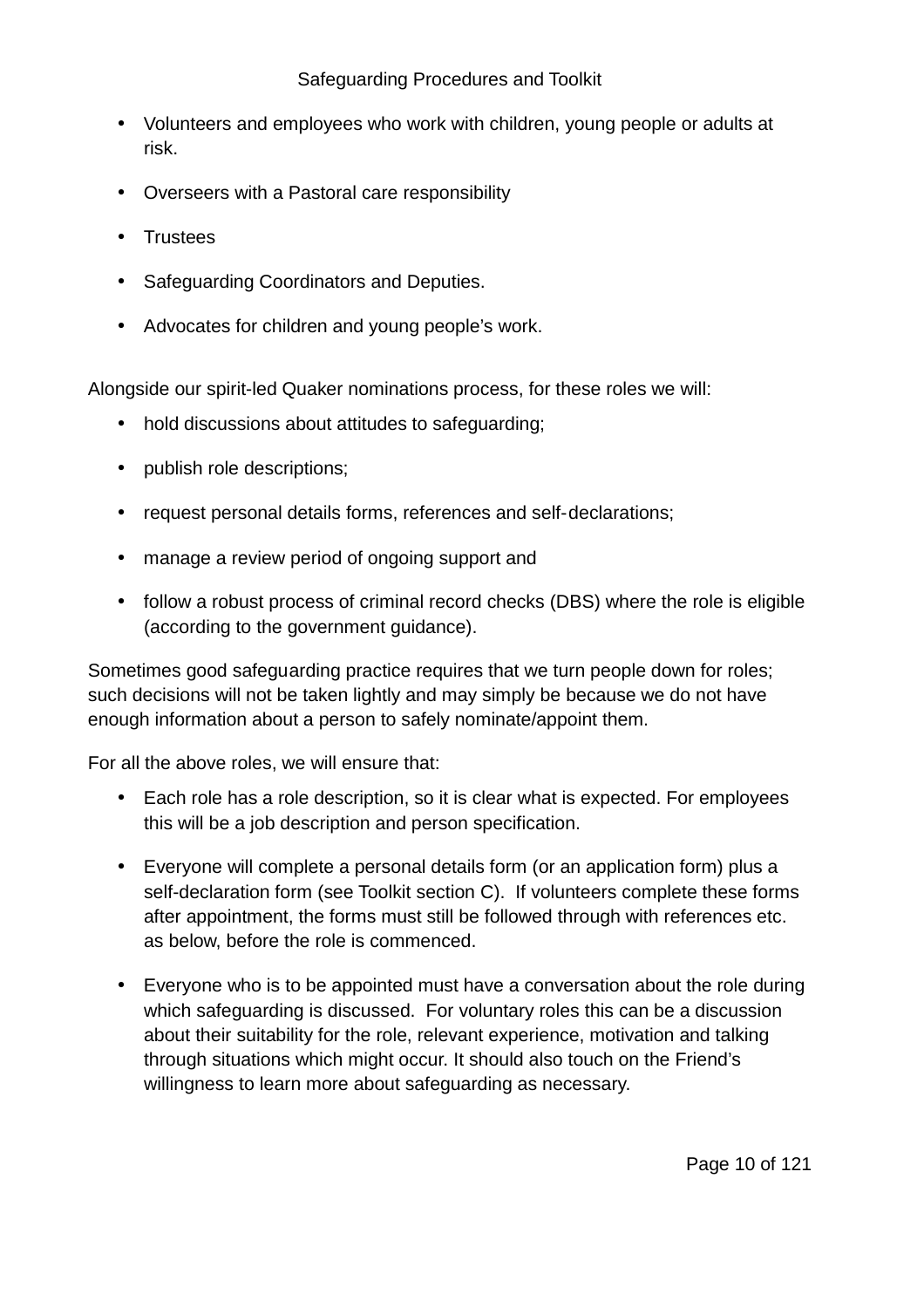- Written references will be obtained and followed up where appropriate. When an individual has recently joined a meeting, seeking a 'reference' from their previous meeting, or equivalent, is advisable. See Toolkit section C for a reference form and a model reference letter.
- A disclosure and barring service (DBS) check will be completed for those roles which require it and are eligible; there is guidance on eligibility on the government website and a useful eligibility-checking tool here.

Enough members and attenders should have **DBS** clearance to ensure there is a sufficient pool of potential volunteers at activities. We encourage volunteers to join the DBS Update Service and give consent for the AM to access their DBS certificate, as this reduces repeating the checks (Toolkit section C). The AM will comply with the DBS Code of Practice requirements concerning the fair treatment of applicants and the handling of information.

As procedures and eligibility for undertaking DBS checks change frequently, please refer to the government and BYM websites for more information: [www.gov.uk/government/organisations/disclosure-and-barring-service](http://www.gov.uk/government/organisations/disclosure-and-barring-service) [www.quaker.org.uk/dbs-checks](http://www.quaker.org.uk/dbs-checks)

When a role-holder or employee has been checked by the DBS and cleared to work with children and young people or adults, a minute of the relevant local business meeting will be made to record this fact. This ensures that the meeting, including those organising activities involving children and vulnerable adults, and nominations bodies, can keep a record of all approved volunteers. The record will also ensure that the meeting knows when to re-check, normally every three years.

Qualifications will be verified where relevant (normally only needed for employed staff).

Each worker will be given a copy of the organisation's safeguarding policy and accompanying procedures document and will know how to report concerns.

Each worker will agree to abide by the code of conduct (toolkit section C).

Each worker will have a suitable training programme.

If a nominee is outside the UK or has recently been living in another country, background checks (certificates of good conduct) and references from the home country/previous country of residence will be obtained.

Ongoing support for those new in a role must allow for any issues to be addressed as they arise. The appointment should only be 'confirmed' following a discussion after the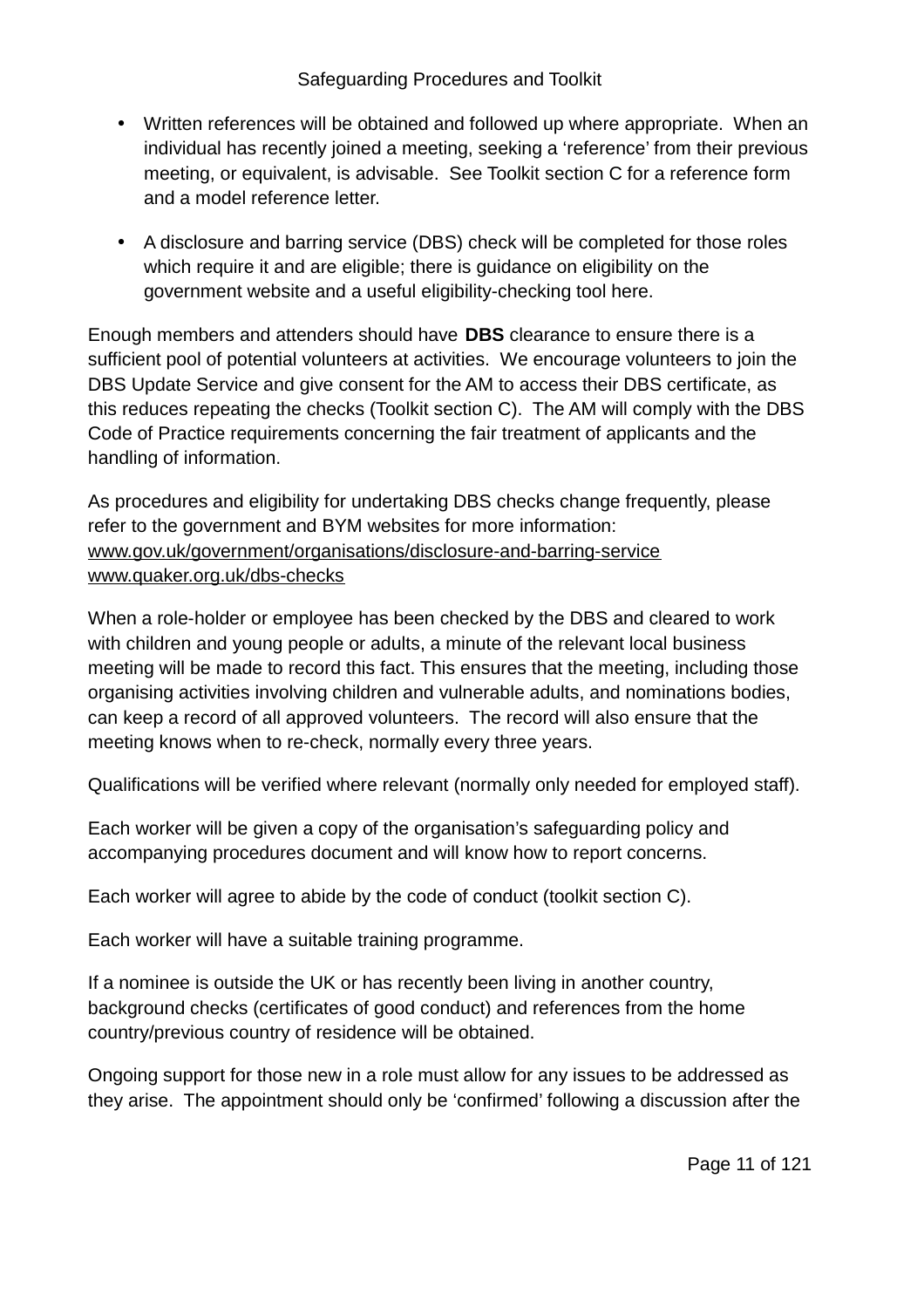person has been in the role for six months. If there are concerns, the period of ongoing support could be extended, or it could be decided not to go ahead with the appointment.

Only at the end of the process above should the applicant be approved to work with children, young people and adults at risk. Meetings should be prepared to turn down people if they are not suitable. This can include after their appointment. 'Safer recruitment' processes should not be daunting - they complement Spirit-led appointment, helping meetings find the most suitable Friends to serve.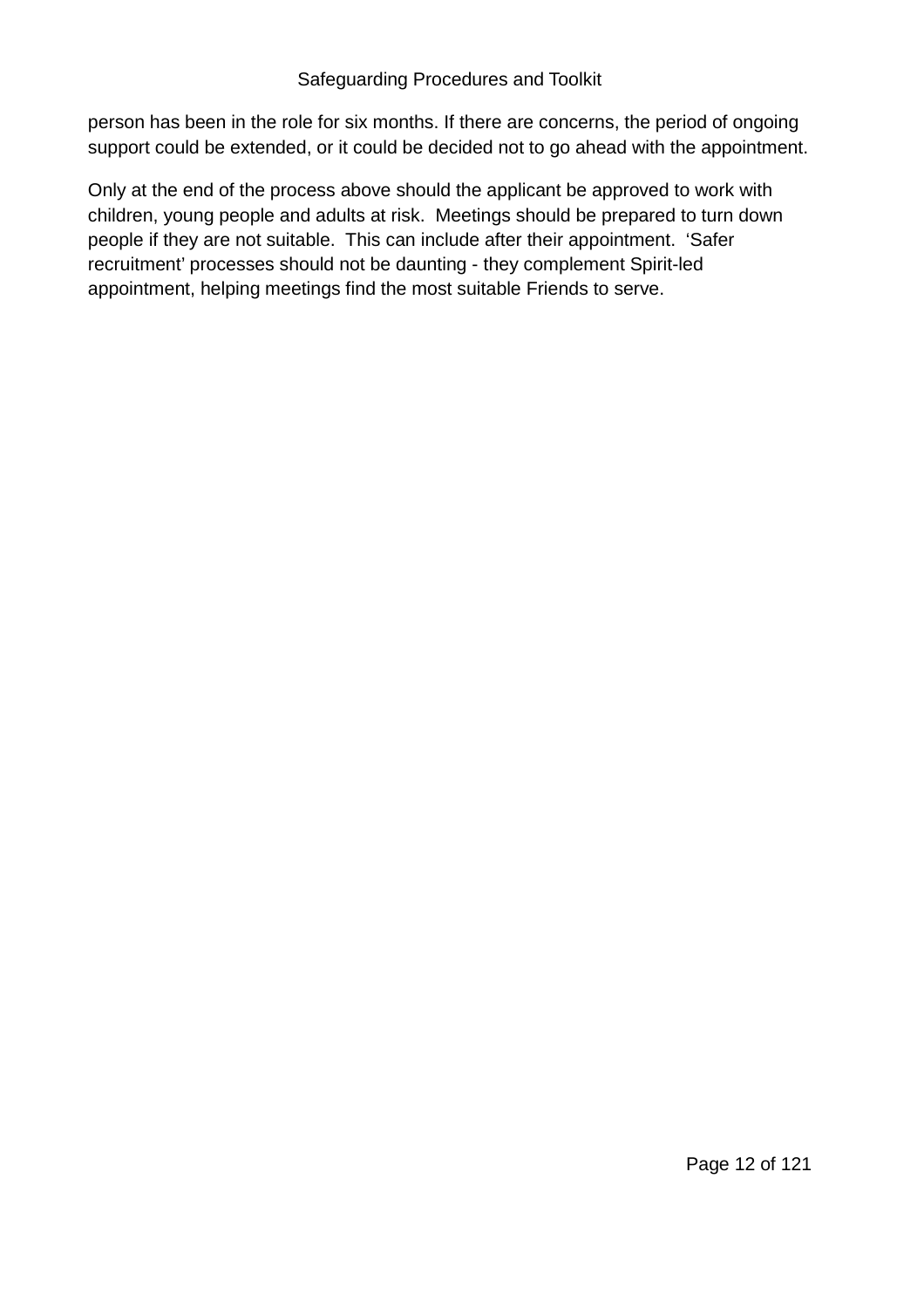## **6. Clarification of Safer recruitment and Quaker nominations and appointments in Area Meetings**

## The Quaker approach to appointing role-holders; General principles - from Qfp 3.23

- Role-holders are appointed by the meeting or committee responsible for the work.
- The appointment process should be open and clearly understood by everyone.
- Often names are recommended by a nominations committee.
- The appointment process starts when the meeting identifies the need for a task to be performed.
- Everyone (the meeting and the appointed role-holders) should have a clear view of the tasks and the length of service so that they understand the commitment.
- $\mathbf{r}$ Most appointments are for one or three years; usually no more than 6 years.
- Meetings should make sure role-holders are trained.

#### It's important to:

- Help Friends discover and use latent or unsuspected gifts and abilities
- Avoid Friends being overburdened
- Use discernment to consider when to ask a particular Friend to undertake or lay down a particular task.

## Relevant suggestions for good practice - from Qfp 3.24

Use a nominations procedure for most appointments (receiving nominations from the body of the meeting is not generally a good method).

Nominations committees have great responsibility and:

- should be large enough to be representative
- should have a balance of experience and age-groups.
- need to have knowledge of the meeting
- should understand the qualifications for each appointment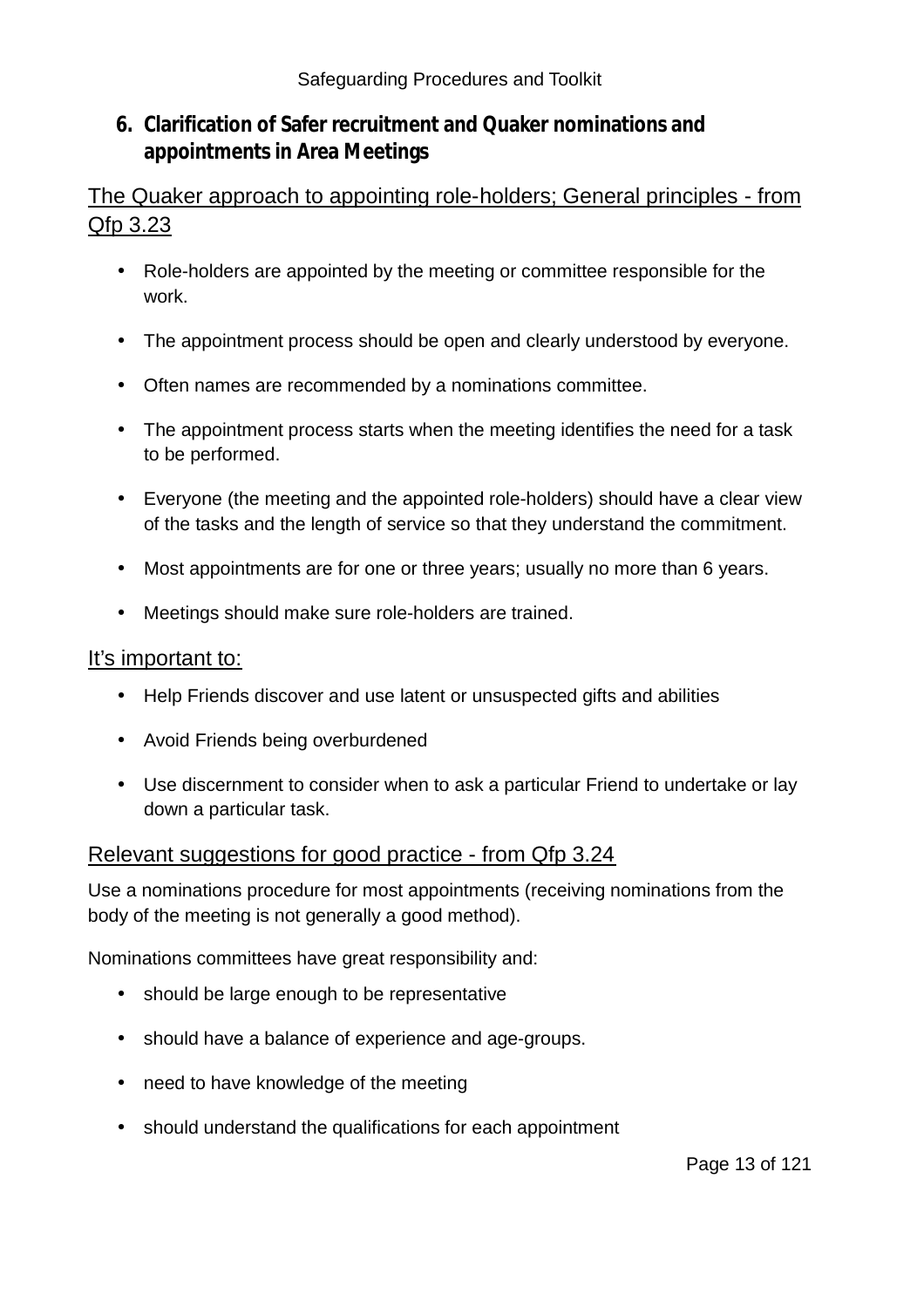- need to be clear about the requirements of the office
- need to be discerning in judgment and tactful in manner
- must meet in a spirit of worship
- could survey the gifts of their members in a systematic way

Nominations committees can receive suggestions from other members of the meeting.

The duration and scope of an appointment should be explained to all who are asked to accept nomination; the approach should not be made casually or acceptance taken for granted.

The clerk of a meeting, elder, overseer, treasurer, registering officer, nominations committee or AM trustee must be in membership.

Where two Friends would be expected to work together this should be discussed informally with them before making any firm approach [e.g. Safeguarding Co-ordinator and Deputy]

When it is decided not to re-nominate any Friend holding an appointment, this should be conveyed sensitively in person or by letter before nominations are submitted.

Nominations committees should report from time to time on their thinking and their way of working.

#### *Please see also Toolkit section C.11 for Questions and Observations about practice in Area Meetings*

## **7. Safeguarding Training**

The AM is committed to providing learning and training opportunities for all workers (including volunteers), and developing a culture of awareness of safeguarding, to help protect everyone. It is good practice to develop a consistent approach to induction and training for all volunteers and staff.

Budgets will be set aside at area and/or local meeting level to cover these costs.

#### **Levels of Training**

See also **s A.7 of the Toolkit** for the the *at-a-glance Training Guide* for guidance on requirements for different roles.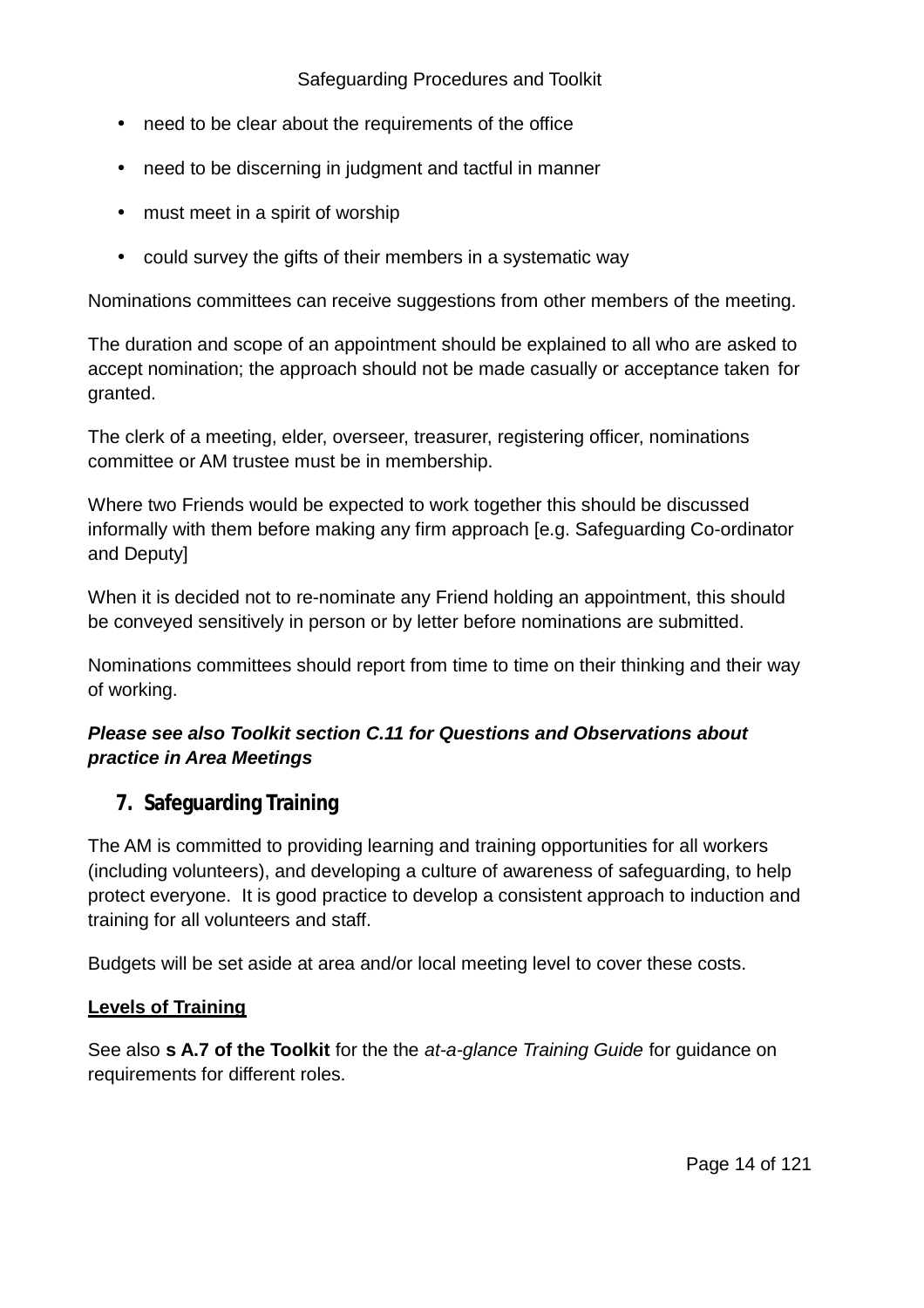*Safeguarding Induction* is entry-level safeguarding training with a particular focus on how things are done locally; the purpose is to prepare a Friend for a new role.

A Safeguarding Induction will be given to all role-holders listed below in this section, although discretion should be used if they are already suitably experienced and trained. Induction training can be organised and delivered at LM or AM level by an appropriate person. Safeguarding Induction training includes:

- understanding what abuse is and how to recognise the signs
- the overall framework of responsibility, communication and support in the local and area meeting
- who is leading and organising the activities
- the safeguarding practice set out in this policy (Section 4)
- any local arrangements in place (toolkit section D)
- $\cdot$  how to respond to a disclosure (Section 5)
- how to raise an alert about a concern (Section 5)
- receiving a copy of the Safeguarding Policy
- being asked to read Safeguarding Procedures & Toolkit
- signing the code of conduct (toolkit section C).
- receiving login details for the Thirtyone:eight website members' area, for additional guidance when required.

*Basic Safeguarding Training* is safeguarding awareness training. It is more advanced than the Safeguarding Induction and will be delivered formally. This training may need to cover the safeguarding of both children/young people and adults, depending on the role undertaken. The format will be one of:

- an online course provided by NSPCC, 31:8 or another suitable provider.
- a session at the local meeting conducted by someone with professional knowledge and experience.
- a session for the AM or jointly with a neighbouring AM
- a session run by Thirtyone:eight or another training provider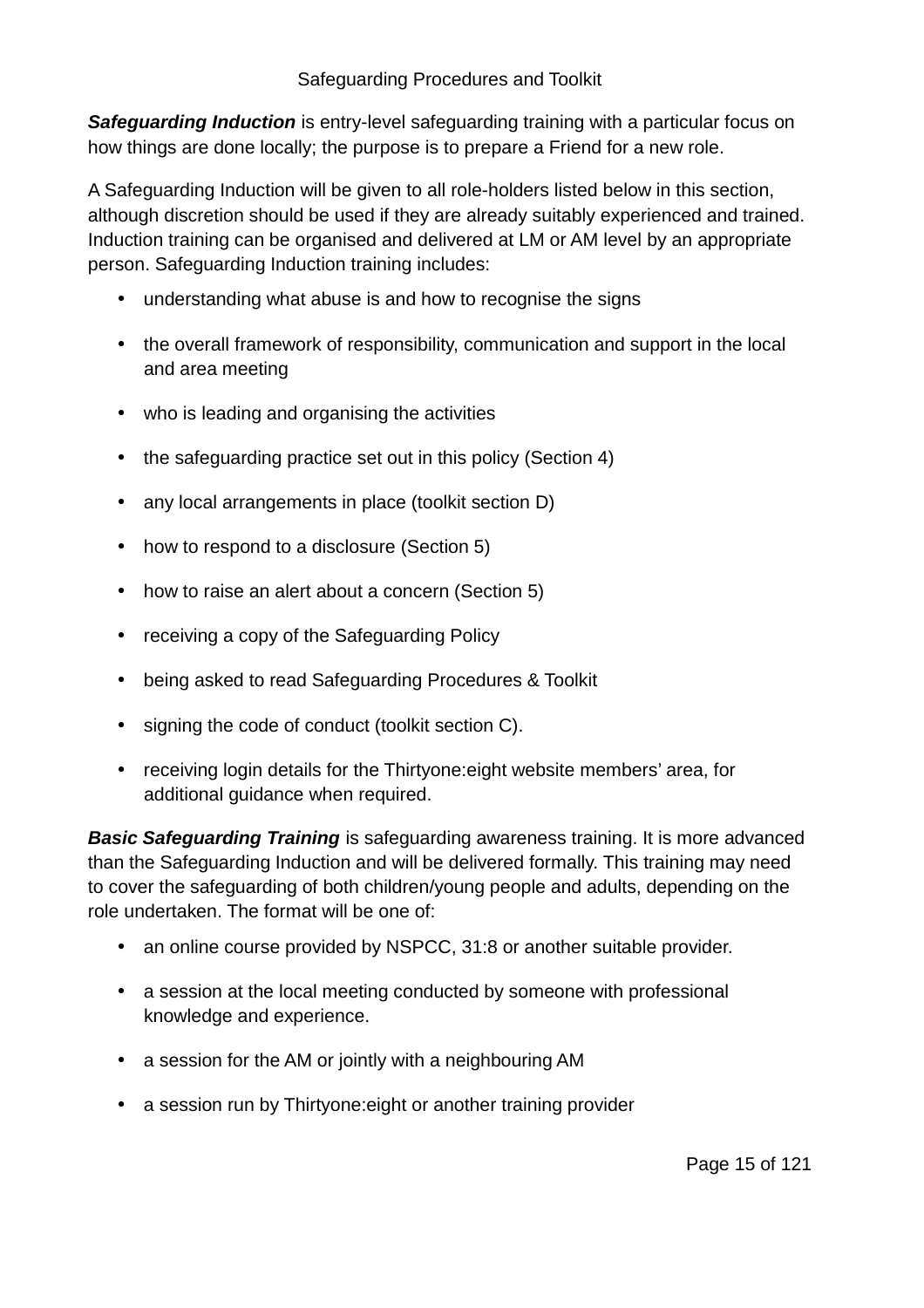- a joint session with another church
- inter-agency training by a Local Safeguarding Children's Board or Local Adult Protection Board (some offer this free for volunteers)
- suitable training undertaken in other settings, such as at work or volunteering elsewhere

The following roles will have *Safeguarding Induction* Training and *Basic Safeguarding Training*, refreshed at least every three years:

- Staff who interact directly with Quakers or users of meeting houses (like Wardens, Resident Friends and Caretakers)
- Elders
- All volunteers and staff whose role brings them into contact with children, young people and adults at risk.
- Overseers (with a role in pastoral care)

The following roles will have *Safeguarding Induction* training, *Basic Safeguarding Training* plus further training with elements tailored to their role, refreshed at least every 3 years:

- Safeguarding Coordinator
- Deputy Safeguarding Coordinator
- Clerk of Trustees
- All Trustees
- DBS Verifier

For the following roles *Safeguarding Induction* training and refresher courses will be undertaken; *Basic Safeguarding Training* is advisable rather than essential, but if undertaken may help in creating an effective safeguarding culture across the Area.

- Local Meeting Clerk
- AM Clerk
- Nominations committee member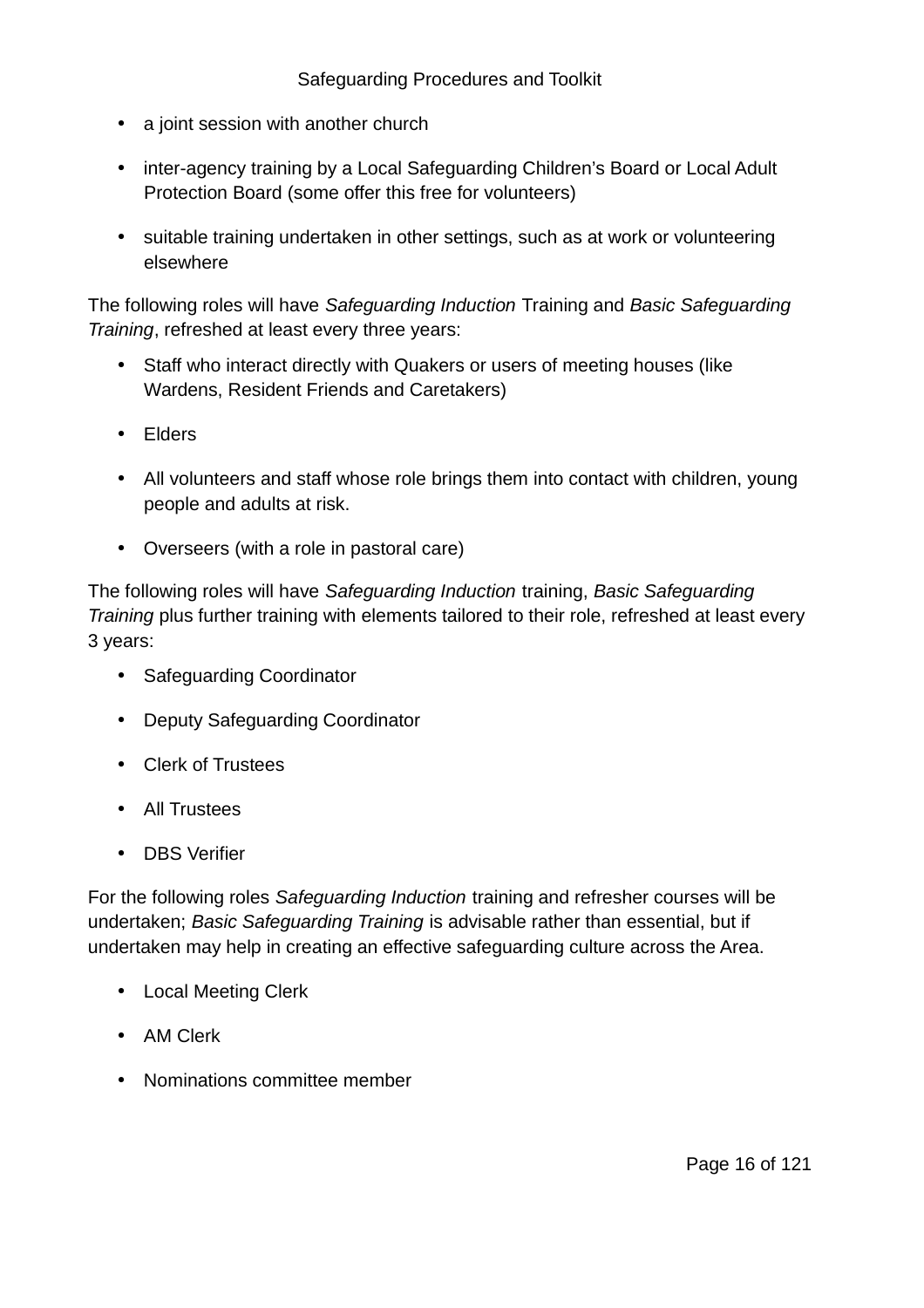- Staff who do not interact directly with many Quakers, or users of meeting houses (like gardeners, cleaners and bookkeepers)
- **8. Safeguarding awareness and accessibility of information**

Each local meeting will display the poster in toolkit section A so it can be easily seen by children, young people and adults. If necessary, there will be two posters at different heights or in different rooms. This gives everyone a clear message that safeguarding is a priority in the meeting and who to contact. The Safeguarding Policy document will also be displayed.

The *AM Safeguarding Policy* and *Safeguarding Procedures and Toolkit* will be available from the local and area meeting clerks and on the area and/or local meeting website. Placing these documents on a website makes them accessible and open and makes the information and forms readily available.

If a local meeting does not have premises where the poster and summary can be displayed, we will ensure the information is regularly communicated to adults, children and young people via other means.

The area meeting and local meetings will take opportunities in our programmes of events to raise awareness of safeguarding and details of who to contact.

The AM Safeguarding Coordinator will support our local meetings to ensure that children, young people and adults at risk are provided with information on where to get help and advice in relation to abuse, discrimination, bullying or any other matter where they have a concern. Examples include by displaying posters, raising awareness in group discussions, and making information available in email bulletins/notice sheets.

## **9. Practice Guidelines**

We undertake to follow the principles found within the 'Abuse of Trust' guidance issued by the Home Office. It is therefore unacceptable for those in a position of trust to abuse that trust by engaging in any behaviour which might allow a sexual relationship to develop for as long as the relationship of trust continues. This is included in our code of conduct. All adults in roles which involve contact with children, young people and adults at risk are considered to be in positions of trust.

We seek to operate and promote good working practices so we can run activities safely and develop good relationships. This helps to minimise the risk to vulnerable groups and also the risk to those in positions of responsibility by reducing the likelihood of unfounded or malicious allegations against them. We take advice from Safeguarding agency Thirtyone:eight about good practice. Our practice guidelines are made up of four parts: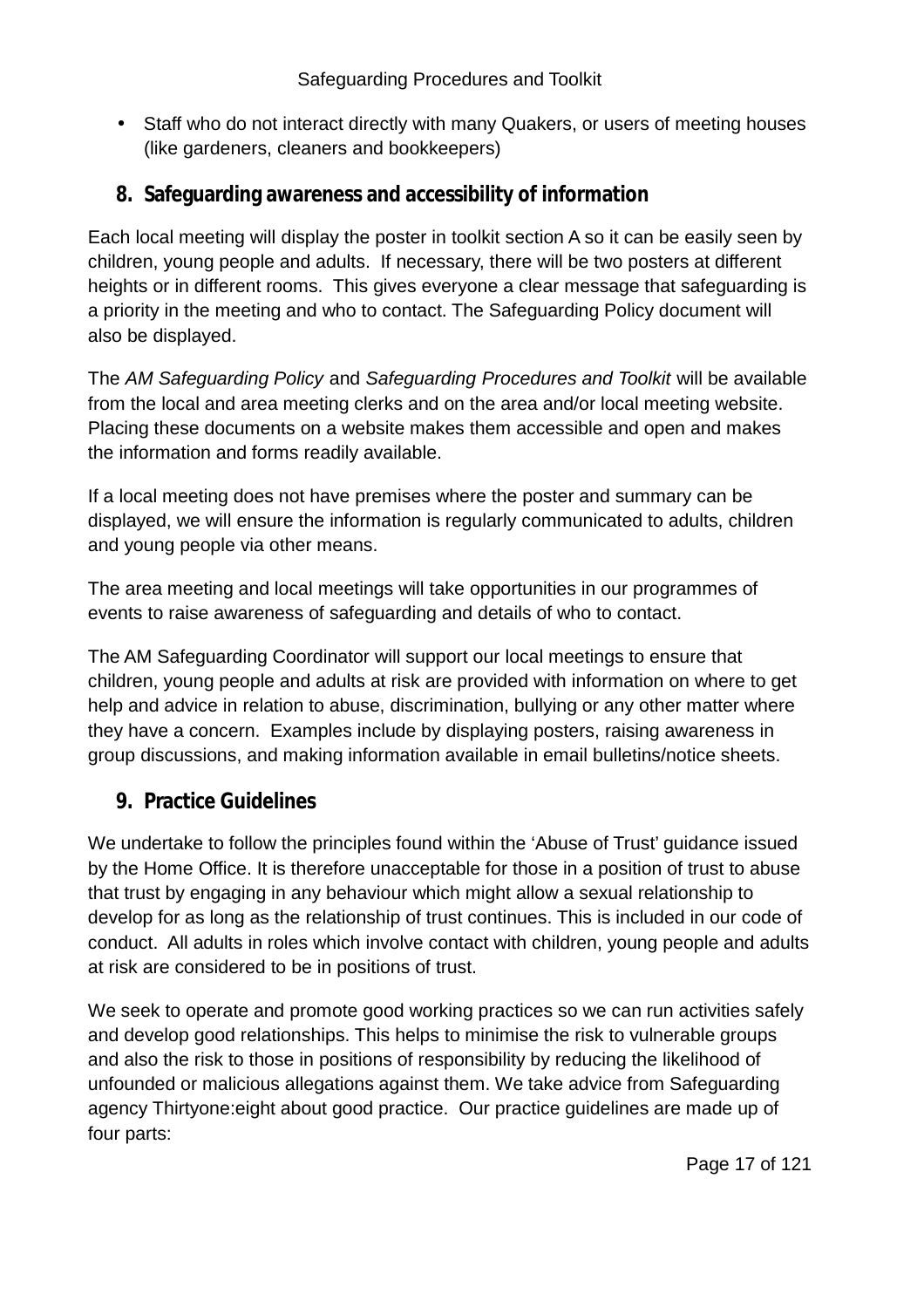- a) A general code of conduct for workers (including volunteers) toolkit section C.
- b) Good practice guidelines for the activities we are involved in.

Children and young people: Refer to toolkit section D for practice guidelines.

Adults: See Thirtyone:eight's guidance for working safely with adults here: <https://thirtyoneeight.org/get-help/resources/help/safeguarding-adults/> and general resources on the Britain Yearly Meeting website [www.quaker.org.uk/pastoralcare](http://www.quaker.org.uk/pastoralcare)

c) Specific safeguarding arrangements for local meetings in toolkit section D records any agreed variations to the general good practice guidelines and gives local arrangements.

d) More comprehensive guidelines in the Thirtyone:eight Safeguarding Manual Standard 5 Working Safely are available to area meetings which are Thirtyone:eight members at: <https://thirtyoneeight.org/get-help/safeguarding-manual/england/5> working-safely/ The login details for the Thirtyone:eight website's members' area will be provided at induction sessions.

## **10.Working in partnership**

#### **Partners we work with**

Within the range of organisations we work with, there can be great variation in practice when it comes to safeguarding children, young people and adults. This can be because of cultural tradition, belief and religious practice or understanding of what constitutes abuse. Where we work in partnership with other organisations, we will therefore have clear guidelines regarding our expectations of those organisations, whether in the UK or abroad. We will discuss with all partners our safeguarding expectations and where appropriate have a partnership safeguarding agreement.

Britain Yearly Meeting

- The AM will report annually to Britain Yearly Meeting.
- Thirtyone:eight
- The AM is a member of Thirtyone:eight [or other agency] and will seek specialist advice from it whenever necessary.
- Room hirers

Each local meeting's room hire agreement will require that organisations and individuals hiring rooms on our premises take full responsibility for safeguarding for all their activities. It will also require that any organisation using our premises will have their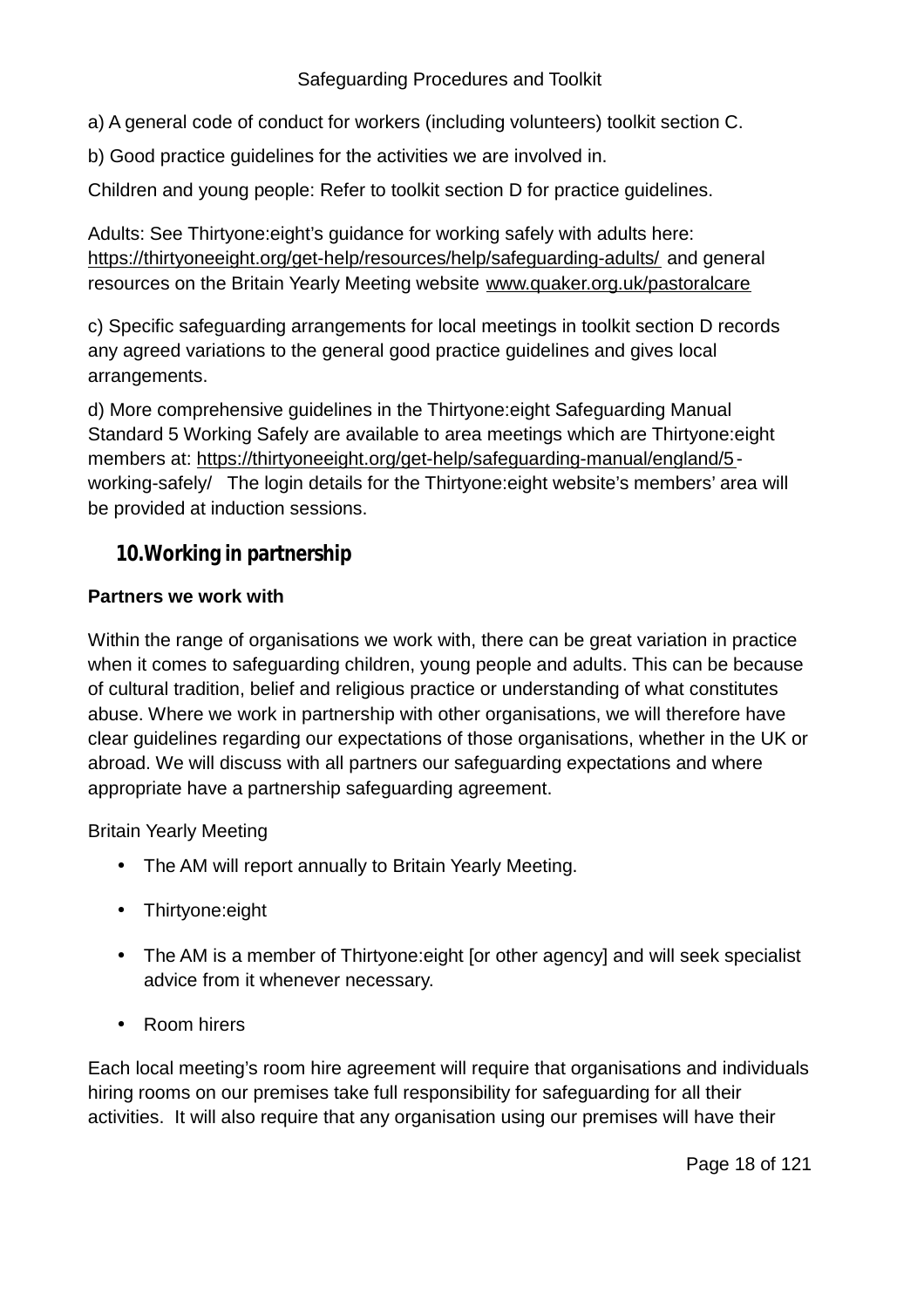own safeguarding policy which follows national good practice, and have their own insurance in place.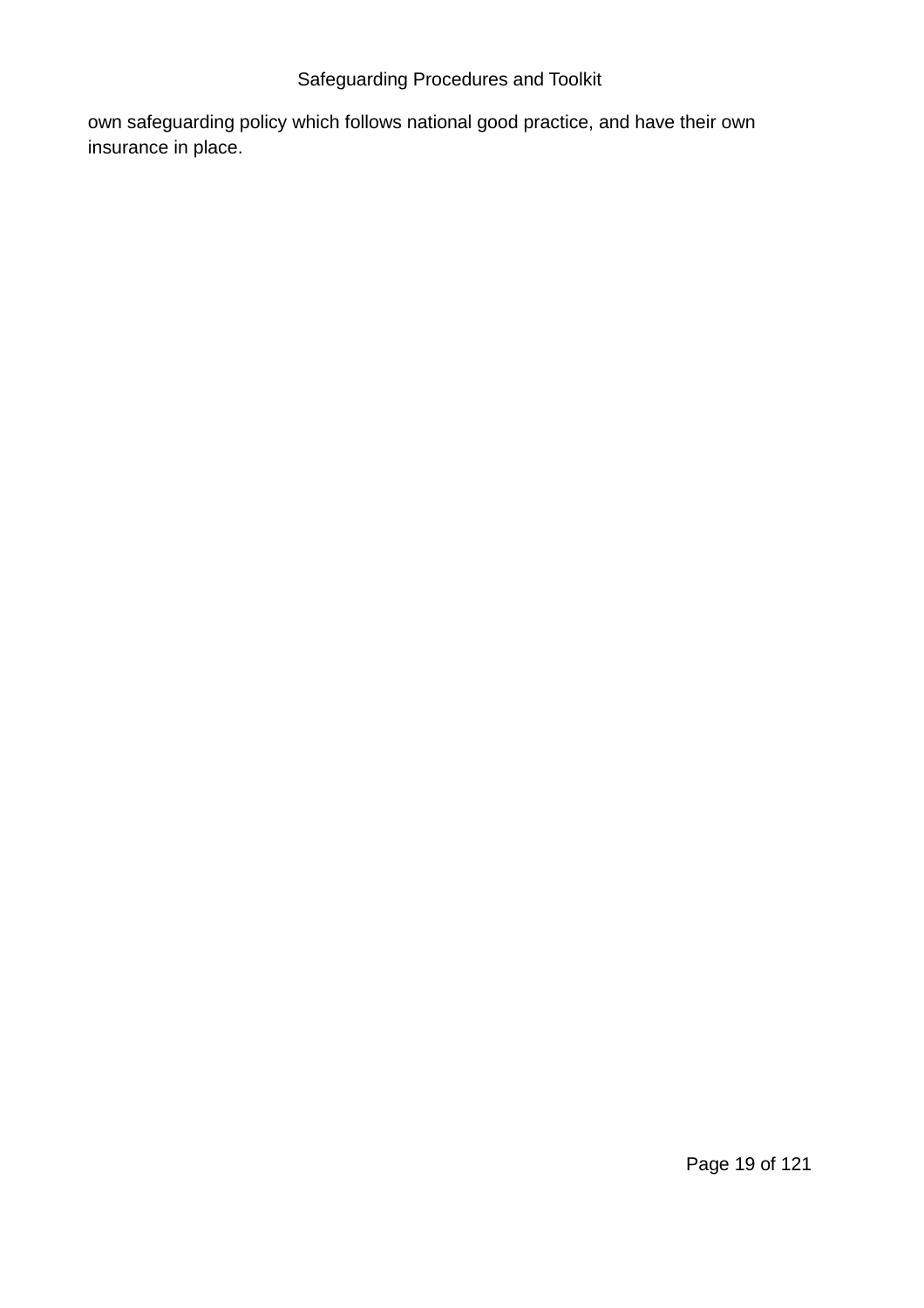## **11.Communication**

We believe good communication is essential in promoting safeguarding to those we wish to protect, to everyone involved in working with children, young people and adults, and to all those with whom we work in partnership. This safeguarding document is just one means of promoting safeguarding. Our expectations around communication between role-holders/workers/volunteers and children, young people and adults are set out in our Code of Conduct (toolkit section C).

We use the guidance in the Thirtyone:eight Safeguarding Manual Standard 6: <https://thirtyoneeight.org/get-help/safeguarding-manual/england/6-communicating> safely/

## **12.Responding to concerns or allegations of abuse**

#### **The 5Rs of Responding**

The 5Rs are a useful way to remember the steps of the process when handling a disclosure. They are:

#### **Receive**

- Listen to what is being said without displaying shock or disbelief.
- Accept what is being said without judgement.
- Take it seriously.
- Let the person tell their story and don't push for information.
- Do not ask leading questions.

#### **Reassure**

- Reassure them that they are right to disclose.
- Explain that you will have to pass their information to the Safeguarding Coordinator, who will make sure the matter is dealt with appropriately.

#### **Recognise**

Be alert to signs and symptoms of abuse.

#### **Respond**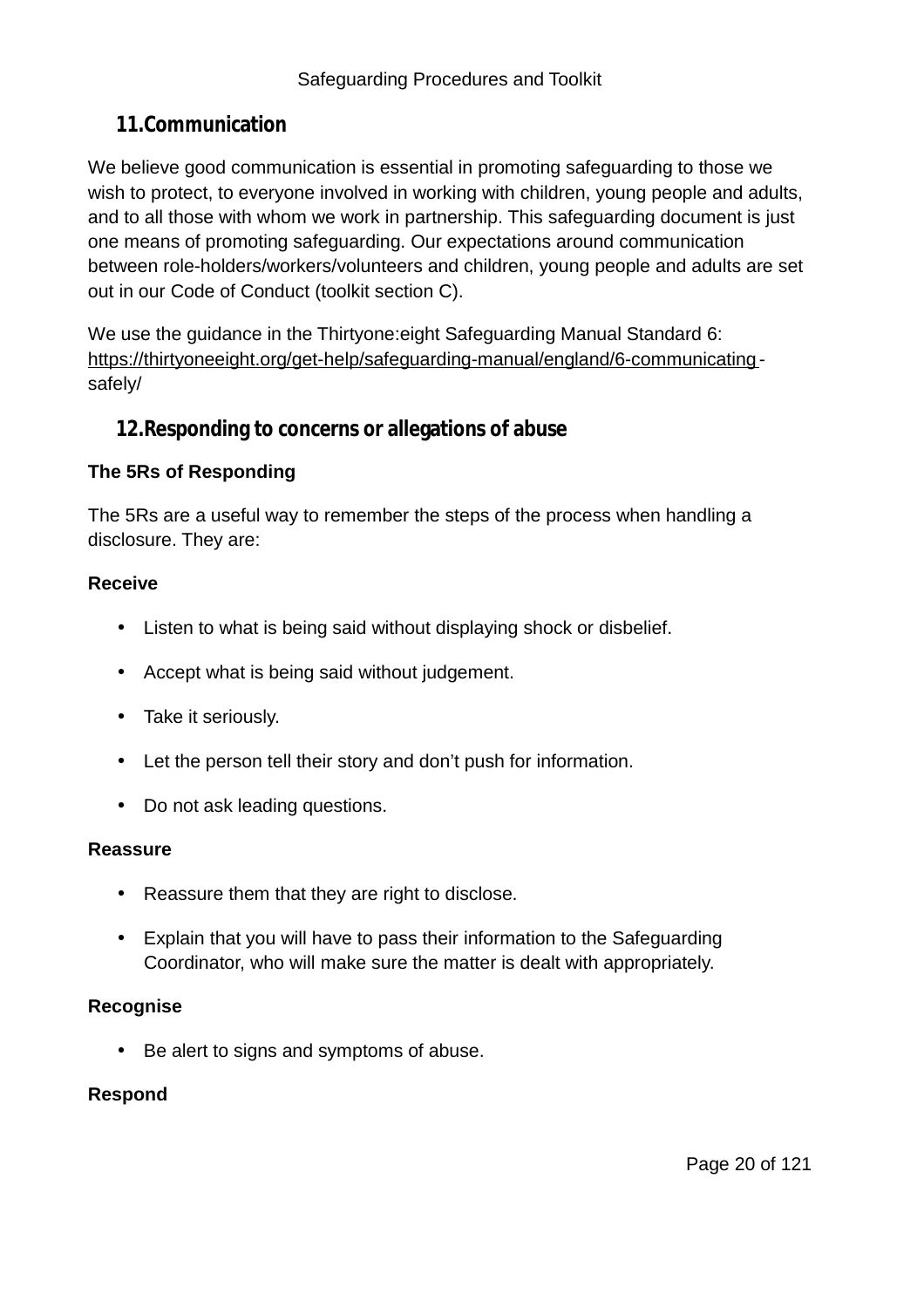- Emphasise to the individual that they have done the right thing in sharing this information and they are not to blame.
- Be honest; never make promises to keep what you are being told confidential. If abuse is involved, or someone might be at risk, you will need to tell someone.
- Use open questions (e.g. use phrases like 'tell me about..', or 'explain to me…')
- Avoid closed questions (ie, those that can be answered 'yes' or 'no'.)
- Do not investigate, interrogate or decide if they are telling the truth.
- Tell them what you will do with the information they have shared and that they will be kept informed.

#### **Refer**

Report concerns as soon as possible and within 24 hours directly to the:

AM Safeguarding Coordinator: insert name and contact details

AM Deputy Safeguarding Co-ordinator/s: if appointed, insert name/s and contact details

#### **Immediate next steps**

Make sure the child or adult involved is safe right now. If you think someone is in immediate danger, do not delay – call the police on 999 straight away.

Make a written record of what you have been told, and who told you, as soon after the event as possible, ideally on the form in toolkit section E. Sign it, with your name, date and time. Keep it safely, along with your original notes.

## **13.Reporting a concern or allegation**

See Flowcharts in the toolkit section E.

- If you think someone is in immediate danger, do not delay call the police on 999 straight away.
- $\cdot$  If you (the person raising the concern) are clear that the matter needs to be reported to Children's/Adults' Services or the Police, then you should raise the concern directly if it will avoid delay, and then inform the AM Safeguarding **Coordinator**
- Otherwise, you should report concerns directly to the AM Safeguarding Coordinator as soon as possible and in any case within 24 hours.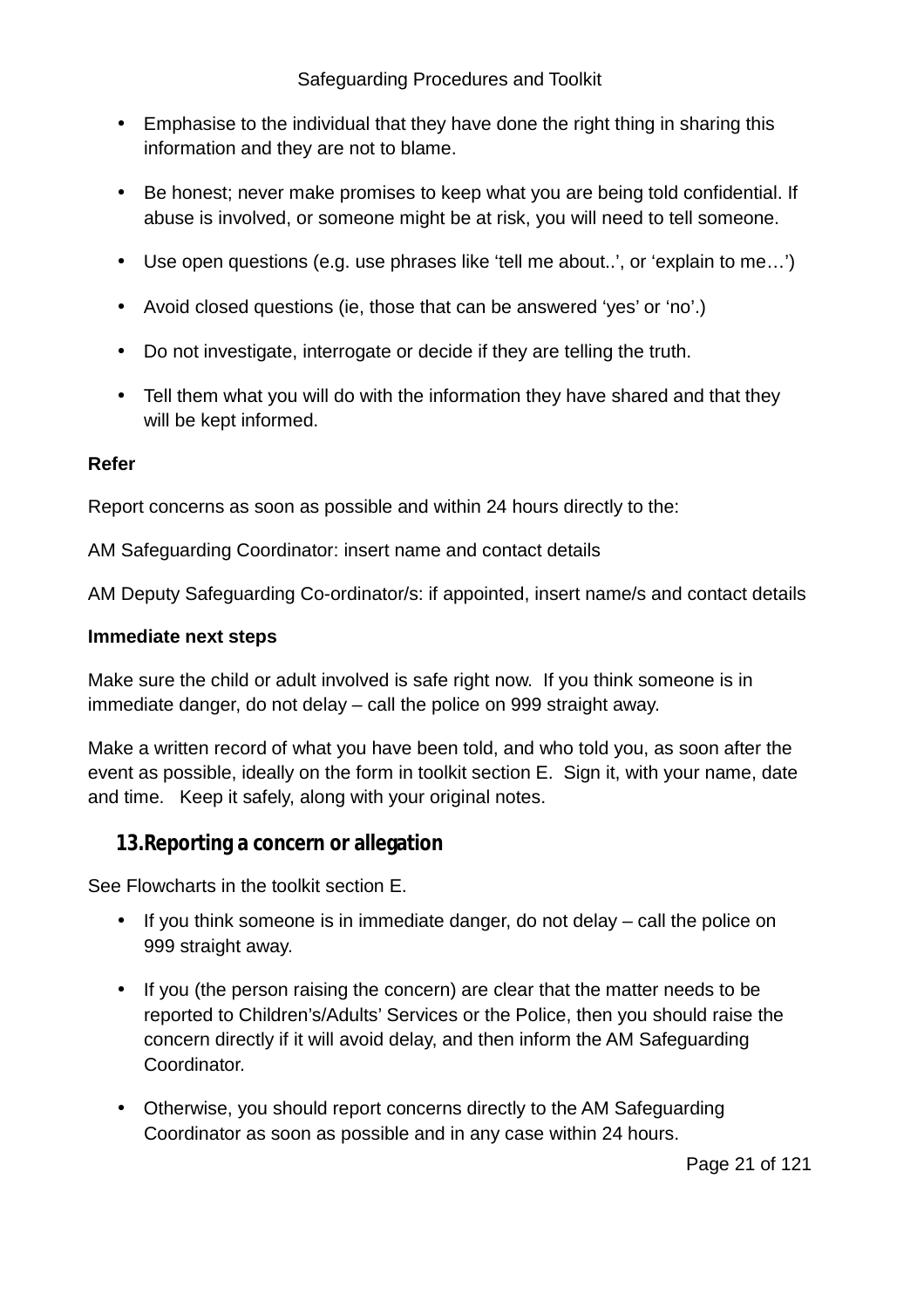#### . Do not investigate

Under no circumstances should a volunteer role-holder or employee carry out their own investigation into an allegation or suspicion of abuse. This could increase the potential harm to the person at risk and contaminate evidence. Instead, follow the procedures below.

The *Safeguarding Coordinator* is appointed by the AM to:

- act on its behalf in dealing with the allegation or suspicion of abuse.
- collate and clarify the precise details of the allegation or suspicion.
- record them on the Safeguarding Coordinator's form in the toolkit section E.
- refer the matter to the statutory agencies who have the legal duty to investigate where appropriate.
- Request advice from Thirtyone:eight if necessary.

If you first contact another Quaker (such as an Overseer or an Elder) with a concern then either you or that other Quaker must contact the AM Safeguarding Coordinator as soon as possible to make the report. This avoids losing details, reduces the number of people involved initially and can save time.

If the Safeguarding Coordinator is not available, or if the suspicions in any way involve the Safeguarding Coordinator, then report to a AM Deputy Safeguarding Coordinator, or to an AM Trustee. If they are unavailable, or involved, contact Thirtyone:eight's helpline, and subsequently inform the AM Safeguarding Coordinator (unless involved). All contact details are in Section 2.3.

#### **Supporting those affected by abuse**

Friends are aware that there may be people involved with the meeting who are survivors or victims of past abuse. We are committed to offering pastoral care and support to all those affected by abuse who have contact with or are part of the AM and its local meetings, working with statutory agencies as appropriate.

If the Safeguarding Coordinator/Deputy becomes aware of a safeguarding incident, they will make sure that arrangements are made to support everyone affected and to liaise with any outside organisations as appropriate.

#### **Raising concerns directly with the Statutory Authorities**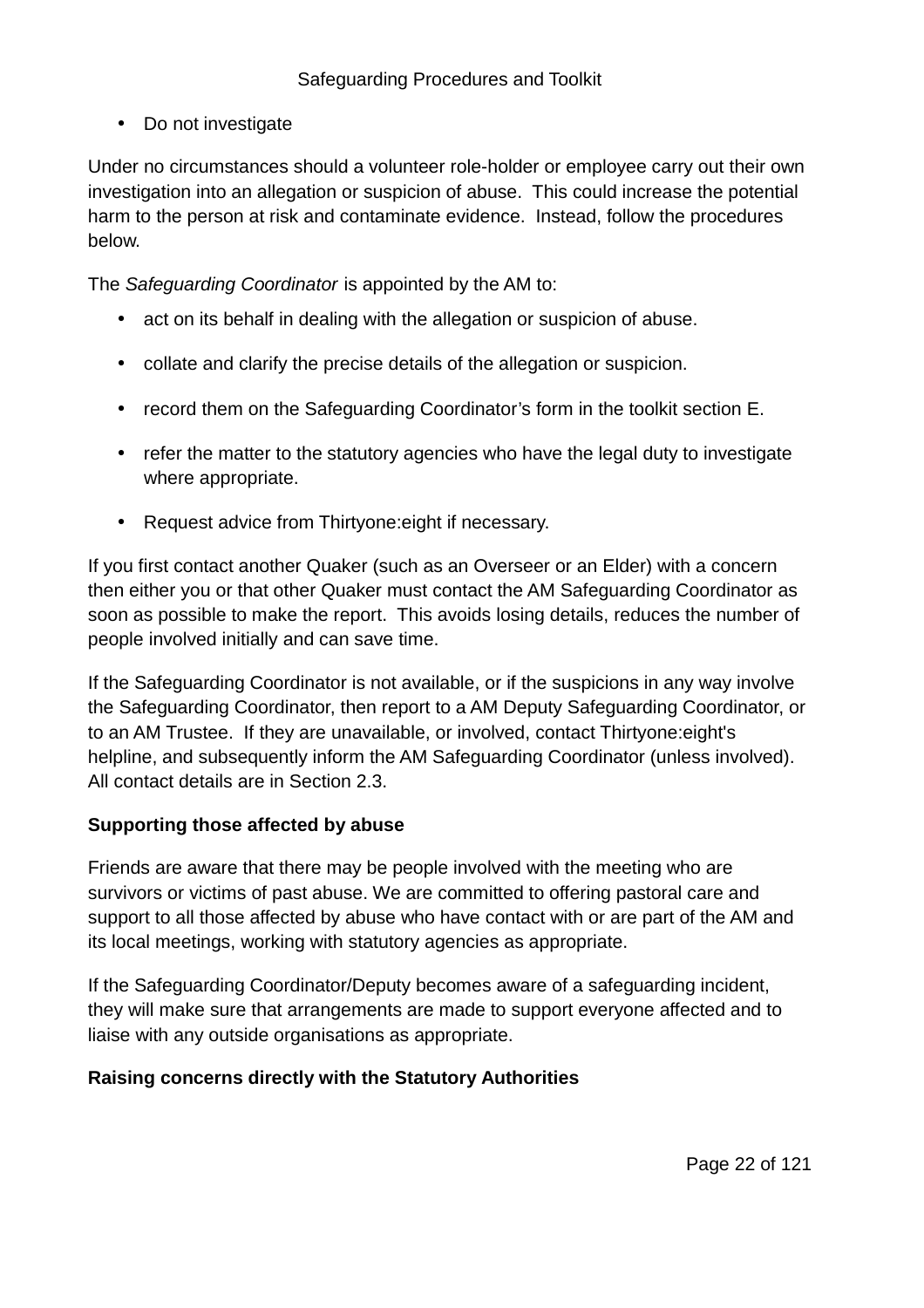While allegations or suspicions of abuse will normally be reported to the Safeguarding Coordinator, the absence of the Safeguarding Coordinator or Deputy should not delay referral to Social Services, the Police or taking advice from Thirtyone:eight.

It is the right of any individual as a citizen to make a direct referral to the safeguarding agencies or seek advice from Thirtyone:eight. However, the AM hopes that Quakers will use our internal procedure in non-urgent cases. If, however, the individual with the concern feels that the Safeguarding Coordinator/Deputy has not responded appropriately, or where they have a disagreement with the Safeguarding Coordinator(s) as to the appropriateness of a referral they are free to contact an outside agency direct. We hope by making this statement, we demonstrate our commitment to effective safeguarding and the protection of all those who are vulnerable.

The Safeguarding Coordinator should be notified in all cases, even if they were not available initially, unless they are implicated (then use the process above).

## **14.Sharing information**

It is not a breach of confidentiality to seek advice and guidance from the Safeguarding Coordinator. The General Data Protection Regulations (GDPR) and Data Protection Act 2018 are not barriers to justified information-sharing, particularly where a child's welfare is concerned.

The Safeguarding Coordinator may need to inform others depending on the circumstances and/or nature of the concern, such as the Local Authority Children's or Adult Services and a referral may need to be made. Advice may also be sought in confidence from Thirtyone:eight.

If it is suspected that a criminal offence has been committed, the police must be informed.

If any reference has been made to statutory authorities, the Clerk of Trustees should be informed. They will then determine whether and what information should be passed to:

- the Charity Commission (as a serious incident),
- the area meeting's insurers (because of possible legal action),
- other Trustees (because of wider implications).

If allegations have been made about a person who holds any **position of trust** in relation to children and young people under the age of 18, irrespective of whether they hold that role within a Quaker setting, then the Designated Officer of the local authority (formerly LADO) must be informed.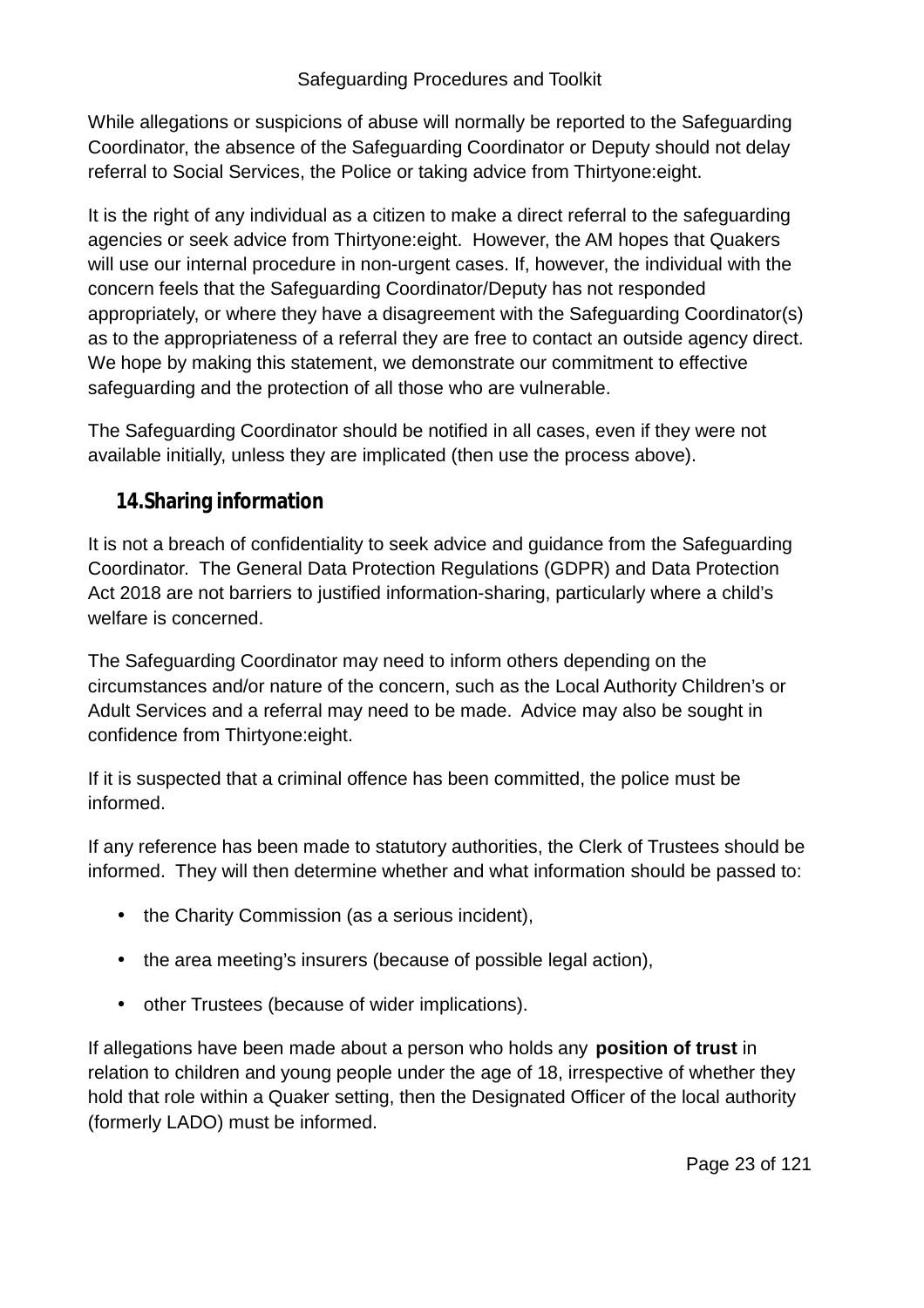If allegations have been made about a person who holds a position of trust in relation to an adult, the Local Adult Safeguarding Board should be informed.

If, after a statutory investigation/enquiry is complete, a referral to the Disclosure and Barring Service needs to be considered, the statutory authorities will provide guidance.

An information-sharing agreement is in place between Thirtyone:eight and Britain Yearly Meeting (BYM) which allows for the BYM Safeguarding Officer to receive a copy of any advice offered by Thirtyone:eight to area meetings, based on the consent of the caller. The BYM Safeguarding Officer will support the AM Safeguarding Coordinator if required.

#### **Limitations to sharing information**

Suspicions or incidents must not be discussed with anyone other than those named above. A written record of the concerns should be made in accordance with these procedures and kept in a secure place.

The Trustees will support the Safeguarding Coordinator/Deputy in their role and accept that any information they may have in their possession will be shared in a strictly limited way on a need-to-know basis.

## **15.Storing and Retaining Records**

See toolkit section A.

## **16.Detailed procedures in respect of children and adults**

#### **Allegations of physical injury, neglect or emotional abuse of a child:**

If a child has a physical injury without a satisfactory explanation, a symptom of neglect or there are concerns about emotional abuse, the Safeguarding Coordinator/Deputy will:

- Seek medical help if needed urgently, informing the medic of any suspicions.
- Contact the local authority Safeguarding Children team for advice on what further action should be taken.
- Avoid telling parents or carers unless advised to do so by the local authority Safeguarding Children team. This is to avoid evidence being destroyed, perpetrators being alerted or people being silenced with threats or other coercion.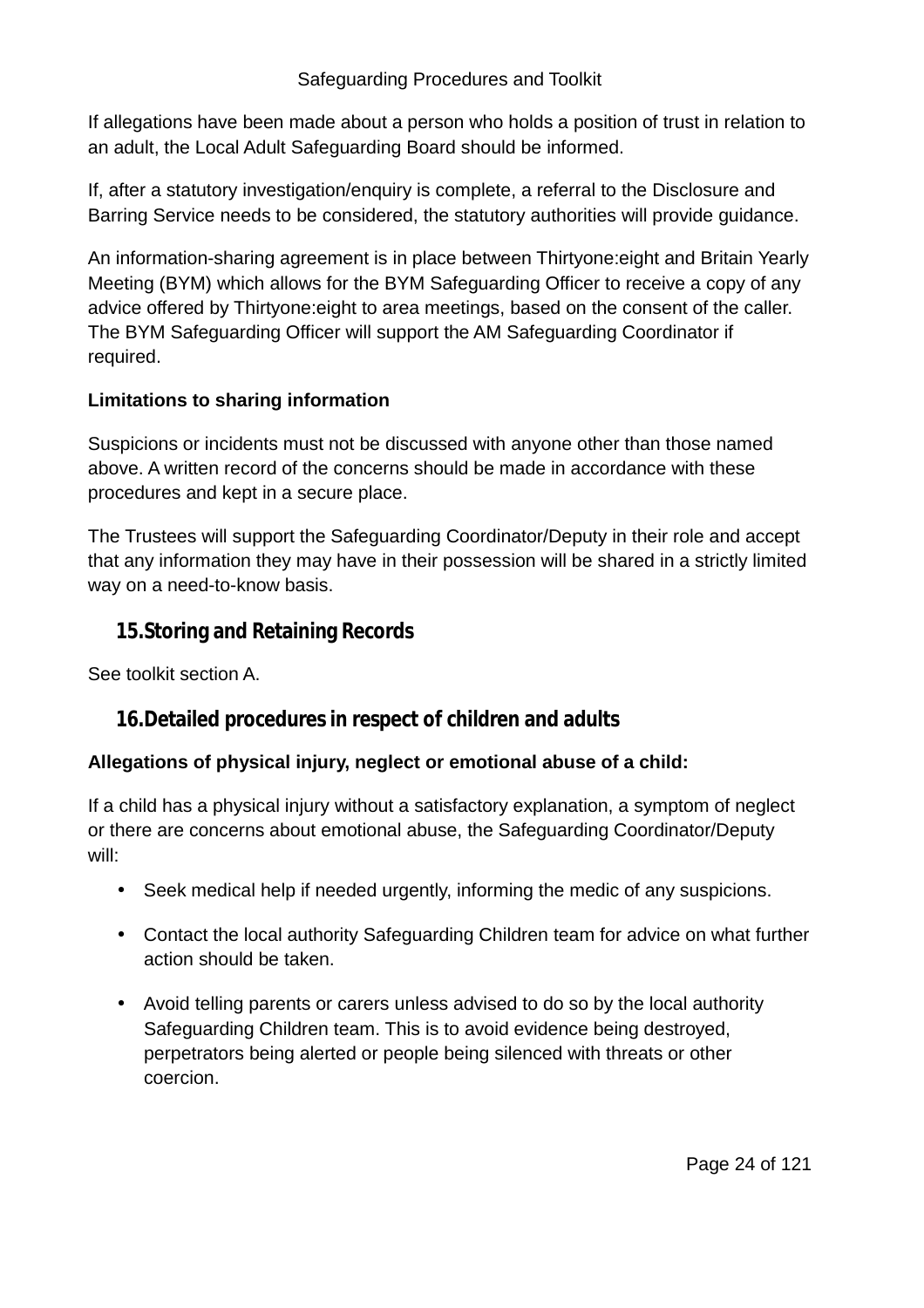In the event of any concerns about a child's welfare, the Safeguarding Coordinator should seek advice from Children's Social Care or Thirtyone:eight.

#### **Allegations of sexual abuse of children, young people or adults at risk**

In the event of allegations or suspicions of sexual abuse, the Safeguarding Coordinator/Deputy will:

- Contact the local authority team responsible for Safeguarding Children, or the police, directly. They will NOT speak to the parent/carer or anyone else to avoid evidence being destroyed, perpetrators being alerted or people being kept silent with threats or other coercion.
- If in doubt about any action to be taken, they will obtain and follow advice from Thirtyone:eight.

#### **Concerns about abuse of adults**

If there is concern, suspicion or an allegation of abuse or harm of an adult, including: physical, sexual, organisational, financial, discriminatory, neglect, self-neglect, forced marriage, modern slavery or domestic abuse, the Safeguarding Coordinator/Deputy will:

- If the adult is in immediate danger or has sustained a serious injury, contact the emergency services, informing them of any suspicions.
- Contact the local authority team who have responsibility for Safeguarding Adults. Alternatively, contact Thirtyone:eight for advice.

#### **Scope of safeguarding responsibility in regard to adults**

The Care and Support Statutory Guidance states that the safeguarding duties apply to an adult who:

- has needs for care and support (whether or not the local authority is meeting any of those needs)…and
- is experiencing, or at risk of, abuse or neglect…and
- as a result of those care and support needs is unable to protect themselves from either the risk of, or the experience of abuse or neglect.

If an adult does not have care and support needs (and is not a carer for an adult with care and support needs) then there is no duty to refer concerns of abuse to the local authority, but of course cases should be referred to appropriate agencies according to the circumstances. If in doubt, advice should be sought from the local authority or Thirtyone:eight.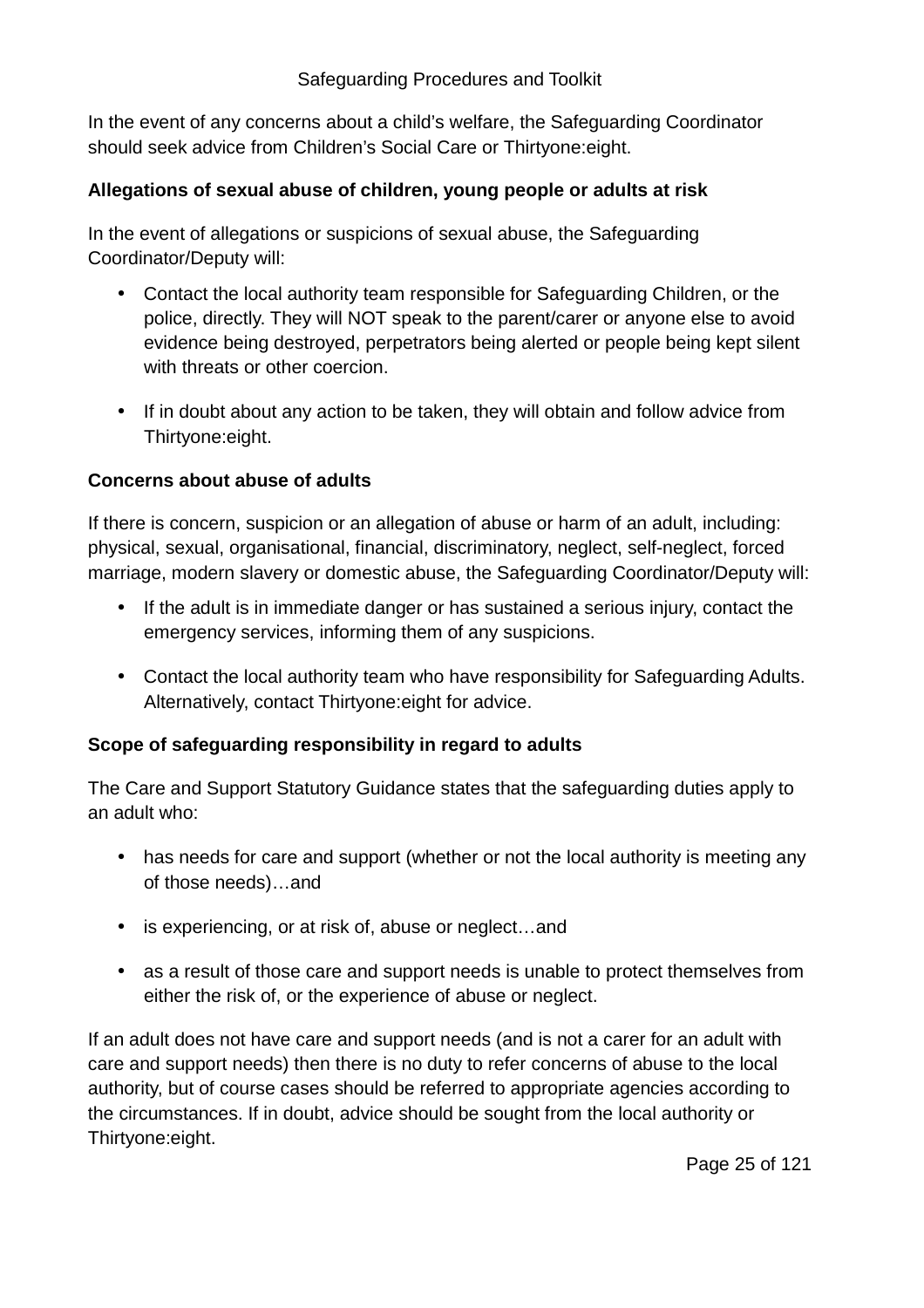The Care Act places the duty upon Adult Services to investigate situations of harm or risk of harm to adults with care and support needs (or carers of adults with care and support needs). This may result in a range of options including: action against the person or organisation causing the harm, increasing the support for the carers, or no further action if the person at risk of harm does not want further action to be taken and they have the mental capacity to make this decision. This is a decision for Adult Services to decide following assessment, not the local or area meeting.

Adults without care and support needs can still experience abuse and may need support and pastoral care. The AM takes any form of abuse seriously. Therefore, concerns about an adult who does not have care and support needs should still be reported to the Safeguarding Coordinator unless the adult objects and there is no-one else at risk.

## **17.Spiritual abuse**

If there is a concern about spiritual abuse, the Safeguarding Coordinator will:

- Contact Thirtyone:eight and follow the advice given.
- Identify support services for the victim e.g. counselling or other pastoral support if they want these.

## **18.Allegations against people in a position of trust**

## **Allegations of abuse against a person who works with children/young people**

If an accusation is made against a children/young people's worker (whether a volunteer or paid member of staff) whilst following the procedure outlined above, the Safeguarding Coordinator, in accordance with Local Safeguarding Children Board (LSCB) procedures will:

- Make a referral to a designated officer, formerly called a Local Authority Designated Officer (LADO), whose function is to handle all allegations against adults who work with children and young people whether in a paid or voluntary capacity.
- Liaise with the LADO with regard to what immediate action must be taken to remove the risk to the child and others; this may include immediate suspension of the alleged perpetrator.
- Page 26 of 121 Following full investigation by the statutory authorities, undertake an assessment with regards to making a referral to Disclosure and Barring Service for consideration of the person being placed on the barred list for working with children or adults at risk. Advice should be sought from Thirtyone:eight regarding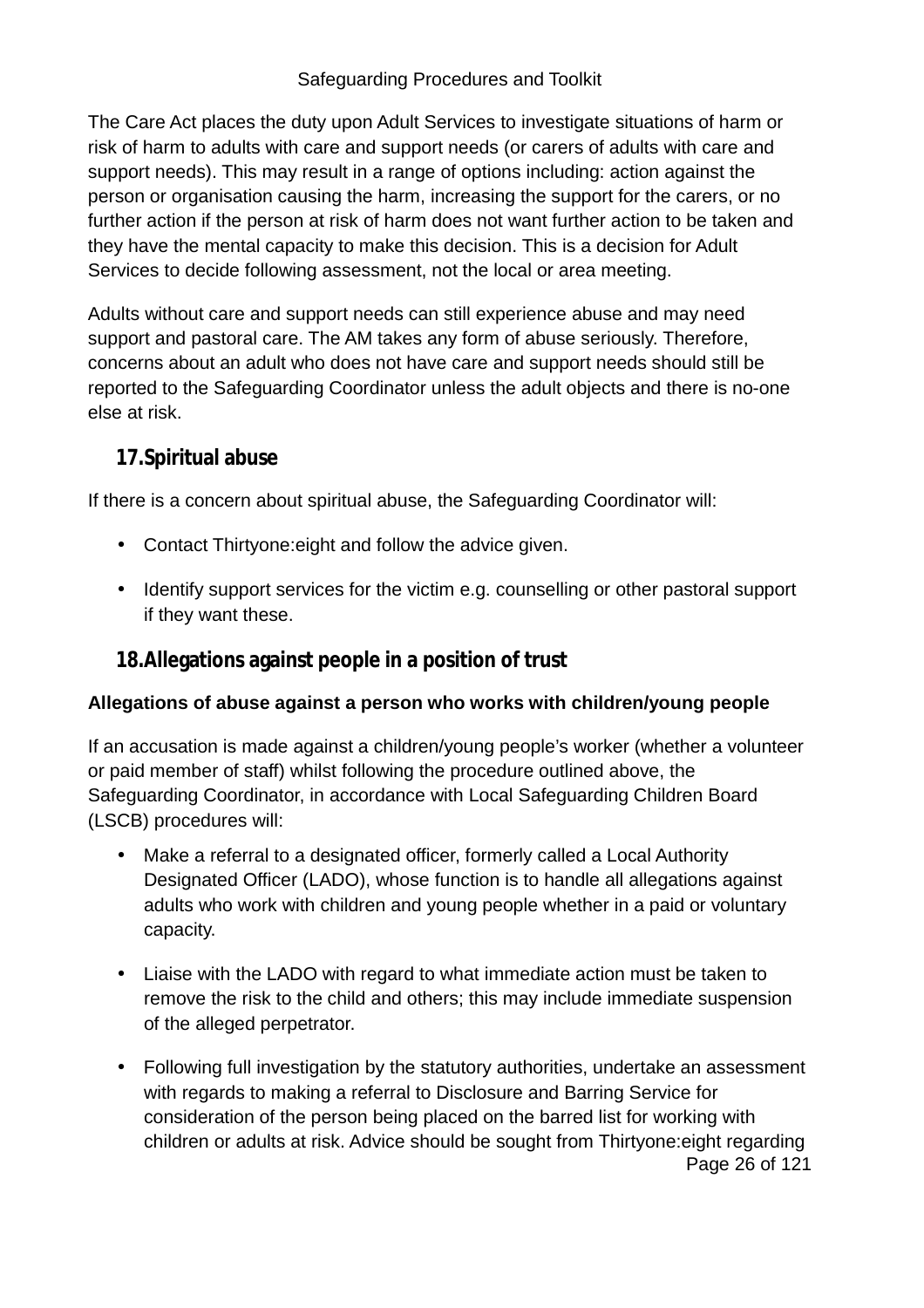this matter and the decision should be informed by the Designated Officer (LADO) if they are involved.

#### **Allegations of abuse against a person who works with adults at risk**

The Safeguarding Coordinator will:

- Liaise with Adult Services in regard to considering the suspension of the worker.
- Make a referral to the local authority. There is no Designated Officer role in Adults' Services but the local authority still has a duty to consider concerns about people working in positions of trust with adults in a paid or voluntary capacity.
- Following full investigation by the statutory authorities, undertake an assessment with regards to making a referral to Disclosure and Barring Service for consideration of the person being placed on the barred list for working with children or adults at risk. Advice should be sought from Thirtyone:eight regarding this matter and the decision should be informed by the Designated Officer (LADO) if they are involved.

## **19.Working with those who may pose a risk to others**

When someone attending the local or area meeting is known to have abused children or adults at risk, is under investigation or is known to be a risk to others, the local and area meeting will supervise the person and offer pastoral care. Arrangements will be put in place to protect children, young people and adults at risk. This will usually involve setting boundaries for the person, based on an appropriate risk assessment and thorough consultation with appropriate parties (eg Probation officers, Safeguarding Coordinators at other meetings, the BYM Safeguarding Officer). Options for appropriate action will include supervision at meetings and events, and setting and agreeing boundaries for that person in the form of a written contract which they must agree and adhere to. Such a person will not be allowed to work with children, young people or adults at risk or be allowed unsupervised contact. There may be events where such a person's attendance will be deemed to be inappropriate and they will be informed that they may not attend.

Where such a risk exists or is reasonably suspected, it is important that the risk is managed robustly, with the safeguarding of children and vulnerable adults given priority over subjective opinions or concerns about upsetting the person posing the risk. We will contact Thirtyone:eight or the BYM Safeguarding Officer if in any doubt about the action to be taken.

Caution should be taken to avoid the potential for any abuse of positions of trust held by such individuals. Specifically, area and local meeting nominations committees need to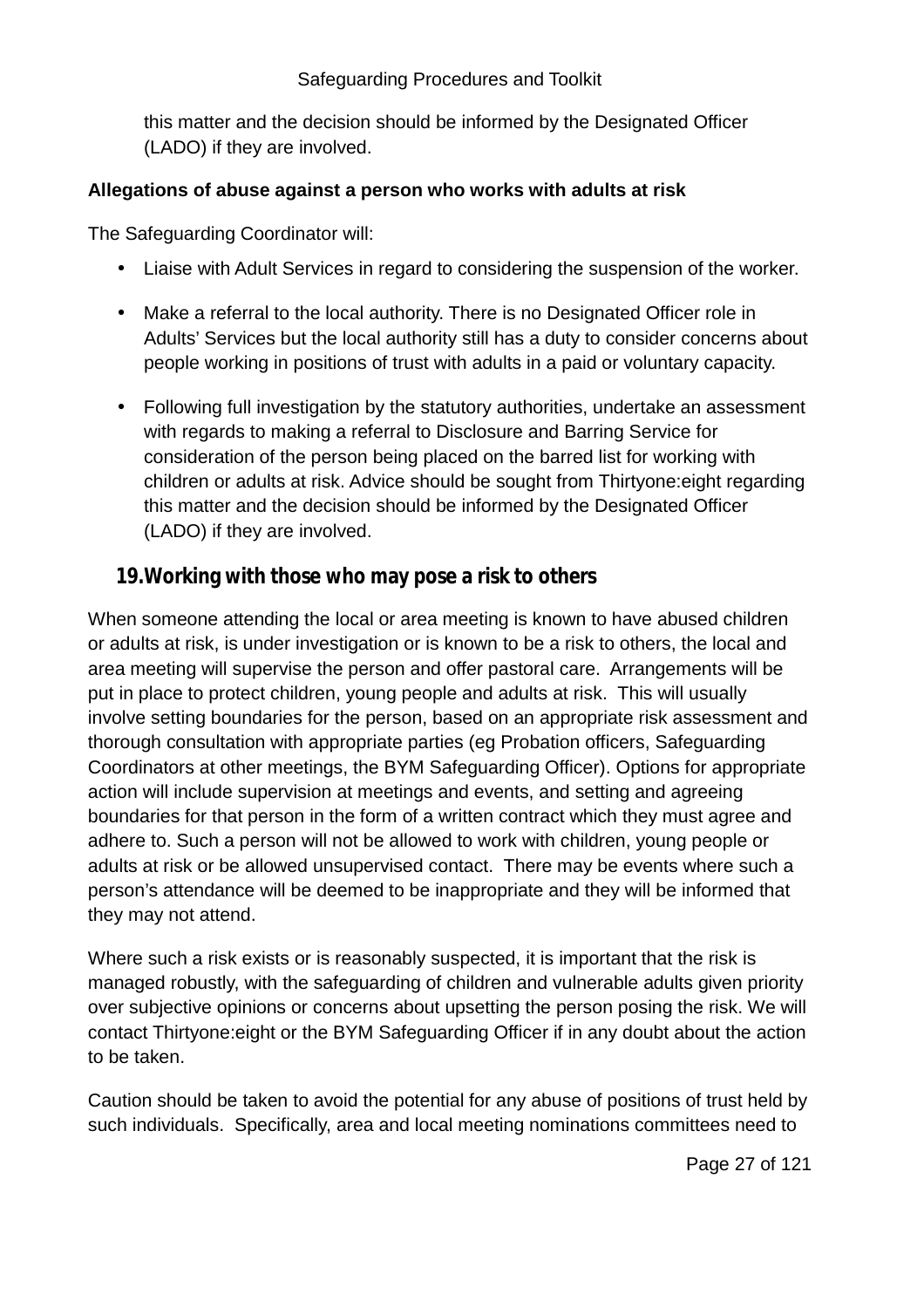consider seriously what roles such a person could be appointed to that might pose a risk.

There may be circumstances where a person who is vulnerable, ie an adult at risk or perhaps a child, are themselves a risk to others because of their behaviour. In these circumstances a balanced approach is needed, but the safety and welfare of all concerned must be considered.

Those who have been mistakenly or falsely accused will also have support needs, and Elders and Overseers will help with this.

The AM Safeguarding Coordinator/Deputy will take the lead in these matters and may seek advice from Thirtyone:eight or BYM's Safeguarding Officer. They will work with other role-holders as appropriate and keep other Trustees informed. Further guidance can be found in the toolkit section A.

#### **20.Annual Review**

Our LM safeguarding practices will be reviewed annually by:

- $\cdot$  the LM Clerk/s;
- the local Convenor of Children's Committee;
- the local Convenor of Overseers or their equivalents;
- . the DBS Verifier:
- the Deputy Safeguarding Co-ordinator (if appointed).

They will report in the LM's Annual Safeguarding Report to AM Trustees using a form from the Toolkit which asks key questions about practice in the LM and can provide assurances to Trustees. Trustees will consider and review the policy, procedures and actual practice, assisted by a report from the AM Safeguarding Coordinator and any additional information from Britain Yearly Meeting and 31:8. There be will be a more comprehensive review every three years.

Britain Yearly Meeting will publish any updates to the model *Safeguarding Policy* and *Safeguarding Procedures and Toolkit* for AMs; this will normally be in January (from 2022 onwards) and will be based on new legislation, best practice and/or advice from Thirtyone:eight.

The AM Safeguarding Coordinator (with Deputies, if appointed) will review:

the local meeting annual safeguarding reports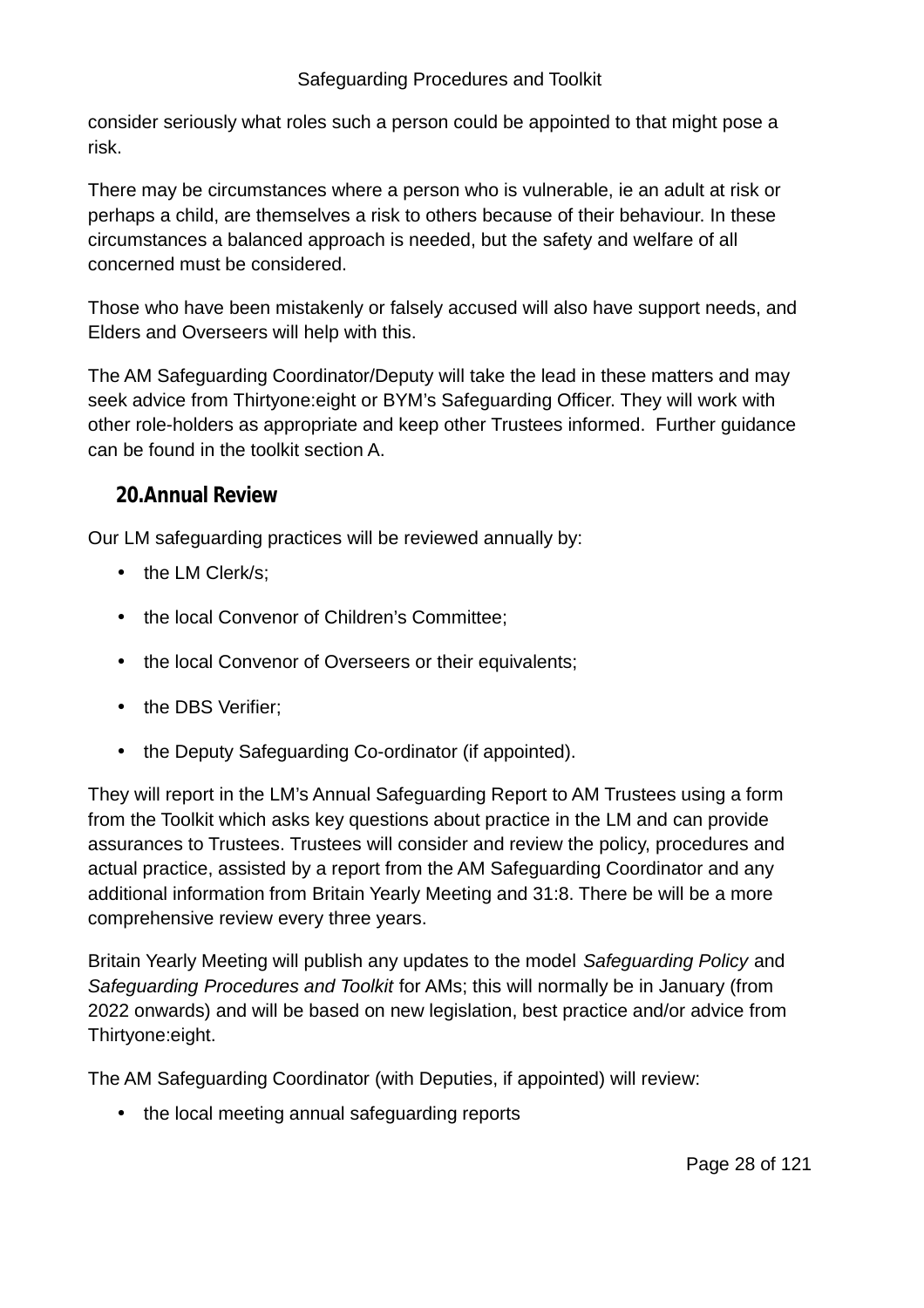- practice that they are aware of
- the AM's safeguarding training needs and opportunities
- incidents and intelligence during the year
- the updates from Britain Yearly Meeting
- whether any amendments are needed to the above-mentioned Area safeguarding documents.

The AM Safeguarding Coordinator will report on these matters (normally by the end of each year) to AM Trustees who will consider and review the Policy and Procedures documents and actual practice.

At least once every three years:

Trustees will initiate a more comprehensive review, including discussions with each Local Meeting and a review of the policy and procedures aided by the model policy documents published by BYM.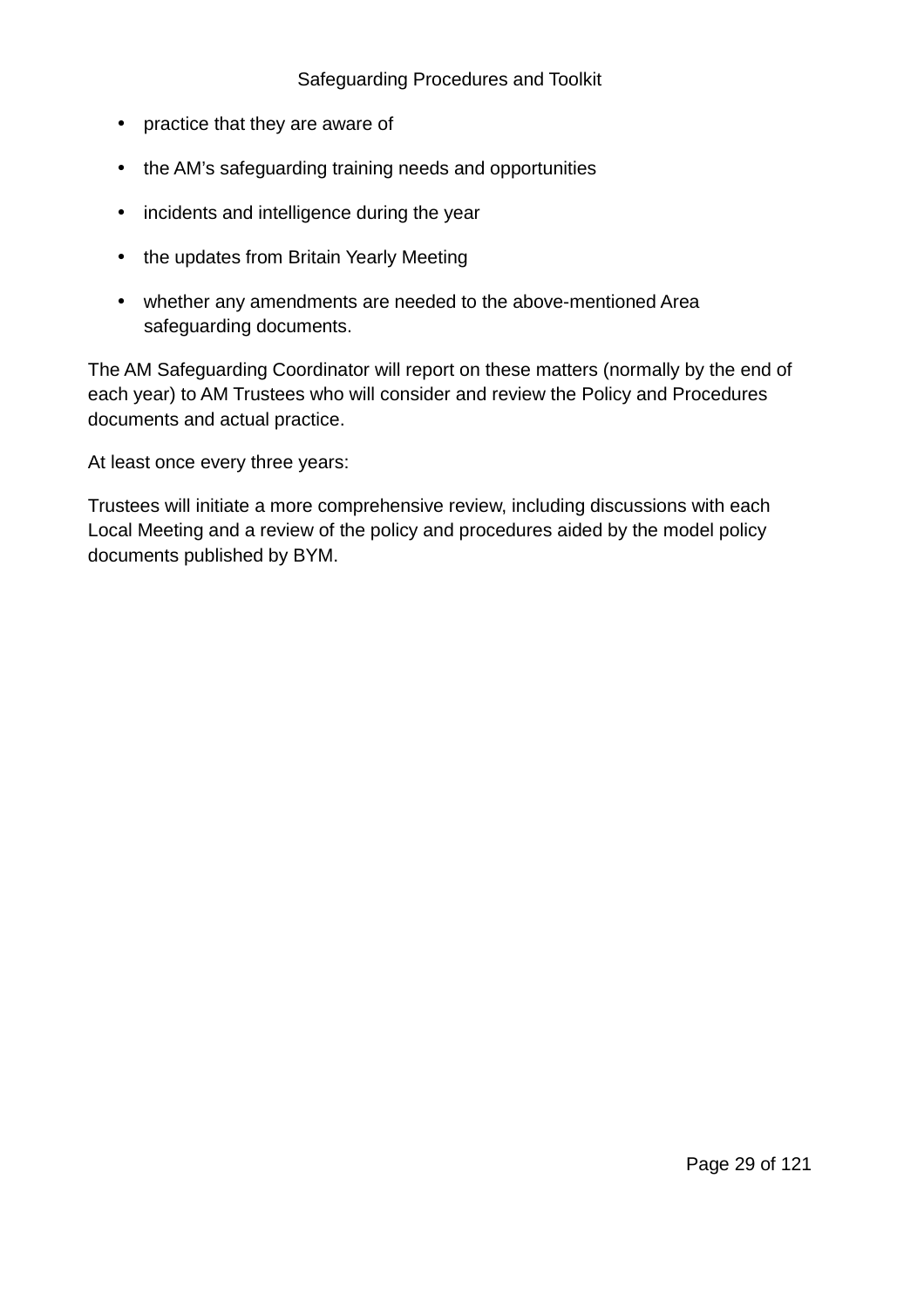Area Meeting



# **Safeguarding Toolkit**

# **Cumberland Area Quaker Meeting**

| Agreed by Area Meeting Trustees on                                            | March 26 <sup>th</sup> 2022 |
|-------------------------------------------------------------------------------|-----------------------------|
| Minute number                                                                 | 22/17                       |
| Signed                                                                        | <b>Christine Sutherland</b> |
| Name signed by (Clerk of Trustees)                                            | Elizabeth Pritchard         |
| Date for next annual review by<br><b>Trustees</b>                             | March 2025                  |
| The role-holder responsible for starting Clerk to Trustees<br>the next review |                             |

**N.B. -** *AMs will not necessarily need to use all of the documents in this toolkit.*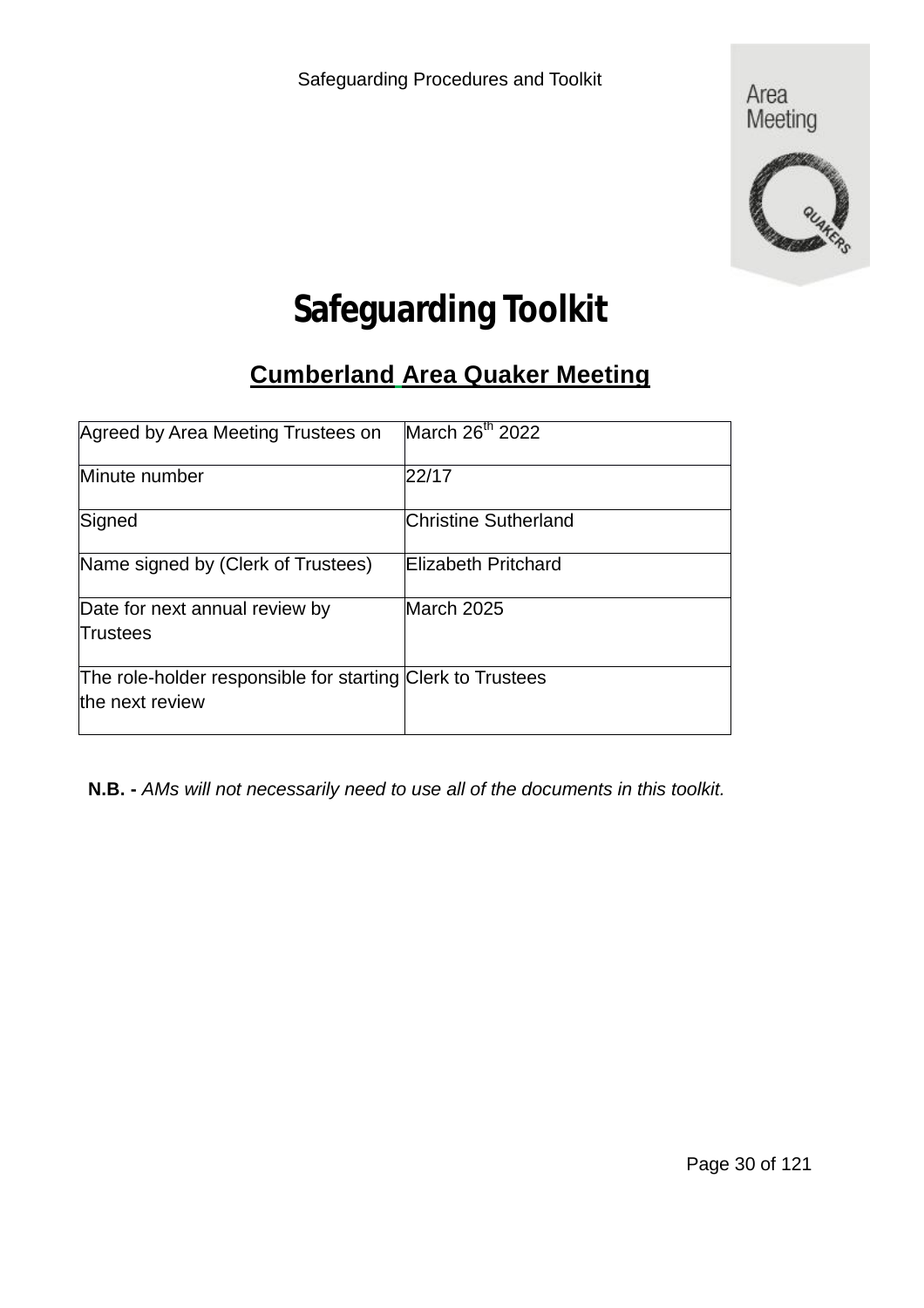# Contents

| 6. Clarification of Safer recruitment and Quaker nominations and appointments in Area |
|---------------------------------------------------------------------------------------|
|                                                                                       |
|                                                                                       |
|                                                                                       |
|                                                                                       |
|                                                                                       |
|                                                                                       |
|                                                                                       |
|                                                                                       |
|                                                                                       |
|                                                                                       |
|                                                                                       |
|                                                                                       |
|                                                                                       |
|                                                                                       |
|                                                                                       |
|                                                                                       |
|                                                                                       |
|                                                                                       |
|                                                                                       |
|                                                                                       |
| 1.1.4 Responsibilities of the AM Safeguarding Co-ordinator (lead trustee for<br>32    |
| 1.1.5 Responsibilities of AM Deputy Safeguarding Coordinator(s) (optional role)  36   |

Page 31 of 121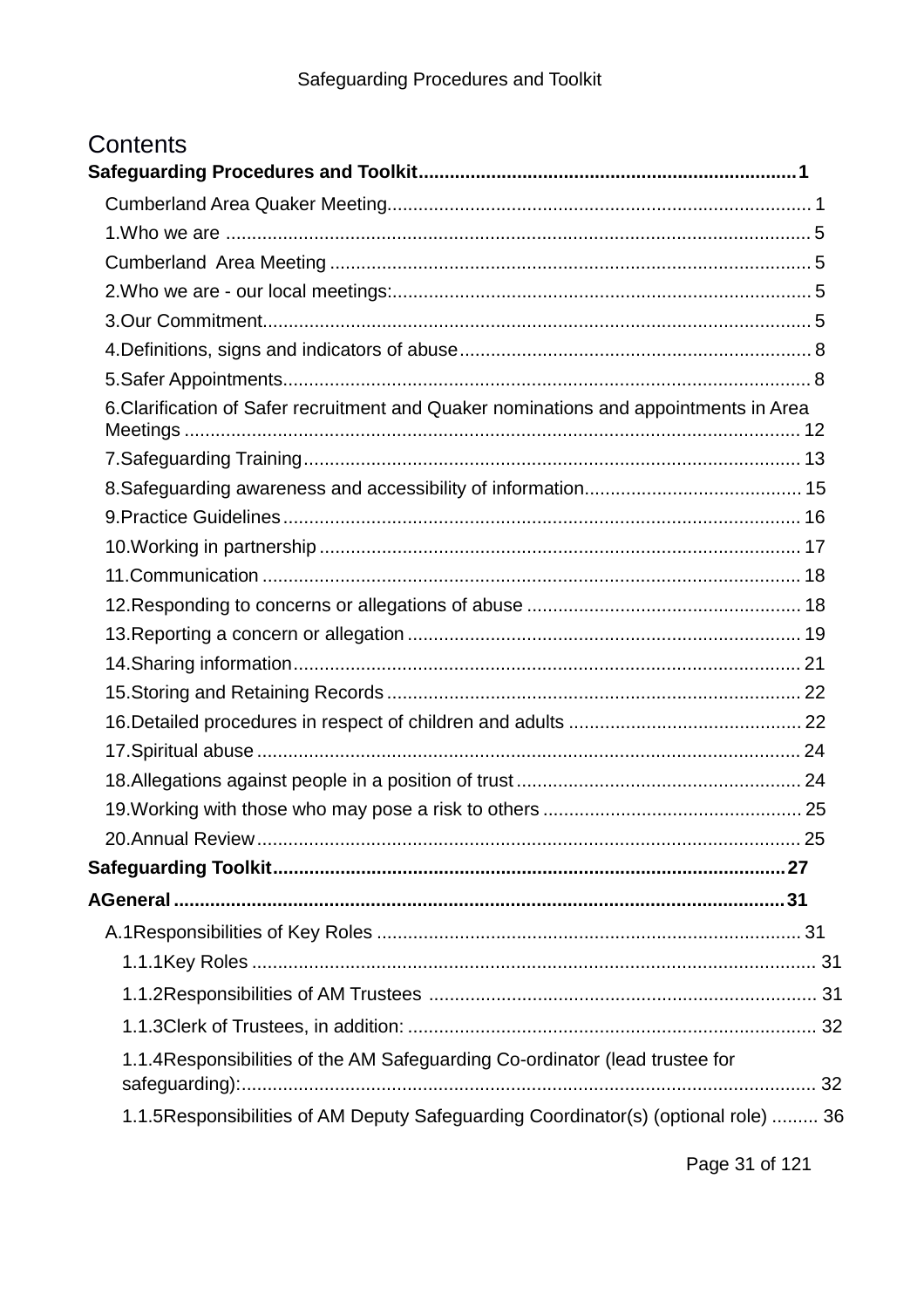| 1.1.6Responsibilities of Elders and Overseers (with regard to safeguarding) 36  |  |
|---------------------------------------------------------------------------------|--|
| 1.1.7Responsibilities of the LM Clerk (with regard to safeguarding) 36          |  |
|                                                                                 |  |
| 1.1.9Responsibilities of Nominations Committee (with regard to safeguarding) 37 |  |
|                                                                                 |  |
|                                                                                 |  |
|                                                                                 |  |
|                                                                                 |  |
|                                                                                 |  |
|                                                                                 |  |
|                                                                                 |  |
|                                                                                 |  |
|                                                                                 |  |
|                                                                                 |  |
|                                                                                 |  |
|                                                                                 |  |
|                                                                                 |  |
|                                                                                 |  |
|                                                                                 |  |
|                                                                                 |  |
|                                                                                 |  |
|                                                                                 |  |
|                                                                                 |  |
|                                                                                 |  |
|                                                                                 |  |
|                                                                                 |  |
|                                                                                 |  |
|                                                                                 |  |
|                                                                                 |  |
|                                                                                 |  |
|                                                                                 |  |
|                                                                                 |  |
|                                                                                 |  |
|                                                                                 |  |

Page 32 of 121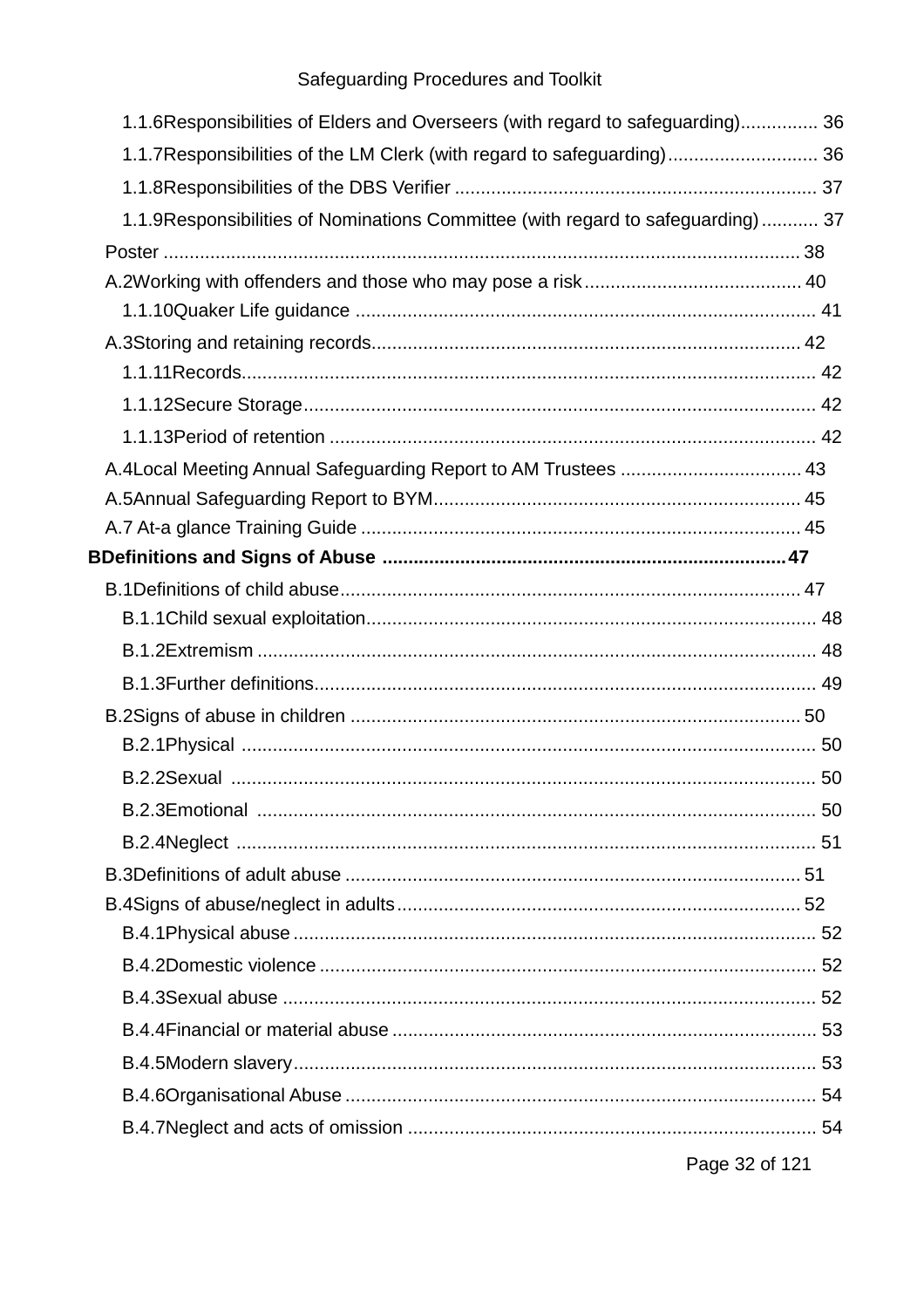| C.3.44. Are you currently working in any other care position in either a voluntary or |                |
|---------------------------------------------------------------------------------------|----------------|
|                                                                                       |                |
|                                                                                       |                |
|                                                                                       |                |
|                                                                                       |                |
|                                                                                       |                |
|                                                                                       |                |
|                                                                                       |                |
|                                                                                       |                |
|                                                                                       |                |
|                                                                                       |                |
|                                                                                       |                |
|                                                                                       |                |
|                                                                                       |                |
|                                                                                       |                |
|                                                                                       |                |
|                                                                                       |                |
|                                                                                       |                |
|                                                                                       |                |
|                                                                                       |                |
|                                                                                       |                |
|                                                                                       |                |
|                                                                                       |                |
|                                                                                       | Page 33 of 121 |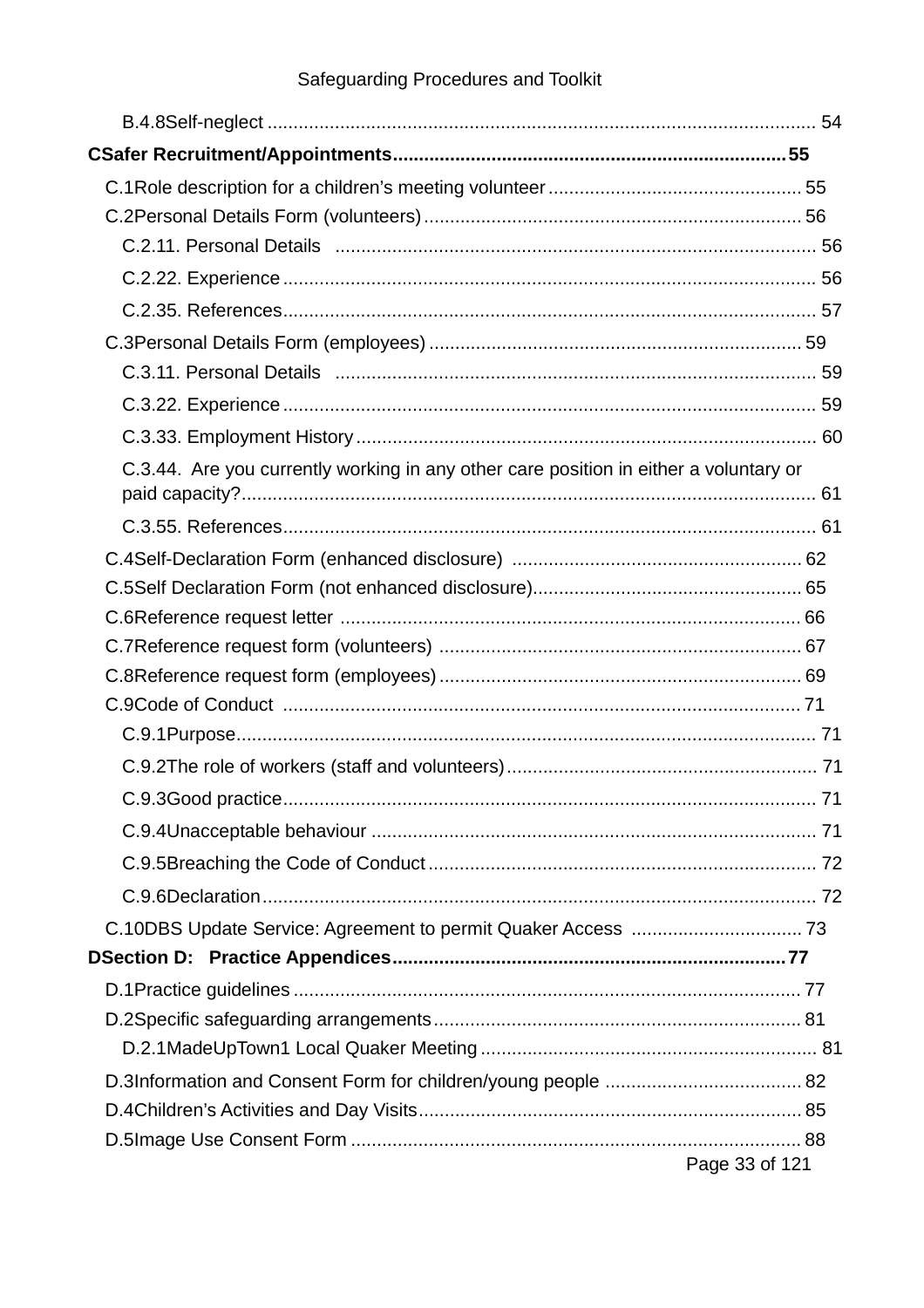## **A General**

*The documents in this section cover procedures and are essential for all Area Meetings*

## **A.1 Responsibilities of Key Roles**

**Key Roles** 

- **Area Meeting Trustees** responsible for safeguarding on behalf of the AM
- **Area Meeting Safeguarding Co-ordinator** one of the Trustees

**Responsibilities of AM Trustees** 

### **General**

- Hold ultimate responsibility for safeguarding on behalf of the AM.
- $\ddot{\phantom{a}}$  Agree the Safeguarding Policy and Procedures - agreed by Area Meeting in Session
- Follow the Policy and Procedures, and abide by the Code of Conduct.
- Set aside sufficient resources for training.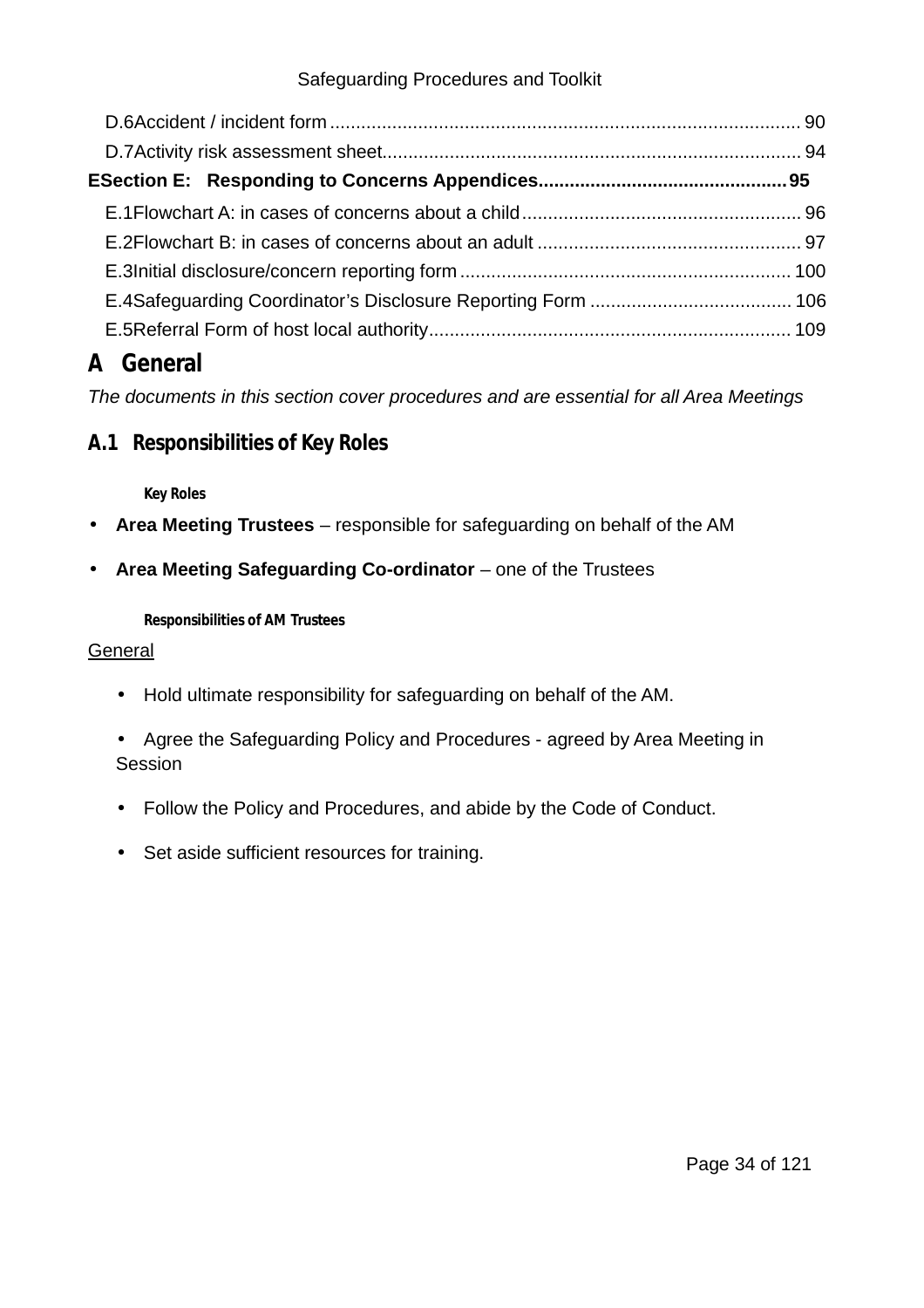#### Reports and reviews

 Consider the annual report from the Safeguarding Coordinator, and annually review the AM's safeguarding policy, procedures and practice.

Initiate a more comprehensive review every three years.

#### Roles

 Ensure that a Safeguarding Coordinator (lead trustee for safeguarding) is appointed along with a suitable Deputy/ies if required.

 Support the Safeguarding Coordinator and Deputies in their roles.  $\blacksquare$ 

#### Training and development

 Have *Safeguarding Induction* and *Basic Safeguarding Training* at the start of the role and recognised safeguarding training tailored to their role (such as the NSPCC Trustee Safeguarding Training), refreshed at least every 3 years.

**Clerk of Trustees, in addition:** 

Agree small changes to the contacts section of the policy, on behalf of trustees.

 If any reference has been made to statutory authorities, the Clerk of Trustees should be informed. The Clerk of Trustees will then determine whether and what information should be passed to:

- o the Charity Commission (as a serious incident),
- o the AM's insurers (because of possible legal action),
- o and other Trustees (because of wider implications).

**Responsibilities of the AM Safeguarding Co-ordinator (lead trustee for safeguarding):** 

*n.b. these responsibilities may be shared with and/or delegated to deputies*

#### **General**

Support Quakers in maintaining a culture of safety.

 Follow the Safeguarding Policy and Procedures, and abide by the Code of Conduct.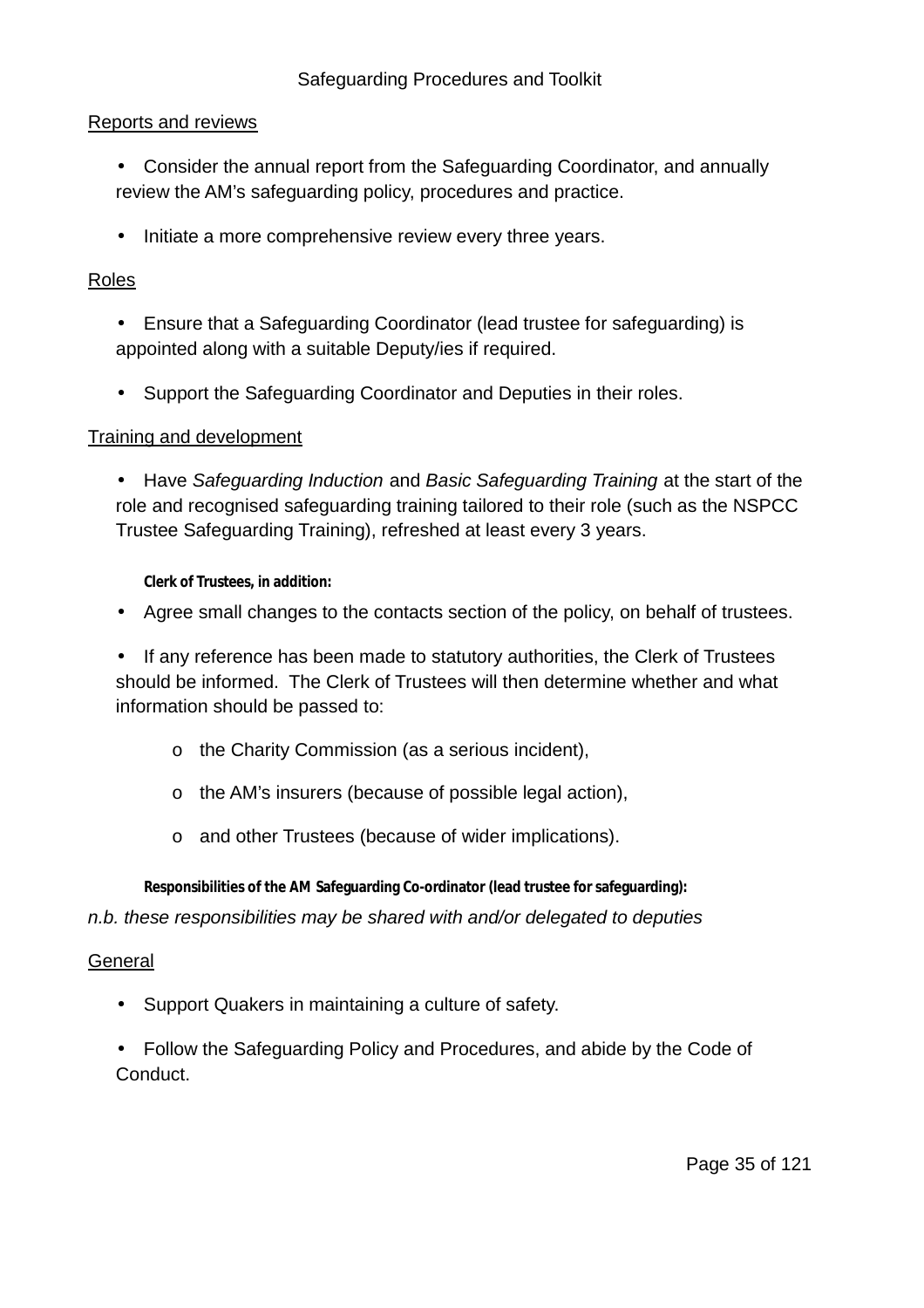Seek and follow advice and guidance from Thirtyone:eight, Britain Yearly Meeting and statutory child and adult safeguarding services.

- Advise trustees on safeguarding issues.
- Fulfil the responsibilities of a Trustee.

#### Safeguarding incidents

Be vigilant in recognising safeguarding issues.

 Be the first point of contact when someone has concerns about the possible abuse of a child or young person or of an adult with care and support needs.

 Act on behalf of the AM in dealing with the allegation or suspicion of neglect or abuse, collating and clarifying the precise details of the allegation or suspicion, and recording them on the form. Pass this information to statutory agencies who have the legal duty to investigate where appropriate, and inform the Clerk of Trustees.

 Ensure that if an incident happens, arrangements are made to support everyone affected, and liaise with outside organisations that become involved.

 Liaise with statutory authorities as appropriate and in accordance with the Policy and Procedures.

 Be available to assess risk, safeguarding and pastoral needs with meetings when a person who may pose a risk wishes to attend.

#### Co-ordination

 Agree with the AM Deputy Safeguarding Coordinator/s (if appointed) which parts of this role they will focus on.

Encourage trustees to set aside sufficient resources for training.

#### Support

Support the Clerk of Trustees in dealing with more complex reports or concerns.

 Support the Clerk to Trustees with the completion of the section on safeguarding for the Trustees' Annual Report to the Charity Commission.

 Support local meetings and other groups to develop good practice, and record their practice.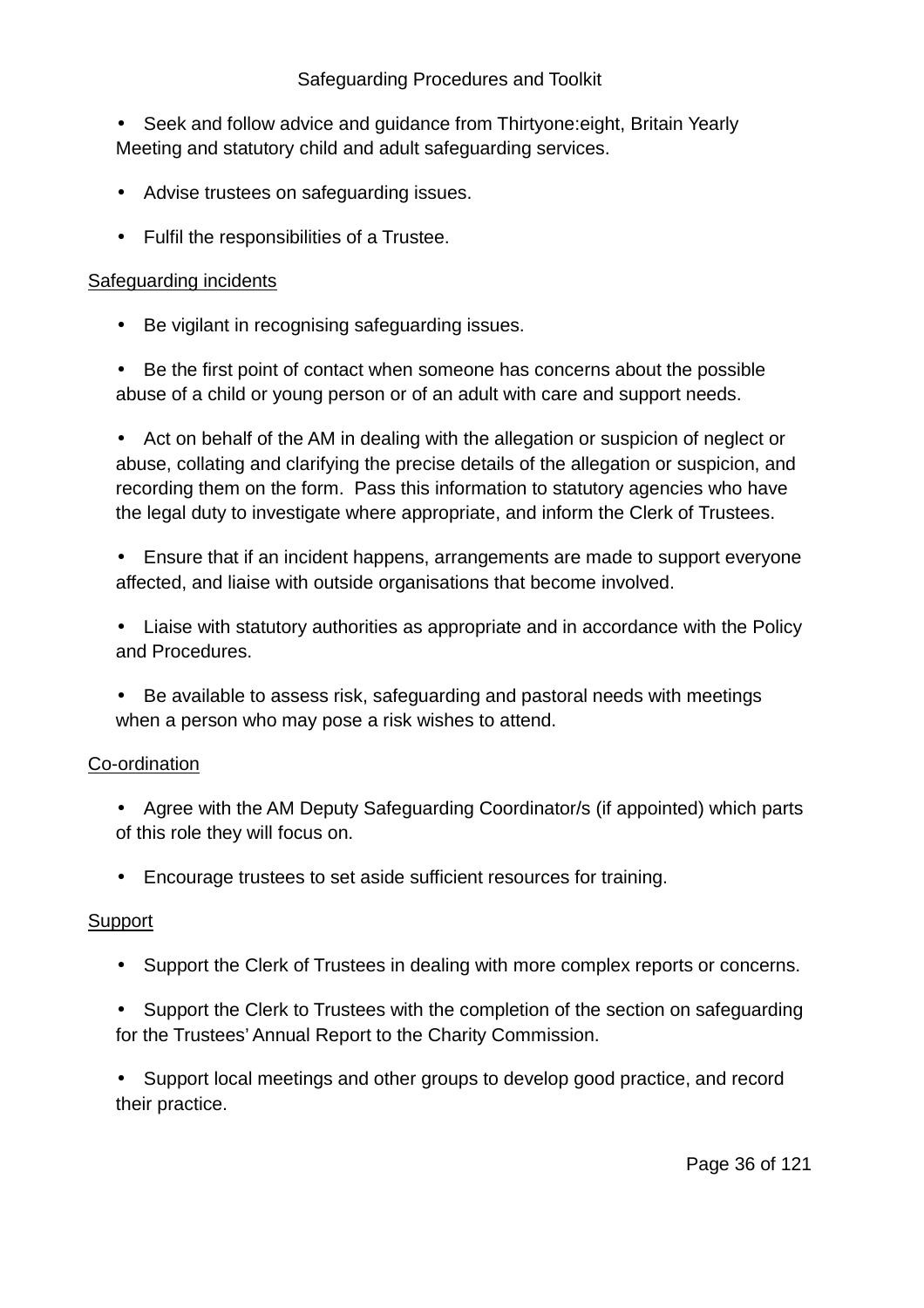Support DBS verifiers.

 Support local meetings to ensure that children, young people and adults at risk are provided with information on where to get help and advice in relation to abuse, discrimination, bullying or any other matter where they have a concern.

 Ensure boundaries are set, supervision and pastoral care is in place for offenders and those who may pose a risk – working with elders, overseers or other role-holders as appropriate.

#### **Administration**

Prepare an annual Safeguarding Report for Trustees.

 Oversee the annual safeguarding assurance process, working with Deputy Coordinator(s) if appointed, collating and reviewing the Annual Reports from Local Meetings.

 Seek discernment and agreement from Trustees for annual updates to the Safeguarding Policy and Procedures and any further AM safeguarding documents.

 Keep confidential records on Safeguarding issues that arise in local meetings, storing and retaining it in line with the Policy and Procedures.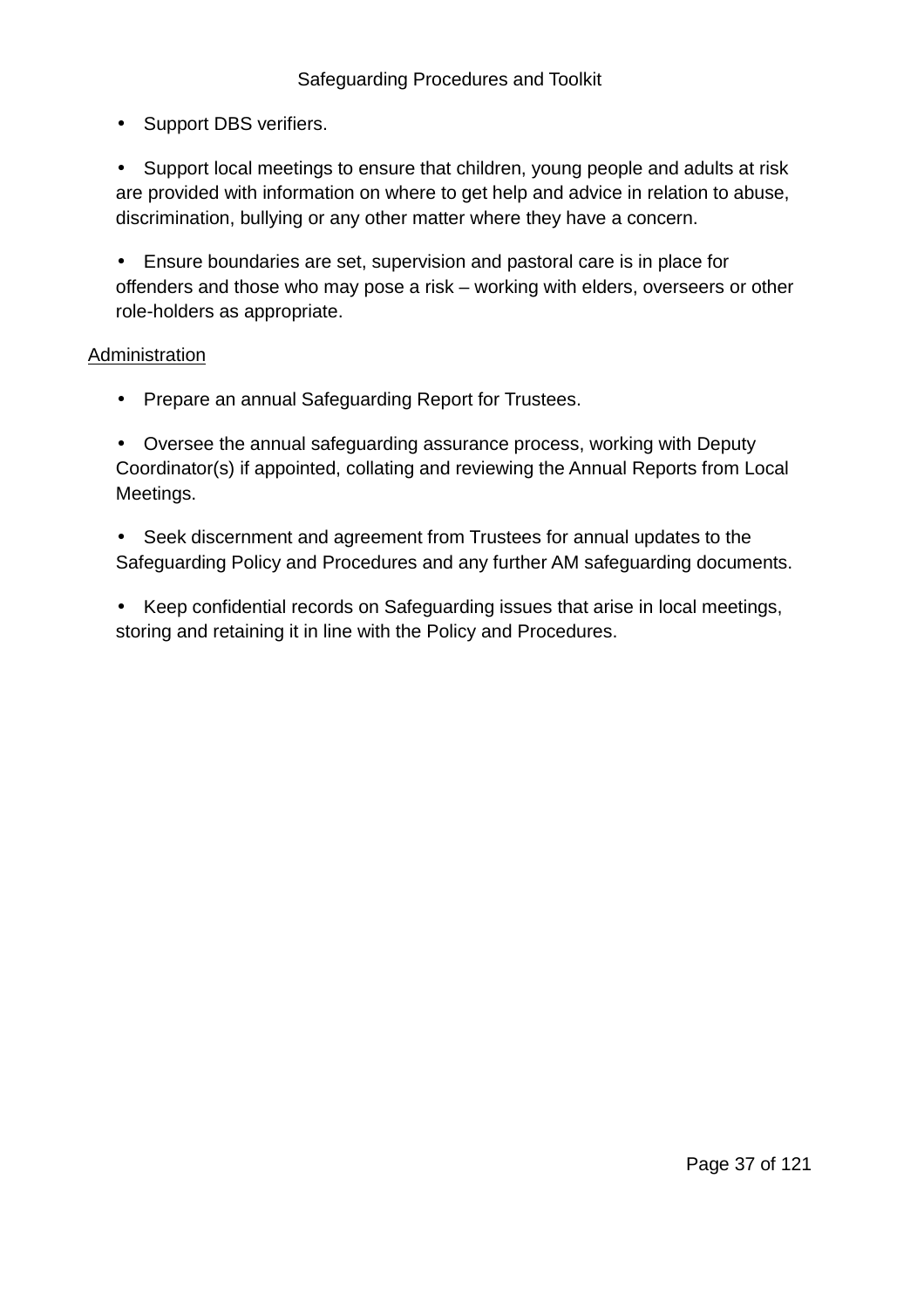## Training and development

 Have a *Safeguarding Induction* (if required) and *Basic Safeguarding Training* at the start of the role and recognised safeguarding training tailored to their role (such as the 31:8 Safeguarding for Coordinators and Leads course), refreshed at least every 3 years.

 Keep up to date with national and local statutory safeguarding policy and procedures.

 Advise, support and facilitate opportunities for learning for Friends appointed to Safeguarding roles eg DBS Verifiers, Trustees, Overseers, Children's Convenors etc.

For more information, see:

- o the BYM webpage for safeguarding co-ordinators: [www.quaker.org.uk/safeguardingcoordinators](http://www.quaker.org.uk/safeguardingcoordinators)
- o Thirtyone:eight's guide for safeguarding coordinators: <https://thirtyoneeight.org/get-help/resources/help/im-a-safeguarding>coordinator/page-components/im-a-safeguarding-coordinator/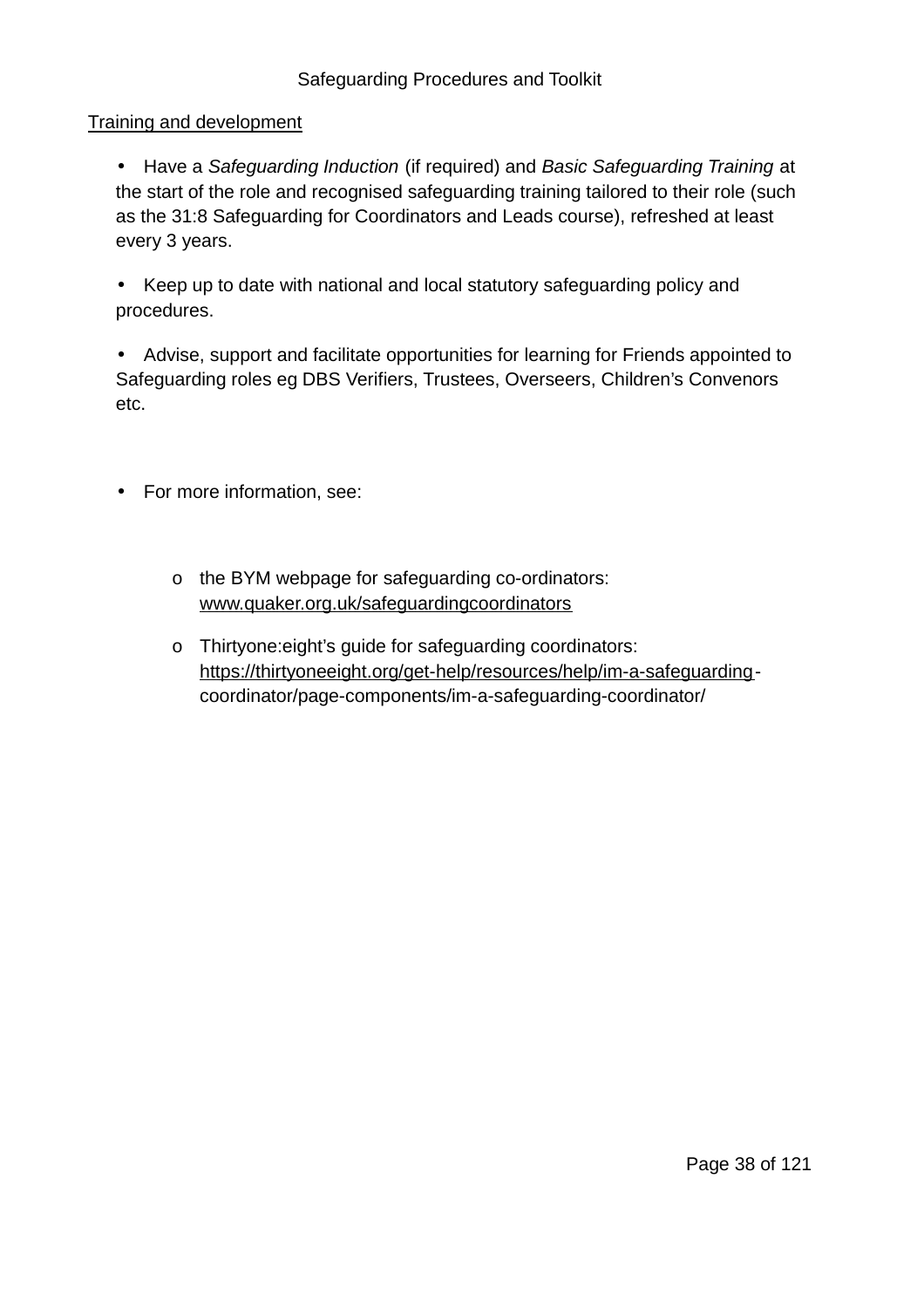**Responsibilities of AM Deputy Safeguarding Coordinator(s) (optional role)** 

 Support the Safeguarding Coordinator across the range of their duties, focusing on elements as agreed with the Coordinator.

 Deputise for the Safeguarding Coordinator when they are not available or are involved in a case.

Participate in the annual safeguarding assurance process.

## Training and development

 Have a *Safeguarding Induction* (if required) and *Basic Safeguarding Training* at the start of the role and recognised safeguarding training tailored to their role (such as the 31:8 Safeguarding for Coordinators and Leads course), refreshed at least every 3 years.

**Responsibilities of Elders and Overseers (with regard to safeguarding)** 

 Follow the Safeguarding Policy and Procedures, and abide by the Code of Conduct.

Offer pastoral care and support to all those who have been affected by abuse.

 Where appropriate, work with the Safeguarding Coordinator to ensure boundaries are set, supervision and pastoral care is in place for offenders and those who may pose a risk, and that terms of any written agreements with those who pose a risk are adhered to.

 Both these roles will have a *Safeguarding Induction* before starting the role and *Basic Safeguarding Training* refreshed at least every 3 years.

 Convenor of Overseers (or another overseer): jointly review local meeting practice, reporting to trustees using the form annually.

**Responsibilities of the LM Clerk (with regard to safeguarding)** 

 Have a *Safeguarding Induction* at the start of the role. Recognised *Basic Safeguarding Training* is beneficial rather than essential.

Follow the Policy and Procedures, and abide by the Code of Conduct.

 Ensure that when a role-holder or employee has been checked by the DBS and cleared to work with children and young people or adults, a minute of the local business meeting will be made to record this fact.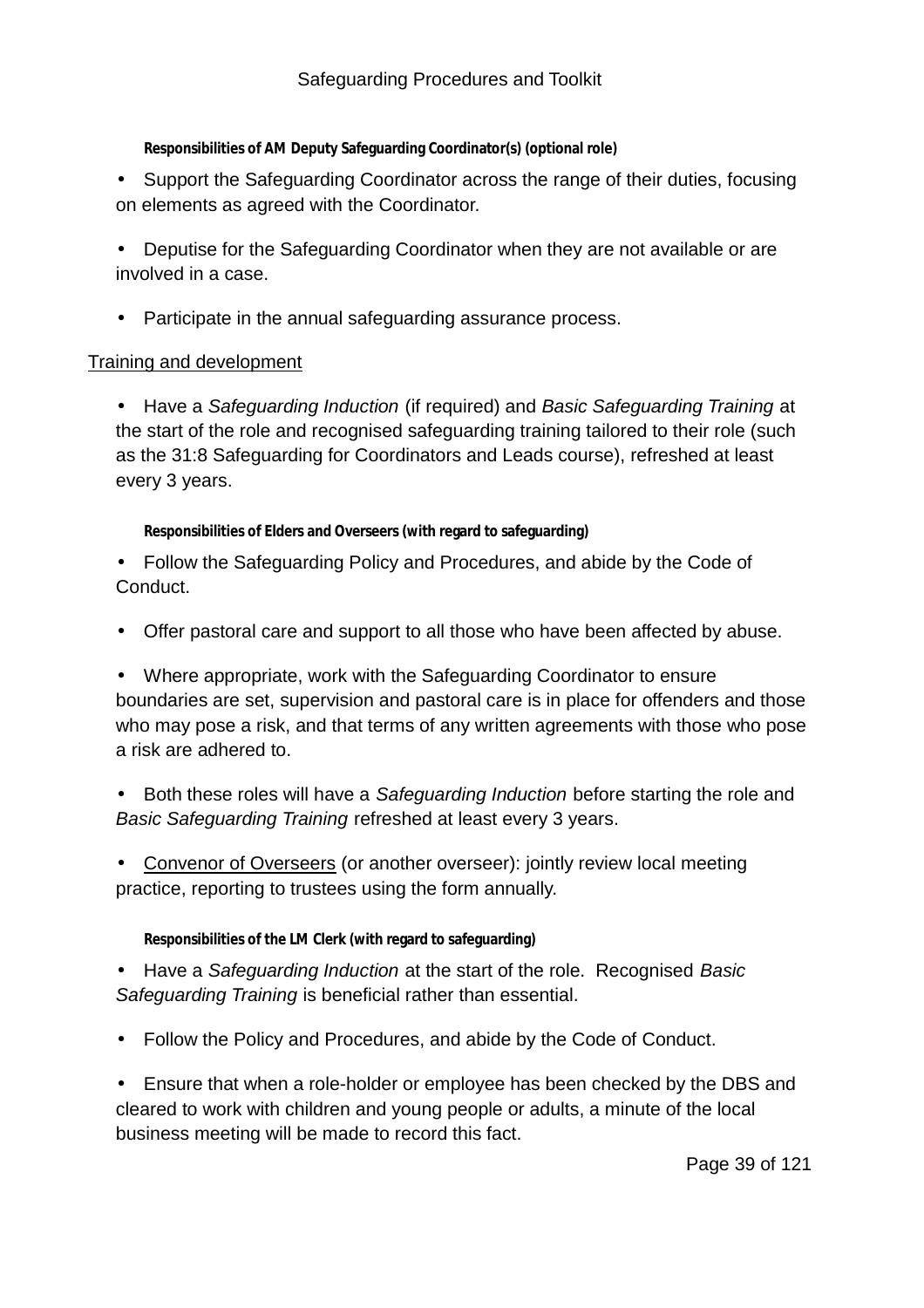- Ensure the safeguarding poster(s) and summary are on display.
- Jointly review local meeting safeguarding practice, reporting to trustees using the form annually.

Note: The Local Meeting Clerk is often also the DBS Verifier.

**Responsibilities of the DBS Verifier** 

This role is often fulfilled by the Local Meeting Clerk, but may be undertaken by someone else..

 Have a *Safeguarding Induction* at the start of the role then *Basic Safeguarding Training* and recognised safeguarding training tailored to their role (such as the 31:8 *Online DBS checks and eligibility webinar*), refreshed at least every 3 years

Follow the Policy and Procedures, and abide by the Code of Conduct.

 Ensure that all volunteers and employees who work with children and young people have a Disclosure and Barring Service (DBS) 'enhanced' certificate.

 In rare situations where Friends undertake regulated activity on behalf of the meeting, ensure they have a Disclosure and Barring Service (DBS) 'enhanced with barred lists' certificate.

 Support each individual with applying for DBS clearance and registering for the DBS Update Service.

 DBS certificates from an employer or another voluntary organisation are not transferrable.

 Encourage Friends to join the DBS Update Service (free for volunteers), giving their consent to allow the meeting to access their certificate, instead of needing to apply for a new check each time. Explain there is a short period of time after they receive their certificate in which they can join.

Complete renewals / check updates (currently every 3 years).

 Separate and store the documents related to volunteers who have stopped being helpers.

 Jointly review local meeting practice, reporting to trustees using the form annually.

**Responsibilities of Nominations Committee (with regard to safeguarding)**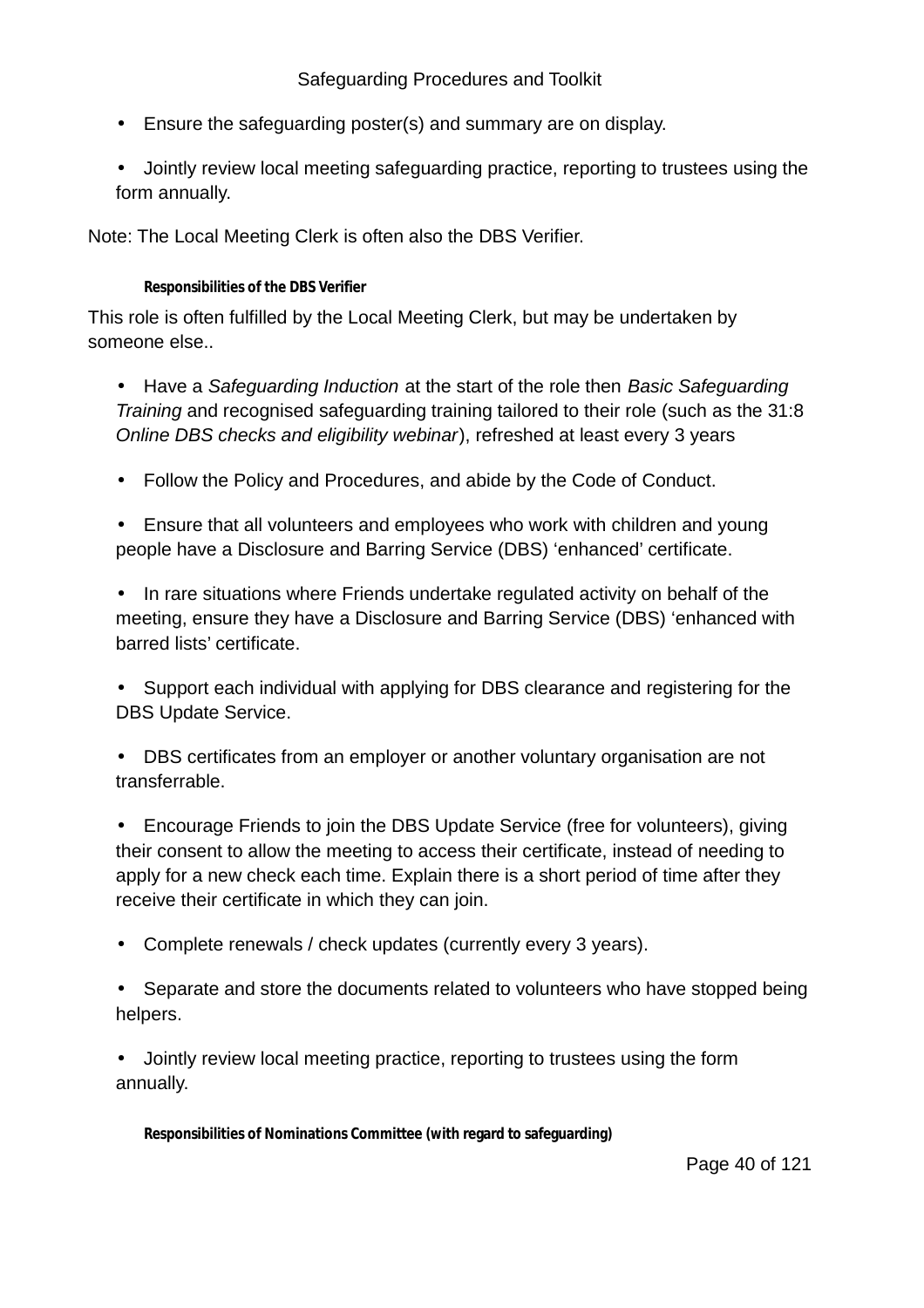Have a *Safeguarding Induction* at the start of the role. *Basic Safeguarding Training* is advisable but not essential.

- Follow the Policy and Procedures, and abide by the Code of Conduct.
- Bring relevant nominations to area meeting.

 On behalf of the AM Safeguarding Coordinator, keep paper records of all documents (including personal details, two references and DBS clearance – the certificate number and date, not the certificate itself) related to the appointment of each volunteer or employee in a secure place; transfer custody of these documents to the AM Safeguarding Coordinator as soon as practicable.

 Carefully consider the suitability of an individual for certain roles, including (but not only) offenders and those who may pose a risk.

 Ensure that the safer recruitment practices are used for the roles that require them.

# **Poster**

See *Safeguarding awareness and accessibility of information* in the *Procedures* section for guidance on use of the poster on the next page;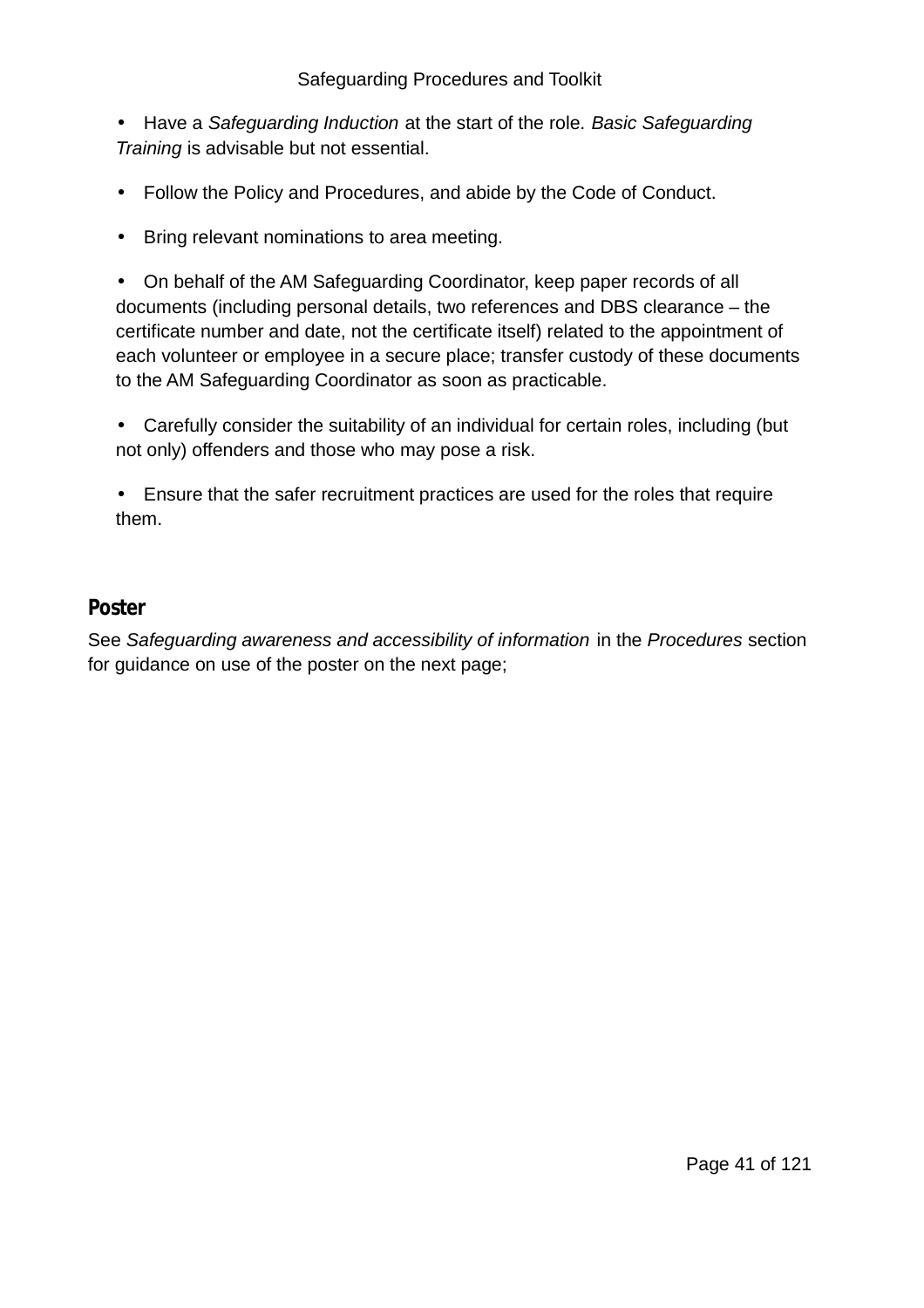# Safeguarding<br>is a priority here

We are committed to creating safer places by following statutory guidelines on good working practice.

If you have any concerns about the safety or welfare of a child or vulnerable adult you can speak to our:

# Other useful contacts

Childline **NSPCC** Stop It Now! Child sexual abuse helpline **Action on Elder Abuse** National Domestic Violence Helpline **National Association for People** Abused in Childhood (NAPAC)

0800 1111 0808 800 5000 0808 1000 900



0808 801 0331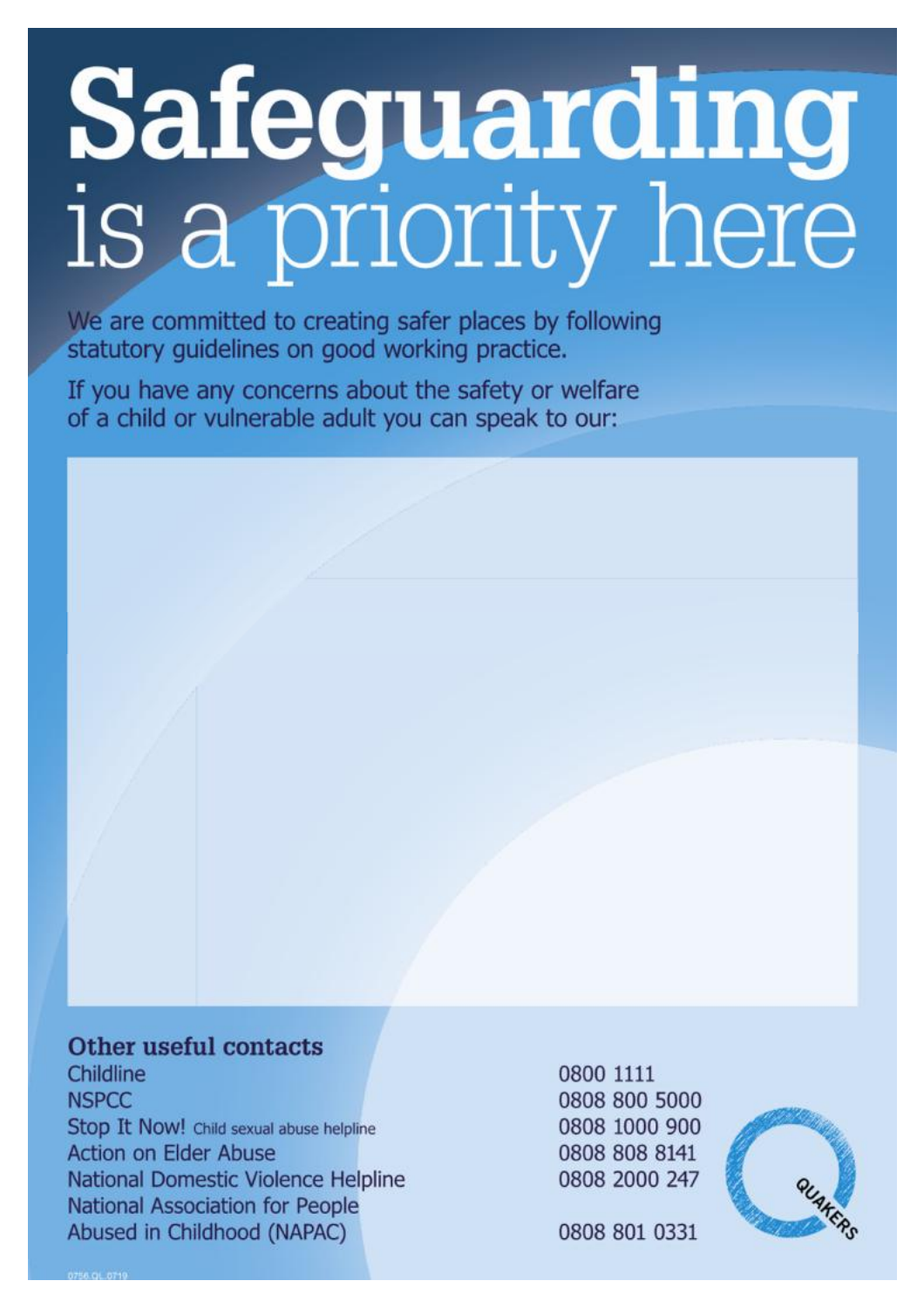# **A.2 Working with offenders and those who may pose a risk**

This Appendix gives more guidance, and builds on section 6.2 of the Policy.

Please refer to:

Thirtyone:eight's online safeguarding manual Standard 9: Managing those who may pose a risk

<https://thirtyoneeight.org/get-help/safeguarding-manual/england/9-managing> those-who-may-pose-a-risk/

This begins:

*Organisations must have strategies in place to supervise and manage individuals who pose a risk to others, and have committed, or been accused of, sexual or other crimes against anyone - children, young people and adults.*

*Unlike other groups in the community, churches and other faith groups are generally open to all ages of people. Those who attend are in close proximity to each other. For most people, this is a joyful situation whereby people can form friendships and associations and live in 'community' with each other. For Christian groups, this is a calling to do based on Christian principles. However, this does not mean that safeguarding principles should be compromised. Christian teaching also requires us to have strategies in place to ensure that no person poses a risk to others.*

*Thirtyone:eight recommends that due to the addictive and/or persistent nature of certain abusive behaviours there needs to be great caution in recognising and dealing with people who may be a risk. This is especially true if a person has committed sexual offences, and they should never again work or be placed in any position of responsibility that puts them in contact with children, young people or vulnerable adults. Similarly, where an individual has committed offences of a violent nature a thorough risk assessment will need to be carried out to ascertain their suitability for working with the above.*

*Whilst this standard may be applicable for other organisations as well as churches, it is especially likely to be an issue for places of worship and faith communities. This is because the doctrine of universal forgiveness, acceptance and restitution is often embedded within tenets of faith. Their doors may well be open to all, including those who pose a risk to children and adults.* 

*It is fact that those in the community who pose a risk to, have committed, or been accused of sexual or other crimes against others, may wish to be actively involved in local organisations or groups.*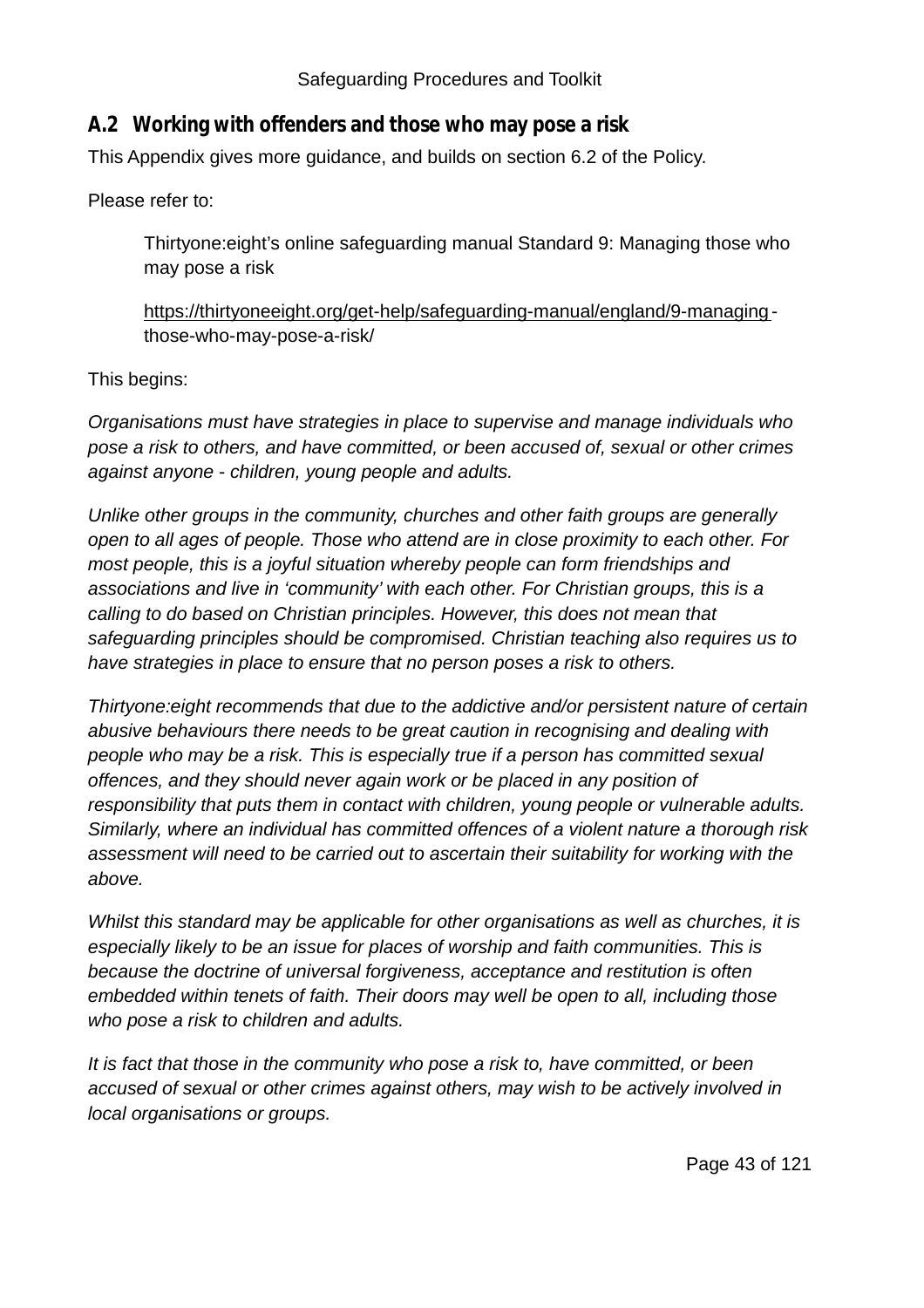*This can be for a number of different reasons and it is vital that organisations ensure children, young people and vulnerable adults are safeguarded. Having said this, the organisation can also explore strategies that, if implemented, mean these individuals can be managed and supported within the organisation without compromising the safety of others.*

*We must never lose sight of the fact that although some will be looking for support to address their offending behaviour, others may be seeking contact with children, young people or vulnerable adults to abuse them. This is a very difficult thing for some to accept but it is based upon sound evidence including the testimony of offenders themselves.*

*REMEMBER, churches are unique organisations in having adults and children in close proximity to each other AND having an open-door policy. This makes it doubly important to have a robust policy in place for all aspects of safeguarding.*

**The manual continues** with Policy Considerations, Procedural Implications and Practice Guidelines.

The manual also links to **further guidance**:

In Focus: Clauses to consider in a contract with a sex offender

Practice Guide: Sex offenders and church attendance

Practice Guide: Contracts and Agreements

Practice Guide: Someone I care About May Be a Sex Offender

**Quaker Life guidance** 

Guidance on accepting into our Meetings people who may pose a risk

<https://groups.quaker.org.uk/resources/uploads/gills/2018/01/12-Quaker>meetings-and-ex-offenders.pdf

Offenders potentially coming to Meeting

<https://groups.quaker.org.uk/resources/uploads/gills/2018/01/13-Advice-to>welcoming-sex-offenders-July-2016.docx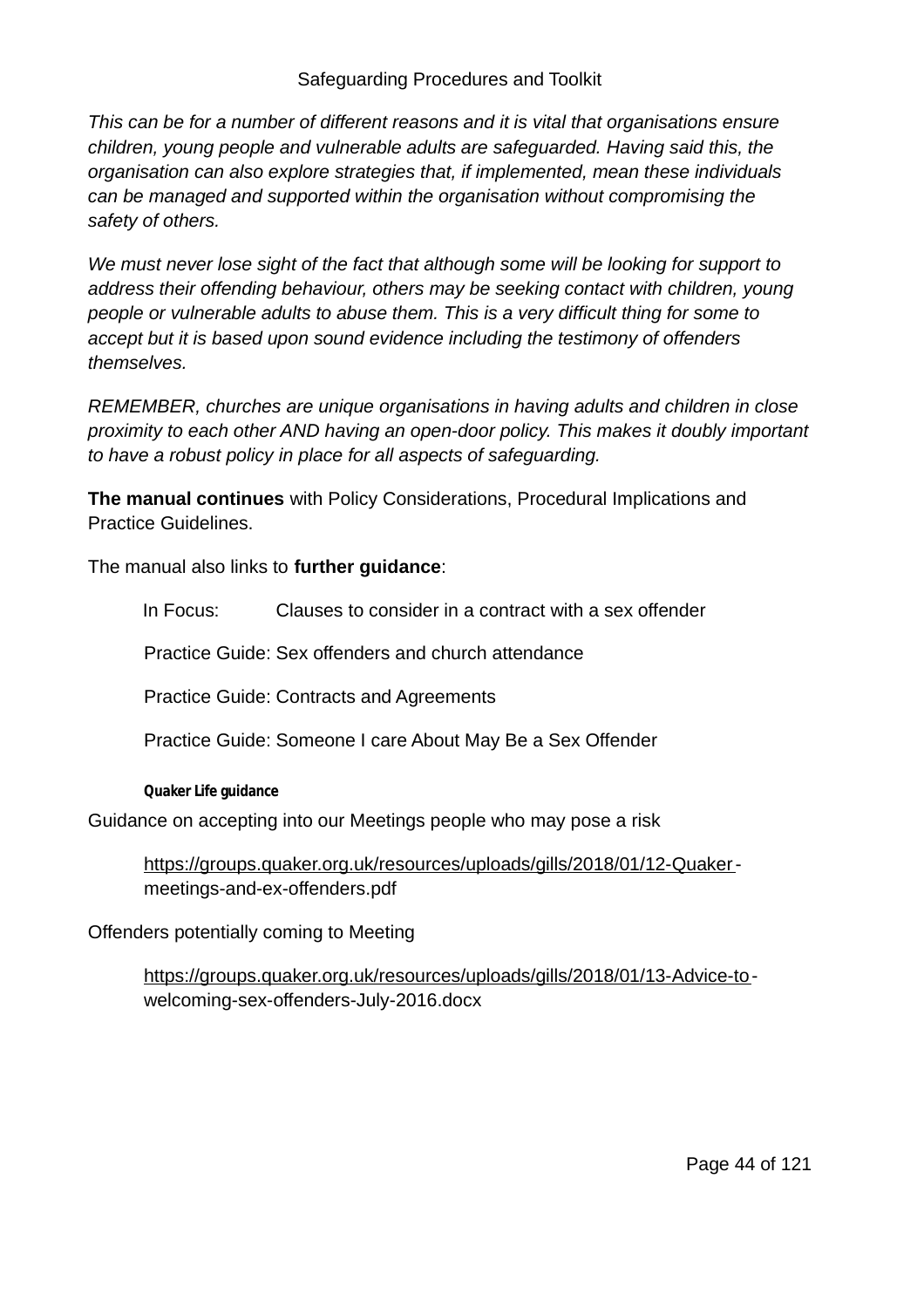# **A.3 Storing and retaining records**

#### **Records**

A record will be kept of all events that take place at which children and young people are supervised by adult volunteers, which will include:

- a. The names of all adults and children present
- b. The place (if not the usual children's meeting venue)
- c. The date
- d. Any incidents of concern or injuries etc.

Keeping a brief account of the activities undertaken may also be useful for communication between volunteers, but is not necessary for safeguarding purposes.

Records/forms completed by parents/ guardians on behalf of children will be retained in a place where they can readily be accessed by all volunteers when the parents/guardian consent, but otherwise confidentially so far as practicable.

Helper and role-holder personal details forms or application forms, references, DBS and any other relevant records will be retained confidentially by, or on behalf of, the AM Safeguarding Coordinator.

Any material, including reports and logs, reviews, minutes, notes and correspondence in relation to allegations (substantiated or not) of individuals or organisations who may have been involved in, or have knowledge of abuse, will be retained confidentially by, or on behalf of, the AM Safeguarding Coordinator.

## **Secure Storage**

Each local meeting and the area meeting will identify where information will be securely stored, and the AM Safeguarding Coordinator informed. This includes meetings without a meeting house. A minimum is that records will be kept in a locked drawer or cabinet.

## **Period of retention**

The meeting will keep records indefinitely (for at least 100 years) because the limitation period for proceedings brought by or on behalf of children does not normally start to run until they reach the age of 18.

This retention period is based on the lifetime of a person. It was recently changed to 100 years by the National Archives as people are living longer.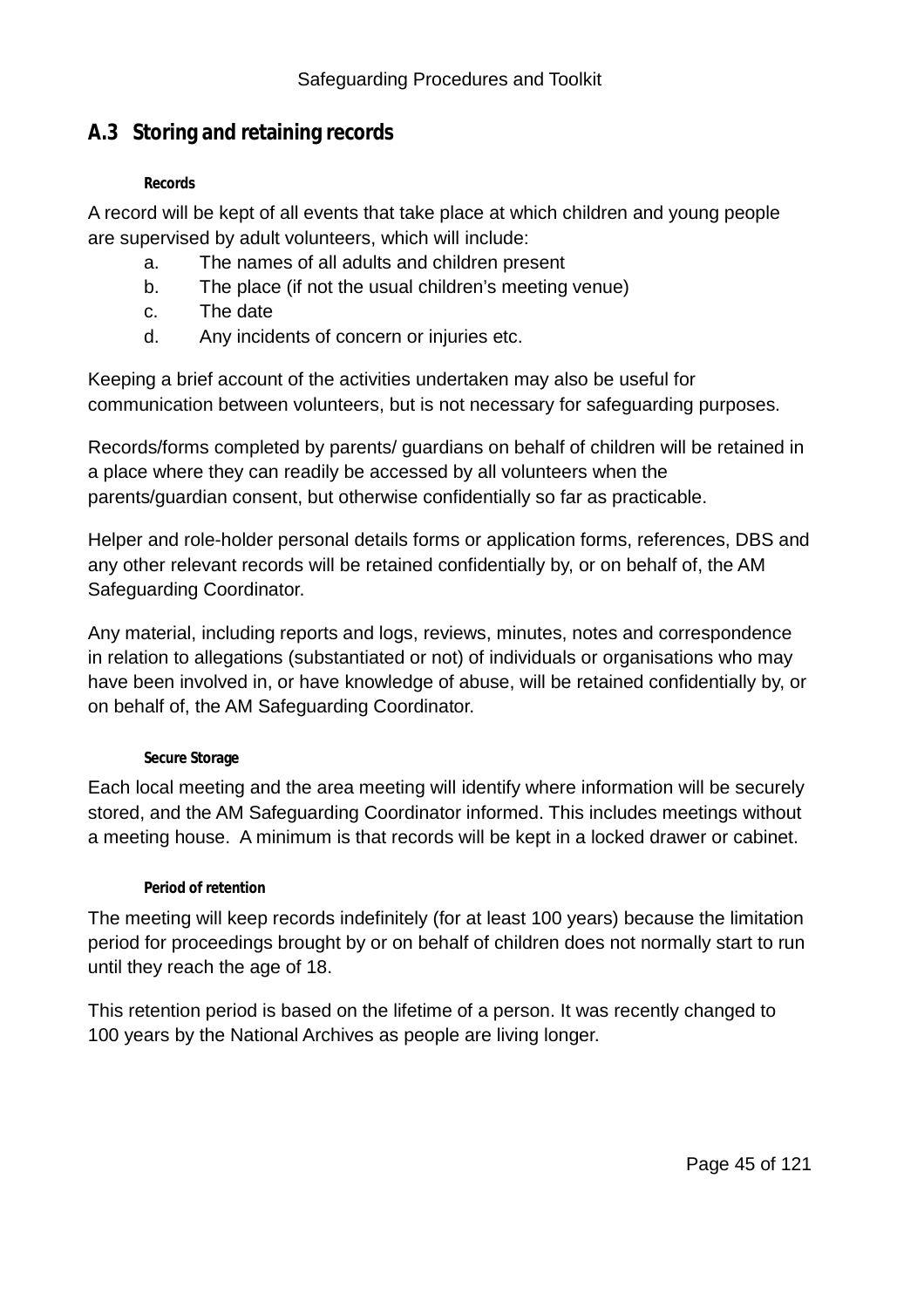# **A.4 Local Meeting Annual Safeguarding Report to AM Trustees**

Annually, the safeguarding practice within each local meeting is reviewed by the local meeting Clerk(s), local meeting Convenor of Children's Committee, and the local Convenor of Overseers, or their equivalents. This report is sent to the AM Safeguarding Coordinator, who then reports to Trustees.

Local meeting: \_\_\_\_\_\_\_\_\_\_\_\_\_\_\_\_\_\_\_\_\_\_\_\_\_\_\_\_\_\_\_\_\_ Date \_\_\_\_\_\_\_\_\_\_\_\_\_\_\_\_

Those completing the review: \_\_\_\_\_\_\_\_\_\_\_\_\_\_\_\_\_\_\_\_\_\_\_\_\_\_\_\_\_\_\_\_\_\_\_\_\_\_\_\_\_

|                |                                                              | <b>Yes</b><br>/No | <b>Comments? Difficulties? Successes?</b> |
|----------------|--------------------------------------------------------------|-------------------|-------------------------------------------|
| $\mathbf{1}$   | Is the full AM safeguarding policy                           |                   |                                           |
|                | available to everyone involved in                            |                   |                                           |
|                | working with children, young people                          |                   |                                           |
|                | and adults at risk? How? On a                                |                   |                                           |
|                | website?                                                     |                   |                                           |
| $\overline{2}$ | Is the safeguarding poster on display                        |                   |                                           |
|                | for adults and children to see, along                        |                   |                                           |
|                | with the policy summary?                                     |                   |                                           |
| 3              | Do you follow the safer recruitment                          |                   |                                           |
|                | procedure, for volunteers and                                |                   |                                           |
|                | employees who work with children and                         |                   |                                           |
|                | young people or adults at risk?                              |                   |                                           |
|                | This includes role descriptions,                             |                   |                                           |
|                | personal details form, self-                                 |                   |                                           |
|                | declarations, interviews, references,                        |                   |                                           |
|                | DBS checks (where eligible) and                              |                   |                                           |
|                | checking relevant qualifications (rarely                     |                   |                                           |
|                | needed). (Section 3.3)                                       |                   |                                           |
| $\overline{4}$ | Have all relevant role-holders received                      |                   |                                           |
|                | the safeguarding induction set out in                        |                   |                                           |
|                | the policy? (Section 3.4.2)                                  |                   |                                           |
| 5              | Have all relevant role-holders received                      |                   |                                           |
|                | the recognised safeguarding training                         |                   |                                           |
|                | set out in the policy? (Section 3.4.3) -                     |                   |                                           |
| 6              | Comment on any gaps.<br>Do you follow the guidance to always |                   |                                           |
|                | have at least two DBS-checked adults                         |                   |                                           |
|                | with any group of children or young                          |                   |                                           |
|                | people? (Appendix D1)                                        |                   |                                           |
| $\overline{7}$ | Have you an up to date risk                                  |                   |                                           |
|                | assessment for your children and                             |                   |                                           |
|                | young people's activities? (Appendix                         |                   |                                           |
|                | D7)                                                          |                   |                                           |
| 8              | Do you use the practice guidelines in                        |                   |                                           |
|                | the AM policy and procedures (Section                        |                   |                                           |
|                | 4 and Appendices section D)                                  |                   |                                           |
|                | any agreed local arrangements for                            |                   |                                           |
|                | your local meeting contained in the                          |                   |                                           |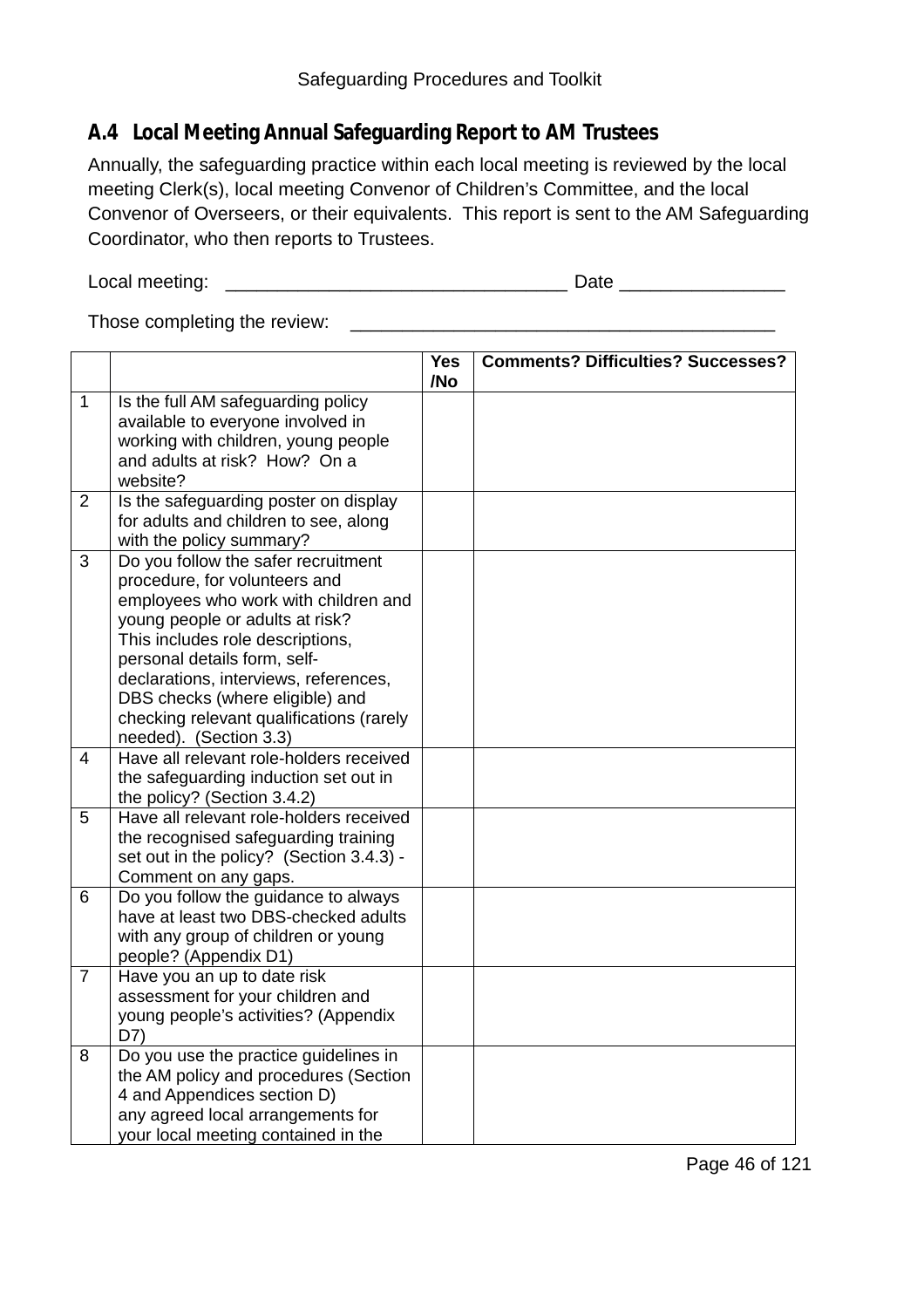|    |                                                                                                                                                             | <b>Yes</b><br>/No | <b>Comments? Difficulties? Successes?</b> |
|----|-------------------------------------------------------------------------------------------------------------------------------------------------------------|-------------------|-------------------------------------------|
|    | policy's appendix D2 and the guidance<br>in Thirtyone: eight's online manual?                                                                               |                   |                                           |
| 9  | Do you use general information and<br>consent forms about each child and<br>young person?<br>consent forms for off-site activities?<br>image consent forms? |                   |                                           |
| 10 | Does your meeting have any known<br>offenders involved in the life of the<br>meeting? How many?                                                             |                   |                                           |
| 11 | Are there any written contracts<br>currently in place with offenders,<br>alleged offenders and others deemed<br>as posing a risk? How many?                 |                   |                                           |
| 12 | Have there been any safeguarding<br>concerns in your meeting during the<br>year? How many?                                                                  |                   |                                           |
| 13 | Were they responded to in accordance<br>with the policy?                                                                                                    |                   |                                           |
| 14 | Have there been any safeguarding<br>allegations made against a member or<br>attender or staff member during the<br>year? How many?                          |                   |                                           |
| 15 | Has your meeting had the resources to<br>fulfil safeguarding requirements?<br>What was missing?<br>What would help?                                         |                   |                                           |
| 16 | Has your meeting been in direct<br>contact with the AM Safeguarding<br>Coordinator during this year to<br>consider policy or procedures?                    |                   |                                           |
| 17 | Are there any issues you want to raise<br>regarding safeguarding practice?                                                                                  |                   |                                           |

Thank you very much for completing this form. The information provided will help us to support you in carrying out your vital role of safeguarding all children and adults from harm, abuse or neglect.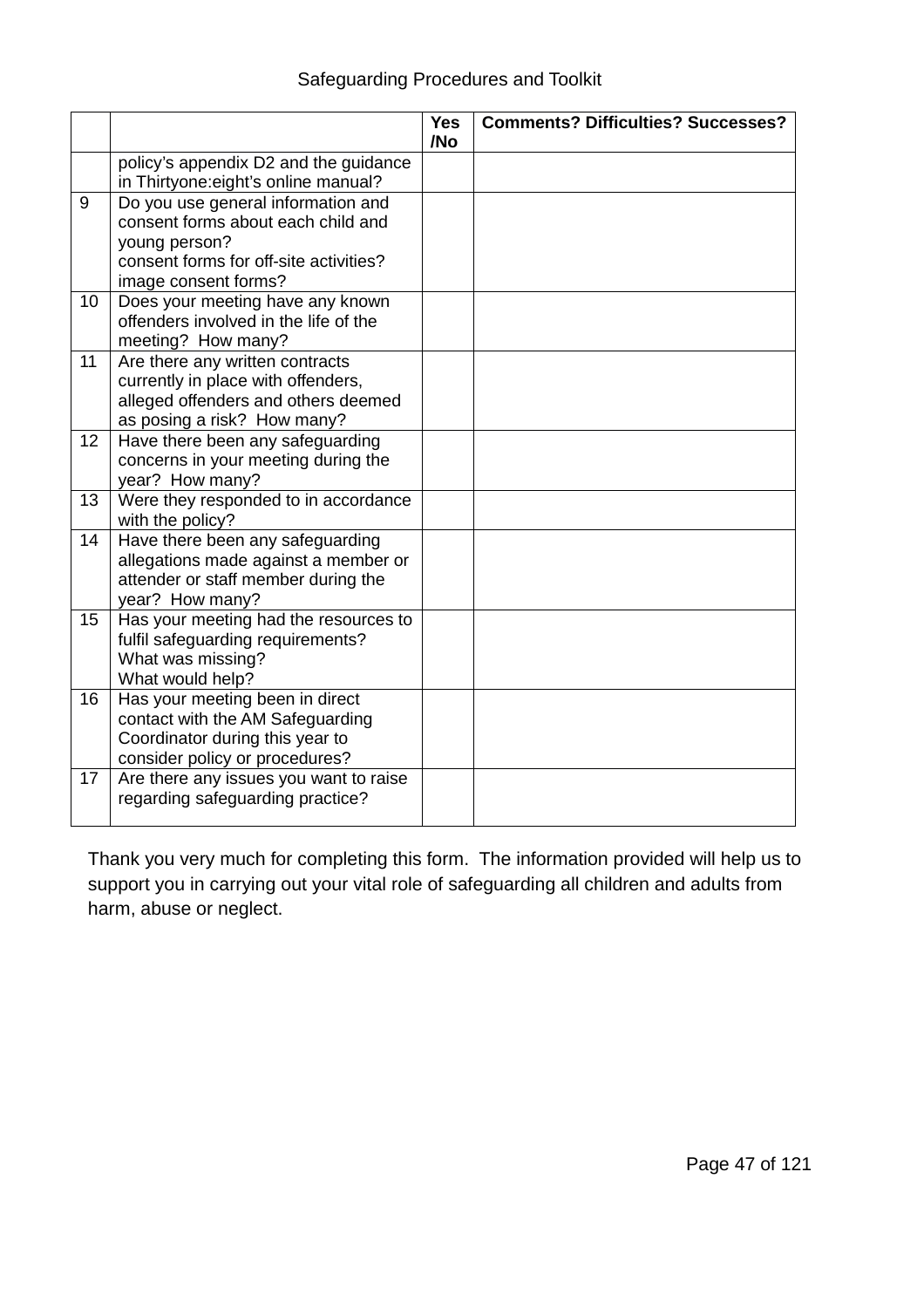# **A.5 Annual Safeguarding Report to BYM**

Quaker Life Central Committee requires all AMs to send this report to BYM, every year.

| <b>Area Meeting name</b>                                                                                    |        |
|-------------------------------------------------------------------------------------------------------------|--------|
| <b>Safeguarding co-ordinator</b>                                                                            |        |
| Name                                                                                                        |        |
| Telephone                                                                                                   |        |
| Email                                                                                                       |        |
| <b>Deputy Safeguarding co-ordinator/s</b>                                                                   |        |
| (add more lines if needed)                                                                                  |        |
| Name                                                                                                        |        |
| Telephone                                                                                                   |        |
| Email                                                                                                       |        |
| <b>Expert advice and support</b>                                                                            |        |
| Is the AM registered with an expert agency such as<br>31:8?                                                 | Yes/No |
| Name of agency                                                                                              |        |
| <b>Training</b>                                                                                             |        |
| Has all necessary role-holder safeguarding training<br>been undertaken or scheduled? If not, please set out |        |
| measures to be taken to correct this.                                                                       |        |
| <b>AM safeguarding policy</b>                                                                               |        |
| When was the AM's safeguarding policy last reviewed?                                                        |        |
| <b>Safeguarding concerns</b>                                                                                |        |
| Does the AM have any contracts in place with                                                                | Yes/No |
| individuals, to ensure the safety of all? If 'yes', please                                                  |        |
| list on a separate page – the BYM Safeguarding Co-                                                          |        |
| ordinator may need to discuss these with you                                                                |        |
| Have there been any safeguarding issues or concerns                                                         | Yes/No |
| within the AM over the last 12 months? If 'yes, please                                                      |        |
| add notes separately - the BYM Safeguarding Co-                                                             |        |
| ordinator may need to discuss these with you                                                                |        |
| Date of report                                                                                              |        |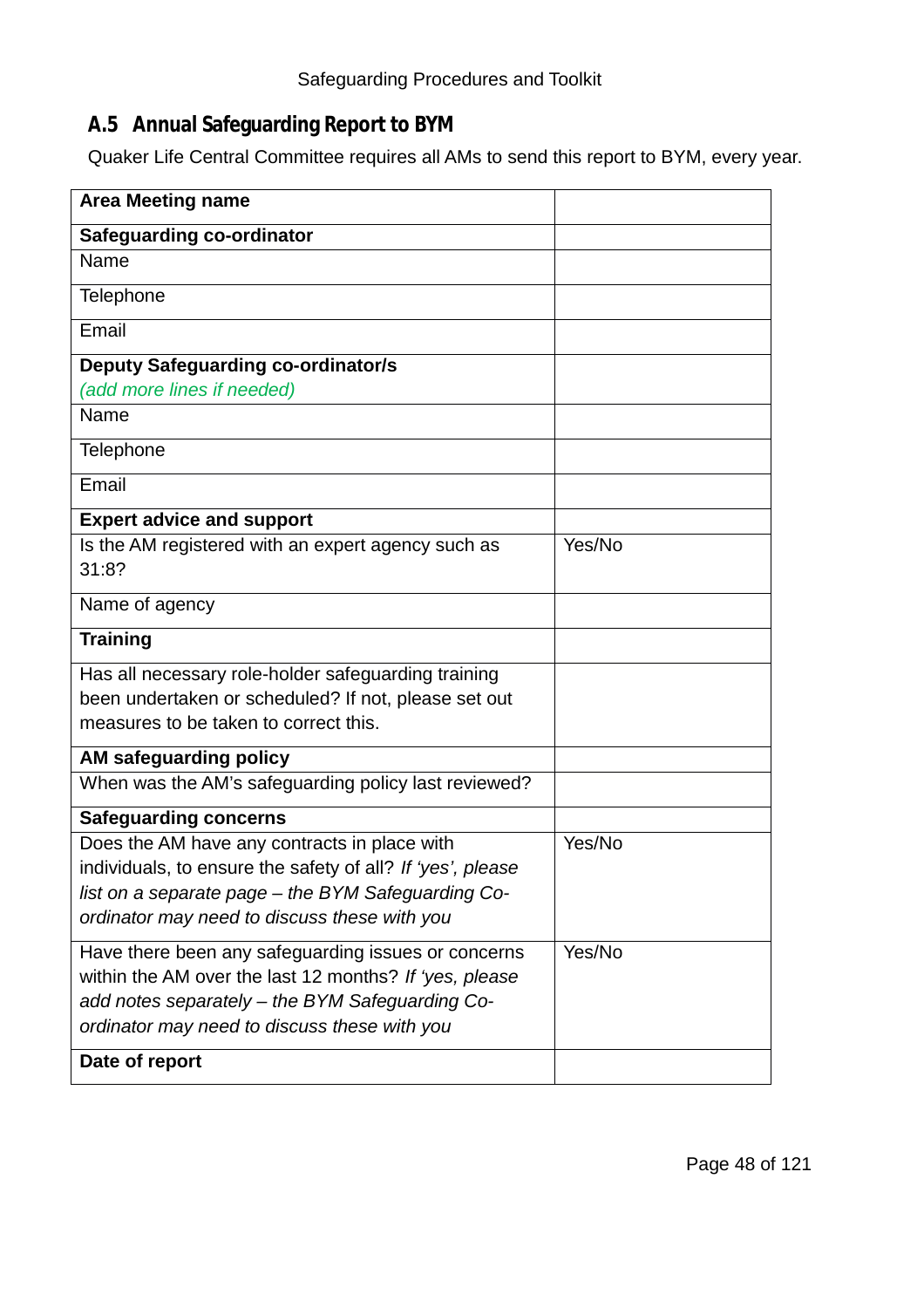Please send this completed report to the BYM Safeguarding Officer, by email to: [safe@quaker.org.uk](mailto:safe@quaker.org.uk)

# **A**.**7 At-a glance Training Guide**

| <b>Role Name</b>                                                                                      | <b>Induction</b><br><b>Training</b> | <b>Basic</b><br><b>Safeguarding</b><br><b>Training</b> | <b>Role-specific</b><br><b>Training</b> |
|-------------------------------------------------------------------------------------------------------|-------------------------------------|--------------------------------------------------------|-----------------------------------------|
| <b>Overseer</b><br>(Pastoral Care)                                                                    | ü                                   | ü                                                      | X                                       |
| <b>Elder</b>                                                                                          | ü                                   | ü                                                      | X                                       |
| <b>Role involving</b><br>contact with<br><b>Children/adults at</b><br>risk                            | ü                                   | ü                                                      | X                                       |
| <b>AM Safeguarding</b><br><b>Coordinator</b><br><b>Trustee &amp; Deputy</b>                           | ü                                   | ü                                                      | ü                                       |
| <b>Clerk of Trustees</b>                                                                              | ü                                   | ü                                                      | ü                                       |
| <b>AM Trustees</b>                                                                                    | ü                                   | ü                                                      | ü                                       |
| <b>DBS Verifier</b>                                                                                   | ü                                   | ü                                                      | ü                                       |
| <b>LM Clerk</b>                                                                                       | ü                                   | Not essential                                          | X                                       |
| <b>Nominations</b><br><b>Committee</b><br>member                                                      | ü                                   | Not essential                                          | X                                       |
| <b>Staff who frequently</b><br>interact directly with<br><b>Quakers or users of</b><br>meeting houses | ü                                   | ü                                                      | X                                       |

Page 49 of 121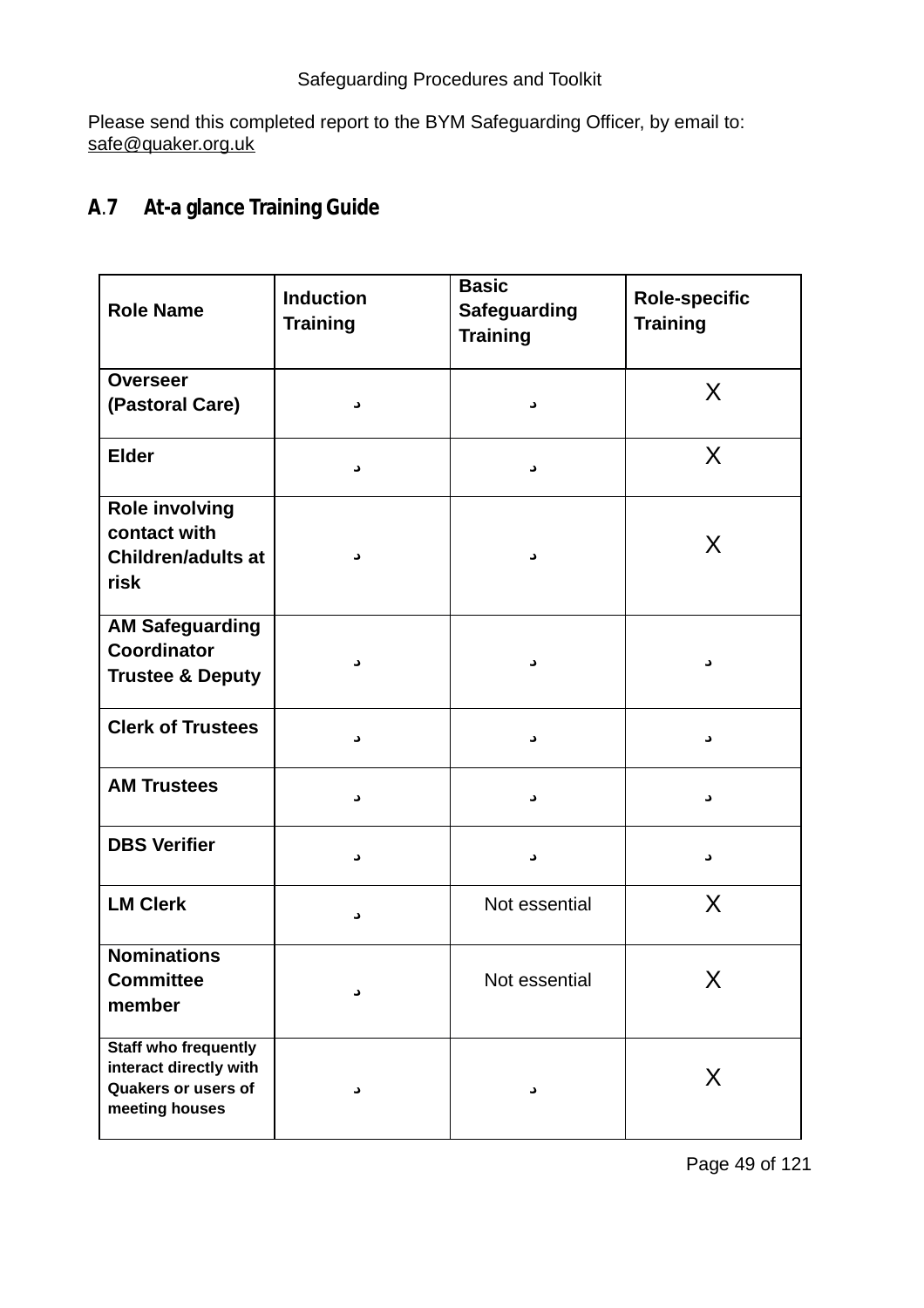| <b>Role Name</b>                                                                                  | <b>Induction</b><br><b>Training</b> | <b>Basic</b><br>Safeguarding<br><b>Training</b> | <b>Role-specific</b><br><b>Training</b> |
|---------------------------------------------------------------------------------------------------|-------------------------------------|-------------------------------------------------|-----------------------------------------|
| Staff who do not<br>frequently interact<br>directly with Quakers<br>or users of meeting<br>houses | Ũ                                   | Not essential                                   | X                                       |
| <b>AM Clerk</b>                                                                                   | $\bullet\bullet$<br>l I             | Not essential                                   |                                         |

# **B Definitions and Signs of Abuse**

*The documents in this section provide more detailed definitions and information about abuse. They contain essential reference information for all AMs.*

# **B.1 Definitions of child abuse**

Abuse and neglect are forms of maltreatment of a child. Somebody may abuse or neglect a child by inflicting harm, or by failing to act to prevent harm. Children may be abused in a family or in an institutional or community setting, by those known to them or, more rarely, by a stranger; for example, via the internet. They may be abused by an adult or adults, or another child or children.

**Physical abuse:** Physical abuse may involve hitting, shaking, throwing, poisoning, burning or scalding, drowning, suffocating, or otherwise causing physical harm to a child. Physical harm may also be caused when a parent or carer fabricates the symptoms of, or deliberately induces, illness in a child.

**Emotional abuse:** Emotional abuse is the persistent emotional maltreatment of a child such as to cause severe and persistent adverse effects on the child's emotional development. It may involve conveying to children that they are worthless or unloved, inadequate, or valued only insofar as they meet the needs of another person. It may include not giving the child opportunities to express their views, deliberately silencing them or 'making fun' of what they say or how they communicate. It may feature age or developmentally inappropriate expectations being imposed on children. These may include interactions that are beyond the child's developmental capability, as well as overprotection and limitation of exploration and learning, or preventing the child participating in normal social interaction. It may involve seeing or hearing the illtreatment of another. It may involve serious bullying (including cyberbullying), causing children frequently to feel frightened or in danger, or the exploitation or corruption of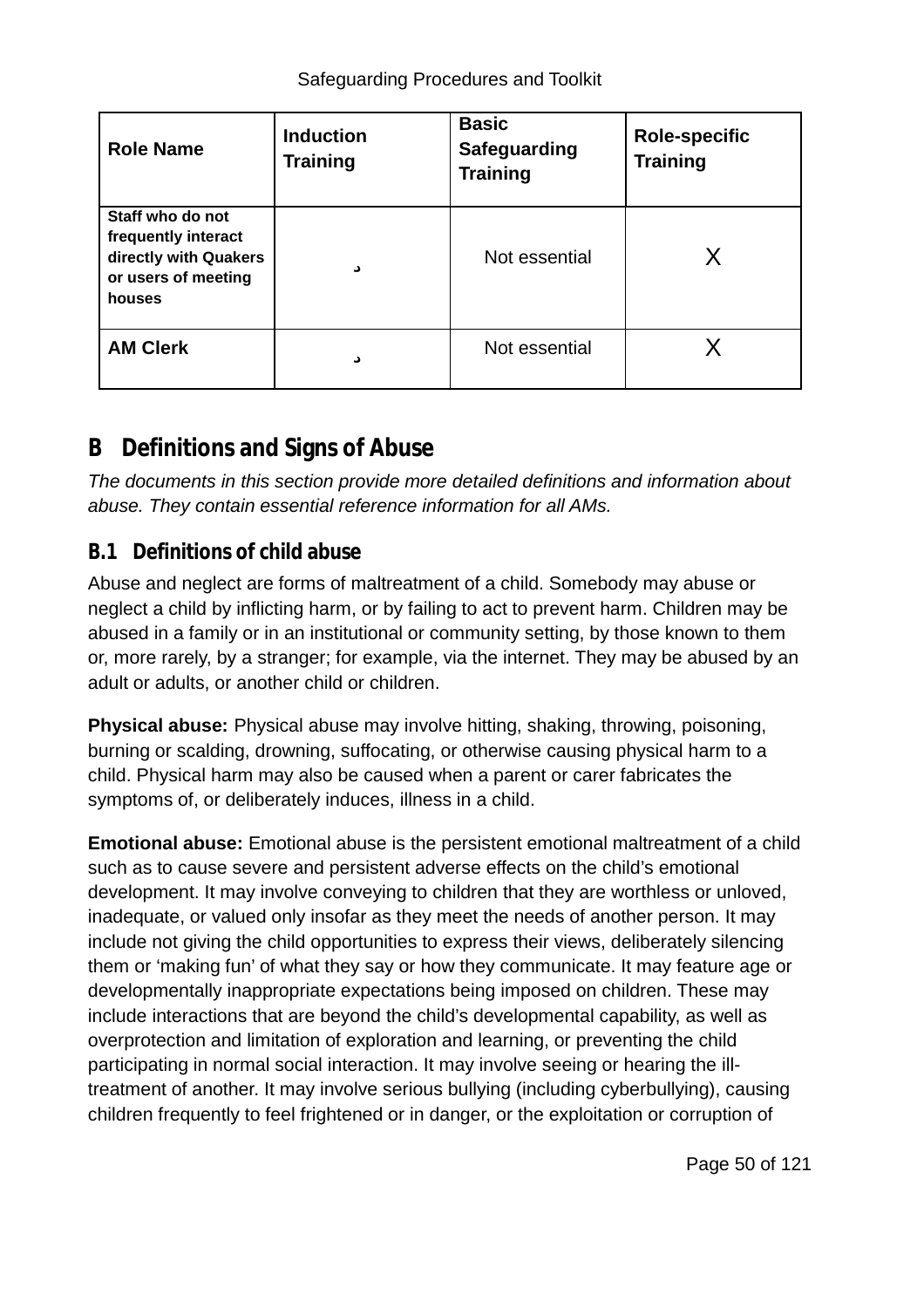children. Some level of emotional abuse is involved in all types of maltreatment of a child, though it may occur alone.

**Sexual abuse:** Sexual abuse involves forcing or enticing a child or young person to take part in sexual activities, not necessarily involving a high level of violence, whether or not the child is aware of what is happening. The activities may involve physical contact, including assault by penetration (for example, rape or oral sex) or nonpenetrative acts such as masturbation, kissing, rubbing and touching outside of clothing. They may also include non-contact activities, such as involving children in looking at, or in the production of, sexual images, watching sexual activities, encouraging children to behave in sexually inappropriate ways, or grooming a child in preparation for abuse (including via the internet). Sexual abuse is not solely perpetrated by adult males. Women can also commit acts of sexual abuse, as can other children.

**Neglect:** Neglect is the persistent failure to meet a child's basic physical and/or psychological needs, likely to result in the serious impairment of the child's health or development. Neglect may occur during pregnancy as a result of maternal substance abuse. Once a child is born, neglect may involve a parent or carer failing to:

- provide adequate food, clothing and shelter (including exclusion from home or abandonment);
- protect a child from physical and emotional harm or danger;
- ensure adequate supervision (including the use of inadequate care- givers); or
- ensure access to appropriate medical care or treatment.

It may also include neglect of, or unresponsiveness to, a child's basic emotional needs.

## **B.1.1 Child sexual exploitation**

Child sexual exploitation is a form of child sexual abuse. It occurs where an individual or group takes advantage of an imbalance of power to coerce, manipulate or deceive a child or young person under the age of 18 into sexual activity (a) in exchange for something the victim needs or wants, and/or (b) for the financial advantage or increased status of the perpetrator or facilitator. The victim may have been sexually exploited even if the sexual activity appears consensual. Child sexual exploitation does not always involve physical contact; it can also occur through the use of technology

## **B.1.2 Extremism**

Extremism goes beyond terrorism and includes people who target the vulnerable – including the young – by seeking to sow division between communities on the basis of race, faith or denomination; justify discrimination towards women and girls; persuade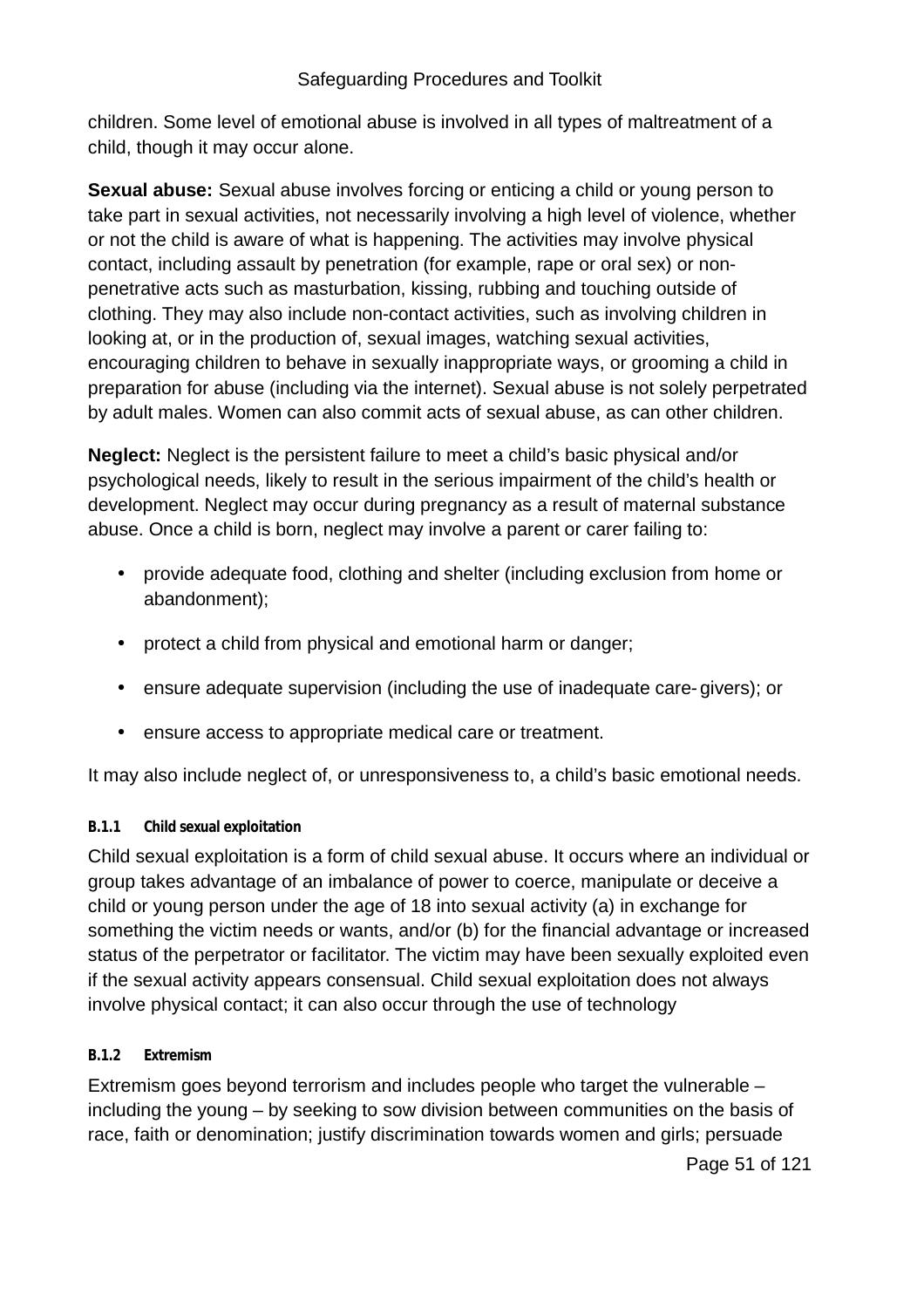others that minorities are inferior; or argue against the primacy of democracy and the rule of law in our society.

*Government guidelines include 'extremism' as a safeguarding risk category. Quakers in Britain have minuted and spoken out against the inclusion of nonviolent extremism within this definition, and against the application of the wider Prevent counter-extremism strategy. Our concerns include:*

- *The conflation of violence and nonviolence.*
- *The apparent perception that nonviolent action is a precursor to or risk of violence, which is a direct challenge to the Quaker commitment to nonviolent social change.*
- *The disproportionate engagement of Prevent with Muslims, in a way that can be*   $\mathbf{r}$ *considered discriminatory, and the damage this is having on interfaith relations (as identified by the Quaker Committee for Christian and Interfaith Relations in their document* Quakers and Other Faiths *in 2012).*
- *The drawing of teachers, health workers, landlords and others into duties to*  L. *report concerns about extremism, which contributes to the 'securitisation' of society, where everything is seen in terms of threats and the need to secure ourselves against them. Part of our peace campaigning and peace education work is to resist the securitisation and militarisation of society in all its forms.*

*Friends wishing to view the government guidelines can find them here [check]. [www.gov.uk/government/publications/prevent-duty-guidance](http://www.gov.uk/government/publications/prevent-duty-guidance)*

## **B.1.3 Further definitions**

This is not an exhaustive list. Further definitions of abuse can be found here: <https://thirtyoneeight.org/get-help/safeguarding-manual/infocus/further-definitions-of>abuse-children/

More information is available in the Thirtyone:eight **Safeguarding Manual Section 7: Responding to Concerns**:<https://thirtyoneeight.org/get-help/safeguarding>manual/england/7-responding-to-concerns/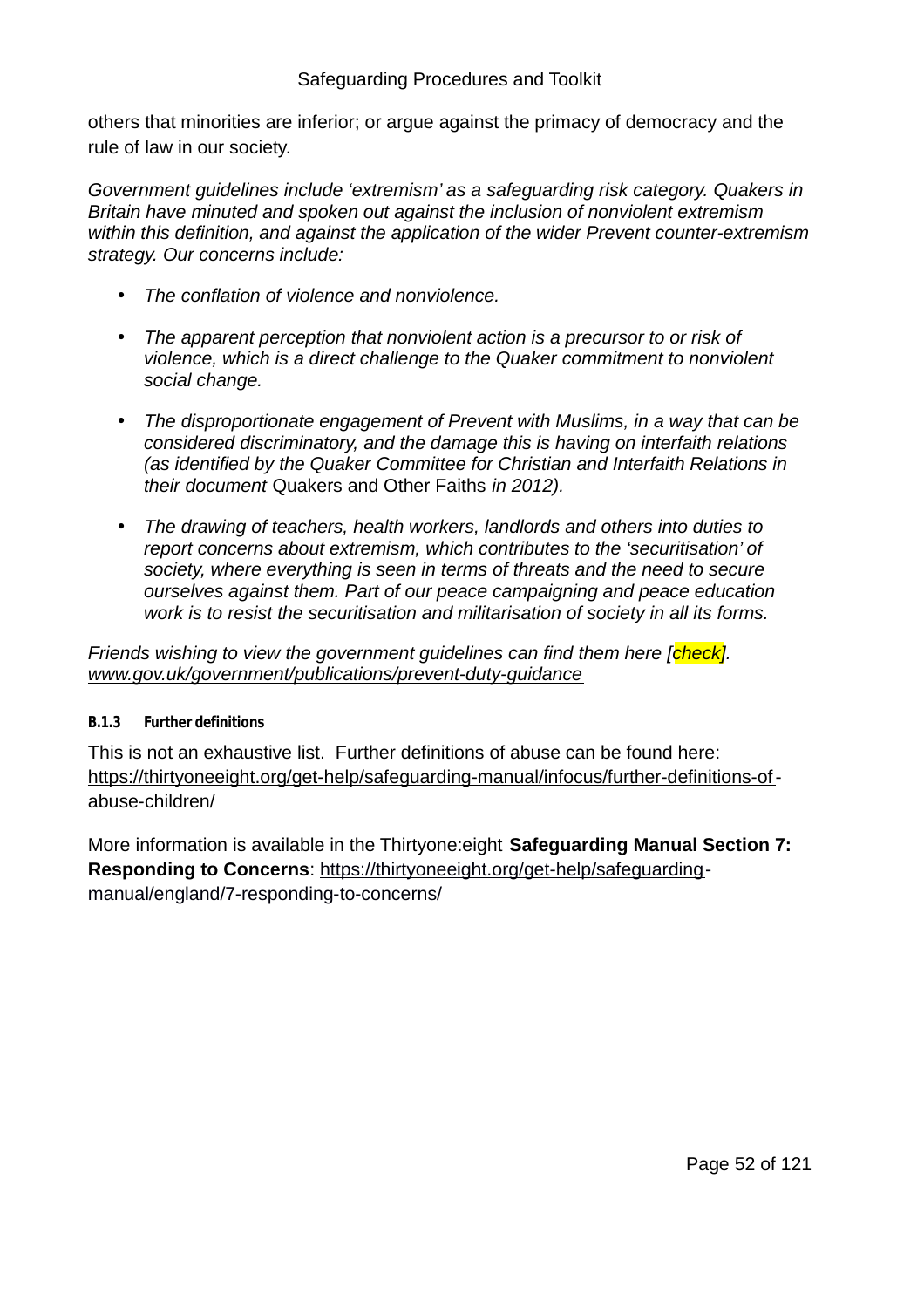# **B.2 Signs of abuse in children**

The following signs could be indicators that abuse has taken place but should be considered in context of the child's whole life.

- **B.2.1 Physical** 
	- Injuries not consistent with the explanation given for them
	- Injuries that occur in places not normally exposed to falls, rough games, etc
	- Injuries that have not received medical attention
	- Reluctance to change for, or participate in, games or swimming
	- Repeated urinary infections or unexplained tummy pains
	- Bruises on babies, bites, burns, fractures etc which do not have an accidental explanation\*
	- Cuts/scratches/substance abuse\*
- **B.2.2 Sexual** 
	- Any allegations made concerning sexual abuse
	- Excessive preoccupation with sexual matters and detailed knowledge of adult sexual behaviour
	- Age-inappropriate sexual activity through words, play or drawing
	- Child who is sexually provocative or seductive with adults
	- Inappropriate bed-sharing arrangements at home
	- Severe sleep disturbances with fears, phobias, vivid dreams or nightmares, sometimes with overt or veiled sexual connotations
	- Eating disorders anorexia, bulimia\*
- **B.2.3 Emotional** 
	- Changes or regression in mood or behaviour, particularly where a child withdraws or becomes clinging.
	- Depression, aggression, extreme anxiety.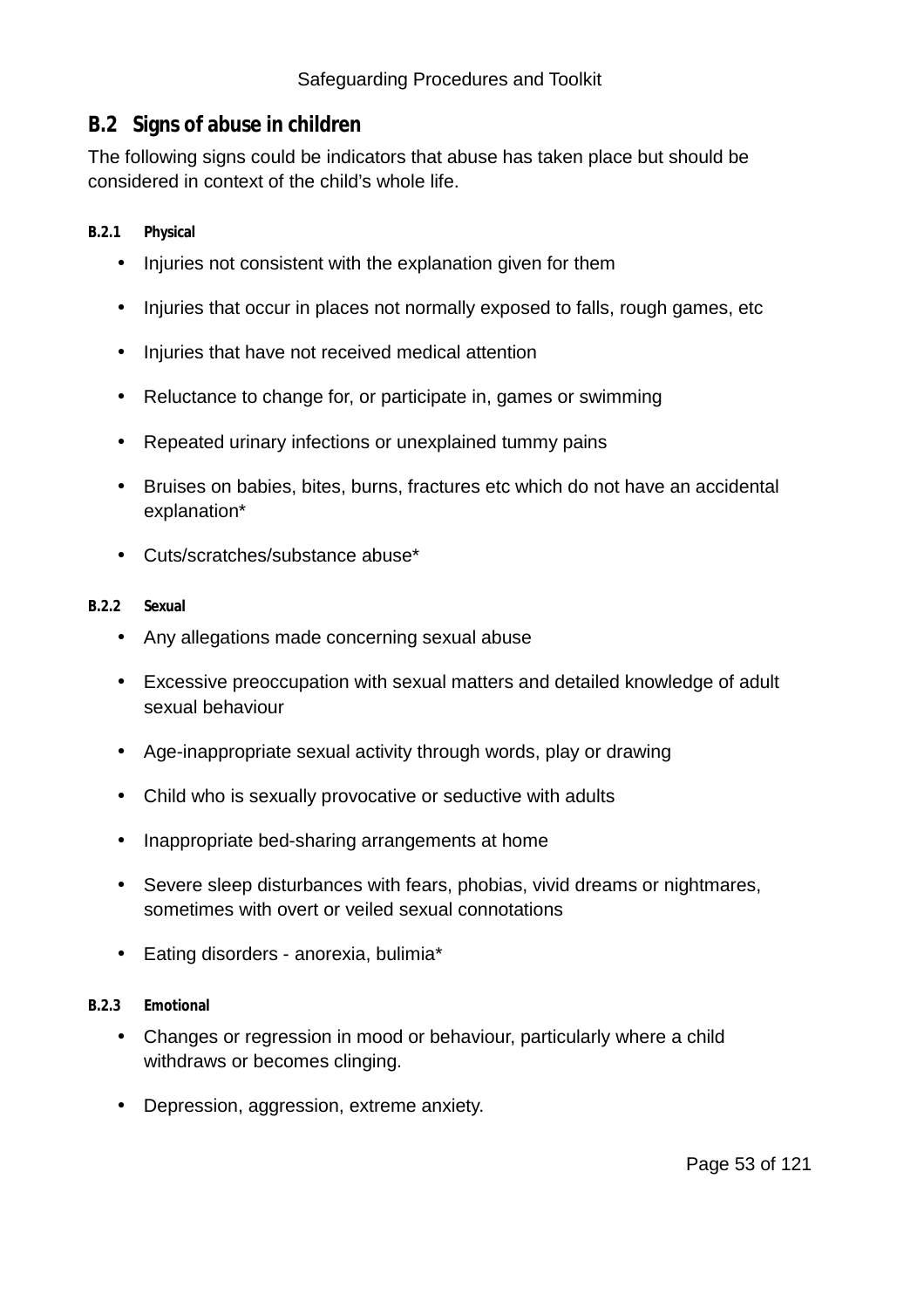- Nervousness, frozen watchfulness
- Obsessions or phobias
- Sudden under-achievement or lack of concentration
- Inappropriate relationships with peers and/or adults
- Attention-seeking behaviour
- Persistent tiredness
- Running away/stealing/lying  $\mathbf{r}$
- **B.2.4 Neglect** 
	- Under nourishment, failure to grow, constant hunger, stealing or gorging food, Untreated illnesses, Inadequate care, etc

\*These indicate the possibility that a child or young person is self-harming.

# **B.3 Definitions of adult abuse**

This section considers the different types and patterns of abuse and neglect and the different circumstances in which they may take place. This is not intended to be an exhaustive list but an illustrative guide as to the sort of behaviour which could give rise to a safeguarding concern.

**Physical abuse** – including assault, hitting, slapping, pushing, misuse of medication, restraint or inappropriate physical sanctions.

**Domestic violence** – including psychological, physical, sexual, financial, emotional abuse; so called 'honour' based violence.

**Sexual abuse** – including rape, indecent exposure, sexual harassment, inappropriate looking or touching, sexual teasing or innuendo, sexual photography, subjection to pornography or witnessing sexual acts, indecent exposure and sexual assault or sexual acts to which the adult has not consented or was pressured into consenting.

**Psychological abuse** – including emotional abuse, threats of harm or abandonment, deprivation of contact, humiliation, blaming, controlling, intimidation, coercion, harassment, verbal abuse, cyber bullying, isolation or unreasonable and unjustified withdrawal of services or supportive networks.

**Financial or material abuse** – including theft, fraud, internet scamming, coercion in relation to an adult's financial affairs or arrangements, including in connection with wills, property, inheritance or financial transactions, or the misuse or misappropriation of property, possessions or benefits.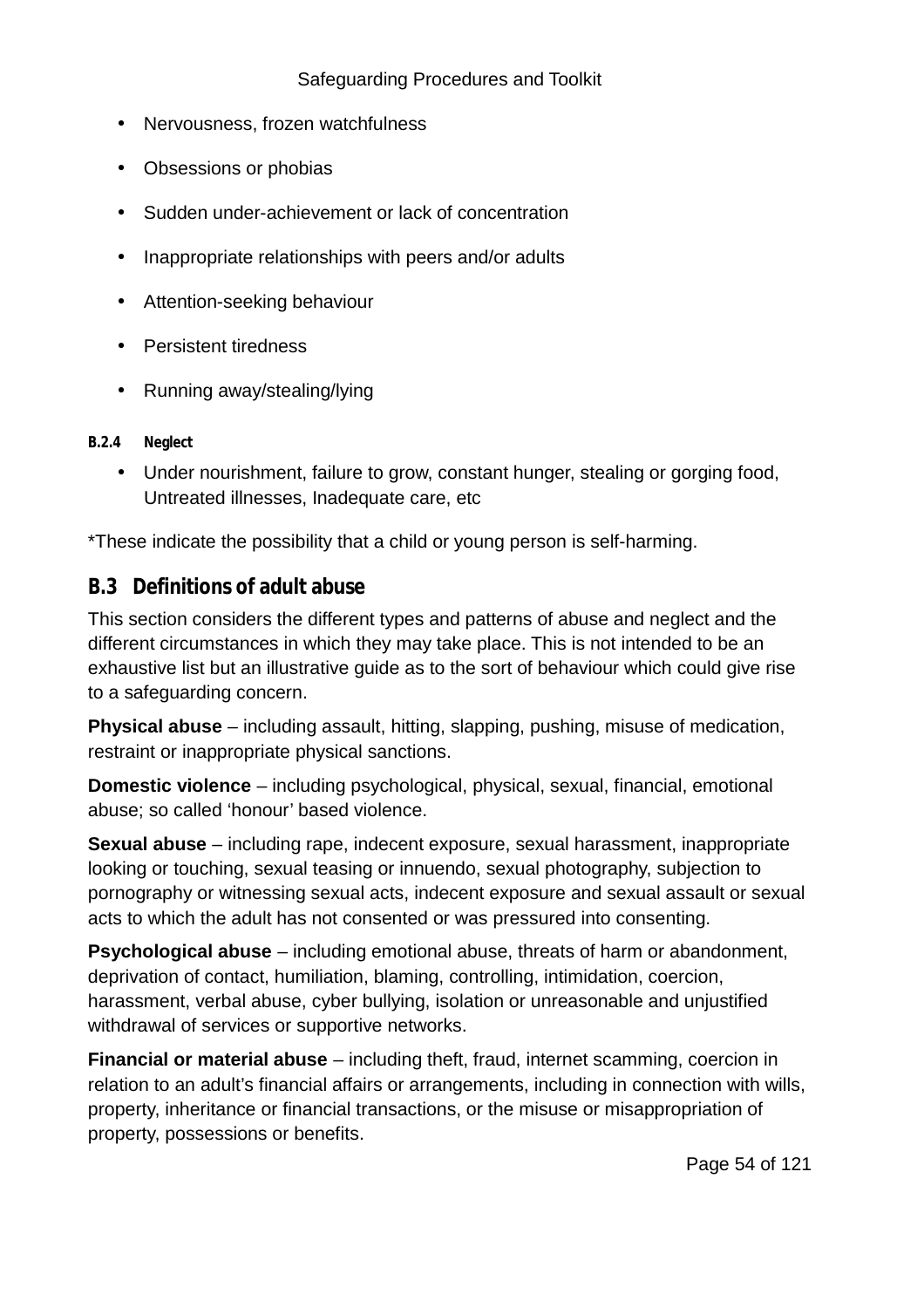**Modern slavery** – encompasses slavery, human trafficking, forced labour and domestic servitude. Traffickers and slave masters use whatever means they have at their disposal to coerce, deceive and force individuals into a life of abuse, servitude and inhumane treatment.

**Discriminatory abuse** – including forms of harassment, slurs or similar treatment; because of race, gender and gender identity, age, disability, sexual orientation or religion.

**Organisational abuse** – including neglect and poor care practice within an Institution or specific care setting such as a hospital or care home, for example, or in relation to care provided in one's own home. This may range from one off incidents to on-going illtreatment. It can be through neglect or poor professional practice as a result of the structure, policies, processes and practices within an organisation.

**Neglect and acts of omission** – including ignoring medical, emotional or physical care needs, failure to provide access to appropriate health, care and support or educational services, the withholding of the necessities of life, such as medication, adequate nutrition and heating.

**Self-neglect** – this covers a wide range of behaviour neglecting to care for one's personal hygiene, health or surroundings and includes behaviour such as hoarding. Incidents of abuse may be one-off or multiple, and affect one person or more.

# **B.4 Signs of abuse/neglect in adults**

## **B.4.1 Physical** abuse

- History of unexplained falls, fractures, bruises, burns, minor injuries.  $\ddot{\phantom{a}}$
- Signs of under or over use of medication and/or medical problems left unattended.
- Any injuries not consistent with the explanation given for them
- Bruising and discolouration particularly if there is a lot of bruising of different ages
- and in places not normally exposed to falls, rough games etc.
- Recurring injuries without plausible explanation
- Loss of hair, loss of weight and change of appetite
- Person flinches at physical contact &/or keeps fully covered, even in hot weather;
- Person appears frightened or subdued in the presence of a particular person or
- · people

## **B.4.2 Domestic violence**

- Unexplained injuries or 'excuses' for marks or scars
- Controlling and/or threatening relationship including psychological, physical, sexual,
- financial, emotional abuse; so called 'honour' based violence and Female Genital  $\mathbf{r}$
- Mutilation.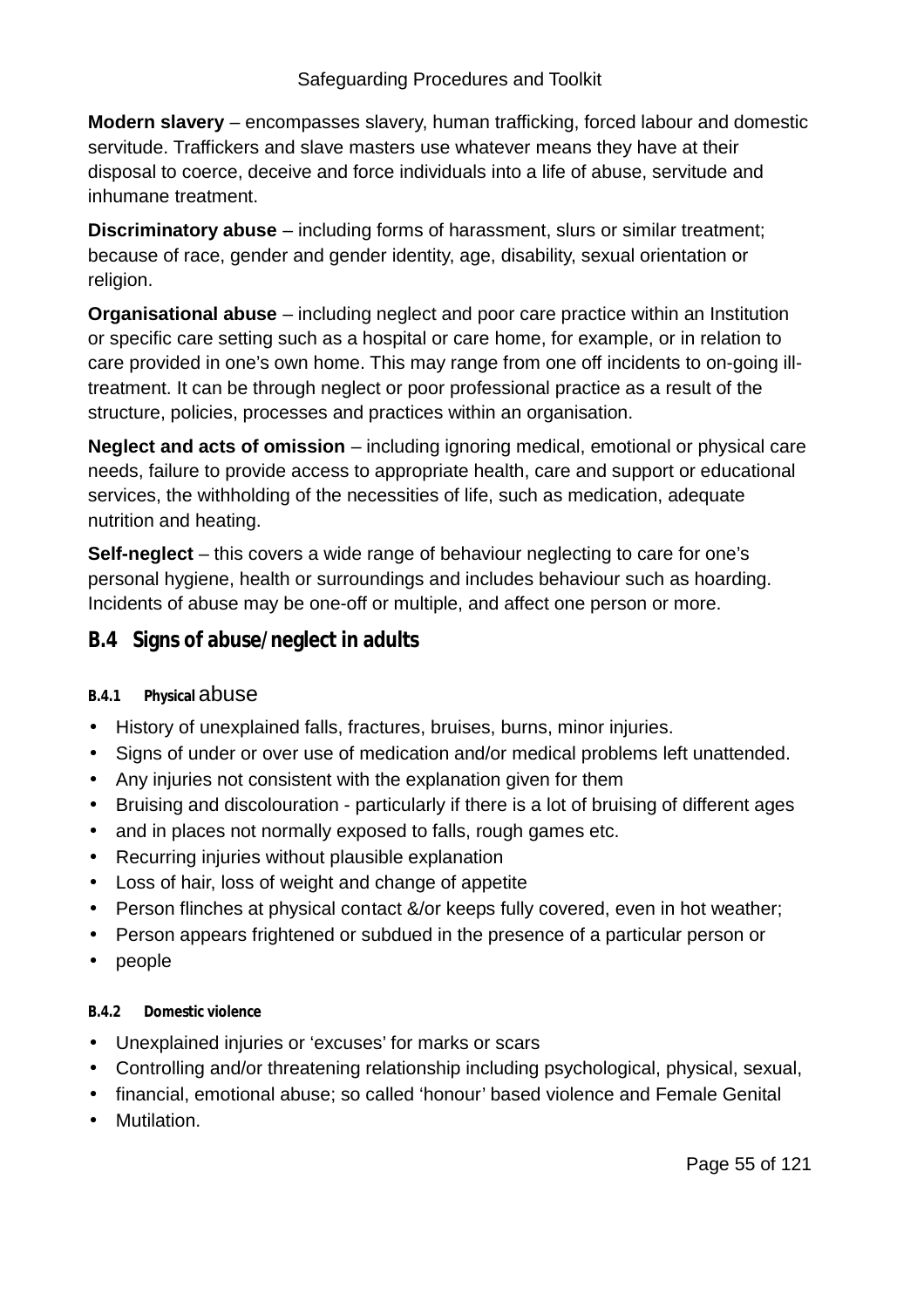Note the age range for domestic abuse is extended to 16- and 17-year-olds

#### **B.4.3 Sexual abuse**

- Pregnancy in a woman who lacks mental capacity or is unable to consent to sexual
- intercourse
- Unexplained change in behaviour or sexually explicit behaviour
- Torn, stained or bloody underwear and/or unusual difficulty in walking or sitting
- . Infections or sexually transmitted diseases
- Full or partial disclosures or hints of sexual abuse:
- Self-harming
- Emotional distress
- . Mood changes
- Disturbed sleep patterns
- Psychological abuse
- Alteration in psychological state e.g. withdrawn, agitated, anxious, tearful
- Intimidated or subdued in the presence of a carer
- Fearful, flinching or frightened of making choices or expressing wishes
- Unexplained paranoia
- Changes in mood, attitude and behaviour, excessive fear or anxiety
- Changes in sleep pattern or persistent tiredness
- Loss of appetite
- Helplessness or passivity
- Confusion or disorientation
- Implausible stories and attention seeking behaviour
- Low self-esteem

#### **B.4.4 Financial or material abuse**

- Disparity between assets and living conditions
- Unexplained withdrawals from accounts or disappearance of financial documents or
- loss of money
- Sudden inability to pay bills, getting into debt
- Carers or professionals fail to account for expenses incurred on a person's behalf
- Recent changes of deeds or title to property
- Missing personal belongings
- Inappropriate granting and / or use of Power of Attorney

#### **B.4.5 Modern slavery**

Physical appearance; unkempt, inappropriate clothing, malnourished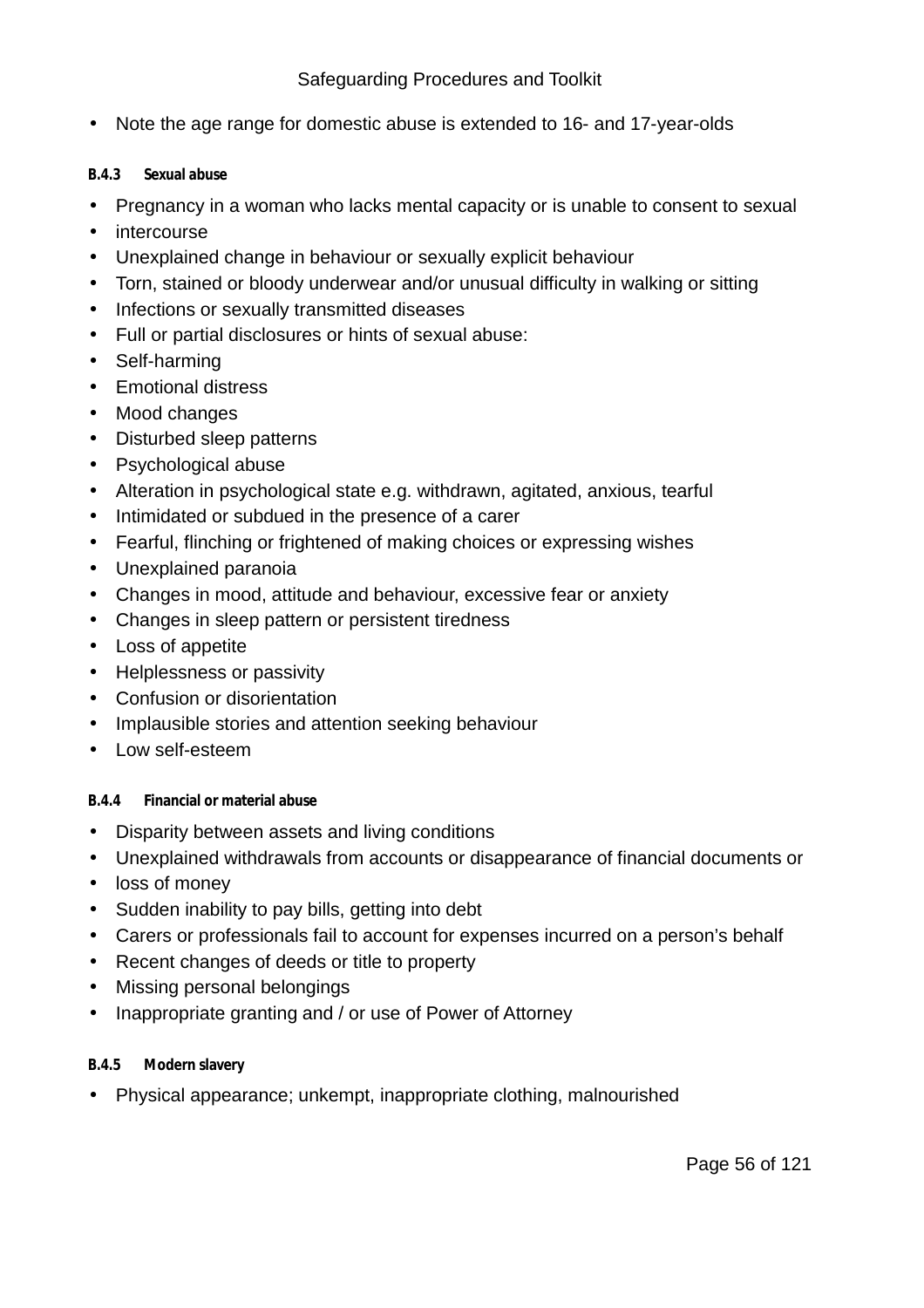- Movement monitored, rarely alone, travel early/late at night to facilitate working hours.
- Few personal possessions or ID documents.
- Fear of seeking help or trusting people.

#### **Discriminatory abuse**

- . Inappropriate remarks, comments or lack of respect
- Poor quality or avoidance care
- Low self-esteem
- Withdrawn
- Anger
- Person puts themselves down in terms of their gender or sexuality, or other protected characteristics
- Abuse may be observed in conversations or reports by the person of how they perceive themselves

#### **B.4.6 Organisational Abuse**

- Low self-esteem; withdrawn
- Anger
- Person puts themselves down in terms of their gender or sexuality
- Abuse may be observed in conversations or reports by the person of how they perceive themselves
- No confidence in complaints procedures for staff or service users.
- Neglectful or poor professional practice.

#### **B.4.7 Neglect and acts of omission**

- Deteriorating despite apparent care
- Poor home conditions, clothing or care and support.
- Lack of medication or medical intervention

#### **B.4.8 Self-neglect**

- Hoarding inside or outside a property
- Neglecting personal hygiene or medical needs
- Person looking unkempt or dirty and has poor personal hygiene
- Person is malnourished, has sudden or continuous weight loss and is dehydrated constant hunger, stealing or gorging on food
- Person is dressed inappropriately for the weather conditions
- Dirt, urine or faecal smells in a person's environment
- Home environment does not meet basic needs (for example not heating or lighting)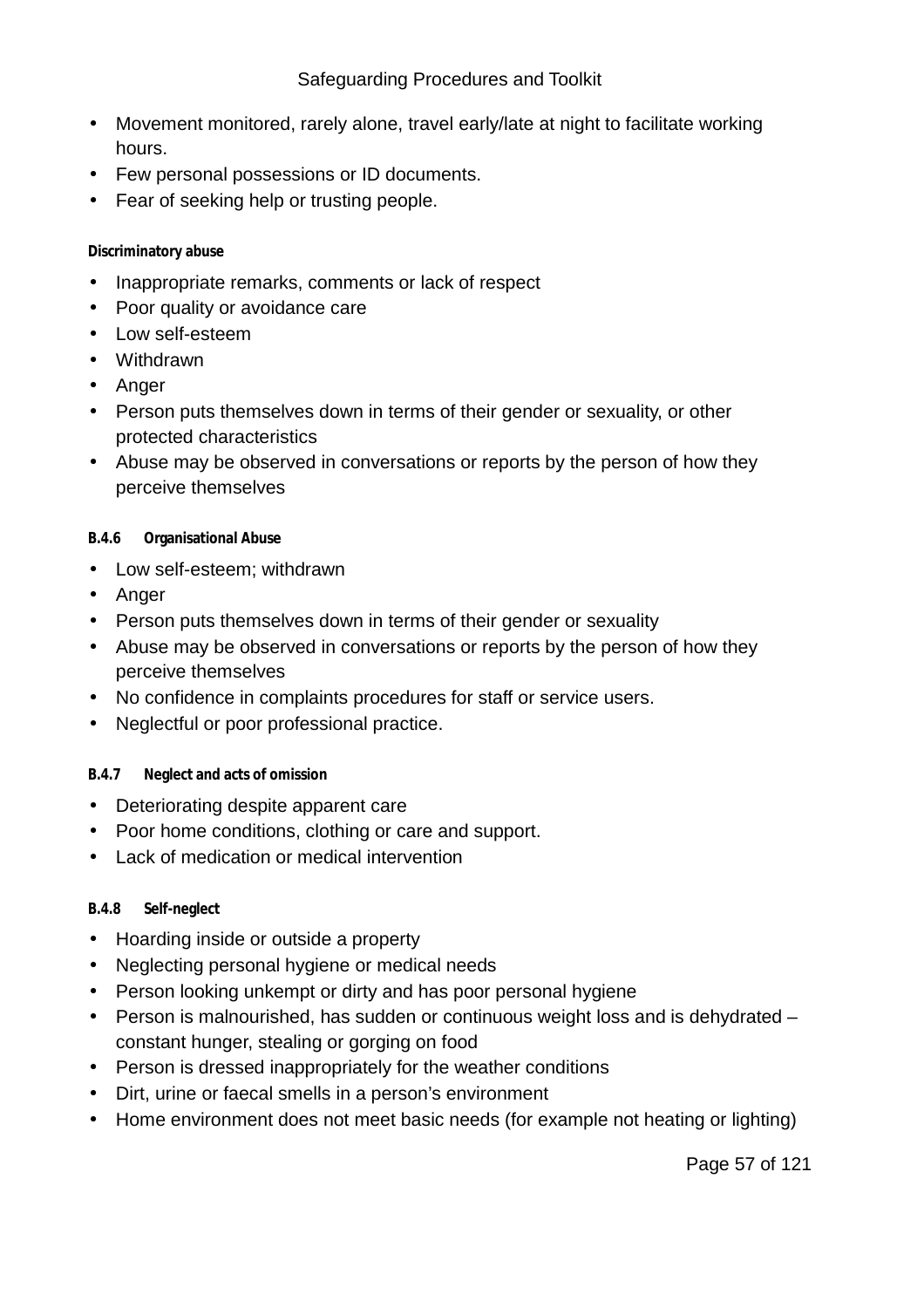Depression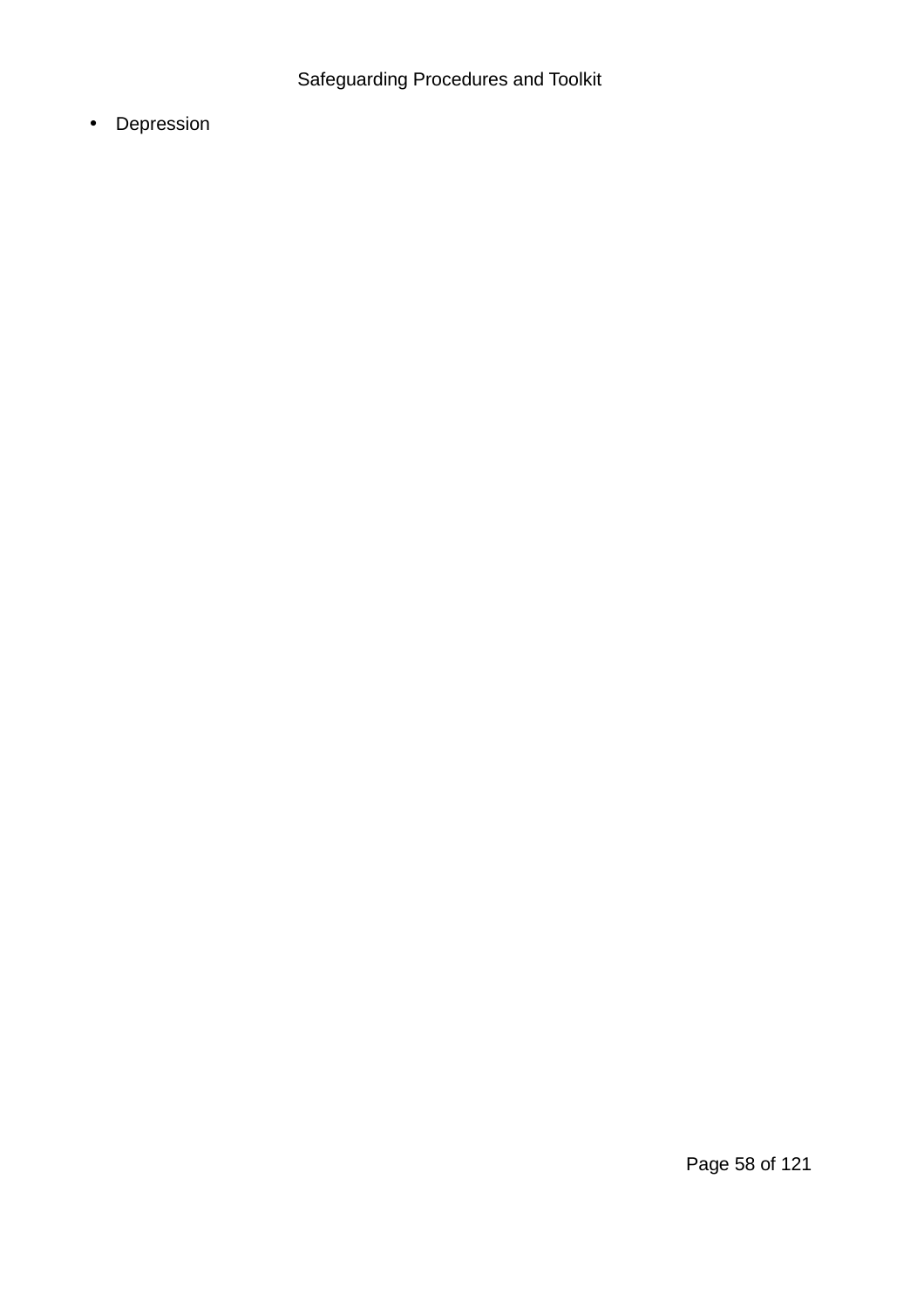# **C Safer Recruitment/Appointments**

*The documents in this section help recruit safely to voluntary or paid roles. They are essential for any meeting which runs activities for children and young people (including childrens meeting) or vulnerable adults.*

# **C.1 Role description for a children's meeting volunteer**

Volunteers will:

- 1. Provide a safe and enjoyable environment in which children can experience the Quaker community.
- 2. Contribute using pre-prepared materials, and from their own experience.
- 3. Keep an attendance register with the names of the children and helpers, and complete a brief diary of the events of each meeting.
- 4. Receive an induction.
- 5. Undertake safeguarding training initially, and a refresher at least every three years.
- 6. Follow the Code of Conduct, good practice guidance and any local arrangements.
- 7. Report and record any possible safeguarding incidents, concerns or worries to the AM Safeguarding Coordinator
- 8. Be aware of the local meeting's health and safety assessment for children and young people, and arrangements in place.
- 9. Record any accidents or injuries according to the local meeting arrangements.
- 10. Contribute to reviews on how arrangements for children's meetings are working.

All children's meeting volunteers have a probationary period of three months or three meetings (whichever is longer), after which there will be a review.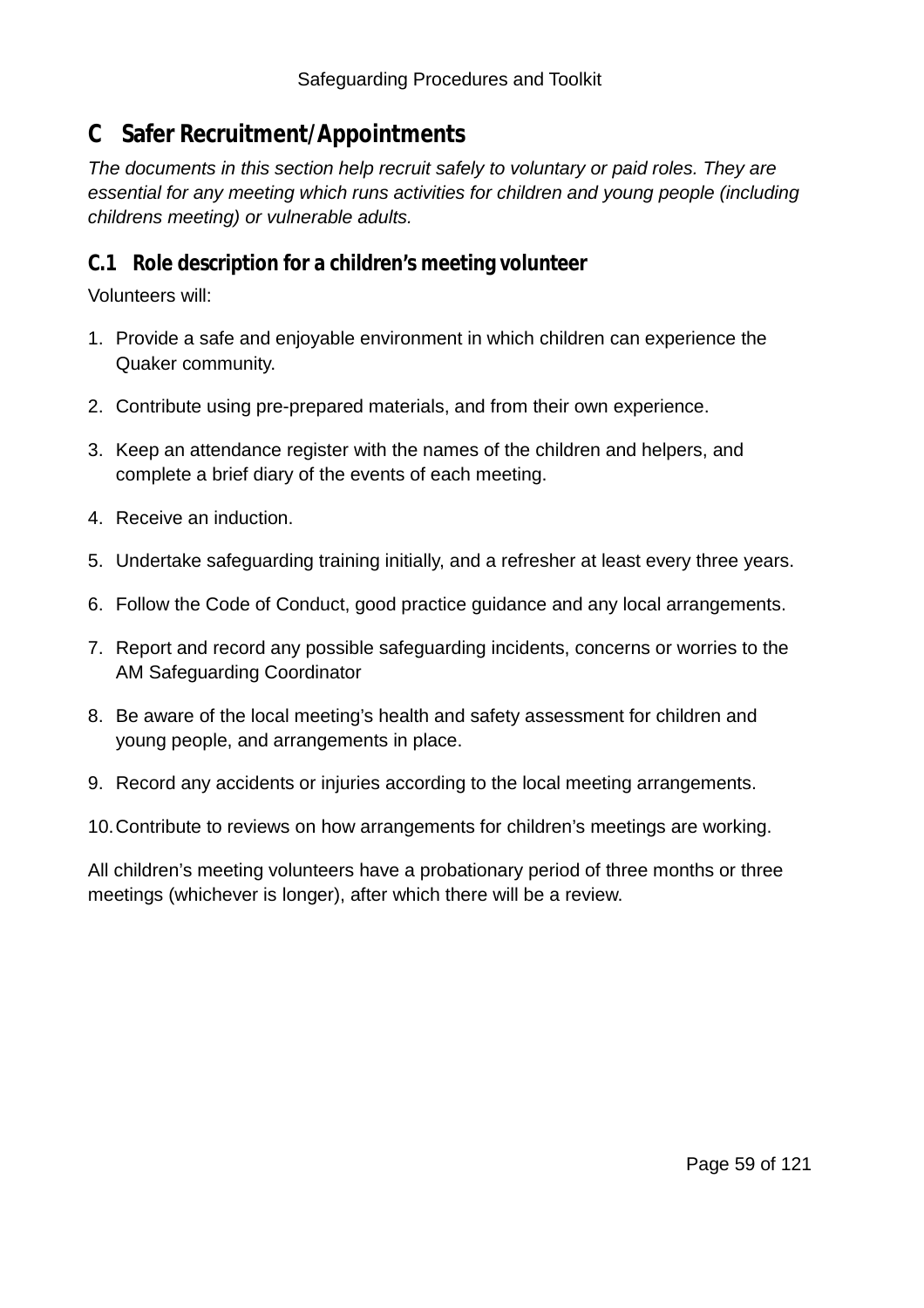# **C.2 Personal Details Form (volunteers)**

## **for volunteers working with children, young people & adults at risk**

We ask all prospective volunteer workers with children, young people and adults to complete this form. If there is insufficient room to fully answer any question, please continue on a separate sheet. The information will be kept confidentially by the Meeting, unless requested by an appropriate authority.

#### **C.2.1 1. Personal Details**

We will need to see birth/marriage certificates or documents regarding a change of name.

| Full Name:                                                           | <u> 1989 - Johann Barn, amerikan bernama di sebagai bernama di sebagai bernama di sebagai bernama di sebagai bern</u> |
|----------------------------------------------------------------------|-----------------------------------------------------------------------------------------------------------------------|
|                                                                      |                                                                                                                       |
|                                                                      |                                                                                                                       |
| Address:                                                             |                                                                                                                       |
|                                                                      |                                                                                                                       |
|                                                                      |                                                                                                                       |
| Evening Tel No: ___________________________                          |                                                                                                                       |
|                                                                      |                                                                                                                       |
| How long have you lived at the above address? ____ Years ____ Months |                                                                                                                       |
| If less than 5 years, please give previous address(es) with dates:   |                                                                                                                       |
| From __ /___ / ___ to __ / __ /___ From __ / __ /___ to __ / __ /___ |                                                                                                                       |
| Previous ________________________________                            |                                                                                                                       |
| Address _________________________________                            |                                                                                                                       |
|                                                                      |                                                                                                                       |
|                                                                      |                                                                                                                       |

#### **C.2.2 2. Experience**

Please tell us about your relevant experience in the Quaker meetings, churches or faith groups, or other organisation(s) you have been involved in, including names, dates and detail of the areas of your involvement.

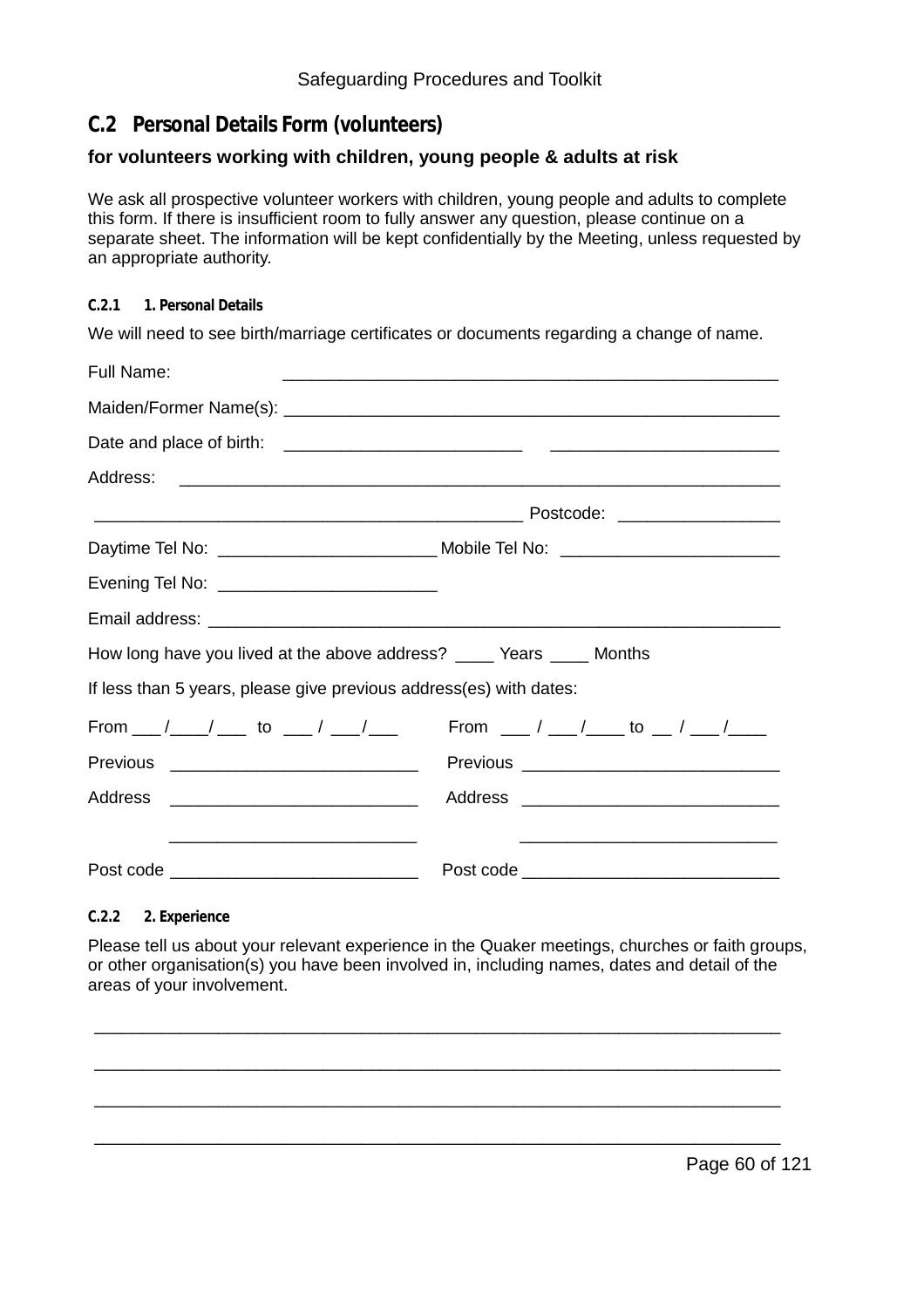Please give details of previous experience of looking after or working with children, young people or adults. Please include details of any relevant qualifications or appropriate training either in a paid or voluntary capacity.

\_\_\_\_\_\_\_\_\_\_\_\_\_\_\_\_\_\_\_\_\_\_\_\_\_\_\_\_\_\_\_\_\_\_\_\_\_\_\_\_\_\_\_\_\_\_\_\_\_\_\_\_\_\_\_\_\_\_\_\_\_\_\_\_\_\_\_\_\_\_\_\_

\_\_\_\_\_\_\_\_\_\_\_\_\_\_\_\_\_\_\_\_\_\_\_\_\_\_\_\_\_\_\_\_\_\_\_\_\_\_\_\_\_\_\_\_\_\_\_\_\_\_\_\_\_\_\_\_\_\_\_\_\_\_\_\_\_\_\_\_\_\_\_\_

\_\_\_\_\_\_\_\_\_\_\_\_\_\_\_\_\_\_\_\_\_\_\_\_\_\_\_\_\_\_\_\_\_\_\_\_\_\_\_\_\_\_\_\_\_\_\_\_\_\_\_\_\_\_\_\_\_\_\_\_\_\_\_\_\_\_\_\_\_\_\_\_

\_\_\_\_\_\_\_\_\_\_\_\_\_\_\_\_\_\_\_\_\_\_\_\_\_\_\_\_\_\_\_\_\_\_\_\_\_\_\_\_\_\_\_\_\_\_\_\_\_\_\_\_\_\_\_\_\_\_\_\_\_\_\_\_\_\_\_\_\_\_\_\_

\_\_\_\_\_\_\_\_\_\_\_\_\_\_\_\_\_\_\_\_\_\_\_\_\_\_\_\_\_\_\_\_\_\_\_\_\_\_\_\_\_\_\_\_\_\_\_\_\_\_\_\_\_\_\_\_\_\_\_\_\_\_\_\_\_\_\_\_\_\_\_\_

\_\_\_\_\_\_\_\_\_\_\_\_\_\_\_\_\_\_\_\_\_\_\_\_\_\_\_\_\_\_\_\_\_\_\_\_\_\_\_\_\_\_\_\_\_\_\_\_\_\_\_\_\_\_\_\_\_\_\_\_\_\_\_\_\_\_\_\_\_\_\_\_

\_\_\_\_\_\_\_\_\_\_\_\_\_\_\_\_\_\_\_\_\_\_\_\_\_\_\_\_\_\_\_\_\_\_\_\_\_\_\_\_\_\_\_\_\_\_\_\_\_\_\_\_\_\_\_\_\_\_\_\_\_\_\_\_\_\_\_\_\_\_\_\_

Have you ever had an offer to work with children, young people or adults at risk declined?

YES NO (Please tick)

If yes, please give details \_\_\_\_\_\_\_\_\_\_\_\_\_\_\_\_\_\_\_\_\_\_\_\_\_\_\_\_\_\_\_\_\_\_\_\_\_\_\_\_\_\_\_\_\_\_\_\_\_\_\_\_

**C.2.3 5. References** 

Please complete the details below of two people who would be willing to provide a personal reference. One should be a member of your local or area meeting. Referees should not be family members or live at the same address as you. We reserve the right to take up character references from any other individuals deemed necessary.

| Name<br><u> 1980 - Johann Barn, mars eta bainar eta bainar eta baina eta baina eta baina eta baina eta baina eta baina e</u>     | Name                                       |
|----------------------------------------------------------------------------------------------------------------------------------|--------------------------------------------|
| Address<br><u> 2000 - Jan James James James James James James James James James James James James James James James James Ja</u> |                                            |
|                                                                                                                                  |                                            |
|                                                                                                                                  |                                            |
| Tel No. <u>_____________________________</u>                                                                                     | Tel No. <u>___________________________</u> |
|                                                                                                                                  |                                            |
| Email<br><u> 2000 - Jan James James Barnett, fransk politik (d. 18</u>                                                           | Email                                      |

Please would you complete the attached Self-declaration Form, place it in a sealed envelope and address it to \_\_\_\_\_\_\_\_\_\_\_\_\_\_\_\_\_\_\_\_\_\_\_\_\_\_\_\_\_\_\_\_\_\_\_\_\_ (the person responsible for processing Disclosure Checks) with whom you are welcome to discuss any aspects of this procedure. Please confirm that you understand and agree to a Disclosure Check should we wish to appoint you to a post involving working with adults and/or children.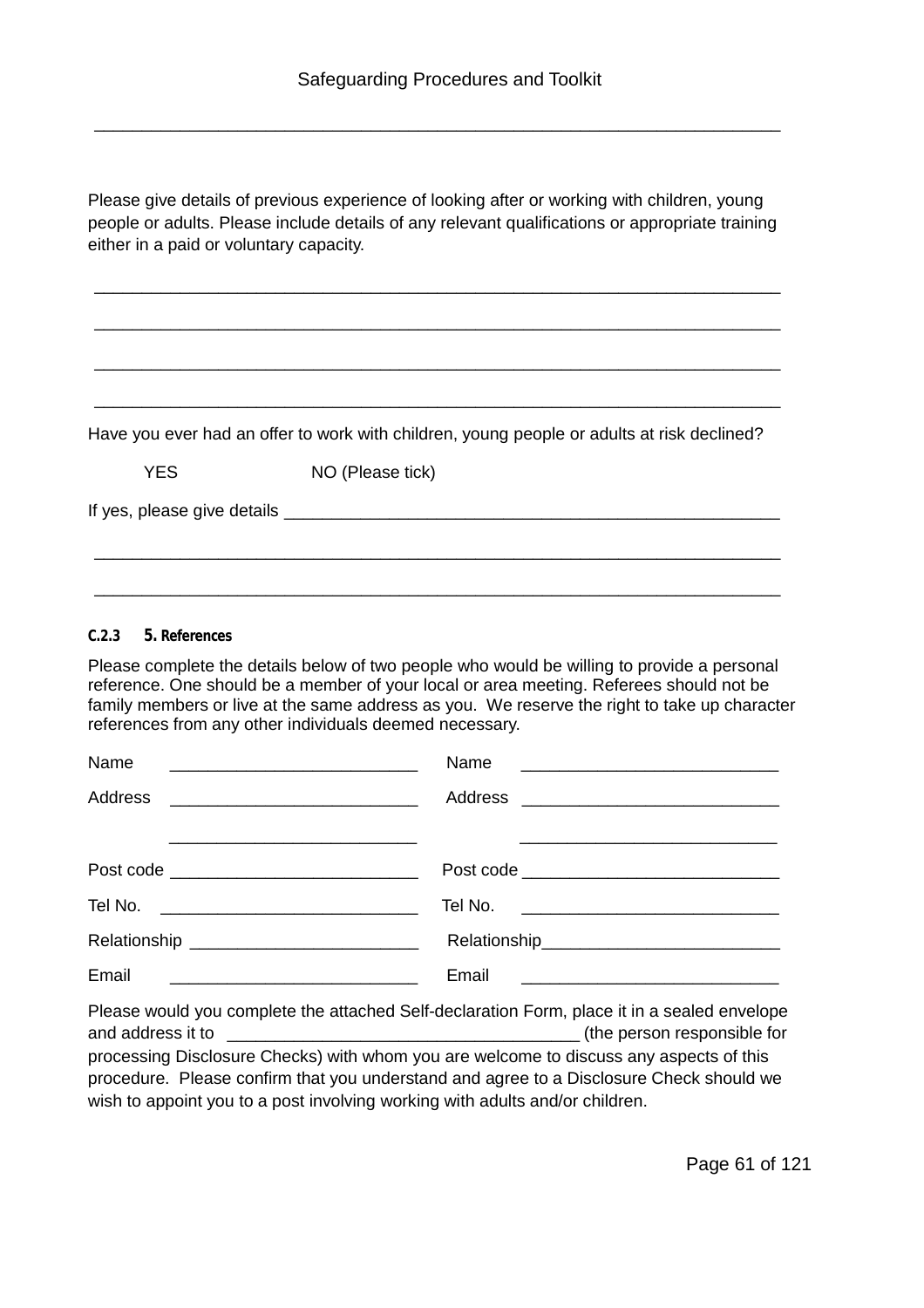I confirm that the submitted information is correct and complete, I understand and agree to the conditions involving a Disclosure Check and I have sent the Self-Declaration Form to the Recruiter in a separate, sealed envelope.

Signed **Example 2** Date  $\Box$ 

As an organisation we undertake to meet the requirements of the Data Protection Act 2018, and all appropriate Acts in relation to Criminal Record Disclosures (see Self Declaration Form).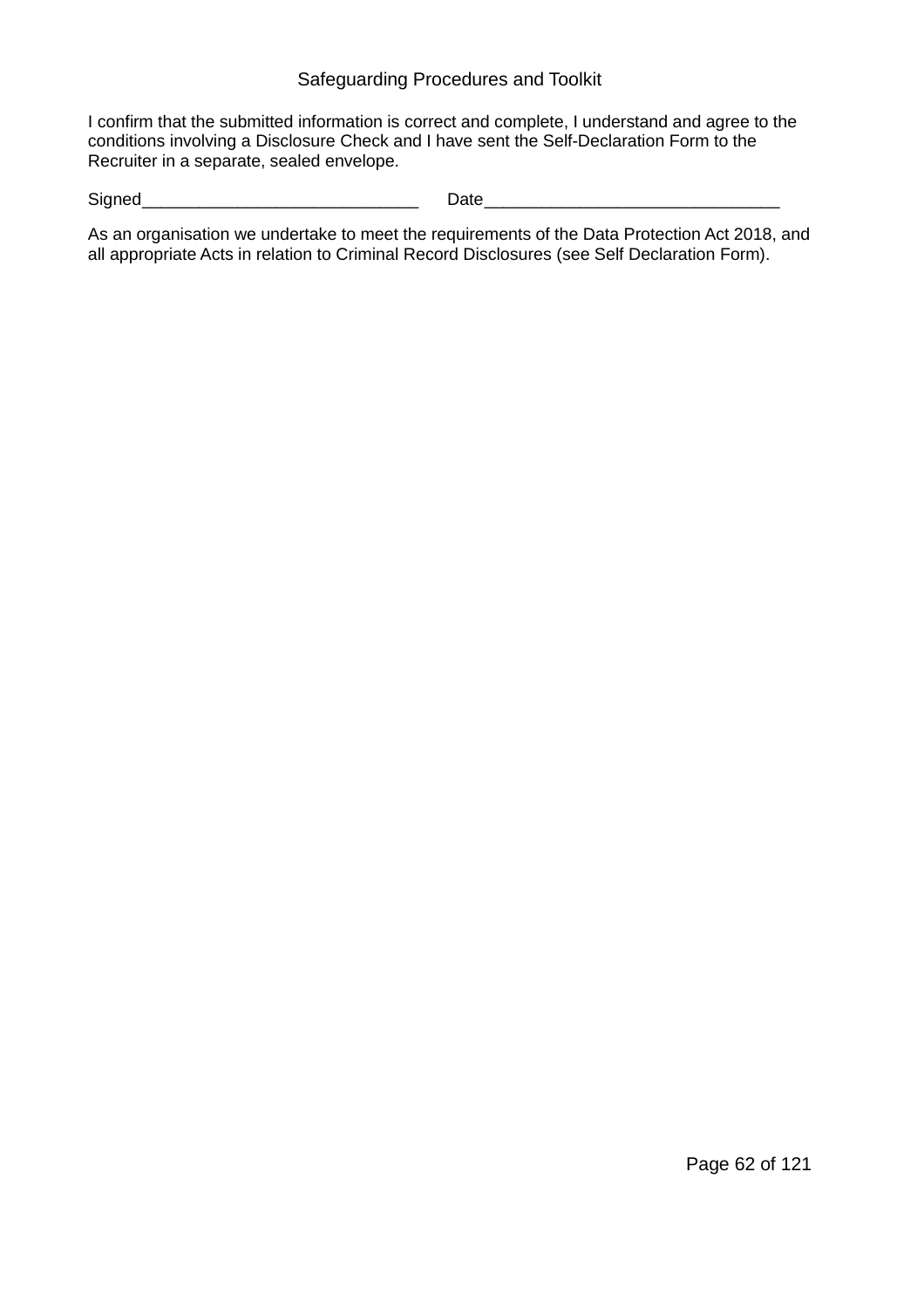# **C.3 Personal Details Form (employees)**

## **For employees working with children, young people & adults at risk**

We ask all prospective workers with children, young people and adults to complete this form. If there is insufficient room to fully answer any question, please continue on a separate sheet. The information will be kept confidentially by the Meeting, unless requested by an appropriate authority.

#### **C.3.1 1. Personal Details**

We will need to see birth/marriage certificates or documents regarding a change of name.

| Full Name:                                                           | <u> 1989 - Johann Barn, amerikan bernama di sebagai bernama di sebagai bernama di sebagai bernama di sebagai bern</u> |
|----------------------------------------------------------------------|-----------------------------------------------------------------------------------------------------------------------|
|                                                                      |                                                                                                                       |
|                                                                      |                                                                                                                       |
| Address:                                                             |                                                                                                                       |
|                                                                      |                                                                                                                       |
|                                                                      |                                                                                                                       |
| Evening Tel No: ___________________________                          |                                                                                                                       |
|                                                                      |                                                                                                                       |
| How long have you lived at the above address? ____ Years ____ Months |                                                                                                                       |
| If less than 5 years, please give previous address(es) with dates:   |                                                                                                                       |
| From __ /___ / ___ to __ / __ /___ From __ / __ /___ to __ / __ /___ |                                                                                                                       |
| Previous ________________________________                            |                                                                                                                       |
|                                                                      |                                                                                                                       |
|                                                                      |                                                                                                                       |
|                                                                      |                                                                                                                       |

#### **C.3.2 2. Experience**

Please tell us about your relevant experience in the Quaker meetings, churches or faith groups, or other organisation(s) you have been involved in, including names, dates and detail of the areas of your involvement.

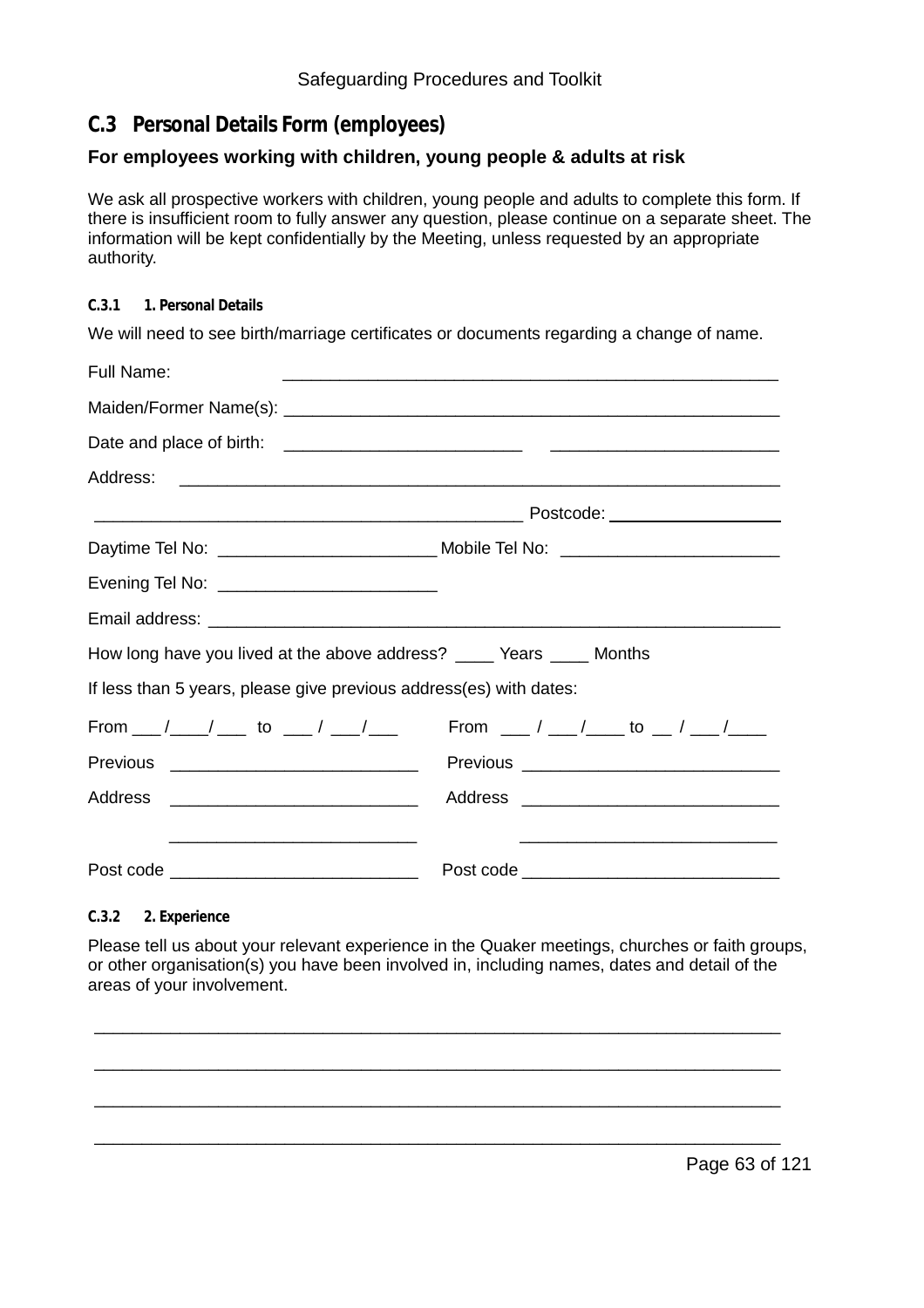\_\_\_\_\_\_\_\_\_\_\_\_\_\_\_\_\_\_\_\_\_\_\_\_\_\_\_\_\_\_\_\_\_\_\_\_\_\_\_\_\_\_\_\_\_\_\_\_\_\_\_\_\_\_\_\_\_\_\_\_\_\_\_\_\_\_\_\_\_\_\_\_

\_\_\_\_\_\_\_\_\_\_\_\_\_\_\_\_\_\_\_\_\_\_\_\_\_\_\_\_\_\_\_\_\_\_\_\_\_\_\_\_\_\_\_\_\_\_\_\_\_\_\_\_\_\_\_\_\_\_\_\_\_\_\_\_\_\_\_\_\_\_\_\_

\_\_\_\_\_\_\_\_\_\_\_\_\_\_\_\_\_\_\_\_\_\_\_\_\_\_\_\_\_\_\_\_\_\_\_\_\_\_\_\_\_\_\_\_\_\_\_\_\_\_\_\_\_\_\_\_\_\_\_\_\_\_\_\_\_\_\_\_\_\_\_\_

\_\_\_\_\_\_\_\_\_\_\_\_\_\_\_\_\_\_\_\_\_\_\_\_\_\_\_\_\_\_\_\_\_\_\_\_\_\_\_\_\_\_\_\_\_\_\_\_\_\_\_\_\_\_\_\_\_\_\_\_\_\_\_\_\_\_\_\_\_\_\_\_

\_\_\_\_\_\_\_\_\_\_\_\_\_\_\_\_\_\_\_\_\_\_\_\_\_\_\_\_\_\_\_\_\_\_\_\_\_\_\_\_\_\_\_\_\_\_\_\_\_\_\_\_\_\_\_\_\_\_\_\_\_\_\_\_\_\_\_\_\_\_\_\_

\_\_\_\_\_\_\_\_\_\_\_\_\_\_\_\_\_\_\_\_\_\_\_\_\_\_\_\_\_\_\_\_\_\_\_\_\_\_\_\_\_\_\_\_\_\_\_\_\_\_\_\_\_\_\_\_\_\_\_\_\_\_\_\_\_\_\_\_\_\_\_\_

\_\_\_\_\_\_\_\_\_\_\_\_\_\_\_\_\_\_\_\_\_\_\_\_\_\_\_\_\_\_\_\_\_\_\_\_\_\_\_\_\_\_\_\_\_\_\_\_\_\_\_\_\_\_\_\_\_\_\_\_\_\_\_\_\_\_\_\_\_\_\_\_

\_\_\_\_\_\_\_\_\_\_\_\_\_\_\_\_\_\_\_\_\_\_\_\_\_\_\_\_\_\_\_\_\_\_\_\_\_\_\_\_\_\_\_\_\_\_\_\_\_\_\_\_\_\_\_\_\_\_\_\_\_\_\_\_\_\_\_\_\_\_\_\_

\_\_\_\_\_\_\_\_\_\_\_\_\_\_\_\_\_\_\_\_\_\_\_\_\_\_\_\_\_\_\_\_\_\_\_\_\_\_\_\_\_\_\_\_\_\_\_\_\_\_\_\_\_\_\_\_\_\_\_\_\_\_\_\_\_\_\_\_\_\_\_\_

Please give details of previous experience of looking after or working with children, young people or adults. This should include details of any relevant qualifications or appropriate training either in a paid or voluntary capacity.

Have you ever had an offer to work with children, young people or adults at risk declined?

If yes, please give details **Example 20** and  $\overline{a}$  is the set of  $\overline{b}$  and  $\overline{c}$  is the set of  $\overline{a}$  is the set of  $\overline{a}$  is the set of  $\overline{a}$  is the set of  $\overline{a}$  is the set of  $\overline{a}$  is the set of  $\over$ 

#### **C.3.3 3. Employment History**

Please tell us about your past and current employment / voluntary work in the table below.

| <b>Employers Name and</b><br><b>Address</b> | <b>Employed</b><br>from<br>(Date) | <b>Employed</b><br>to<br>(Date) | <b>Job Title and</b><br><b>Description</b> | <b>Reason for</b><br>Leaving |
|---------------------------------------------|-----------------------------------|---------------------------------|--------------------------------------------|------------------------------|
|                                             |                                   |                                 |                                            |                              |
|                                             |                                   |                                 |                                            |                              |
|                                             |                                   |                                 |                                            |                              |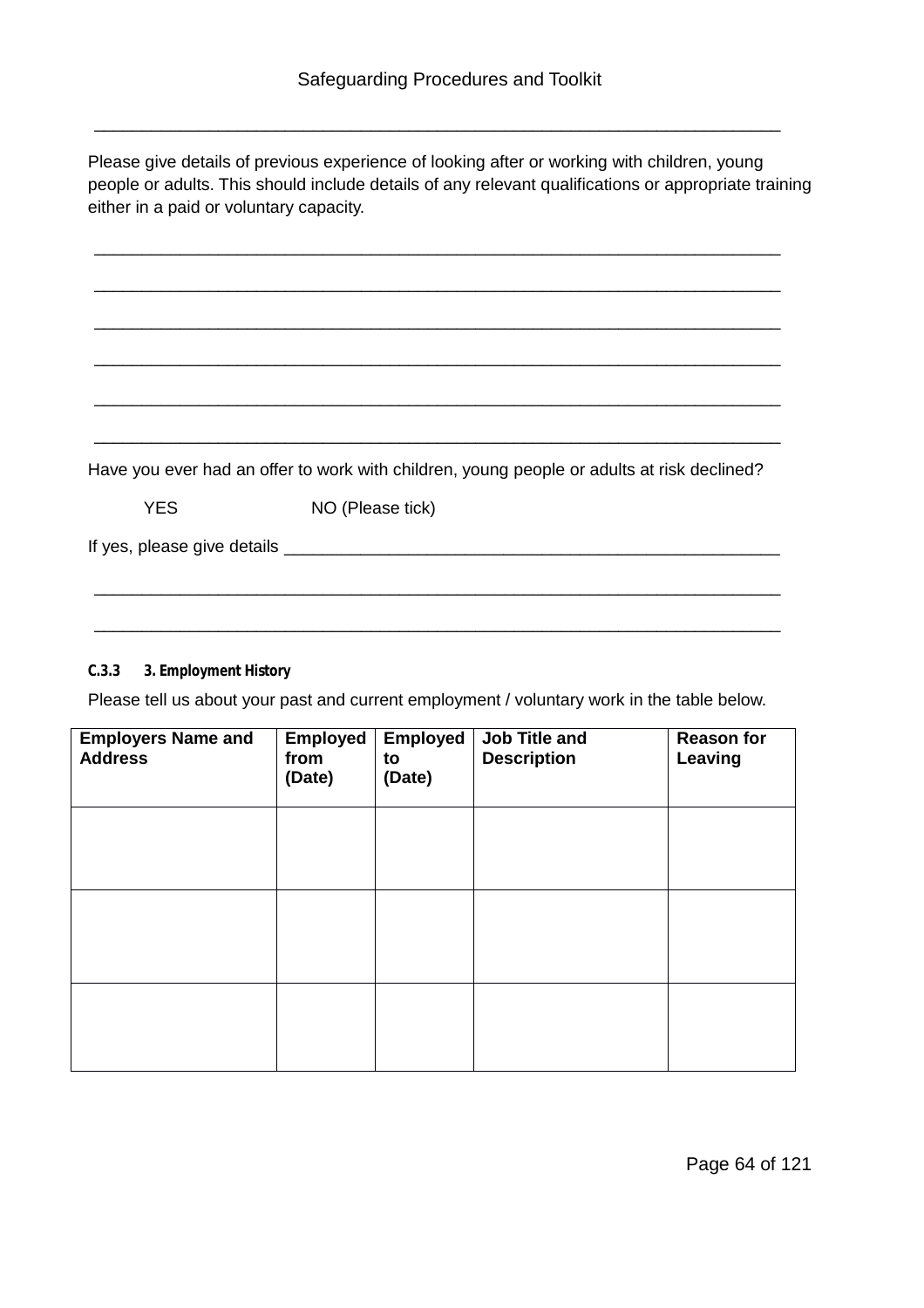| <b>Employers Name and</b><br><b>Address</b> | <b>Employed</b><br>from<br>(Date) | <b>Employed</b><br>to<br>(Date) | Job Title and<br><b>Description</b> | <b>Reason for</b><br>Leaving |
|---------------------------------------------|-----------------------------------|---------------------------------|-------------------------------------|------------------------------|
|                                             |                                   |                                 |                                     |                              |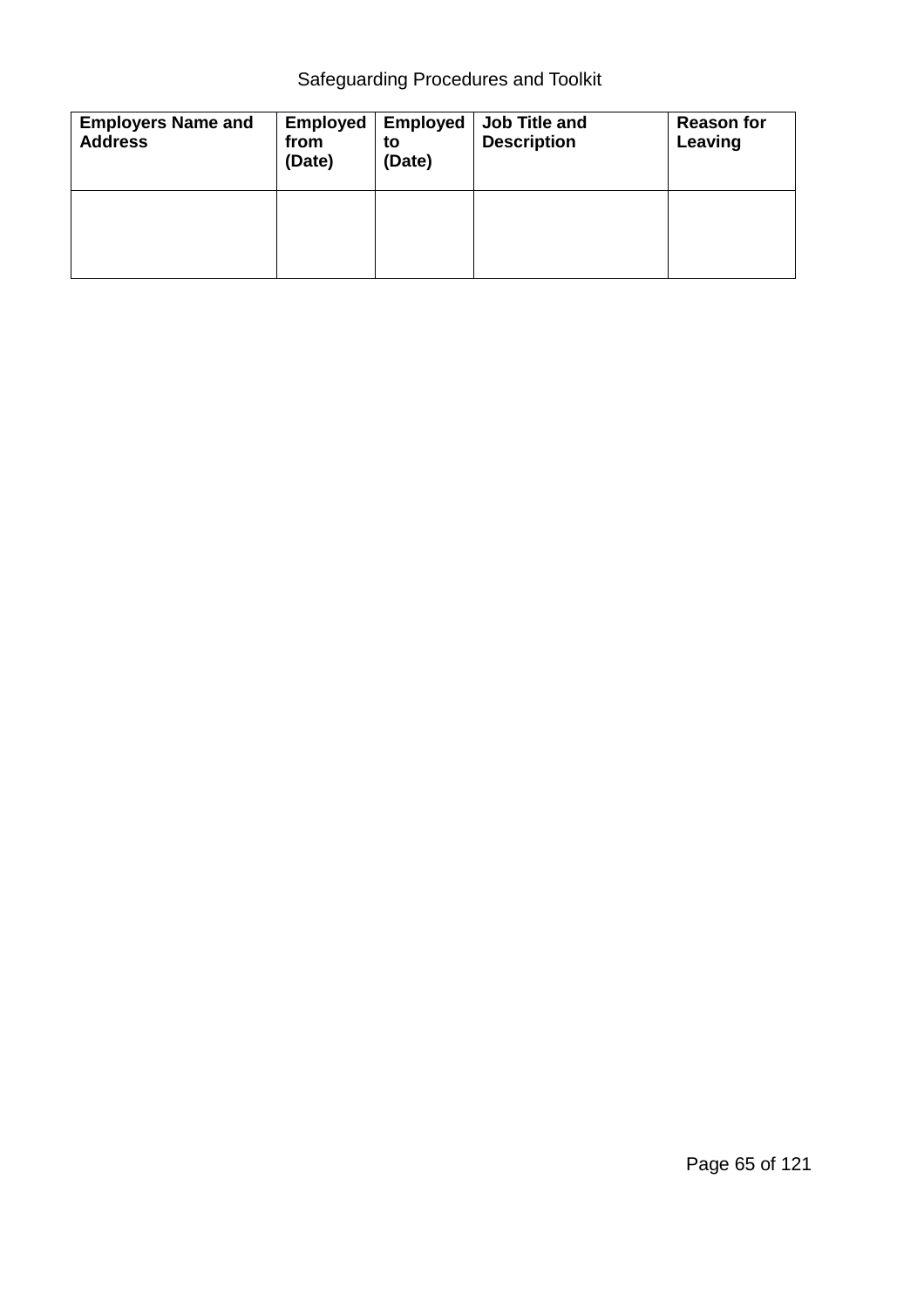| Details of duties: <b>Example 2018</b> |  |  |  |  |
|----------------------------------------|--|--|--|--|
|                                        |  |  |  |  |

#### **C.3.5 5. References**

Please complete the details below of two people who would be willing to provide a personal reference. If you are currently working, (paid or voluntary) one of these should be your present employer. We reserve the right to take up character references from any other individuals deemed necessary.

| Name                                                   |
|--------------------------------------------------------|
|                                                        |
|                                                        |
|                                                        |
|                                                        |
|                                                        |
| Email<br><u> 1980 - Andrea Andrew Maria (h. 1980).</u> |
|                                                        |

Please would you complete the attached Self-declaration Form, place it in a sealed envelope and address it to **and address** it to **and address it to**  $\qquad \qquad$  (the person responsible for processing Disclosure Checks) with whom you are welcome to discuss any aspects of this procedure. Please confirm that you understand and agree to a Disclosure Check should we wish to appoint you to a post involving working with adults and/or children.

I confirm that the submitted information is correct and complete, I understand and agree to the conditions involving a Disclosure Check and I have sent the Self-Declaration Form to the Recruiter in a separate, sealed envelope.

Signed \_\_\_\_\_\_\_\_\_\_\_\_\_\_\_\_\_\_\_\_\_\_\_\_\_\_\_\_\_ Date \_\_\_\_\_\_\_\_\_\_\_\_\_\_\_\_\_\_\_\_\_\_\_\_\_\_\_\_\_\_\_

| )ate |  |  |
|------|--|--|
|      |  |  |

As an organisation we undertake to meet the requirements of the Data Protection Act 2018, and all appropriate Acts in relation to Criminal Record Disclosures (see Self Declaration Form).

Page 66 of 121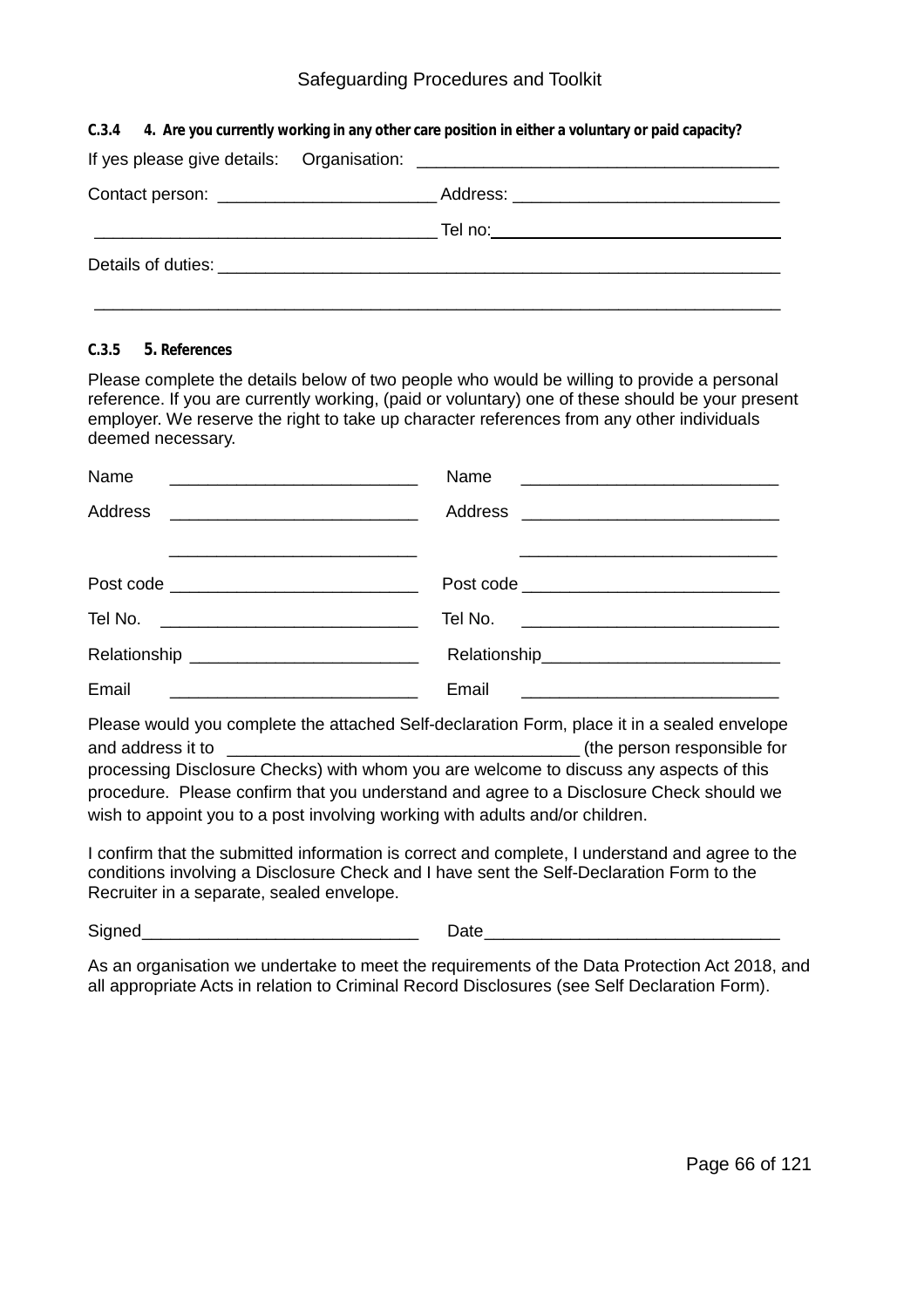# **C.4 Self-Declaration Form (enhanced disclosure)**

# **for a position requiring an Enhanced Level Check / Enhanced Level Check with Barring Disclosure**

#### **You asked to complete this form and return it to the Recruiter/DBS Verifier detailed below, in a separate sealed envelope.**

To: (Name of recruiter/DBS Verifier)

*Address of recruiter/DBS Verifier:* \_\_\_\_\_\_\_\_\_\_\_\_\_\_\_\_\_\_\_\_\_\_\_\_\_\_\_\_\_\_\_\_\_\_\_\_\_\_\_\_\_\_\_\_\_

*(Usually the Quaker meeting)*

Role considered for:

#### **STRICTLY CONFIDENTIAL**

We undertake to meet the requirements of the Data Protection Act 2018 and all amendments made on or before May  $25<sup>th</sup>$ , 2018 and all other relevant legislation, and the expectations of the Information Commissioners Office relating to the data privacy of individuals.

#### **Conviction History**

If you have never been convicted of a criminal offence or never received a caution, reprimand or warning then please select 'No' below. If you have been convicted of a criminal offence, or received a caution, reprimand or warning that is now spent according to DBS filtering rules\*, then please select 'No' below.

If you have an unspent criminal offence, caution, reprimand or warning (according to DBS filtering rules\*), please select 'Yes' below.

For exceptions to this legislation or for more information please refer to the Rehabilitation of Offenders Act 1974\*\* and the DBS filtering guidance\*.

**Having read the above, do you have any unspent convictions; or are you at present the subject of a criminal investigation/pending prosecution?**



**If yes, please give details including the nature of the offences and the dates.** Please give details of the court(s) where your conviction (s) were heard, the type of offence and sentence(s) received. Could you also give details of the reasons and circumstances that led to the offence(s)? Continue on a separate sheet if necessary.

 *\_\_\_\_\_\_\_\_\_\_\_\_\_\_\_\_\_\_\_\_\_\_\_\_\_\_\_\_\_\_\_\_\_\_\_\_\_\_\_\_\_\_\_\_\_\_\_\_\_\_\_\_\_\_\_\_\_\_\_\_\_\_\_\_\_\_\_\_\_\_\_\_ \_\_\_\_\_\_\_\_\_\_\_\_\_\_\_\_\_\_\_\_\_\_\_\_\_\_\_\_\_\_\_\_\_\_\_\_\_\_\_\_\_\_\_\_\_\_\_\_\_\_\_\_\_\_\_\_\_\_\_\_\_\_\_\_\_\_\_\_\_\_\_\_ \_\_\_\_\_\_\_\_\_\_\_\_\_\_\_\_\_\_\_\_\_\_\_\_\_\_\_\_\_\_\_\_\_\_\_\_\_\_\_\_\_\_\_\_\_\_\_\_\_\_\_\_\_\_\_\_\_\_\_\_\_\_\_\_\_\_\_\_\_\_\_\_ \_\_\_\_\_\_\_\_\_\_\_\_\_\_\_\_\_\_\_\_\_\_\_\_\_\_\_\_\_\_\_\_\_\_\_\_\_\_\_\_\_\_\_\_\_\_\_\_\_\_\_\_\_\_\_\_\_\_\_\_\_\_\_\_\_\_\_\_\_\_\_\_ \_\_\_\_\_\_\_\_\_\_\_\_\_\_\_\_\_\_\_\_\_\_\_\_\_\_\_\_\_\_\_\_\_\_\_\_\_\_\_\_\_\_\_\_\_\_\_\_\_\_\_\_\_\_\_\_\_\_\_\_\_\_\_\_\_\_\_\_\_\_\_\_* 

*For notes marked with an asterisk, please see links below*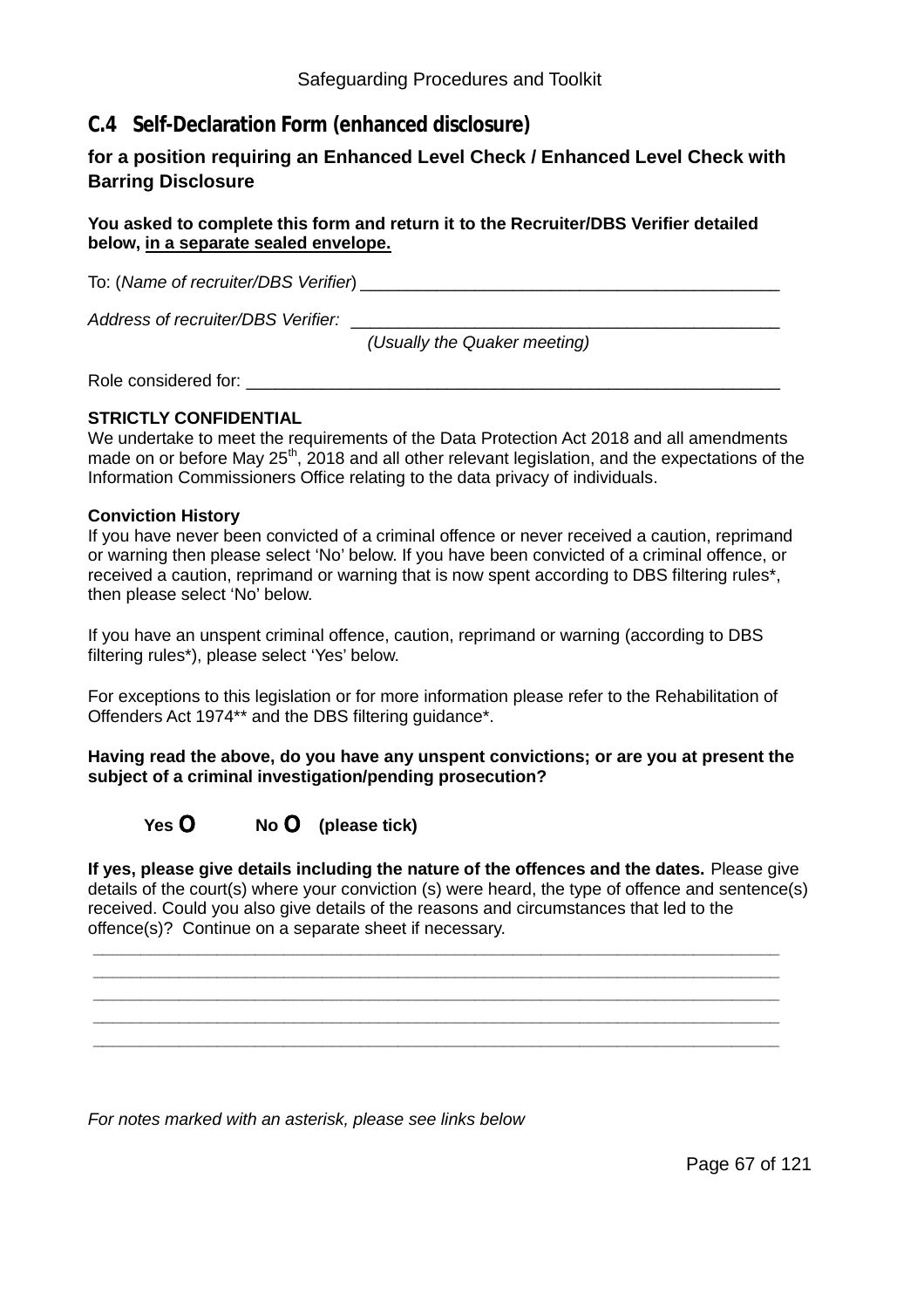1. **If the role is in relation to children and young people, has there ever been any cause for concern regarding your conduct with children, young people?**

| Yes $\mathbf{\Omega}$ | No $\bullet$ (please tick) | If yes, please give details:                                                           |  |
|-----------------------|----------------------------|----------------------------------------------------------------------------------------|--|
|                       |                            |                                                                                        |  |
|                       |                            | If the role is with adults at risk has there ever hean any cause for concern regarding |  |

2. **If the role is with adults at risk has there ever been any cause for concern regarding your conduct with adults?**

Please include any disciplinary action taken by an employer in relation to your behaviour with children, young people or adults at risk (as applicable).

| Yes $\mathbf{\Omega}$ | No $\bullet$ (please tick) | If yes, please give details: |
|-----------------------|----------------------------|------------------------------|
|                       |                            |                              |

#### **Declaration**

To help us ensure that we are complying with all relevant safeguarding legislation, please read the accompanying notes and complete the following declaration.

I (full name) and the state of (address)  $\sigma$ 

 consent to a criminal record check if appointed to the position for which I have applied. I am aware that details of pending prosecutions, previous convictions, cautions, or bind-overs against me may be disclosed along with any other relevant information which may be known to the police.

**I agree to inform the person within the place of worship/organisation responsible for processing disclosure applications if I am convicted of an offence after I take up any post within the place of worship/organisation. I understand that failure to do so may lead to the immediate suspension of my work with children or adults at risk and/or the termination of my employment.**

I agree to inform the person within the place of worship/organisation responsible for processing disclosure applications if I become the subject of a police and/or a social services/(Children's Social Care or Adult Social Services)/Social Work Department investigation. I understand that failure to do so may lead to the immediate suspension of my work with children or adults at risk and/or the termination of my employment.

| $\sim$<br>Signed | .<br>≖<br>. .<br>$\overline{\phantom{0}}$<br>-- |
|------------------|-------------------------------------------------|
|                  | ______                                          |

Those applying for work with children and/or adults at risk in positions which fall within the scope of regulated activity, please confirm that you are not barred from working with children or adults at risk. (If the work falls outside the scope of regulated activity, leave blank.)

I confirm that I am not barred from working with children /adults at risk.

| ∽ |  |
|---|--|
|---|--|

\*<https://www.gov.uk/government/publications/filtering-rules-for-criminal-record-check-certificates> <http://www.ccpas.co.uk/Documents/QRGDBSFiltering.pdf>

Page 68 of 121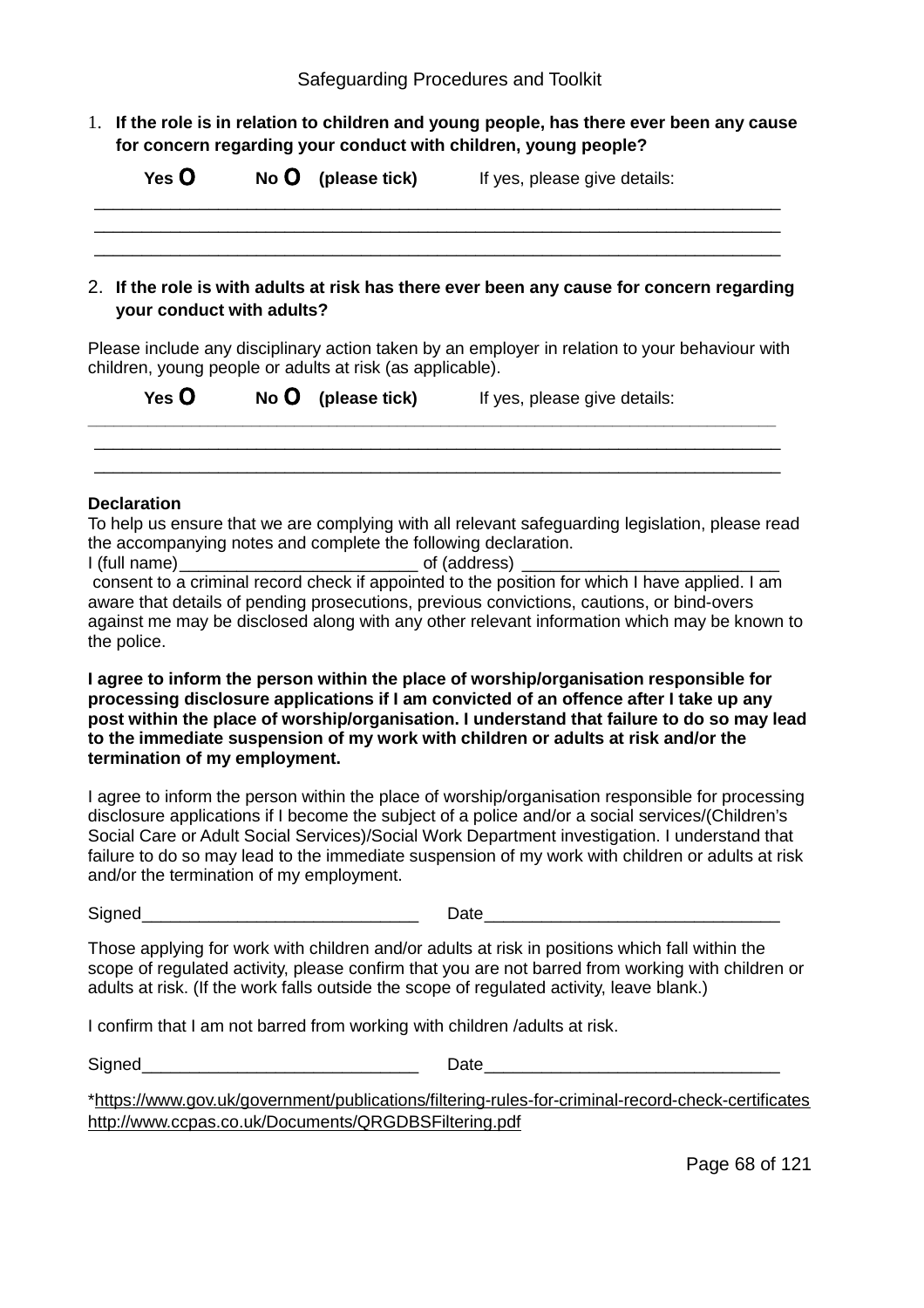\*[\\*https://www.gov.uk/government/uploads/system/uploads/attachment\\_data/file/216089/rehabilitation](https://www.gov.uk/government/uploads/system/uploads/attachment_data/file/216089/rehabilitation)offenders.pdf

See attached notes

## **Legal notes**

The Disclosure of any offence may not prohibit employment. Please refer to our Rehabilitation of Offenders Policy.

As this post involves working contact with children, young people and/or adults at risk all applicants who are offered an appointment will be asked to submit to a criminal record check before the position can be confirmed. You will be asked to apply for an Enhanced Disclosure through the Disclosure and Barring Service (DBS) (England & Wales).

As the position is exempted under the Rehabilitation of Offenders Act this check will reveal details of cautions, reprimands or final warnings, as well as formal convictions not subject to DBS filtering rules. Because of the nature of the work for which you are applying, this position is exempt from the provision of section 4(ii) of the Rehabilitation of Offenders Act 1974 (Exemptions Orders as applicable within the UK), and you are not entitled to withhold information about convictions which for other purposes are 'spent' under the provisions of the Act with the exception of those that are subject to the DBS filtering rules. In the event of appointment, any failure to disclose such convictions could result in the withdrawal of approval to work with children or adults at risk within the church/organisation.

This process is subject to a strict code to ensure confidentiality, fair practice and security of any information disclosed. The DBS Service Code of Practice and our own procedures are available on request for you to read. It is stressed that a criminal record will not necessarily be a bar to appointment, only if the nature of any matters revealed could be considered to place children or adults at risk. As a place of worship/organisation we agree to abide by the Code of Practice on the use of personal data in employee/employer relationships under the Data Protection Act 2018 and all amendments made on or before May  $25<sup>th</sup>$  2018 (the date of GDPR coming into effect), as well as the expectations of the DBS.

## **Notes for England and Wales - Children and Young People**

Under the Protection of Freedoms Act 2012 it is an offence for any organisation to offer employment to anyone who has been convicted of certain specific offences, or included on either of the two barred lists held by the Disclosure and Barring Service where the post falls within the scope of regulated activity (as defined by the DBS, under the Safeguarding Vulnerable Groups Act 2006 and the Protection of Freedoms Act 2012). An enhanced with barred list check must be completed. Those working with children and / or adults at risk in posts which fall outside the scope of regulated activity may still be eligible for an enhanced disclosure WITHOUT a barred list check.

Page 69 of 121 The Disclosure and Barring Service (DBS) was established under the Protection of Freedoms Act 2012 and merges the functions previously carried out by the Criminal Records Bureau (CRB) and Independent Safeguarding Authority (ISA). The DBS came into existence on 1st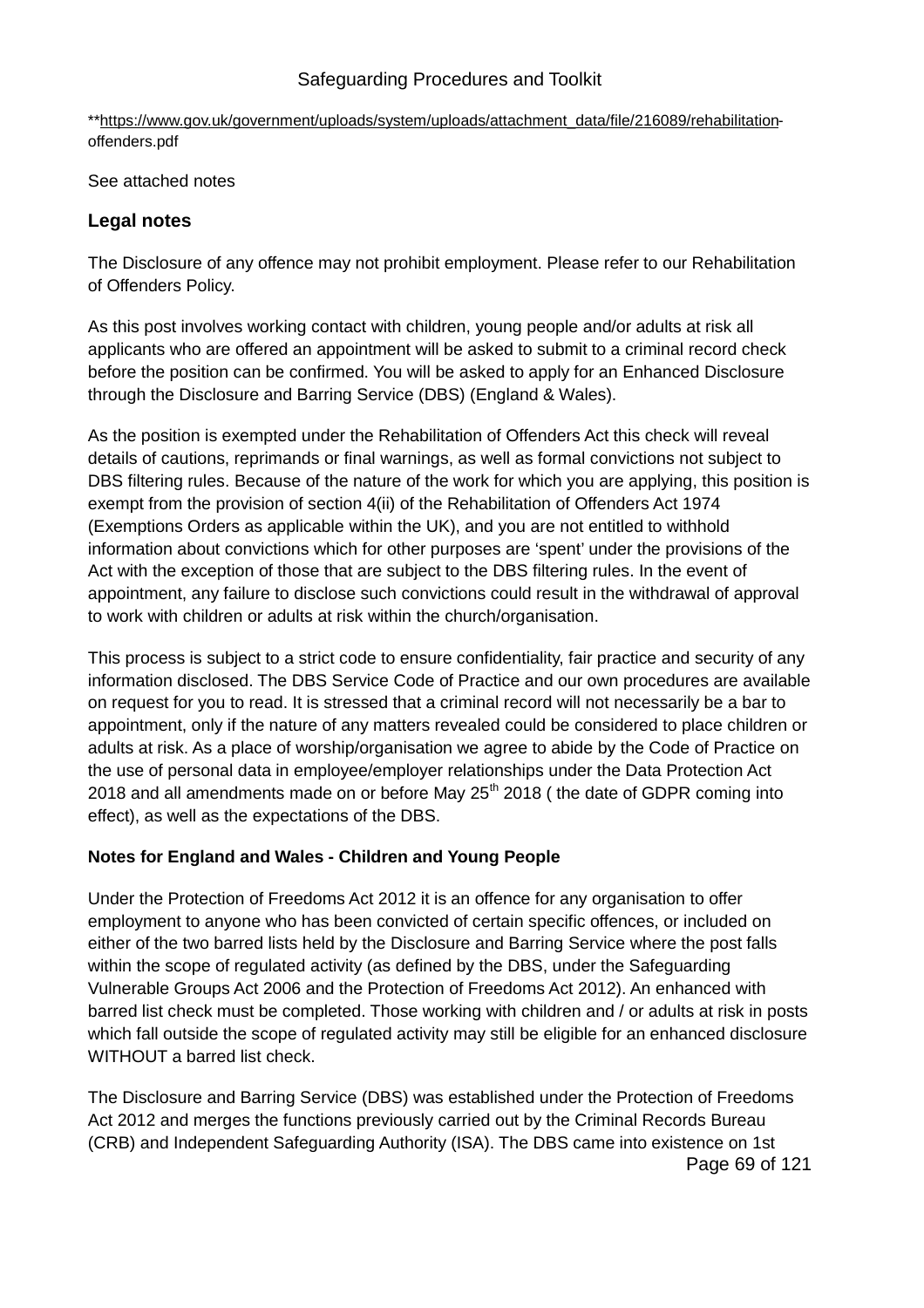December 2012. The DBS offers both an enhanced check and for those engaged in regulated activity an enhanced with a barred list check.

DBS Eligibility from:<https://www.gov.uk/government/publications/dbs-check-eligible-positions>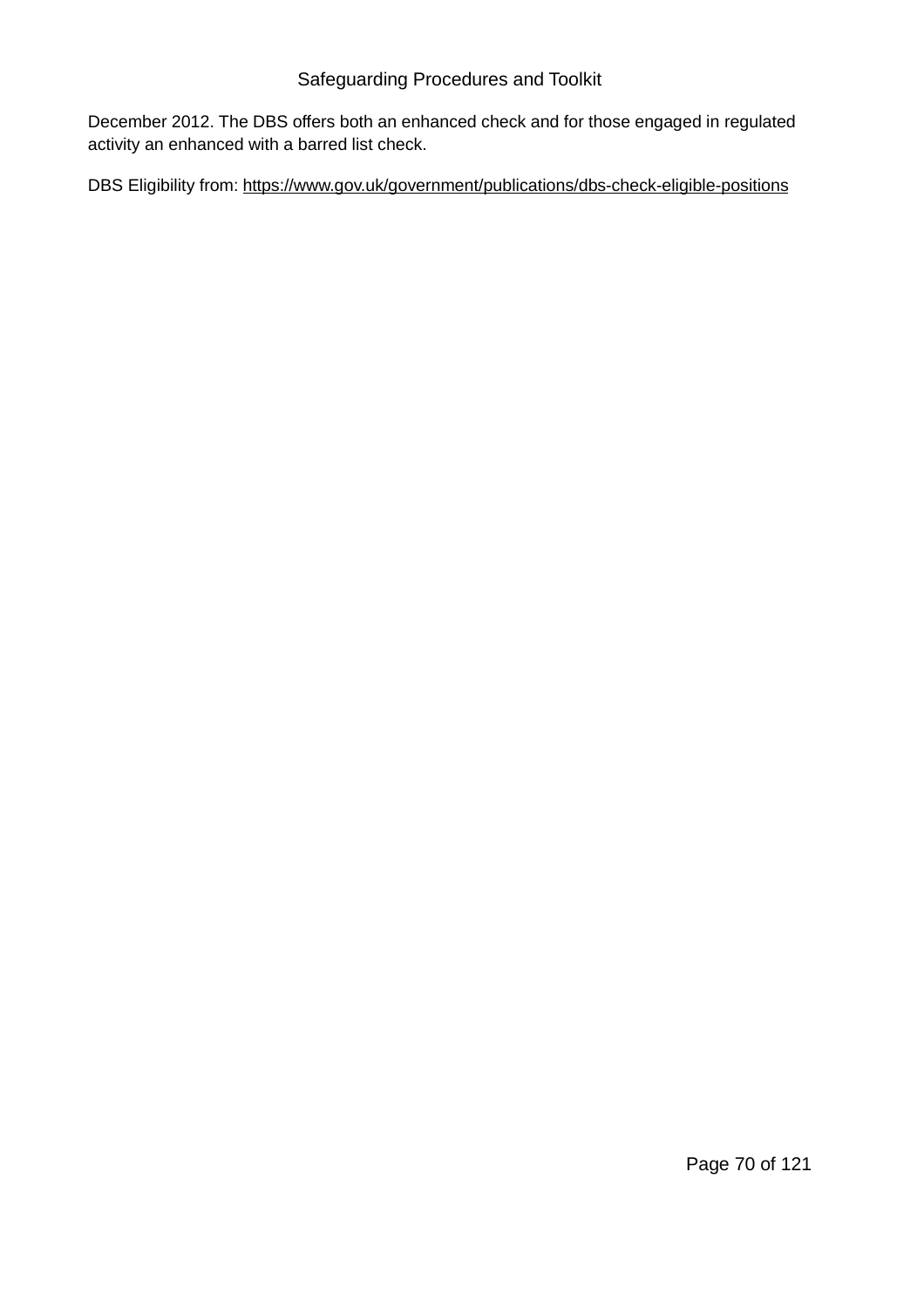# **C.5 Self Declaration Form (not enhanced disclosure) (if not eligible for Enhanced Disclosure check)**

*Only to be used for roles not eligible for an Enhanced Disclosure check. There are certain roles in a variety of settings working with vulnerable groups where an Enhanced Disclosure Check is not possible, but it is desirable or necessary for the person to support the expectations of the Quaker meeting. Whilst not a legal requirement, it is important to know that the person who has a level of responsibility and/or is regarded as being in a position of trust is suitable and supports the expectations of the organisation in relation to safe conduct. This form needs to be used with care and should not be used as a 'fishing' exercise.*

## **You are asked to complete this form and return it to the recruiter/DBS Verifier detailed below, in a separate sealed envelope**

To: (*Name of recruiter/DBS Verifier*) \_\_\_\_\_\_\_\_\_\_\_\_\_\_\_\_\_\_\_\_\_\_\_\_\_\_\_\_\_\_\_\_\_\_\_\_\_\_\_\_\_\_\_\_

*Address of recruiter/DBS Verifier:* \_\_\_\_\_\_\_\_\_\_\_\_\_\_\_\_\_\_\_\_\_\_\_\_\_\_\_\_\_\_\_\_\_\_\_\_\_\_\_\_\_\_\_\_\_

*(Usually the Quaker meeting)*

Role considered for:

## **STRICTLY CONFIDENTIAL**

As an organisation, we undertake to meet the requirements of the General Data Protection Regulations which became effective on May 25th 2018, and all other relevant legislation, and comply with the expectations of the Information Commissioners Office relating to the privacy and management of data about individuals.

The expectations of this role are that you; have no relevant unspent convictions, are not currently the subject of any criminal investigation or pending prosecution, and that there is no cause for concern regarding your conduct with children, young people or adults at risk in the context in the role for which you are applying.

It is also expected that if you become the subject of a criminal investigation, or a social services investigation, you will inform the relevant person in the organisation. You should also be in agreement with any Code of Conduct applied to your role and agree to abide by it. If you have any concerns regarding your suitability for the post that you have applied for, you should discuss this with an appropriate person and NOT sign this form

## **Declaration**

| I (full name) |  |
|---------------|--|
| of (address)  |  |
|               |  |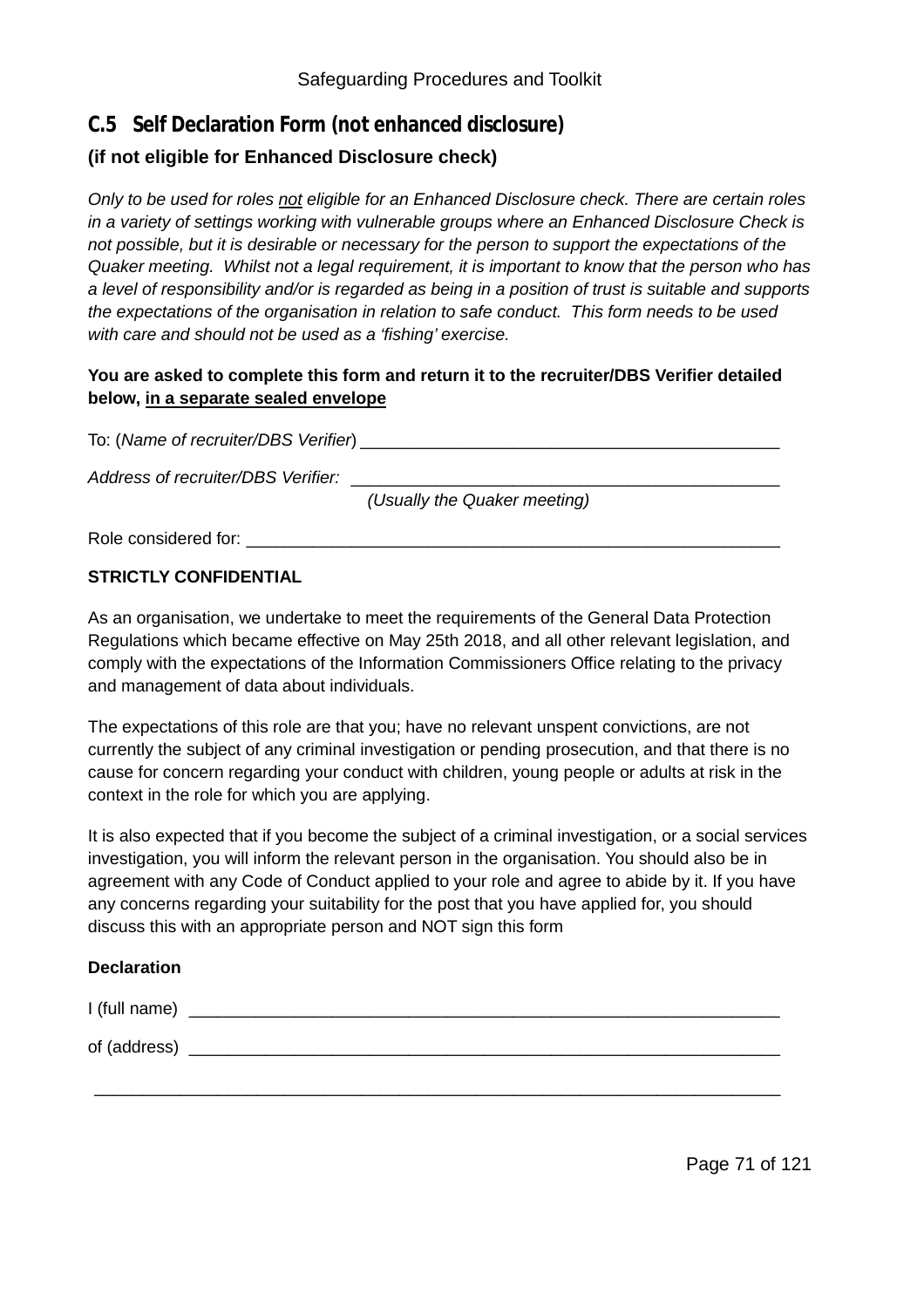understand the expectations of this church/organisation (as detailed above), agree to uphold them and will inform the relevant person if this situation changes.

| $\sim$<br>יור<br>. | . . |
|--------------------|-----|
|                    |     |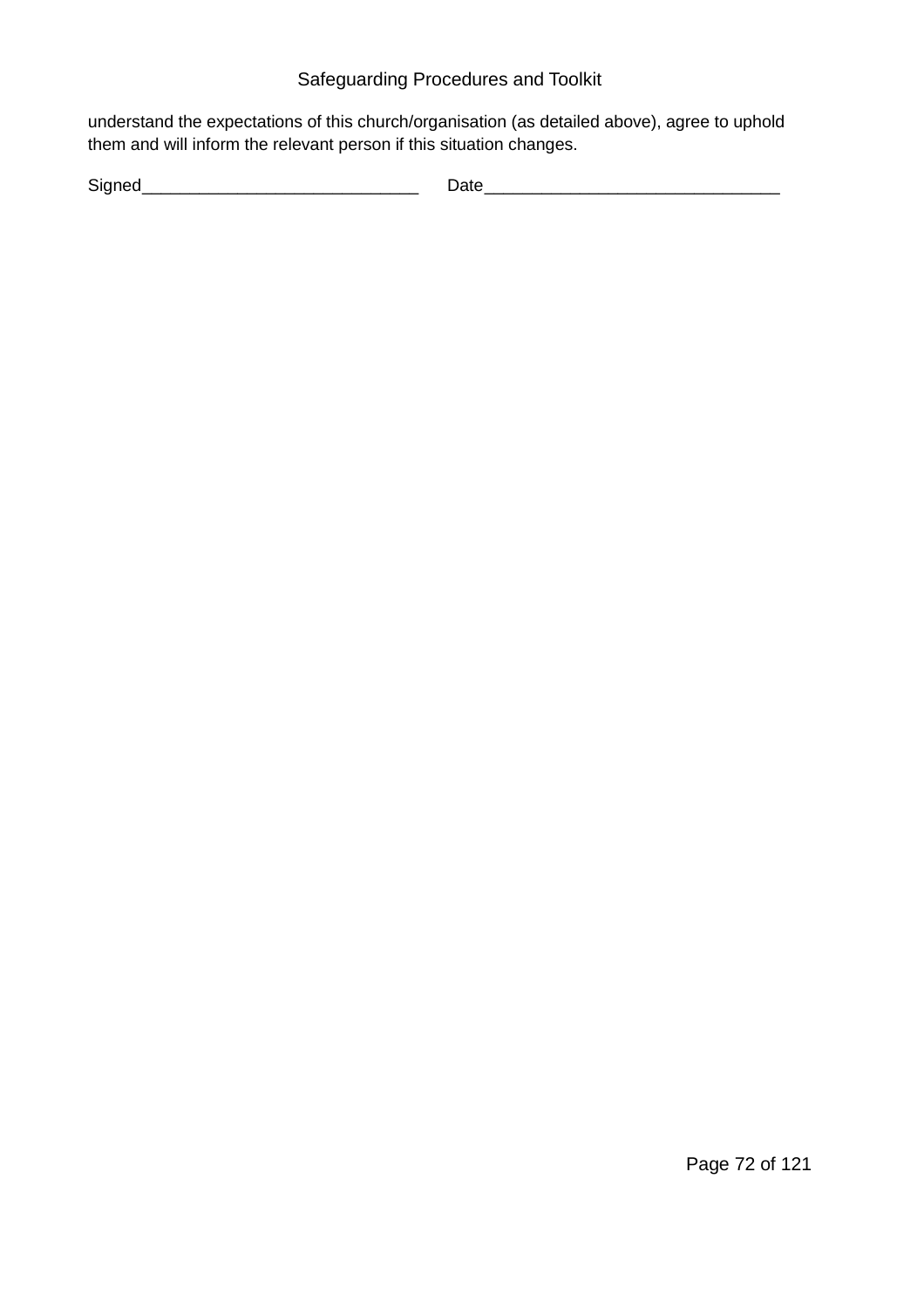# **C.6 Reference request letter**

# **for applicants for paid positions with children, young people or adults at risk**

## \*Delete as appropriate

Dear

# **Reference Request for [***Name of Applicant***]**

The above-named person has applied to be a worker with [*the children/young people/adults at risk*]\* at [*name of place of worship/organisation – usually the local meeting*]

As I am sure you are aware, before we can accept anyone to work with [children / adults at risk]\*, whether on a voluntary or paid basis, we must be sure that they are suitable. This applicant has given your name as a referee.

I would be grateful if you could give your opinion of the person's suitability for the post by completing the enclosed form and return it in the pre-paid envelope as soon as possible. A copy of the [*job description/person specification/volunteer role profile]*\* is enclosed.

Please note that this position is exempt from Section 4(2) of the Rehabilitation of Offenders Act 1974 (Exemptions Order as applicable in the UK). It is not, therefore, in any way contrary to the Act to reveal any information you may have concerning convictions which would otherwise be considered "spent", except for those old or minor cautions and convictions which have now been filtered.

Any information you are able to give will be kept in strictest confidence and used only in consideration of the suitability of the applicant for this position.

Should you require any further information do not hesitate to contact [*name*] on telephone number [*number*].

May I take this opportunity to thank you for your help in this matter.

Yours sincerely,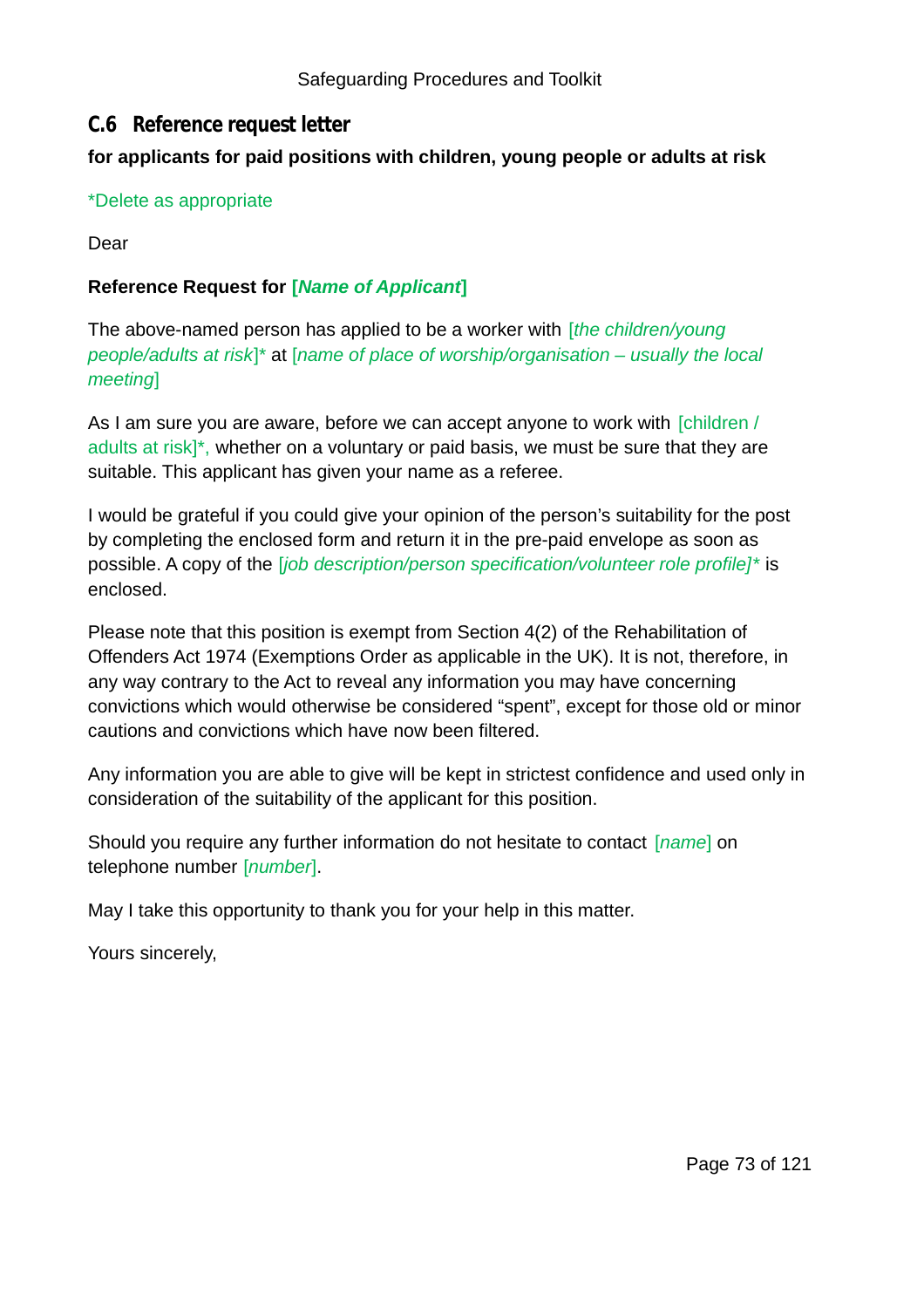# **C.7 Reference request form (volunteers)**

### **for volunteer workers with children or adults at risk**

### **Private and Confidential.**

| How long have you known this person? |  |
|--------------------------------------|--|
|                                      |  |

### **Do you have any reason to be concerned about this person being in close contact with or having responsibility for** *children/young people/adults at risk* **\*?**

### **Yes O** No **O** (please tick)

If you have answered yes, we will contact you for further details

### **What, in your view makes them suitable for this role/post (Job/Role Description attached)?**

**Is there anything about them that would make them less suitable for some aspects of this role?**

## **How would you describe their personality and motivation for working with children/young people/adults at risk (***delete as appropriate***)?**

| Signed________________________________                                                                                        |       |
|-------------------------------------------------------------------------------------------------------------------------------|-------|
| Name<br><u> 1989 - Johann Stoff, deutscher Stoff, der Stoff, der Stoff, der Stoff, der Stoff, der Stoff, der Stoff, der S</u> |       |
| Address<br><u> 1980 - John Stone, Amerikaansk politiker (</u> † 1920)                                                         |       |
| Phone number                                                                                                                  | Email |

Page 74 of 121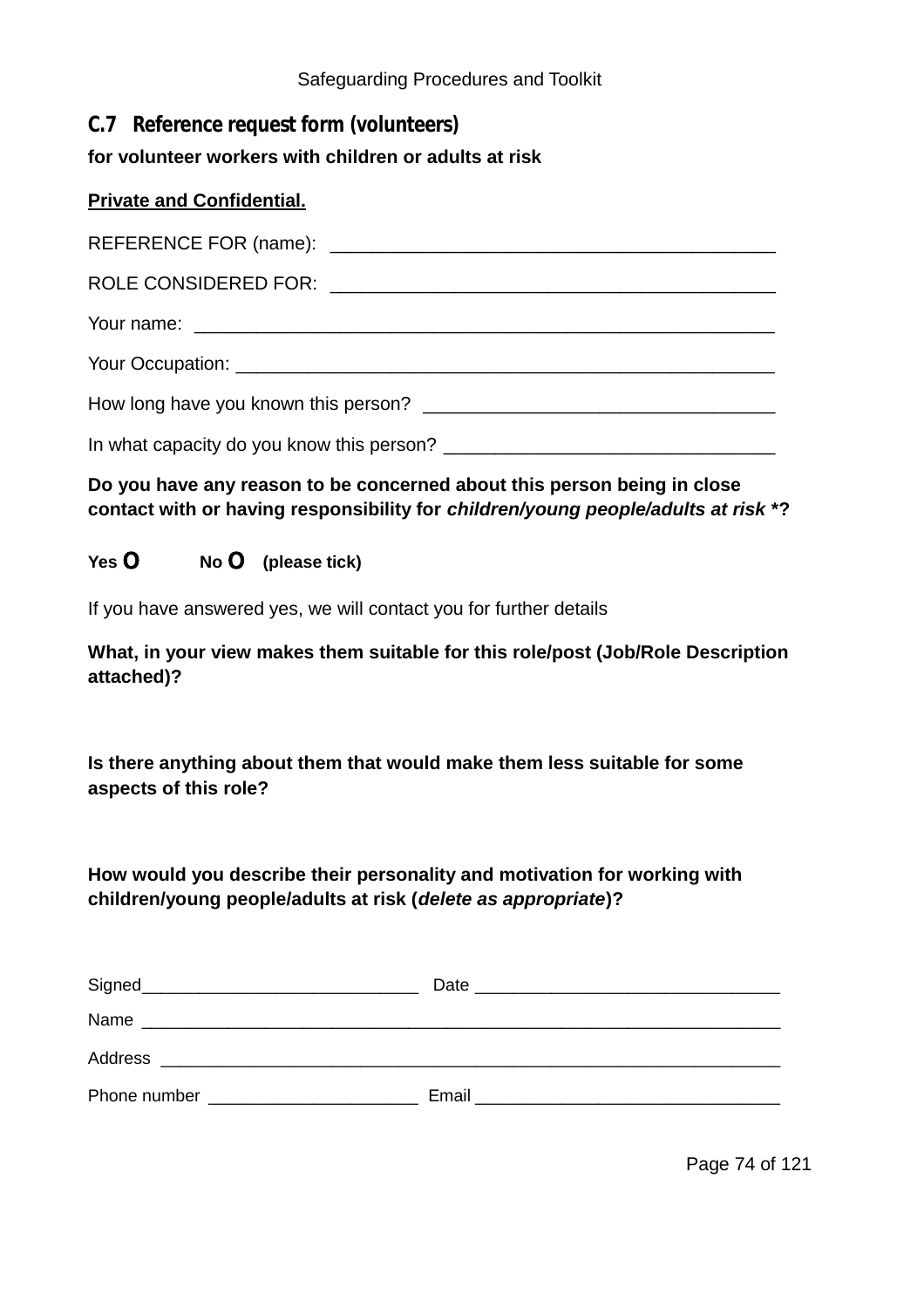*Thank you for providing this information. We may need to contact you to confirm that you have written this reference.*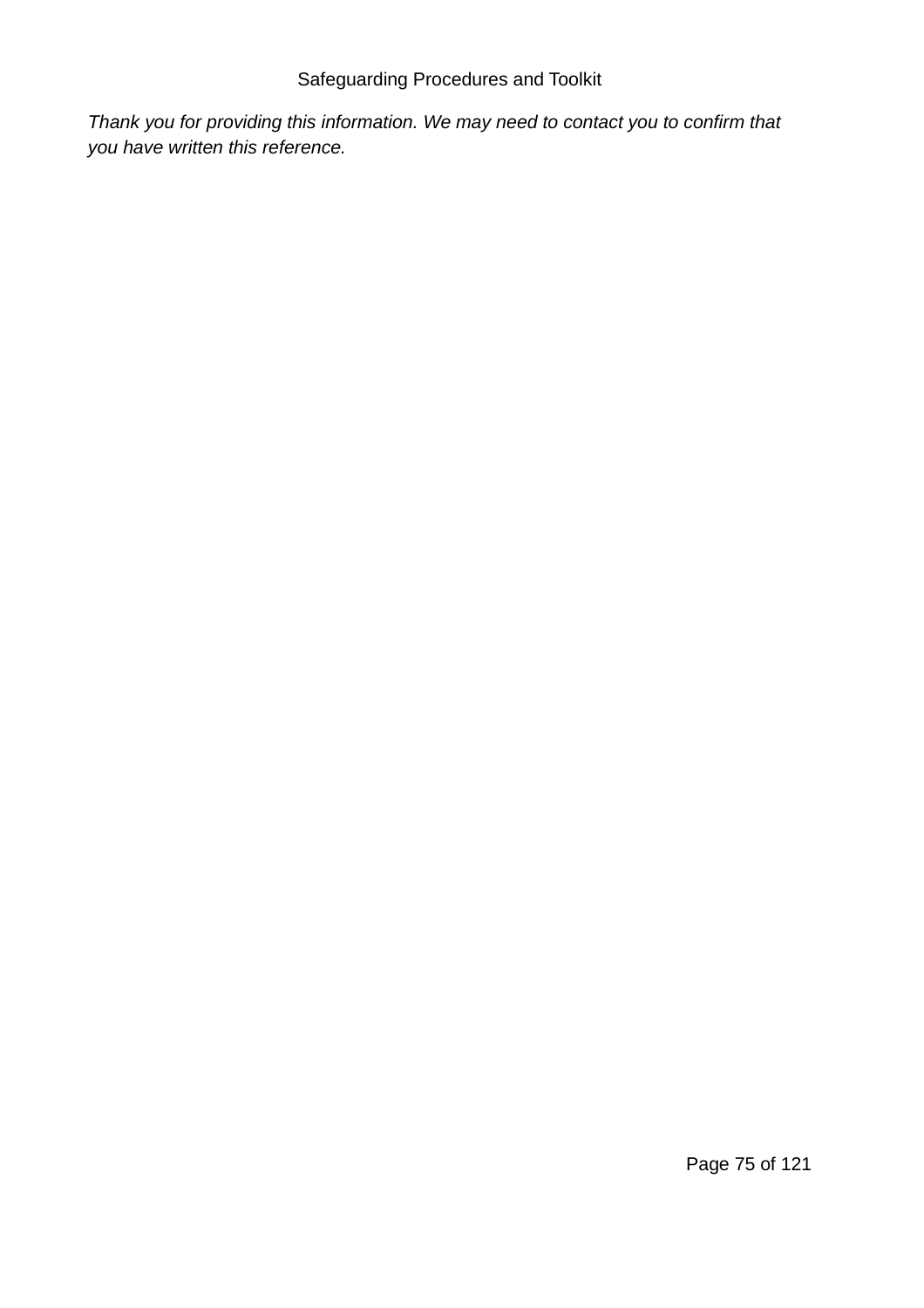## **C.8 Reference request form (employees)**

for paid workers with children or adults at risk

### **Private and Confidential.**

| How long have you known this person?      |
|-------------------------------------------|
| In what capacity do you know this person? |

**Do you have any reason to be concerned about this person being in close contact with or having responsibility for** *children/young people/adults at risk* **\*?**

### **Yes O** No **O** (please tick)

If you have answered yes, we will contact you for further details

### **What, in your view makes them suitable for this role/post (Job/Role Description attached)?**

**Is there anything about them that would make them less suitable for some aspects of this role?**

**How would you describe their personality and motivation for working with**  *children/young people/adults at risk* **\*?**

*\* Children/young people/adults at risk - delete as appropriate*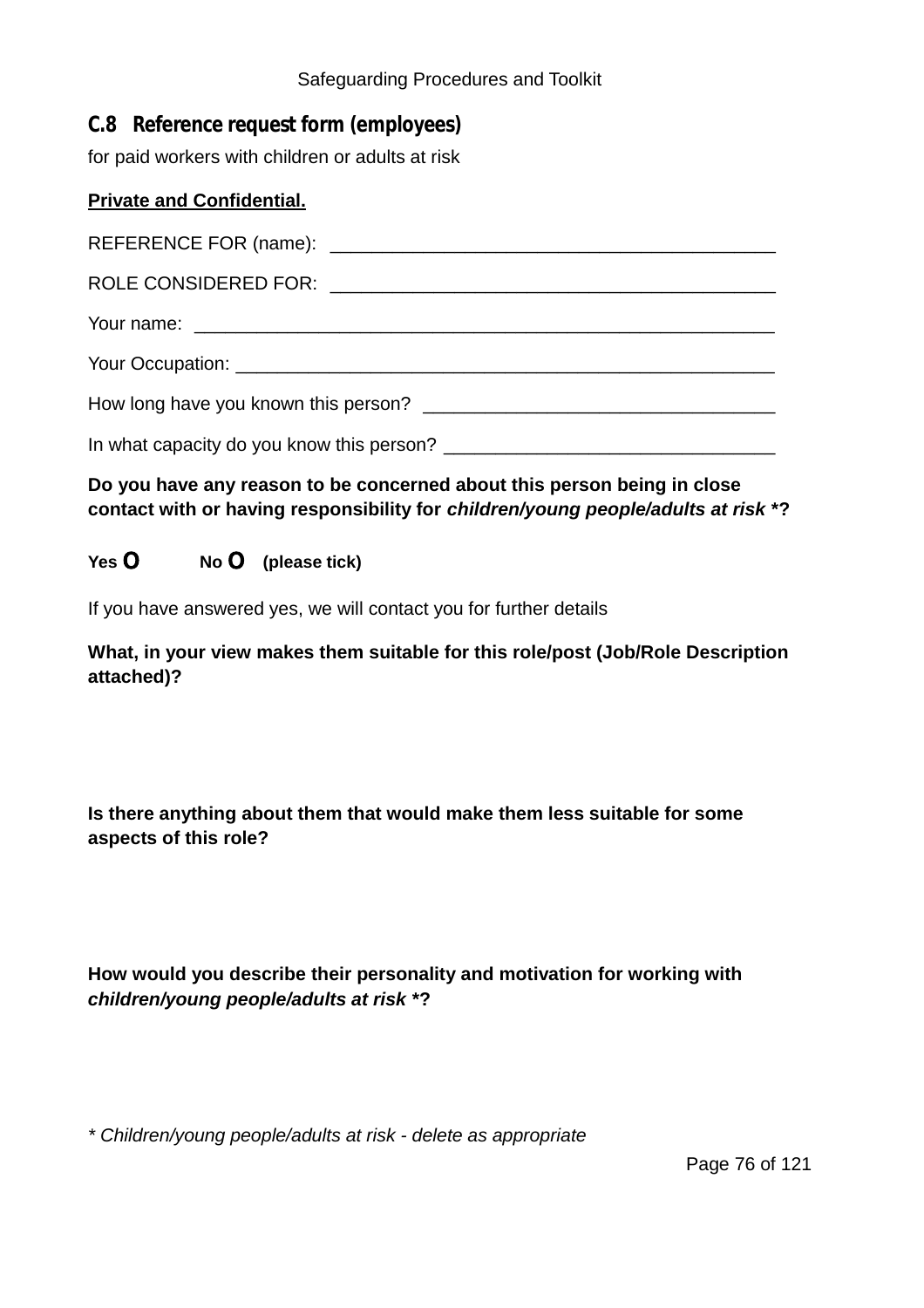Page 77 of 121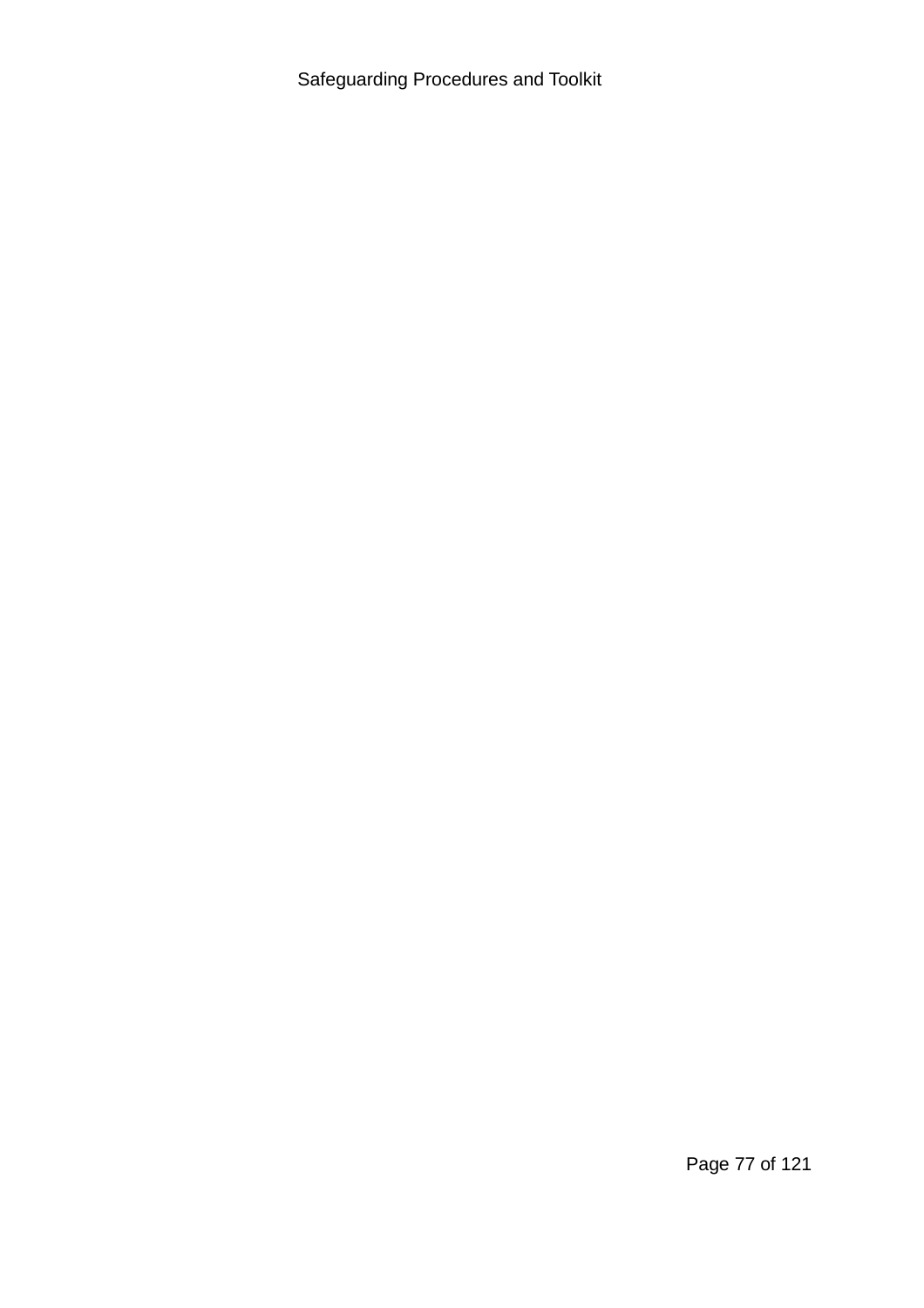### **Please rate the person on the following:**

|                              | Poor | <b>Average</b> | Good | Very<br>Good | <b>Excellent</b> |
|------------------------------|------|----------------|------|--------------|------------------|
|                              |      |                |      |              |                  |
| <b>Responsibility</b>        |      |                |      |              |                  |
| <b>Reliability</b>           |      |                |      |              |                  |
| Self-Control                 |      |                |      |              |                  |
| <b>Commitment</b>            |      |                |      |              |                  |
| <b>Trustworthiness</b>       |      |                |      |              |                  |
| <b>Understanding/Empathy</b> |      |                |      |              |                  |
| <b>Awareness of Risk</b>     |      |                |      |              |                  |
| <b>Practicality</b>          |      |                |      |              |                  |
| <b>Patience</b>              |      |                |      |              |                  |
|                              |      |                |      |              |                  |
|                              |      |                |      |              |                  |
|                              |      |                |      |              |                  |

*You may wish to add further relevant criteria*

| Phone number<br><u> 1980 - Jan Stein Stein Stein Stein Stein Stein Stein Stein Stein Stein Stein Stein Stein Stein Stein Stein S</u> | Email <u>__________________________</u> |
|--------------------------------------------------------------------------------------------------------------------------------------|-----------------------------------------|

Thank you for providing this information. We may need to contact you to confirm that you have written this reference.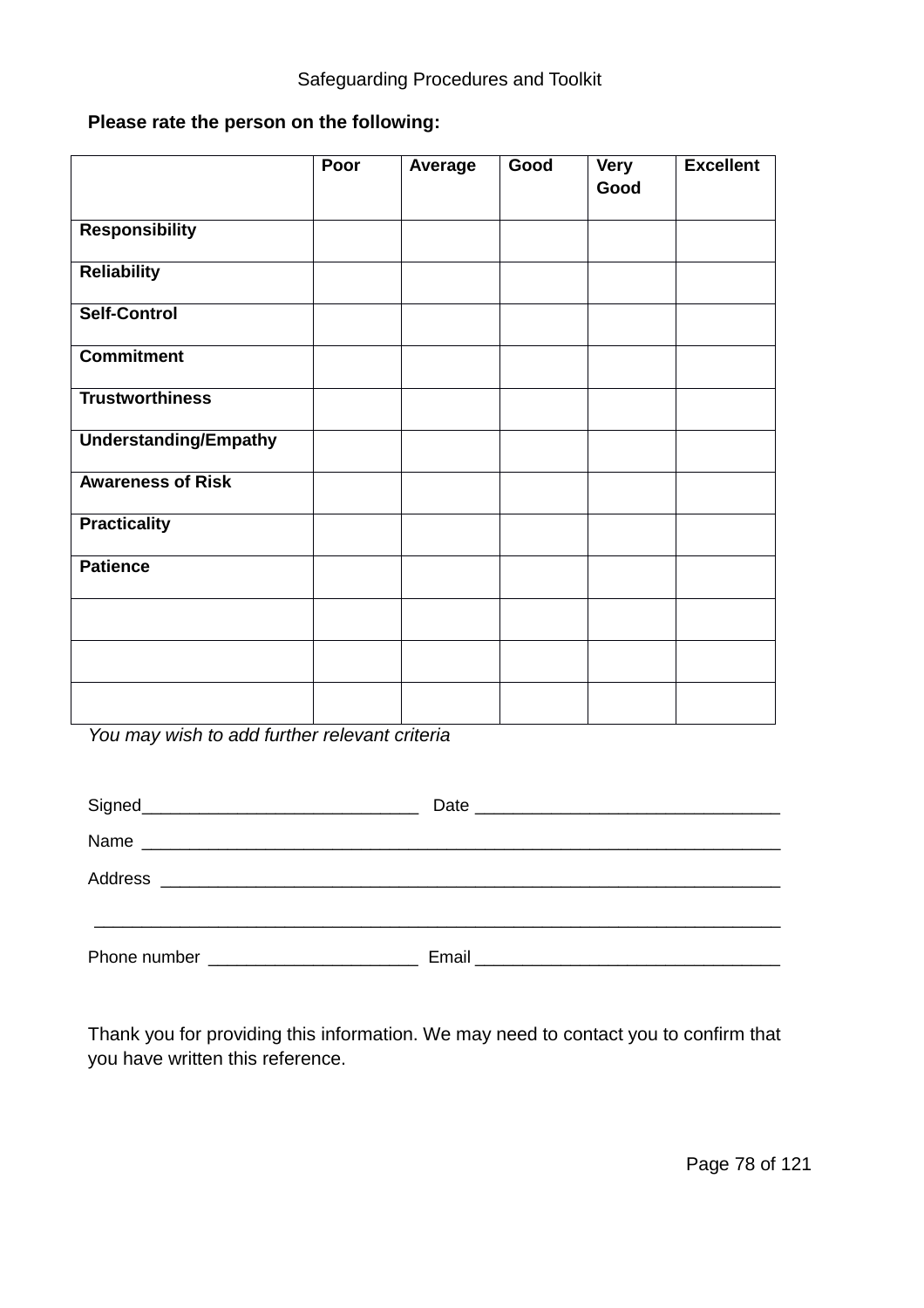# **C.9 Code of Conduct**

### **for staff and volunteers working with children, young people and adults at risk**

#### **C.9.1 Purpose**

This behaviour code outlines the conduct expected of all workers (staff and volunteers). The code of conduct aims to help protect children, young people and adults at risk from abuse and inappropriate behaviour from those in positions of trust, and to reduce the risk of unfounded allegations of abuse being made.

#### **C.9.2 The role of workers (staff and volunteers)**

When working with children and young people or adults at risk, you are acting in a position of trust on behalf of the AM. You will be seen as a role model and must act appropriately.

- **C.9.3 Good practice** 
	- Treat everyone with dignity, respect and fairness, and have proper regard for individuals' interests, rights, safety and welfare
	- Work in a responsible, transparent and accountable way
	- Be prepared to challenge unacceptable behaviour or to be challenged
	- Listen carefully to those you are supporting
	- Avoid any behaviour that could be perceived as bullying, emotional abuse, harassment, physical abuse, spiritual abuse or sexual abuse (including inappropriate physical contact such as rough play and inappropriate language or gestures)
	- Seek advice from someone with greater experience when necessary
	- Work in an open environment avoid private or unobserved situations
	- Follow policies, procedures and guidelines and report all disclosures, concerns, allegations, and suspicions to the Safeguarding Coordinator
	- Don't make inappropriate promises particularly in relation to confidentiality
	- Do explain to the individual what you intend to do and don't delay taking action.
	- Avoid becoming directly involved in personal finances unless there are guidelines in place.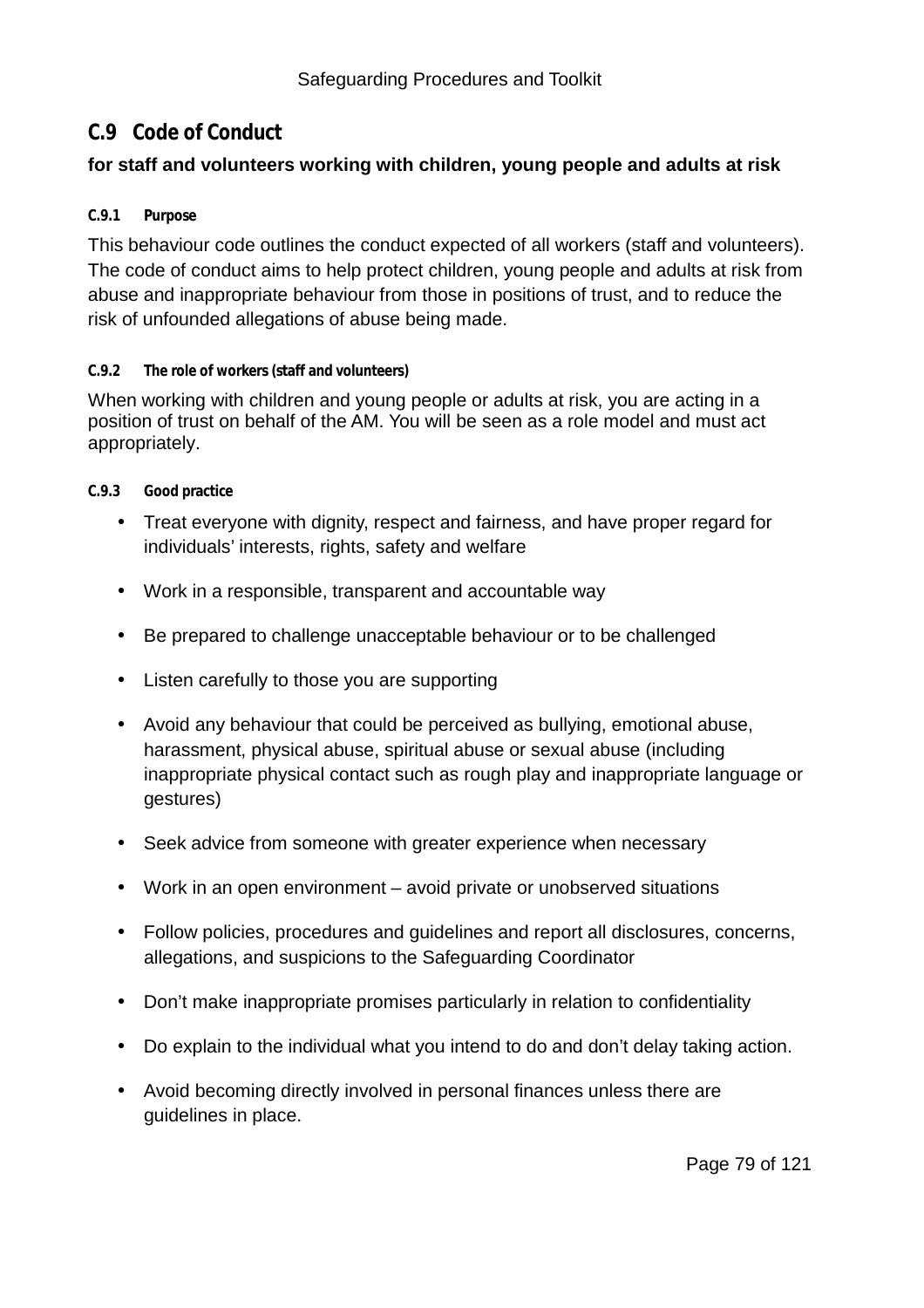#### **C.9.4 Unacceptable behaviour**

- Not reporting concerns or delaying reporting concerns
- Taking unnecessary risks
- Any behaviour that is or may be perceived as threatening or abusive in any way
- Passing on your personal and/or social media contact details and any social media contact that breaches the *Practice guidelines for working safely with children and young people*.
- Engaging in any behaviour which might allow a sexual relationship to develop with a person in a position of trust, for as long as the relationship of trust continues. All adults working with children, young people and adults at risk are considered to be in positions of trust
- Smoking in the presence of children or young people, and consuming alcohol or illegal substances
- Favouritism/exclusion all people should be equally supported and encouraged

#### **C.9.5 Breaching the Code of Conduct**

If you have behaved inappropriately you will be subject to disciplinary procedures (particularly in the case of paid staff where the line manager will consult the safeguarding coordinator as appropriate). Depending on the seriousness of the situation, you may be asked to leave the event or organisation. We may also make a referral to statutory agencies such as the police and/or the local authority children's or adult's social care departments or DBS. If you become aware of a breach of this code, you should escalate your concerns to the safeguarding coordinator or line manager (in the case of a paid staff member).

#### **C.9.6 Declaration**

I agree to abide by the expectations outlined in this document and confirm that I have read the relevant policies that assist my work with vulnerable groups.

Name:

Signature:

Date: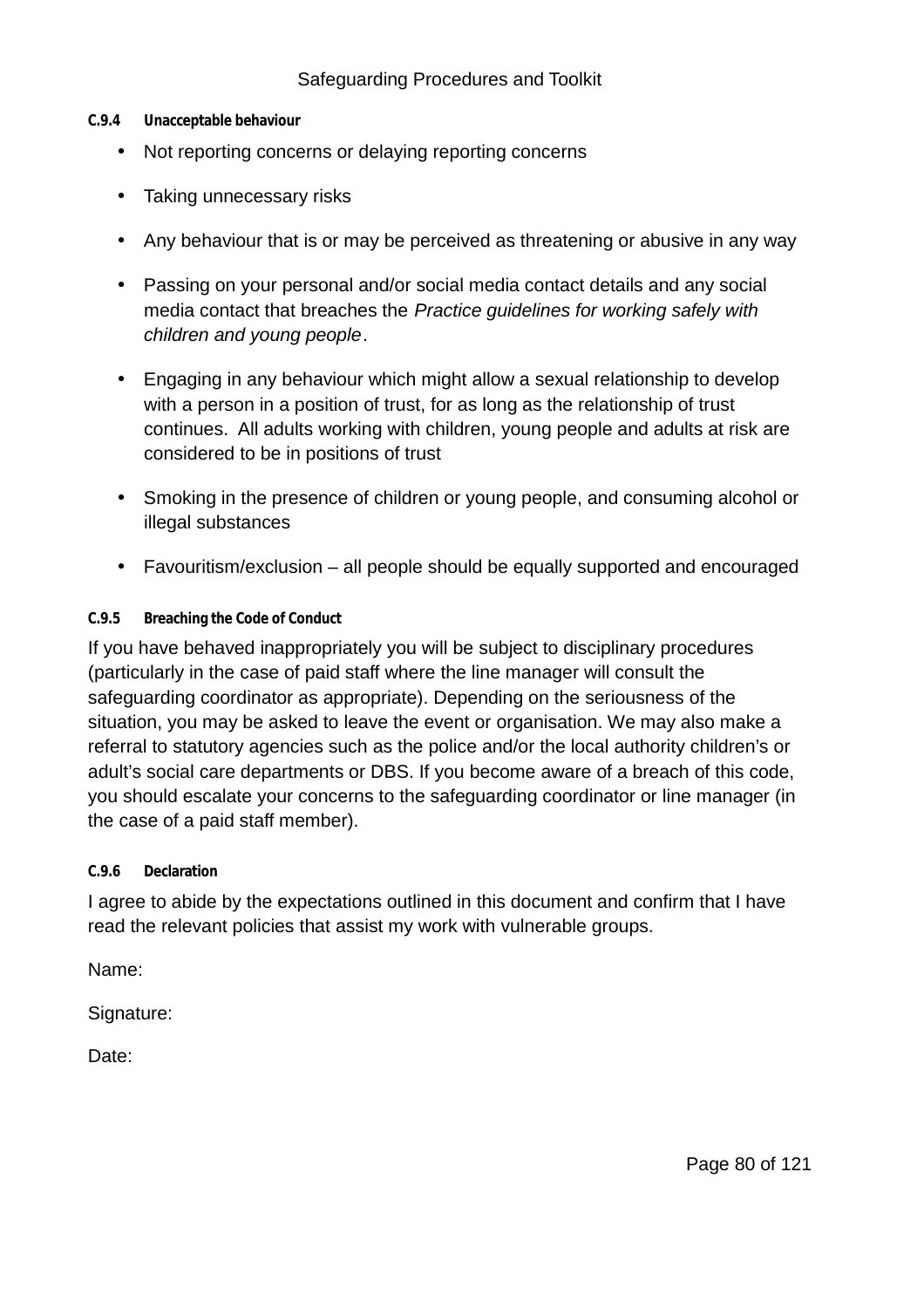# **C.10 DBS Update Service: Agreement to permit Quaker Access**

If you have joined the DBS Update service, then you may choose to give permission to Quakers to check your status periodically. This will mean that you will not normally need to reapply for a new DBS criminal records check. To do this, please supply the following information:

Your name, as it appears on your DBS certificate: \_\_\_\_\_\_\_\_\_\_\_\_\_\_\_\_\_\_\_\_\_\_\_\_\_\_\_\_\_\_ DBS certificate number:  $\Box$ 

Date of birth, as recorded on the DBS certificate:

## **I confirm that I have registered with the DBS Update Service: O (tick)**

Update Service ID Reference: \_\_\_\_\_\_\_\_\_\_\_\_\_\_\_\_\_\_\_\_\_\_\_\_\_\_\_\_\_\_\_\_\_\_\_\_\_\_\_\_\_\_

### **I agree that XXX Area Quaker Meeting may access my record on the DBS Update service periodically**.

Signed **Example 2** Date  $\overline{a}$ 

Completed forms should be forwarded to the DBS verifier.

### **Counter signatory by DBS Verifier from Quaker Meeting/Organisation:**

I confirm that I have checked the original DBS certificate and the details above are accurate. Yes o

I confirm that there is no information recorded on the DBS check

Yes, there is no information  $\bullet$ 

If there is information recorded on the DBS check, then please contact the BYM Safeguarding Officer (see contact details below) so a risk assessment can be undertaken. Having a conviction is not an automatic bar to working with children or adults at risk, each case is considered individually.

| Email address: Universe Press and Press and Press and Press and Press and Press and Press and Press and Press |
|---------------------------------------------------------------------------------------------------------------|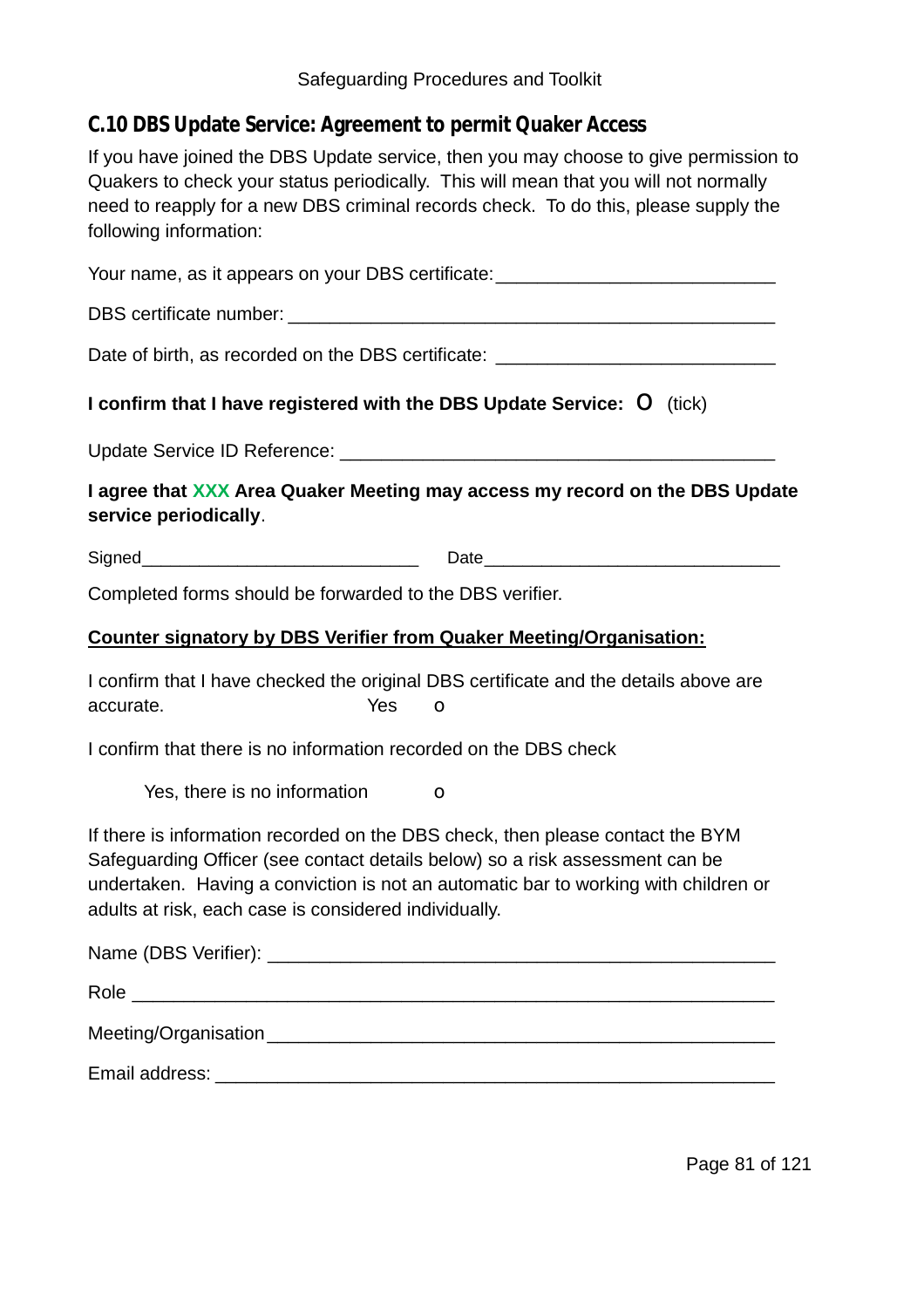When the person stops working with children, young people and adults at risk **at your meeting**, then please inform your AM Safeguarding Co-ordinator and return this form to them.

# **C.11 Questions and Observations about practice in Area Meetings**

### **Answering some questions and observations about practice in Area Meetings:**

### Appointing, Nominating or Recruiting?

The term 'safer recruitment' is used in other churches and organisations, which means it should be understood by people coming to Quakers from elsewhere. But it's fine to change the term to 'safer appointments'.

### We don't advertise vacant posts

The appointment process starts when the meeting identifies the need for a task to be performed (Qfp 3.23). So all Friends should be aware that posts are vacant and it may be helpful to remind Friends about this in notices or a newsletter. It is rare for a Friend to 'apply' for a role – but not unheard of.

Nomination committees ask people if they would be prepared to take on a role; Friends are often surprised when they are asked to take on a role

It's right for nominations committees to ask Friends who might not have considered a role. But Nominations should still reassure themselves that the person they're approaching is right for the job.

Many Meetings ask all members and attenders to fill in a simple form, with information about experience and how they would like to use their gifts in the Meeting; this helps inform nominations committees, but of course they still have to do their own discernment.

## Nominations committee does not have information on which to base any safeguarding decisions

Nominations committees are already expected to understand the role and what the qualifications of the role are.

We don't interview people for roles, so there is no opportunity to ask someone how they might approach situations.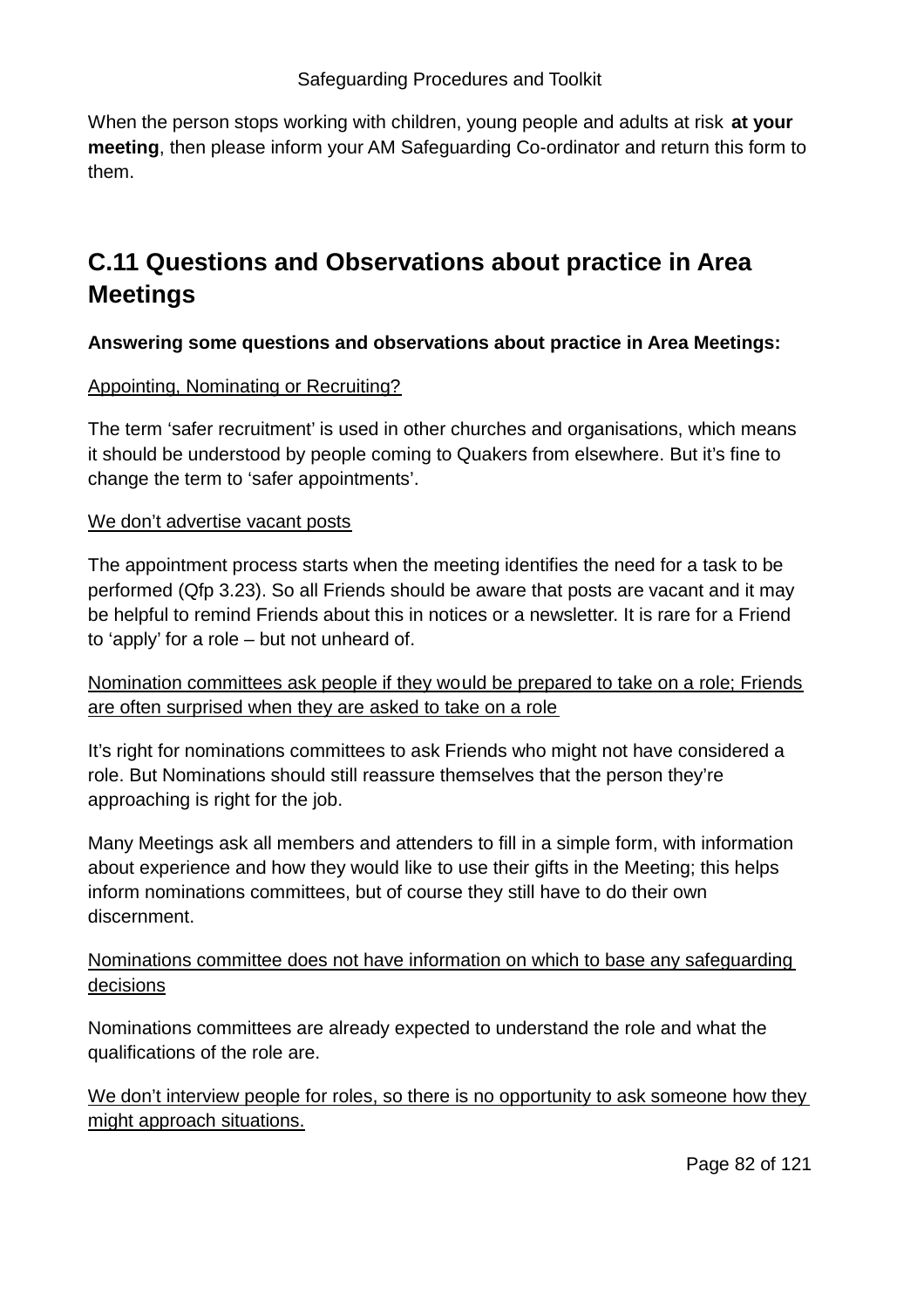Qfp 3.24h says 'The duration and scope of an appointment should be explained to all who are asked to accept nomination; the approach should not be made casually or acceptance taken for granted.'

Nominations committees can and should discuss various issues with possible roleholders. This could include checking background and experience. In some cases, the conversation will lead to a mutual understanding that this role isn't right for someone (for many reasons - lack of time, lack of experience, lack of inclination or it's not appropriate for this Friend to work direct with vulnerable people). Asking Friends to fill in a simple form at this stage would be an appropriate way of strengthening the nominations process.

### Could the Safeguarding Coordinator be consulted before an approach is made to a particular person about a role?

This seems a sensible and practical approach. It would ensure that the people known to the Safeguarding Co-ordinator as being of concern would not be appointed to relevant roles. But a safer appointment process would still be important, in case there are people of concern not known to the Safeguarding Coordinator.

Can we change the way Friends transfer their membership from one area to another so that Friends in the previous and new AM have full information about the individual's history?

It is not advisable to include safeguarding information in the transfer certificate, but we could ask AM Safeguarding Coordinators to contact each other.

## We're not convinced the roles listed in the Model Documents need a safer recruitment approach.

Approaches to different roles vary between meetings. It's for the Meeting as a whole to decide which posts a safer approach applies to – and it would make sense for this to be on the recommendation of the Safeguarding Coordinator, who should probably consult the nominations committee beforehand.

## Which body makes the appointment for different roles?

Usually:

Overseers/pastoral care team; Area Meeting (names may come from AM nominations; or direct from local meetings)

AM Trustees; Area Meeting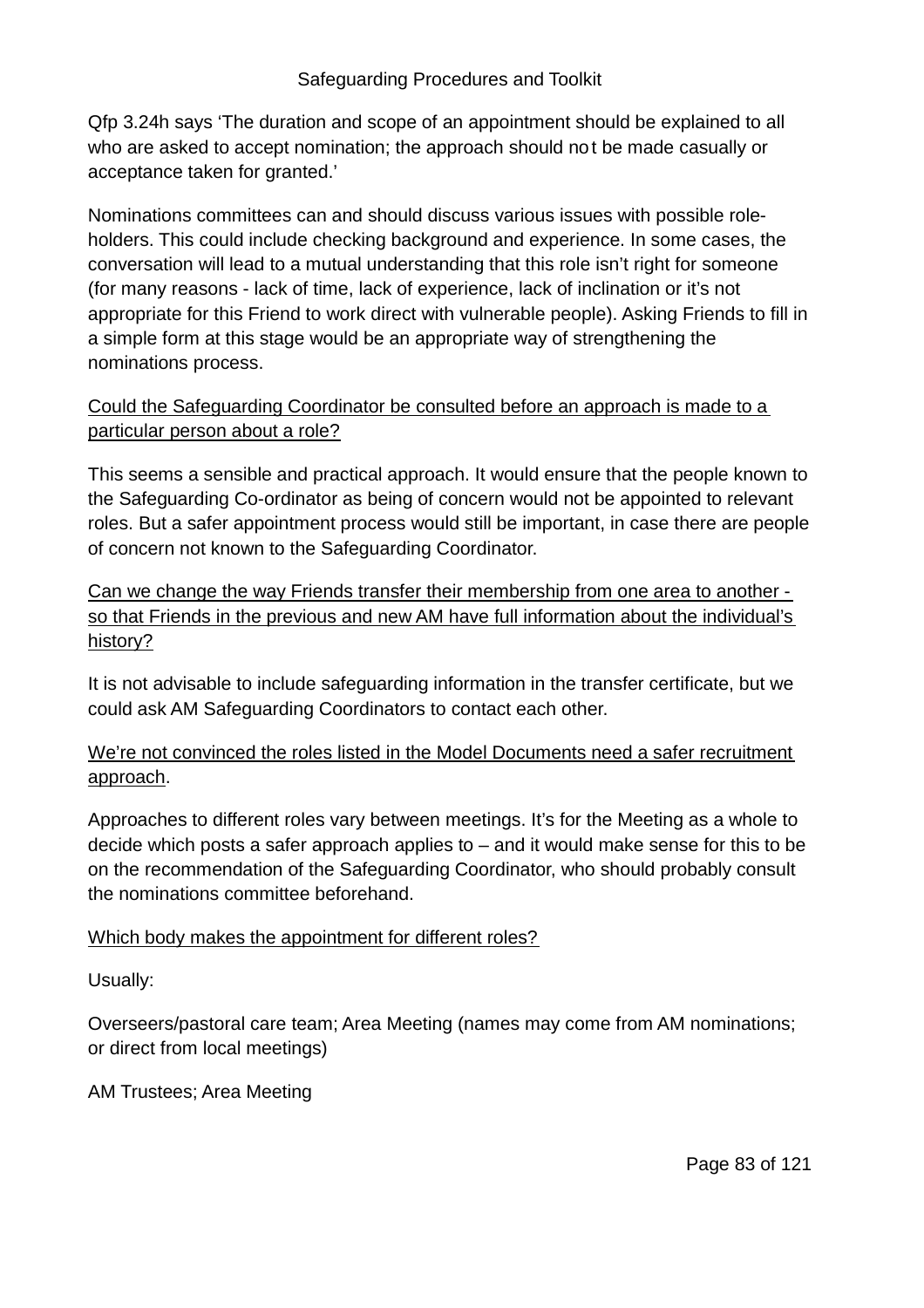Safeguarding co-ordinators and deputies; various, depending on local circumstances. The SG Coordinator should be a trustee and the AM appoints trustees; the AM may decide that the trustees can appoint one of them to hold the safeguarding role; trustees should probably appoint deputies but in some areas they may be to be nominated by local meetings.

Advocates for children and young people's work; Area Meeting

Children's meeting committee/volunteers; Local Meeting

Employees who work with children and young people or adults at risk; formally, this would be the AM trustees although in practice it may be delegated to local meetings.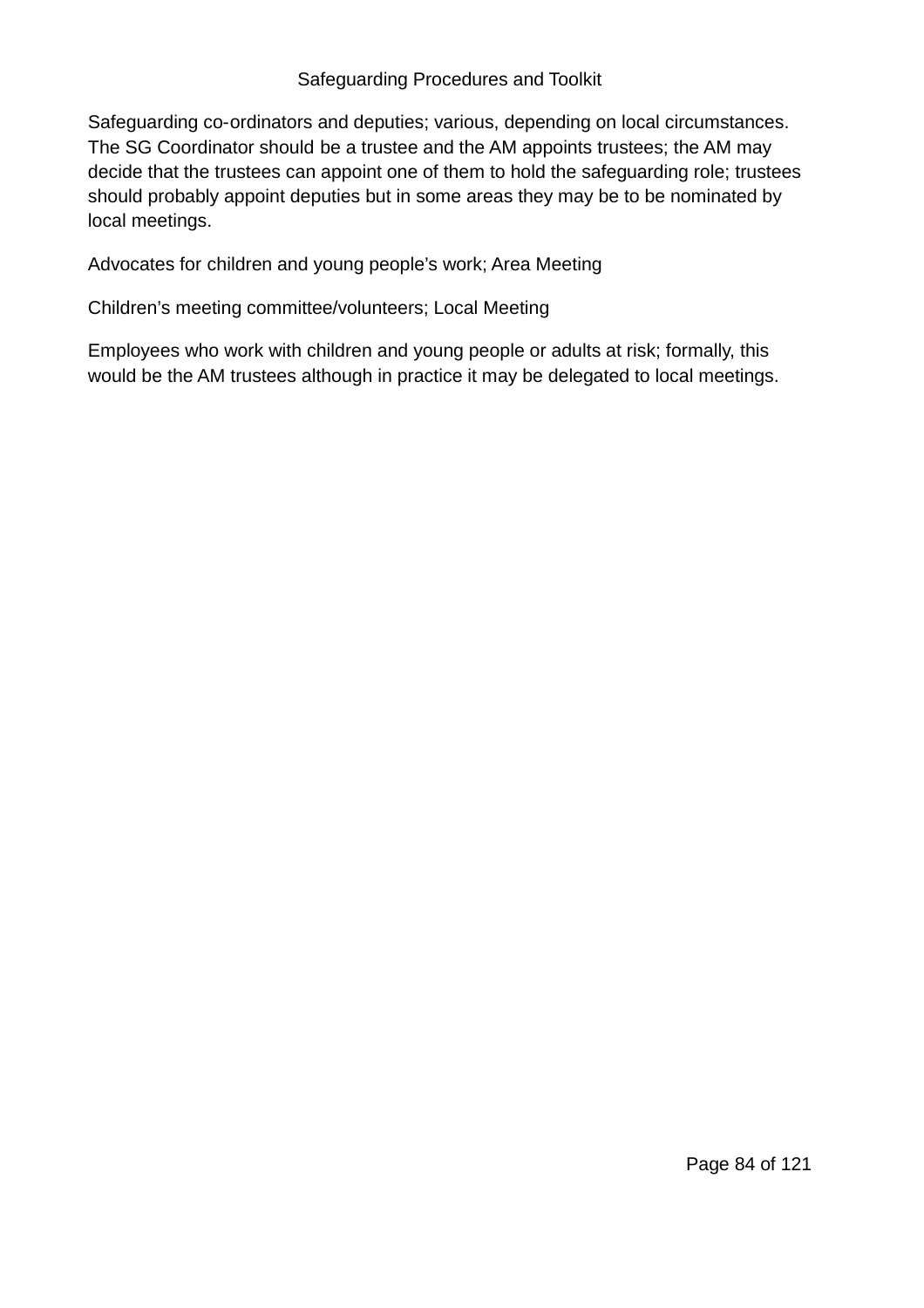# **D Section D: Practice Appendices**

*The documents in this section are relevant to meetings running activities for children and young people - they can be used and adapted to suit the situation.*

# **D.1 Practice guidelines**

### **for working safely with children and young people**

No two meetings are the same or provide the same activities. Each local meeting should review the activities they are involved in (described in Section 2.4), using these guidelines, and where adjustments or adaptations are needed record them in Appendix D<sub>2</sub>

## *[This process should not delay the adoption of the AM's safeguarding policy. Instead, include a note saying practice guidelines are being developed and will be completed by a set date.]*

We use the following practice guidelines:

- Parents/responsible adults (RA) will complete a General Information and  $\mathcal{L}^{\text{max}}$ Consent Form (Appendix D3) for each of their children attending children's meeting, to be retained and made accessible to volunteers.
- Parents/RAs are asked to tell approved volunteers about any particular needs or  $\mathcal{L}^{\text{max}}$ sensitivities of their child.
- Parents/RAs remain responsible for their own children at all times until they are  $\mathcal{L}^{\text{max}}$ taken into the care of those responsible for children's meeting and from the end of the children's session. At other events, children remain the parent/RA's responsibility, unless specific arrangements are made.
- Parents/RAs of younger children are encouraged to remain with them for as long  $\mathbf{r}^{\mathrm{max}}$ as is necessary.
- Parents/RAs are expected to remain available to assist with their children if required throughout children's meeting. If a child becomes difficult to manage so that the safety of that child or other children becomes a concern, or so that the continued shared enjoyment of the activities becomes problematic for other children, the parent/RA of that child may be asked to take over responsibility and remove the child or assist in the children's meeting.
- Young people may attend either Meeting for Worship or the children's meeting  $\mathbb{Z}^2$ without a parent or responsible adult being on the premises, where all relevant permissions and contact details have previously been obtained.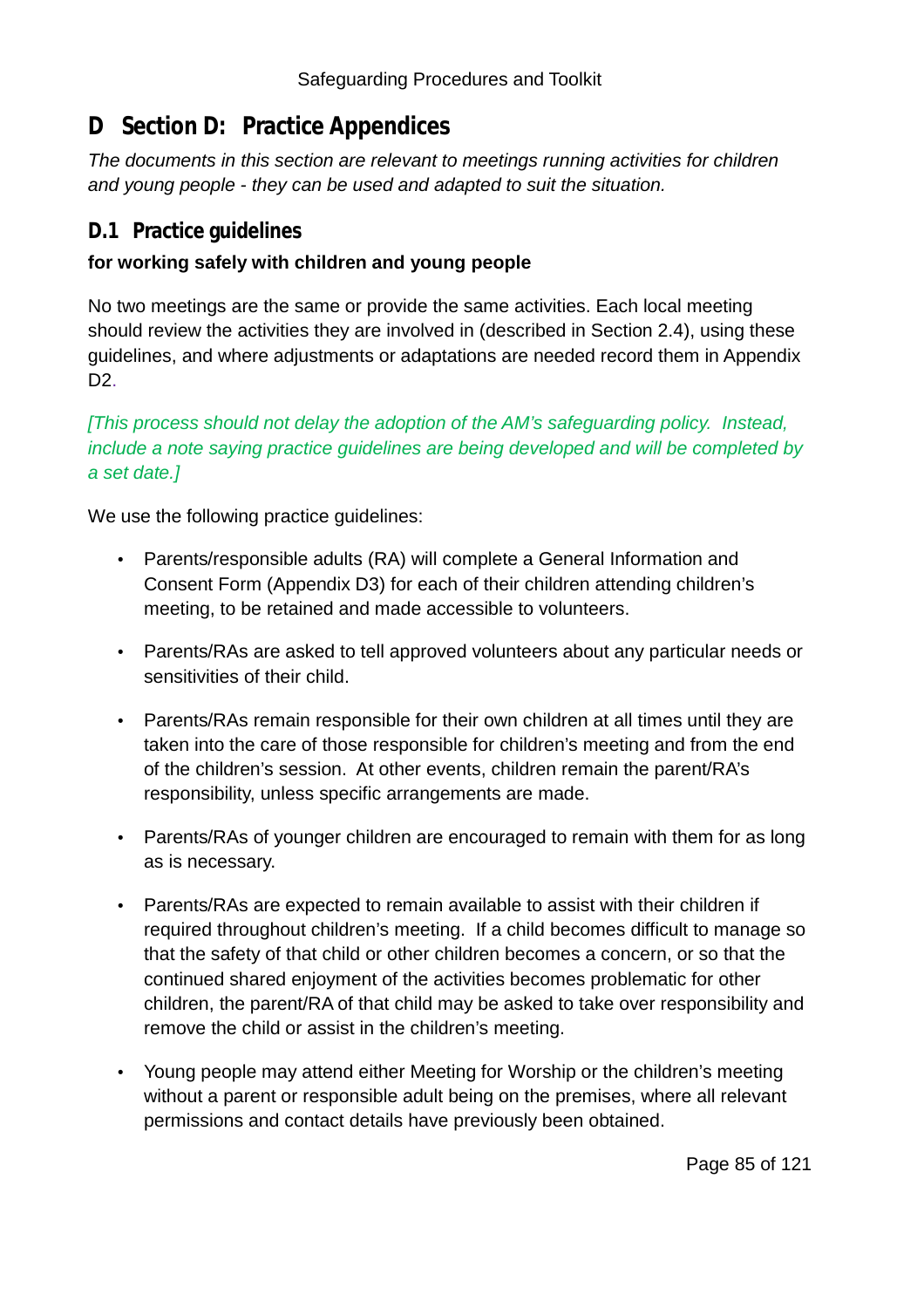- Where photographs or video are taken, Image Use Consent forms will be used (Appendix D5).
- Accidents and Incidents will be recorded on the form at Appendix D6, and where appropriate in the local meeting's accident book.

### **Supervision**

- Each group of children will be supervised on all occasions by at least two people who have been safely recruited and have a current enhanced DBS check, and will always be within sight or sound of an adult. Further adults may provide additional support.
- If, despite always planning for two such people, a second person is not available on the day, then choose the most appropriate of the following. This depends on the context and risk assessment:
	- $\circ$  Use another adult who is known and trusted
	- o Join groups together in the same room
	- o Keep a door open between two rooms
	- o Bring the children into the same room as adult activities
	- o Cancel the activity
	- o If other adults are available in the same building nearby for emergencies, consider allowing the group to run with one safely recruited adult with a current enhanced DBS check - in exceptional circumstances not routinely.
- Ratios of Helpers to Children/Young People: There will be at least two helpers (including parents/RAs) at each session. So far as practicable we will follow the recommended ratios:
	- o one helper for every three children under two years old
	- o one helper for every four children aged two years old
	- o one helper for every eight children aged three to eight years old.

Consideration must be given to the age mix and maturity of the children, and to the type of activity. A short walk along a road needs more supervision than when the time is all spent in a field or garden.

If children are taken out of the premises by adult volunteers, prior permission will be obtained from all parents/RAs of children present and there will always be a minimum of two adults. Children's Activity and Day Visit forms will be obtained from parents/RAs (Appendix D4).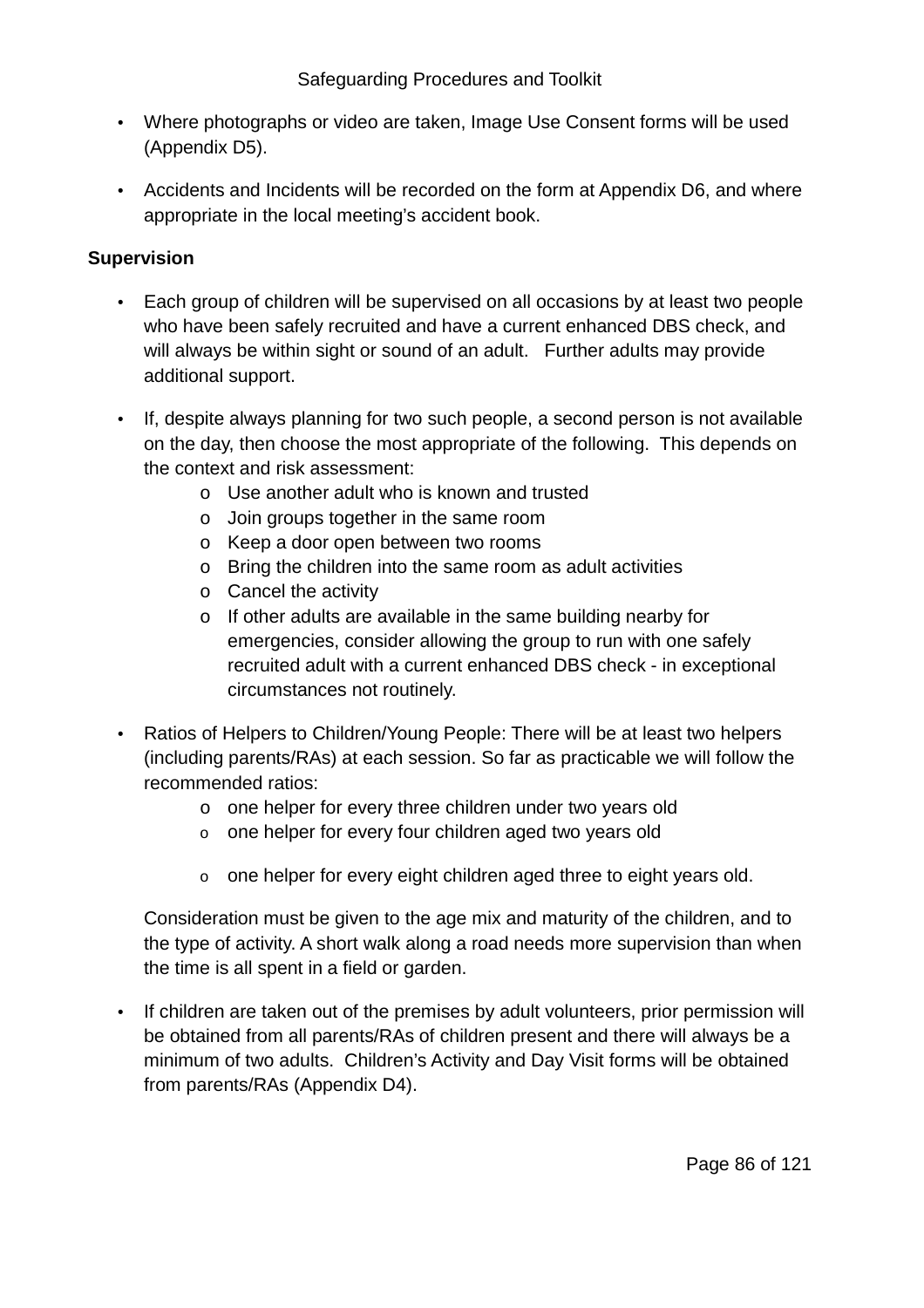- Any trips outside the meeting and particularly overnight stays will be  $\mathbf{r}$ appropriately risk assessed. (Appendix D7)
- $\mathcal{L}^{(1)}$ Longer/Residential Events: Specific boundaries will be negotiated with young people regarding legal and illegal substance use, and sexual activity. Young people not keeping to these boundaries and rules may be asked to leave the event and their parent/RAs will be informed of the reason for this action.
- Children will leave the group only with adult helpers or their own parents/RAs.  $\mathcal{L}^{\text{max}}$
- Children will not have unsupervised access to outside areas, kitchens, cookers  $\mathcal{L}^{\text{max}}$ or any cupboards storing hazardous materials including matches.

#### **Conduct**

- $\mathcal{L}^{\text{max}}$ Everyone who works with children and young people is expected to abide by our Code of Conduct (Appendix C7).
- Adults who meet children or young people through their local meetings should have no direct contact with the children or young people concerned unless:
	- o Children under 16: The parents are made aware of all such contacts and given an opportunity to decide whether and to what extent such contact should take place and to be present or copied into all communications.
	- o Young people aged 16 and 17: The parents are aware of the existence of the communications and are agreeable to the communications taking place.
- $\mathcal{L}^{\text{max}}$ It is unacceptable for those working with children and young people, and therefore in a position of trust, to abuse that trust by engaging in any behaviour which might allow a sexual relationship to develop for as long as the relationship of trust continues.

### **Personal Care**

This is any activity that is required to meet the personal needs of an individual child on a regular basis or during a one-off incident. Such activities can include: toileting; feeding; oral care; washing; changing clothes; first aid and medical assistance; supervision of a child involved in intimate self-care. Parents have a responsibility to advise the people responsible for their child of any particular needs relating to their child, and include it on the General Information and Consent form. Only in an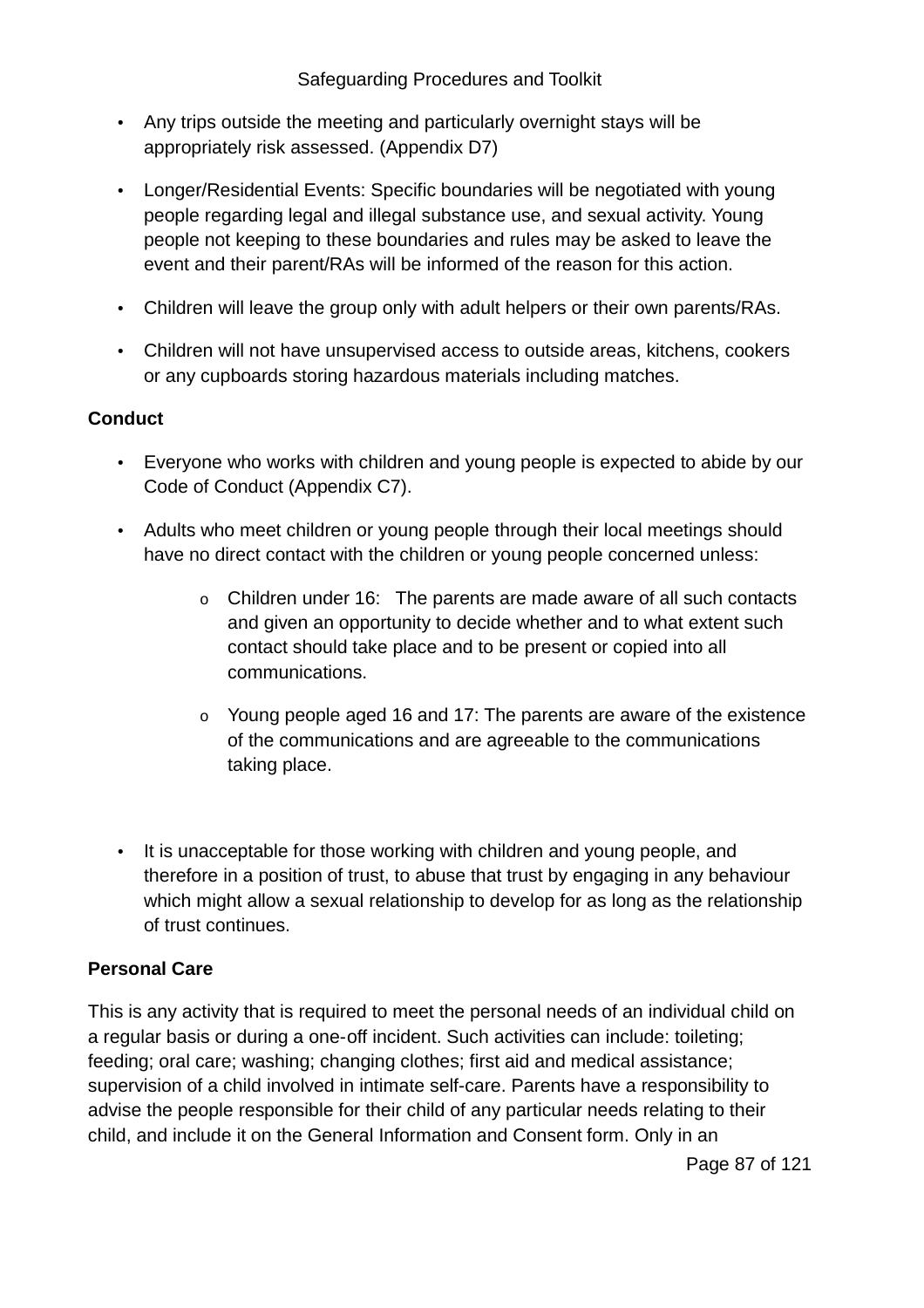emergency would staff / volunteers undertake any aspect of intimate care outside of what is normal that has not been agreed by the parents. Such acts of personal care should be reported to the person responsible for the occasion and parents at the earliest possible time and recorded on an incident form.

When providing personal care:

- o Involve the child in the intimate care. Always avoid doing things for the child if they are able to do it for themselves.
- o Be aware of your own limitations. Only carry out activities you understand and feel competent with. Never do something unless you are sure how to do it. If in doubt, ask.
- o Be aware and responsive to the child's reactions. Always check your practice by involving and talking to the child such as, 'can you wash there?'
- o If you have any concerns you must report them. If you observe any unusual markings, discolouration or swelling or if a child is accidentally hurt during intimate care, misunderstands or misinterprets something, reassure the child, ensure their safety and report the incident to the Safeguarding Coordinator.

#### **Further practice guidelines**

These are available in Thirtyone:eight's online safeguarding manual <https://thirtyoneeight.org/get-help/safeguarding-manual/england/5-working-safely/> . Advice can also be gained from Thirtyone:eight's helpline.

### **Meetings with no regular children's meeting**

Some local meetings may have no regular children's meetings. They may have children visiting on an irregular basis, and it must be our aim to encourage families to join our local meetings. So these meetings should have plans for welcoming children.

A very useful starting point, with lots of helpful ideas, is the BYM Children & Young People's resource '*Being ready for children*', here: <http://www.quaker.org.uk/documents/cyp-resources-for-children-being-ready-for>children-september2017

If there are insufficient Friends safely recruited with DBS clearance, consider the options in the section above. Children could be included in the adult meeting with some of the quiet resources described in *'Being ready for children'*.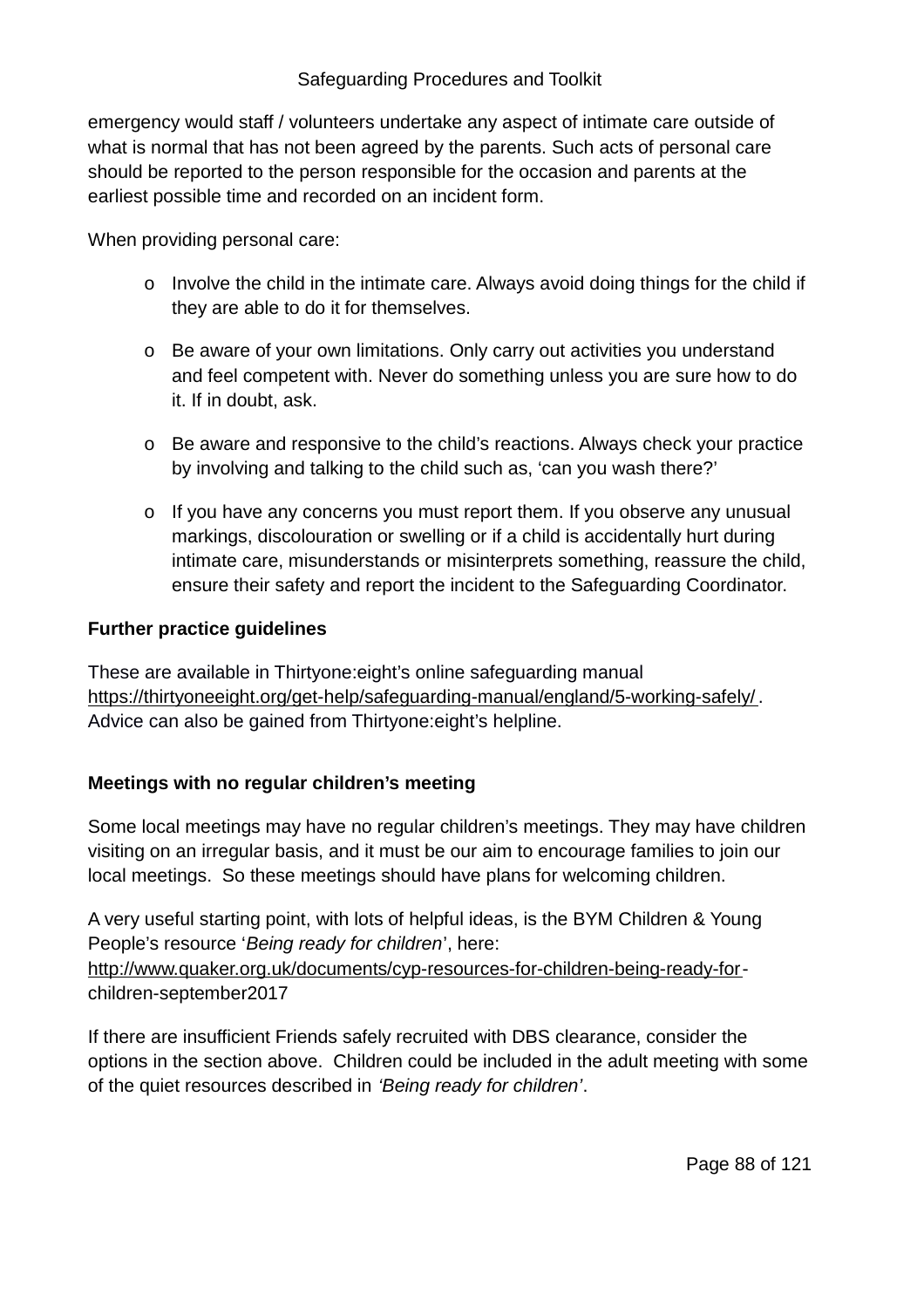# **D.2 Specific safeguarding arrangements**

## **for particular local meetings**

Here we record any specifics for each local meeting, and any variations from the requirements set out in the Policy or Appendices. They can be very brief, as most aspects should already be covered in the main policy and procedures, or in the Practice Guidelines for Working Safely With Children (Appendix D1), or in the Thirtyone:eight Safeguarding Manual.

*[Do not let finalising this appendix delay the adoption of the safeguarding policy. Instead, include a note saying that it is being developed and will be completed by a set date]*

*[The wording for adults is the default, as most meetings will not be providing any activities that are regulated by Ofsted or the Care Quality Commission. If you do have any regulated activities, describe them briefly here, together with any specific arrangements in place – having taken advice from Thirtyone:eight because of the implications, such as for DBS checks. Also include a brief description of regulated activities in section 2.4.]*.

**D.2.1 MadeUpTown1 Local Quaker Meeting** 

**Children** 

Eg Each week we hold a children's meeting in the upstairs room.

Eg We do not currently hold a children's meeting, but our plan for unexpected children is ….

Eg Take particular care, as the fire exit opens directly onto the street.

#### **Young People**

Eg The Teenage Group meets on Wednesday evenings in the side room, and occasionally has activities off site.

Eg We do not run separate activities for teenagers.

#### **Adults**

We do not currently provide any activities for adults which are regulated.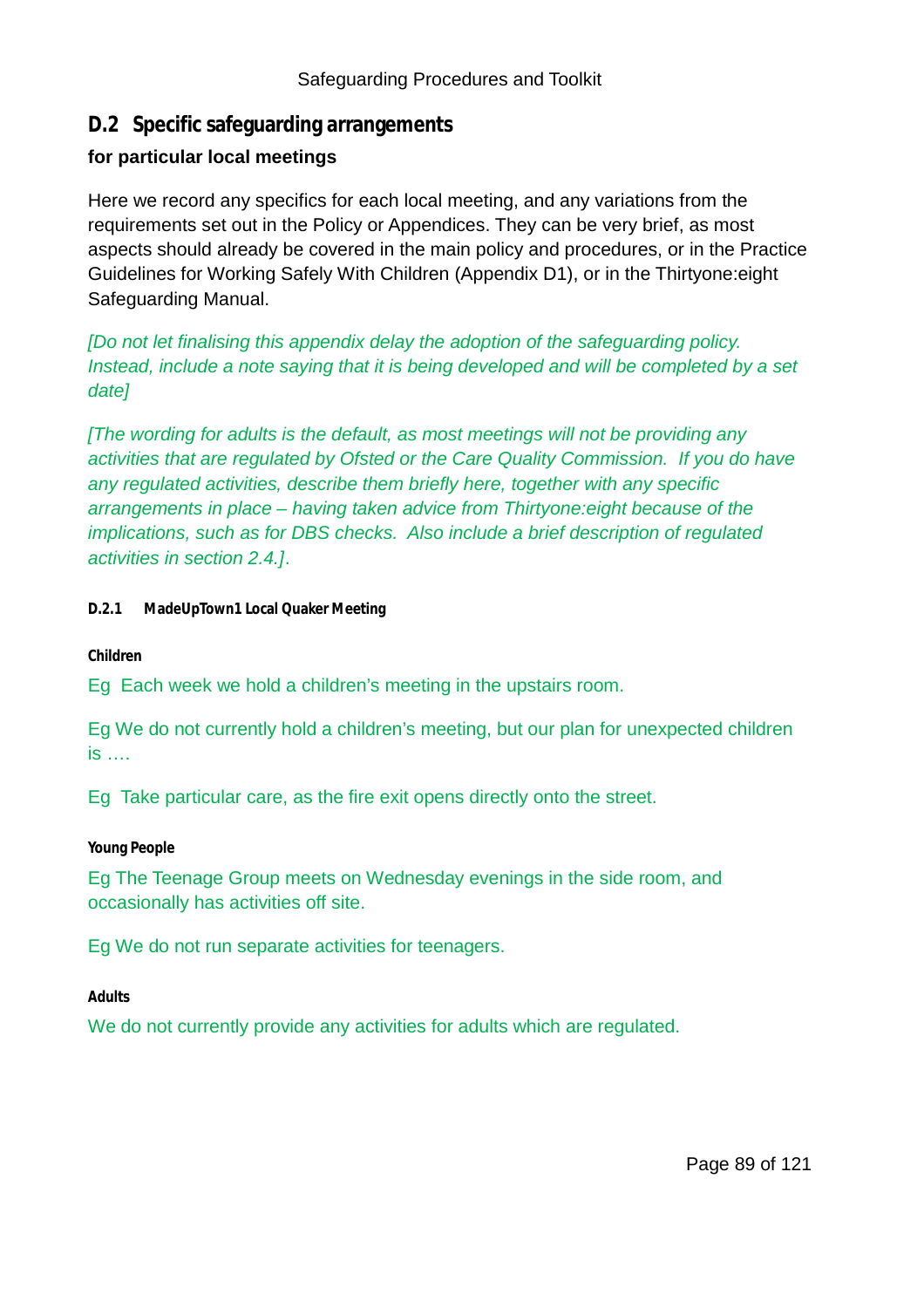| D.3 Information and Consent Form for children/young people                       |                                                                                                                                                                                |
|----------------------------------------------------------------------------------|--------------------------------------------------------------------------------------------------------------------------------------------------------------------------------|
|                                                                                  |                                                                                                                                                                                |
|                                                                                  |                                                                                                                                                                                |
|                                                                                  |                                                                                                                                                                                |
|                                                                                  | Details of any regular medication, medical issues (e.g. asthma, epilepsy, diabetes,<br>dietary needs, allergies, etc.), dietary needs or additional needs/impairment which may |
| If using only for a Children's Meeting or equivalent, ignore this box            | Name of GP: ____________________________GP Tel No: _____________________________                                                                                               |
|                                                                                  |                                                                                                                                                                                |
|                                                                                  | NHS No: ____________________________Date of last anti-tetanus injection ________________                                                                                       |
|                                                                                  |                                                                                                                                                                                |
|                                                                                  |                                                                                                                                                                                |
| Mobile(s):                                                                       |                                                                                                                                                                                |
| Additional contact (eg grandparent etc or other holding parental responsibility) |                                                                                                                                                                                |
|                                                                                  |                                                                                                                                                                                |
|                                                                                  |                                                                                                                                                                                |
| please give details of those with parental responsibility                        | If you do not have parental responsibility (e.g. you are a foster carer/grandparent etc)                                                                                       |
|                                                                                  |                                                                                                                                                                                |
|                                                                                  |                                                                                                                                                                                |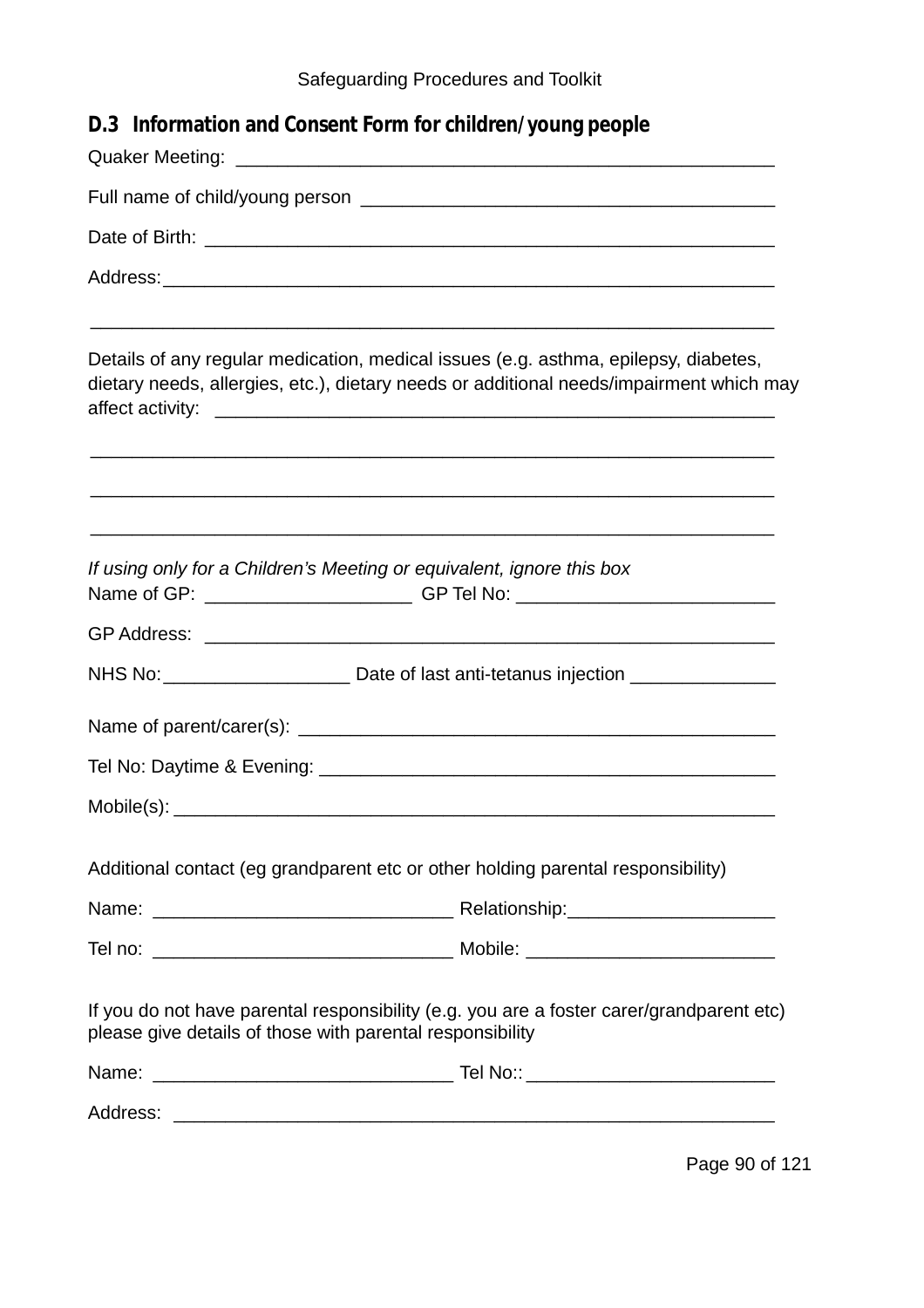\_\_\_\_\_\_\_\_\_\_\_\_\_\_\_\_\_\_\_\_\_\_\_\_\_\_\_\_\_\_\_\_\_\_\_ Mobile: \_\_\_\_\_\_\_\_\_\_\_\_\_\_\_\_\_\_\_\_\_\_\_\_

Page 91 of 121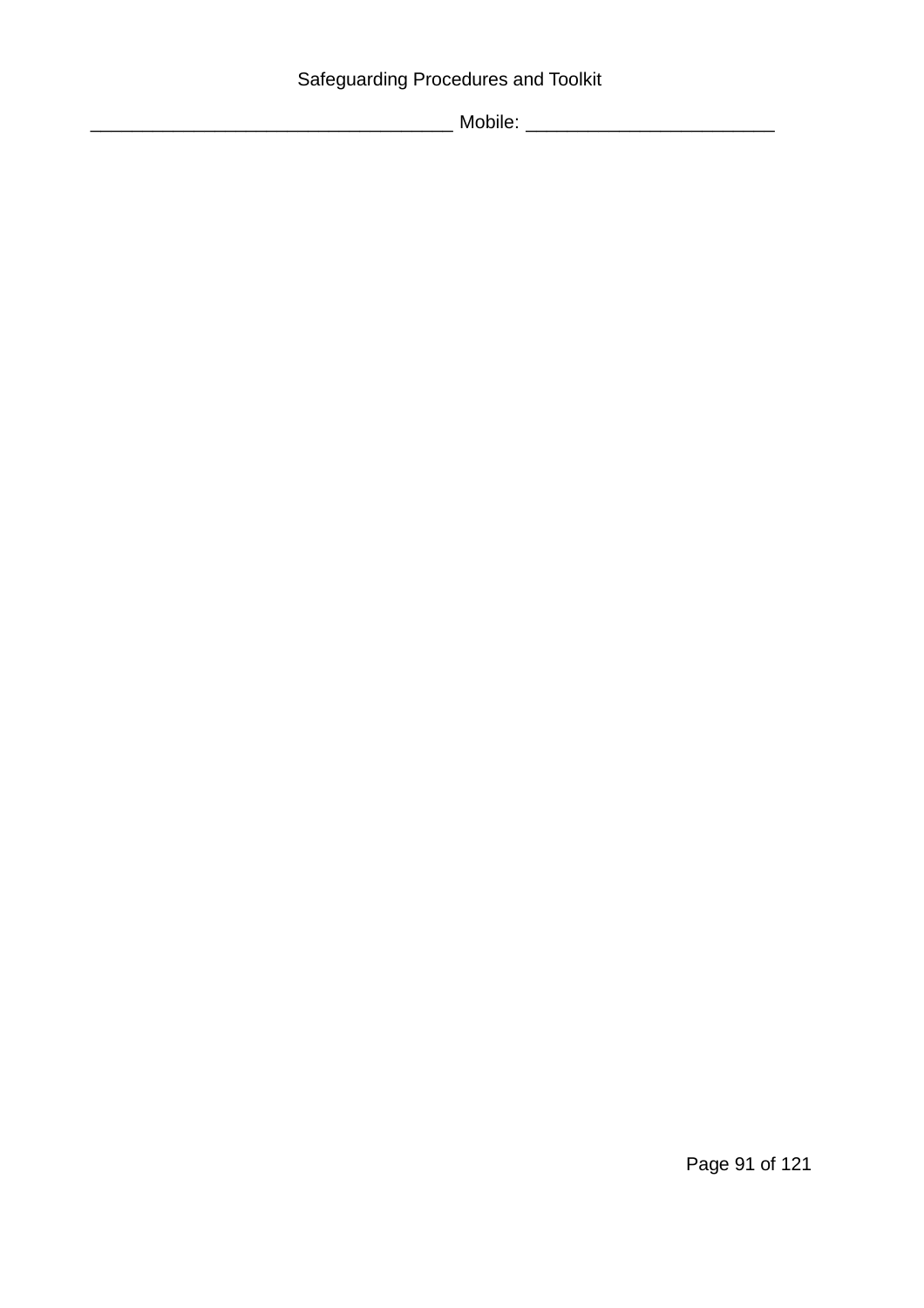I give permission for \_\_\_\_\_\_\_\_\_\_\_\_\_\_\_\_\_\_\_\_\_\_\_\_\_\_\_\_\_\_\_\_\_\_ to take part in the normal activities of this group. I understand that separate permission will be sought for certain activities, including swimming, and outings lasting longer than the normal meeting times of the group. I understand that while involved he/she will be under the control and care of the group leader and/or other adults approved by the place of worship/organisation leadership and that, while the staff in charge of the group will take all reasonable care of the children, they cannot necessarily be held responsible for any loss, damage or injury suffered by my child during, or as a result of, the activity.

Whenever medical advice or treatment is needed, the assistance of a GP or A&E Department of a hospital should be sought. The Children Act 1989 allows a doctor to provide any necessary treatment by doing 'what is reasonable in all the circumstances of the case for the purpose of safeguarding or promoting the child's welfare'. However, the parent/carer should be contacted and advised of the situation as soon as possible. It is important, however that those caring for children and young people on day trips, outings and residential activities obtain in advance, the following from the parent/carer:

- 1. All necessary information concerning the child/young person's health, allergies, medication etc.
- 2. Written agreement as follows: I understand:
	- My child will receive medication as instructed before or during the event.
	- Every effort will be made to contact me as soon as possible should my child become ill or have an accident.
	- My child will be given medical/dental treatment as necessary.

### **Communicating with children & young people**

Children and young people communicate via telephone, mobile, email, the internet and social media. Do you give permission for children/youth workers to communicate via these methods to your child? Eg,contact via email with changes to the youth meeting times: **Yes / No**

I give permission for my child and the youth/children's workers to communicate using *telephone\* mobile\* email\* internet\* social media\** for the purpose of arranging children/youth activities. *(\*delete forms of communication you do not want your child contacted by.)*

**Signed**: (parent/adult with parental responsibility)

| Adult name: |  |  |  |
|-------------|--|--|--|
|             |  |  |  |

Date:  $\Box$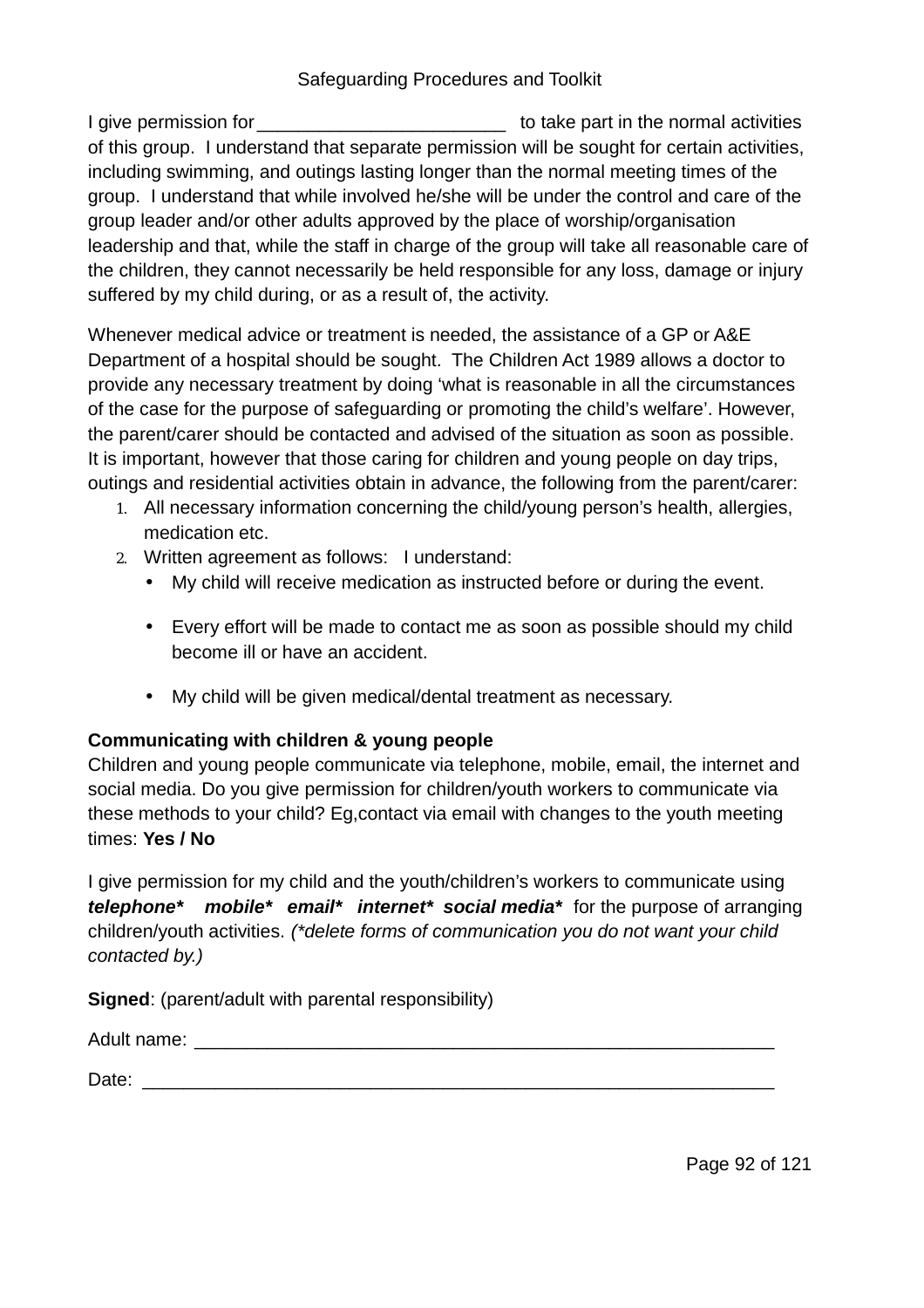The information requested on this form can be completed by a carer, but only those with parental responsibility can sign the consent (NB: This may not include a foster carer). If you would like to withdraw consent or have any further questions about the information we hold about you, **please contact**: \_\_\_\_\_\_\_\_\_\_\_\_\_\_\_\_\_\_\_\_\_\_\_\_\_\_\_\_\_\_\_\_\_\_\_\_\_

|  | by (email): |  | (nhone) |
|--|-------------|--|---------|
|--|-------------|--|---------|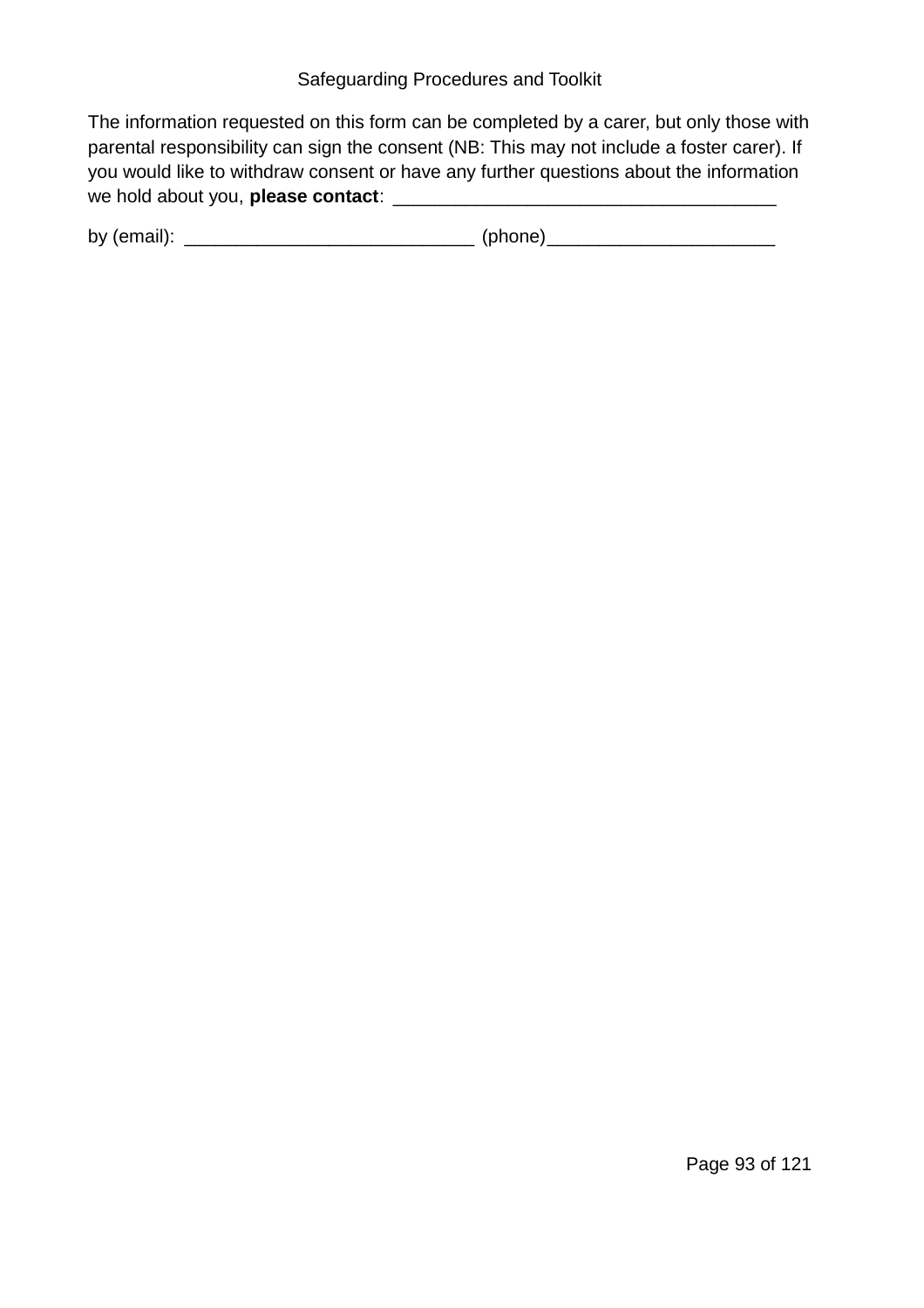# **D.4 Children's Activities and Day Visits**

*Design your own information sheet to include the following:*

- *Name of visit or activity* t.
- *Date*
- *Venue/destination*  $\mathbf{r}$
- $\mathcal{L}^{(1)}$ *Departure place and time*
- *Return place and time*  $\mathbb{R}^2$
- *Cost (Inc. cheques payable to)* ä,
- *Transport arrangements*  $\mathbb{R}^2$
- *Items to be brought (coat, swimming kit, packed lunch, money etc.)* t,
- *Date by which reply is to be made, and person to whom it should be sent*  $\hat{\mathbf{r}}$
- *Details of contact for safeguarding concerns and emergency contact* t,

*Include the reply slip below in your form.*

*This form should be taken with the worker on the activity or visit. A photocopy should be kept securely at the place of worship/organisation.*

| <b>Reply Slip</b>                                            | One form per person                                                                     |
|--------------------------------------------------------------|-----------------------------------------------------------------------------------------|
|                                                              |                                                                                         |
|                                                              | Date____________________                                                                |
| I have read the above information and I give permission for: |                                                                                         |
|                                                              |                                                                                         |
| to take part in this activity.                               |                                                                                         |
|                                                              |                                                                                         |
|                                                              | Ple                                                                                     |
|                                                              | ase give details of any medical conditions (e.g. asthma, epilepsy, diabetes, allergies, |

dietary needs) or disability that may be affected by this activity:

Page 94 of 121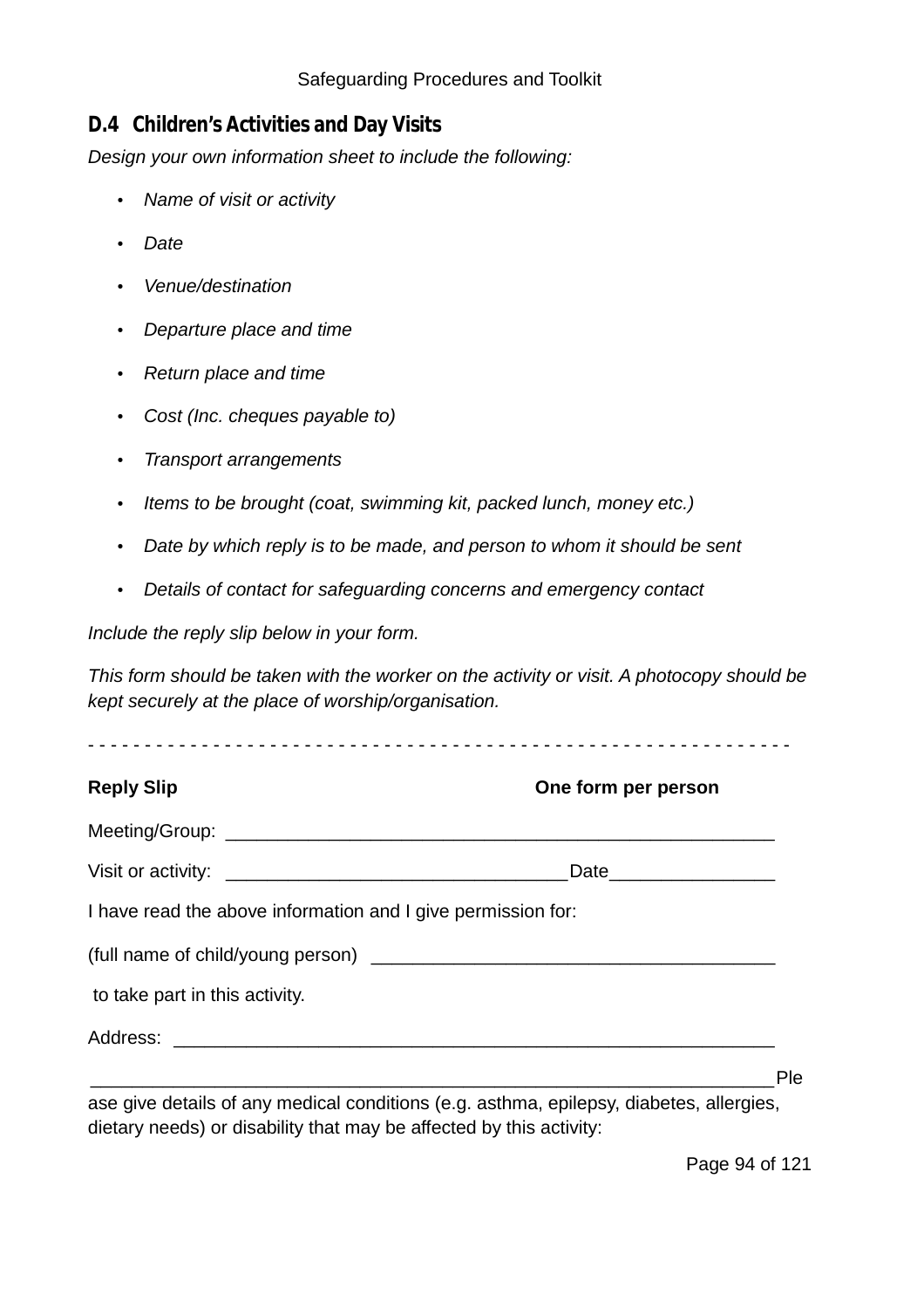|                               | Safeguarding Procedures and Toolkit |  |
|-------------------------------|-------------------------------------|--|
|                               |                                     |  |
|                               |                                     |  |
|                               |                                     |  |
|                               |                                     |  |
| Phone number for emergencies: |                                     |  |
| Day:                          | Evening                             |  |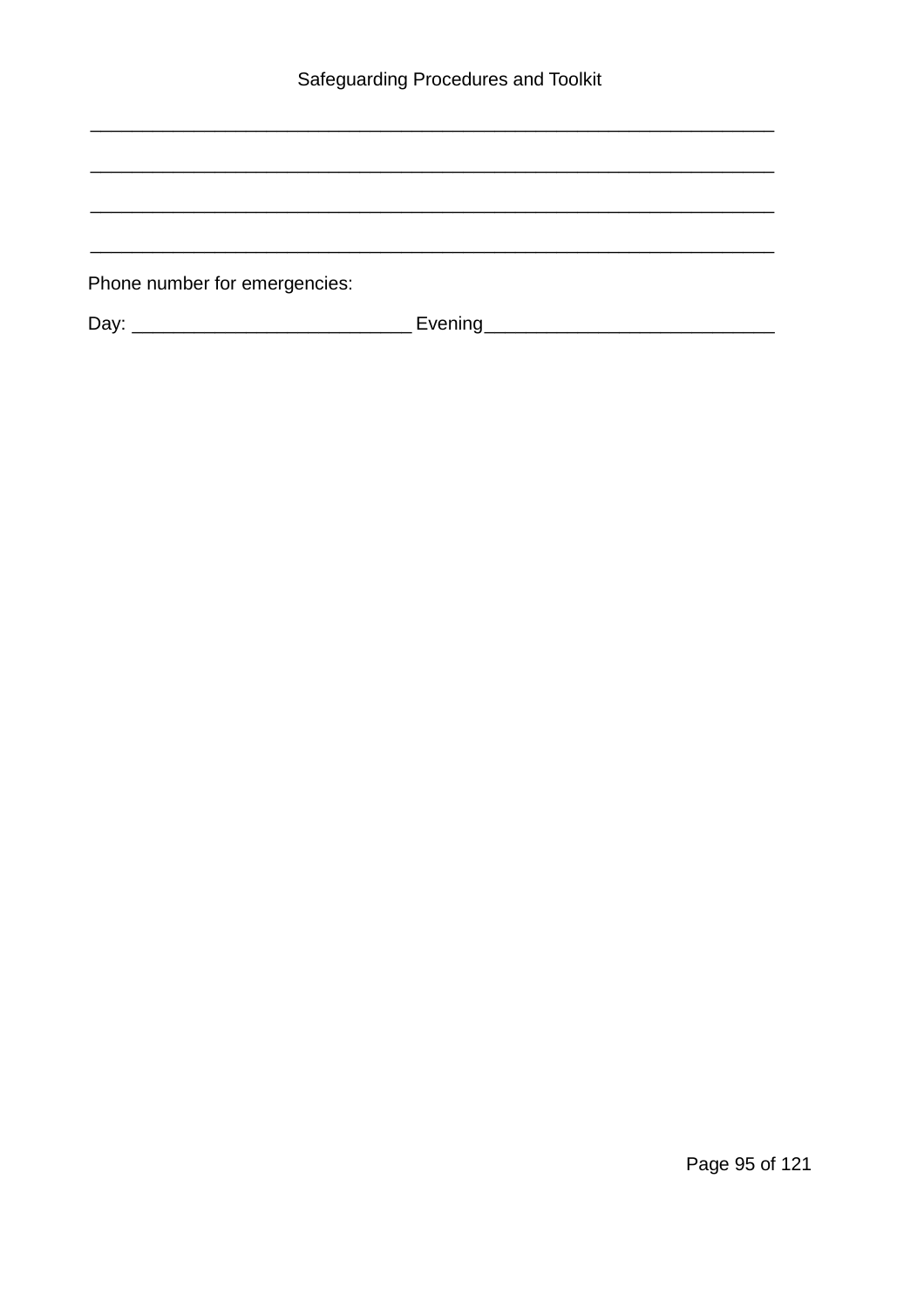Whenever medical advice or treatment is needed, the assistance of a GP or A&E Department of a hospital should be sought. The Children Act 1989 allows a doctor to provide any necessary treatment by doing 'what is reasonable in all the circumstances of the case for the purpose of safeguarding or promoting the child's welfare'. However, the parent/carer should be contacted and advised of the situation as soon as possible. It is important, however that those caring for children and young people on day trips, outings and residential activities obtain in advance from the parent/carer:

- All necessary information concerning the child/young person's health, allergies, medication etc.
- Written agreement as follows:

I understand:

- My child will receive medication as instructed before or during the event.
- Every effort will be made to contact me as soon as possible should my child become ill or have an accident.
- My child will be given medical/dental treatment as necessary.

I enclose a cheque or cash to the sum of  $\epsilon$  \_\_\_\_\_

Signed: \_\_\_\_\_\_\_\_\_\_\_\_\_\_\_\_\_\_\_\_\_\_\_\_\_\_

Name:

(parent/or adult with parental responsibility)

Date: \_\_\_\_\_\_\_\_\_\_\_\_\_\_\_\_\_\_\_\_\_\_\_\_\_\_

The information requested on this form can be completed by a carer, but only those with parental responsibility can sign the consent (NB: This may not include a foster carer).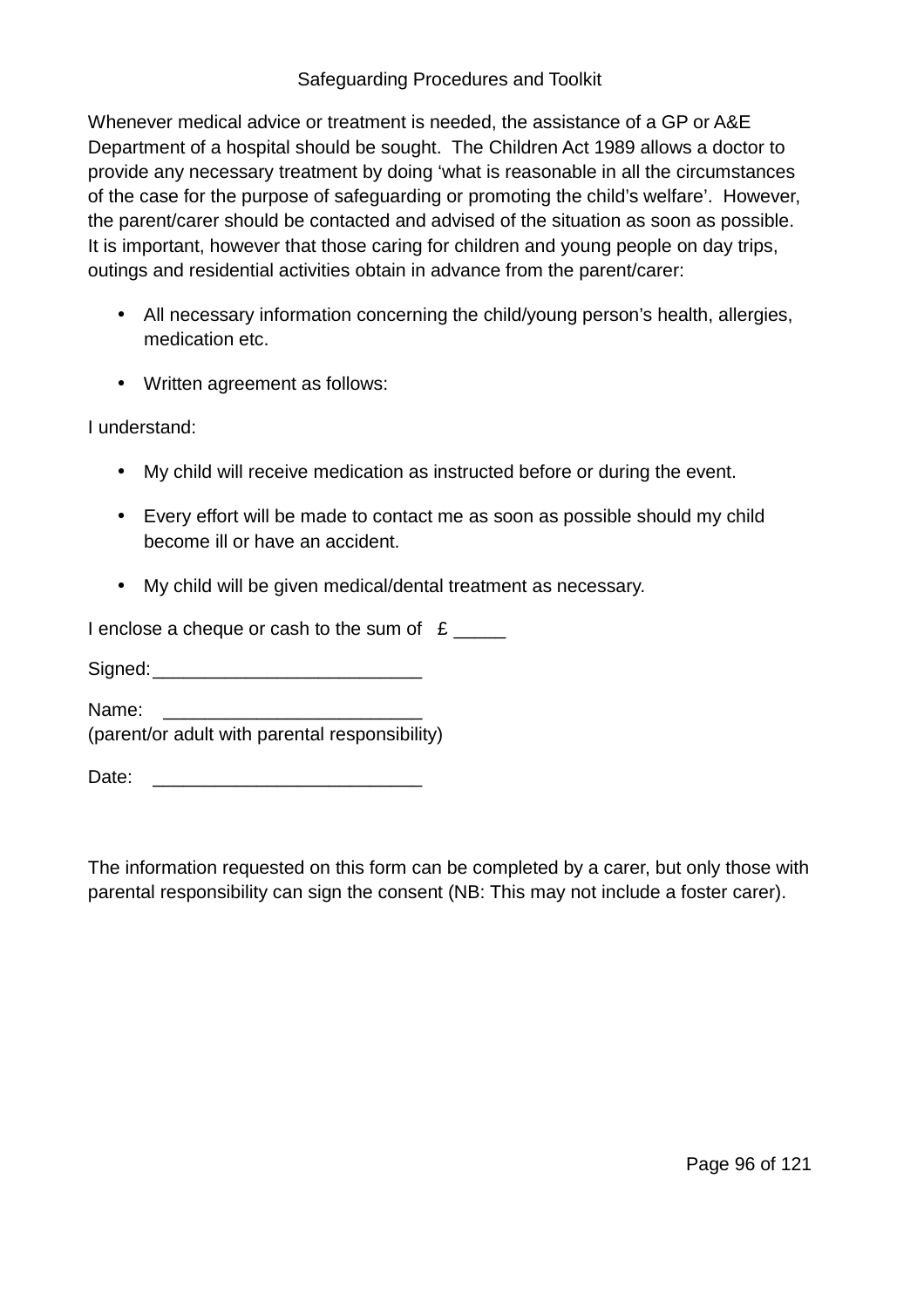|  | D.5 Image Use Consent Form<br>Name of organisation commissioning photography _________________________________                                                                                                                                                                                                                                           |  |  |  |  |  |
|--|----------------------------------------------------------------------------------------------------------------------------------------------------------------------------------------------------------------------------------------------------------------------------------------------------------------------------------------------------------|--|--|--|--|--|
|  | To: (Name of person with parental responsibility): _____________________________                                                                                                                                                                                                                                                                         |  |  |  |  |  |
|  |                                                                                                                                                                                                                                                                                                                                                          |  |  |  |  |  |
|  |                                                                                                                                                                                                                                                                                                                                                          |  |  |  |  |  |
|  |                                                                                                                                                                                                                                                                                                                                                          |  |  |  |  |  |
|  | We would like to take <i>photograph(s) / make a video / webcam recording</i> * of:                                                                                                                                                                                                                                                                       |  |  |  |  |  |
|  |                                                                                                                                                                                                                                                                                                                                                          |  |  |  |  |  |
|  | These images may appear in our printed publications, on our website, or both*.<br>*Delete/add as appropriate                                                                                                                                                                                                                                             |  |  |  |  |  |
|  | To comply with the Data Protection Act 2018, permission must be granted by the<br>parent/carer before any images of your child/children are taken and used. Please<br>answer questions 1, 2 and 3 below, then sign and date the form where shown. Please<br>return the completed form to:<br><u> 1989 - Johann Stoff, amerikansk politiker (d. 1989)</u> |  |  |  |  |  |
|  | (Insert name of worker commissioning the photography and return address.)                                                                                                                                                                                                                                                                                |  |  |  |  |  |
|  | To the parent                                                                                                                                                                                                                                                                                                                                            |  |  |  |  |  |
|  | 1. May we take images of your child during activities of the group or at the event?<br><b>YES/NO</b>                                                                                                                                                                                                                                                     |  |  |  |  |  |
|  | 2. May we use your child's image in our printed promotional publications?<br><b>YES/NO</b>                                                                                                                                                                                                                                                               |  |  |  |  |  |
|  | 3. May we use your child's image on our website?<br><b>YES/NO</b>                                                                                                                                                                                                                                                                                        |  |  |  |  |  |
|  | Signed: (parent/adult with parental responsibility) ____________________________                                                                                                                                                                                                                                                                         |  |  |  |  |  |
|  |                                                                                                                                                                                                                                                                                                                                                          |  |  |  |  |  |
|  |                                                                                                                                                                                                                                                                                                                                                          |  |  |  |  |  |
|  | Continues/                                                                                                                                                                                                                                                                                                                                               |  |  |  |  |  |

Page 97 of 121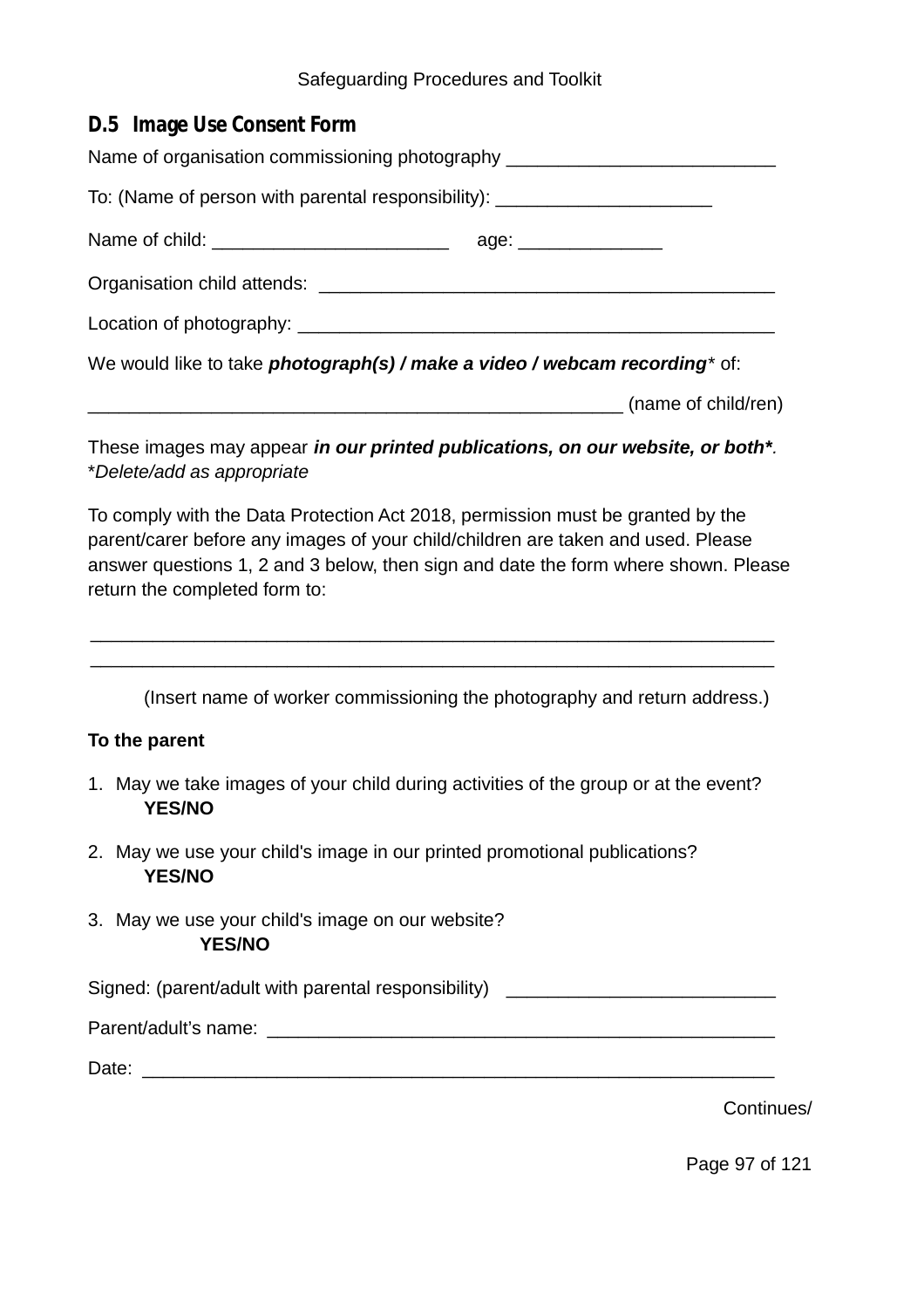#### **By the Youth/Children's Worker**

|                  |               | I have checked which parents are happy for their child(ren)'s images to be used in |
|------------------|---------------|------------------------------------------------------------------------------------|
| (organisation's) |               | printed publications or on its                                                     |
| website or both. | <b>YES/NO</b> |                                                                                    |

Please note that websites can be seen throughout the world, and not just in the United Kingdom, where UK law applies.

I have read and understood the conditions for using these images as detailed below.

Signed (Youth/Children's worker) **Example 2018** 

Youth/Children's worker name: \_\_\_\_\_\_\_\_\_\_\_\_\_\_\_\_\_\_\_\_\_\_\_\_\_\_\_\_\_\_\_\_\_\_\_\_\_\_\_\_\_\_

Date:

#### **Conditions of use**

- 1. This form is valid for \_\_\_\_\_\_\_\_\_\_\_\_\_\_\_\_ (length of time in years) *from the date of signing/ for this project only)*\*. Your consent will automatically expire after this time.
- 2. We will not re-use any images *\*after this time/\*after the project is completed*.
- 3. If you would like to withdraw your consent at any point, please contact (name and role) \_\_\_\_\_\_\_\_\_\_\_\_\_\_\_\_\_\_\_\_\_\_\_\_\_\_\_\_\_\_\_\_\_\_\_\_\_\_\_\_\_\_\_\_\_\_\_\_\_\_\_\_\_\_\_\_\_\_

on phone \_\_\_\_\_\_\_\_\_\_\_\_\_\_ or email \_\_\_\_\_\_\_\_\_\_\_\_\_\_\_\_\_\_\_\_\_\_\_\_\_\_\_\_\_\_\_

- 4. We will not include details or full names (which means first name and surname) of any person in an image on website, or in printed publications, without good reason and only with your express consent.
- 5. We will not include personal e-mail or postal addresses, or telephone or fax numbers on our website or in printed publications.
- 6. We may use group images with very general labels, such as "youth enjoying sport" or "making Christmas decorations".
- 7. We will only use images of children and young people who are suitably dressed, to reduce the risk of such images being used inappropriately e.g. we will not publish material from a swimming activity.

*(\*Please delete the option that does not apply.)*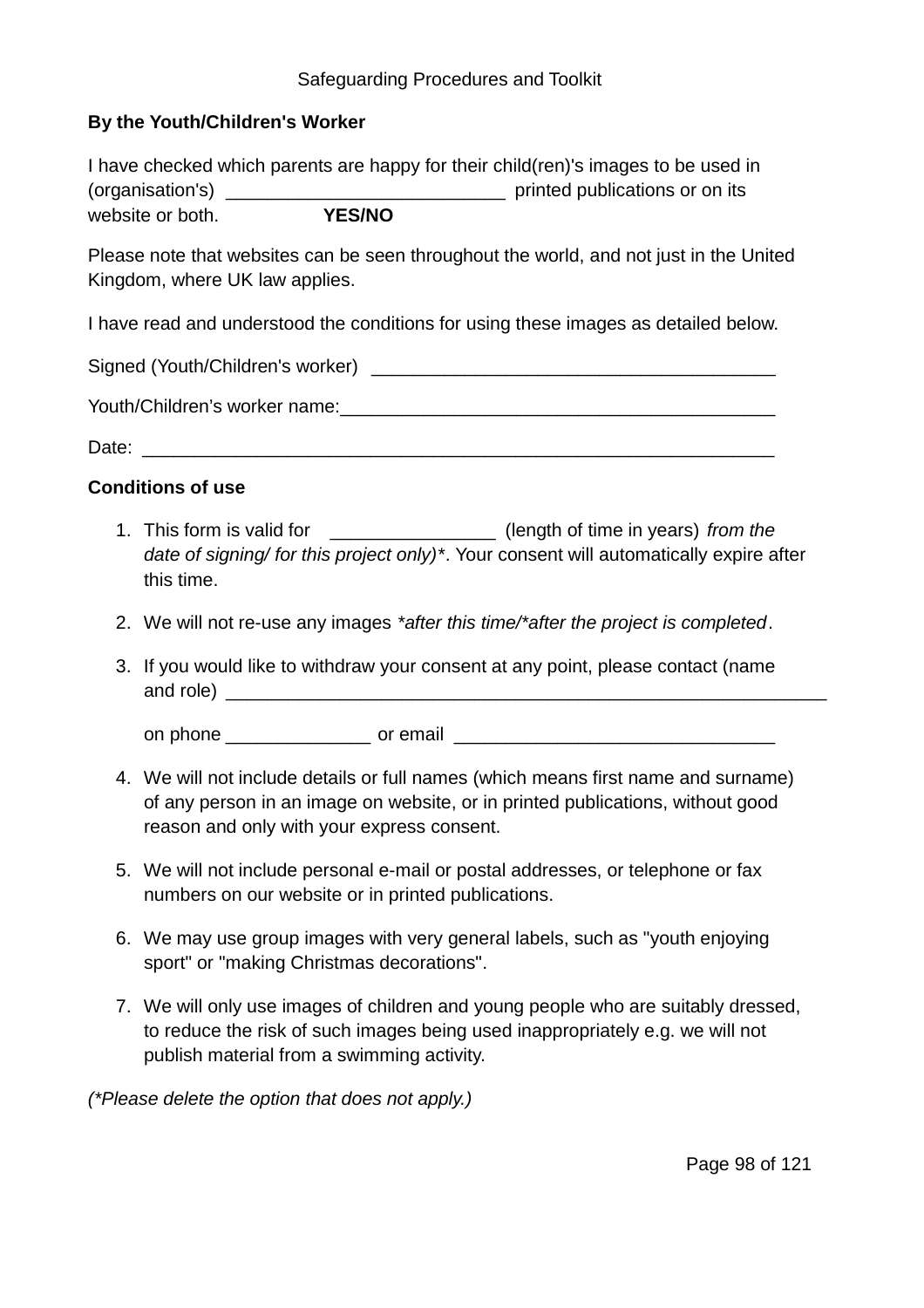# **D.6 Accident / incident form**

This form should be completed immediately after any accident or significant incident. The worker should discuss with the appropriate leader for the group/activity what follow up action is necessary.

Incident Date: \_\_\_\_\_\_\_\_\_\_\_\_\_\_\_\_\_\_ Time: \_\_\_\_\_\_ Names, addresses and ages of those involved in the incident  $\overline{\phantom{a}}$  , and the contribution of the contribution of the contribution of the contribution of the contribution of the contribution of the contribution of the contribution of the contribution of the contribution of the  $\overline{\phantom{a}}$  , and the contribution of the contribution of the contribution of the contribution of the contribution of the contribution of the contribution of the contribution of the contribution of the contribution of the  $\overline{\phantom{a}}$  , and the contribution of the contribution of the contribution of the contribution of the contribution of the contribution of the contribution of the contribution of the contribution of the contribution of the \_\_\_\_\_\_\_\_\_\_\_\_\_\_\_\_\_\_\_\_\_\_\_\_\_\_\_\_\_\_\_\_\_\_\_\_\_\_\_\_\_\_\_\_\_\_\_\_\_\_\_\_\_\_\_\_\_\_\_\_\_\_\_\_\_\_ Where did this incident take place?  $\Box$   $\Box$  Na me of organisation: \_\_\_\_\_\_\_\_\_\_\_\_\_\_\_\_\_\_\_\_\_\_\_\_\_\_\_\_\_\_\_\_\_\_\_\_\_\_\_\_\_\_\_\_\_\_\_\_\_\_\_\_\_\_\_\_\_\_\_\_\_\_\_\_\_\_ Na me of the group:  $\sqrt{2}$ o is normally responsible for group? (Name, address and telephone number)  $\overline{\phantom{a}}$  , and the contribution of the contribution of the contribution of the contribution of the contribution of the contribution of the contribution of the contribution of the contribution of the contribution of the  $\overline{\phantom{a}}$  , and the contribution of the contribution of the contribution of the contribution of the contribution of the contribution of the contribution of the contribution of the contribution of the contribution of the  $\overline{\phantom{a}}$  , and the contribution of the contribution of the contribution of the contribution of the contribution of the contribution of the contribution of the contribution of the contribution of the contribution of the Who was responsible for the group at the time of the incident, if different from the above? (Name, address and telephone number) \_\_\_\_\_\_\_\_\_\_\_\_\_\_\_\_\_\_\_\_\_\_\_\_\_\_\_\_\_\_\_\_\_\_\_\_\_\_\_\_\_\_\_\_\_\_\_\_\_\_\_\_\_\_\_\_\_\_\_\_\_\_\_\_\_\_ \_\_\_\_\_\_\_\_\_\_\_\_\_\_\_\_\_\_\_\_\_\_\_\_\_\_\_\_\_\_\_\_\_\_\_\_\_\_\_\_\_\_\_\_\_\_\_\_\_\_\_\_\_\_\_\_\_\_\_\_\_\_\_\_\_\_ Which other workers were supervising the group at the time of the incident? (names, addresses and telephone numbers) \_\_\_\_\_\_\_\_\_\_\_\_\_\_\_\_\_\_\_\_\_\_\_\_\_\_\_\_\_\_\_\_\_\_\_\_\_\_\_\_\_\_\_\_\_\_\_\_\_\_\_\_\_\_\_\_\_\_\_\_\_\_\_\_\_\_\_\_\_\_\_\_\_\_\_\_\_\_\_\_\_\_\_\_\_\_\_\_\_\_\_\_ \_\_\_\_\_\_\_\_\_\_\_\_\_\_\_\_\_\_\_\_\_\_\_\_\_\_\_\_\_\_\_\_\_\_\_\_\_\_\_\_\_\_\_\_\_\_\_\_\_\_\_\_\_\_\_\_\_\_\_\_\_\_\_\_\_\_\_\_\_\_\_\_\_\_\_\_\_\_\_\_\_\_\_\_\_\_\_\_\_\_\_\_

\_\_\_\_\_\_\_\_\_\_\_\_\_\_\_\_\_\_\_\_\_\_\_\_\_\_\_\_\_\_\_\_\_\_\_\_\_\_\_\_\_\_\_\_\_\_\_\_\_\_\_\_\_\_\_\_\_\_\_\_\_\_\_\_\_\_\_\_\_\_\_\_\_\_\_\_\_\_\_\_\_\_\_\_\_\_\_\_\_\_\_\_

Page 99 of 121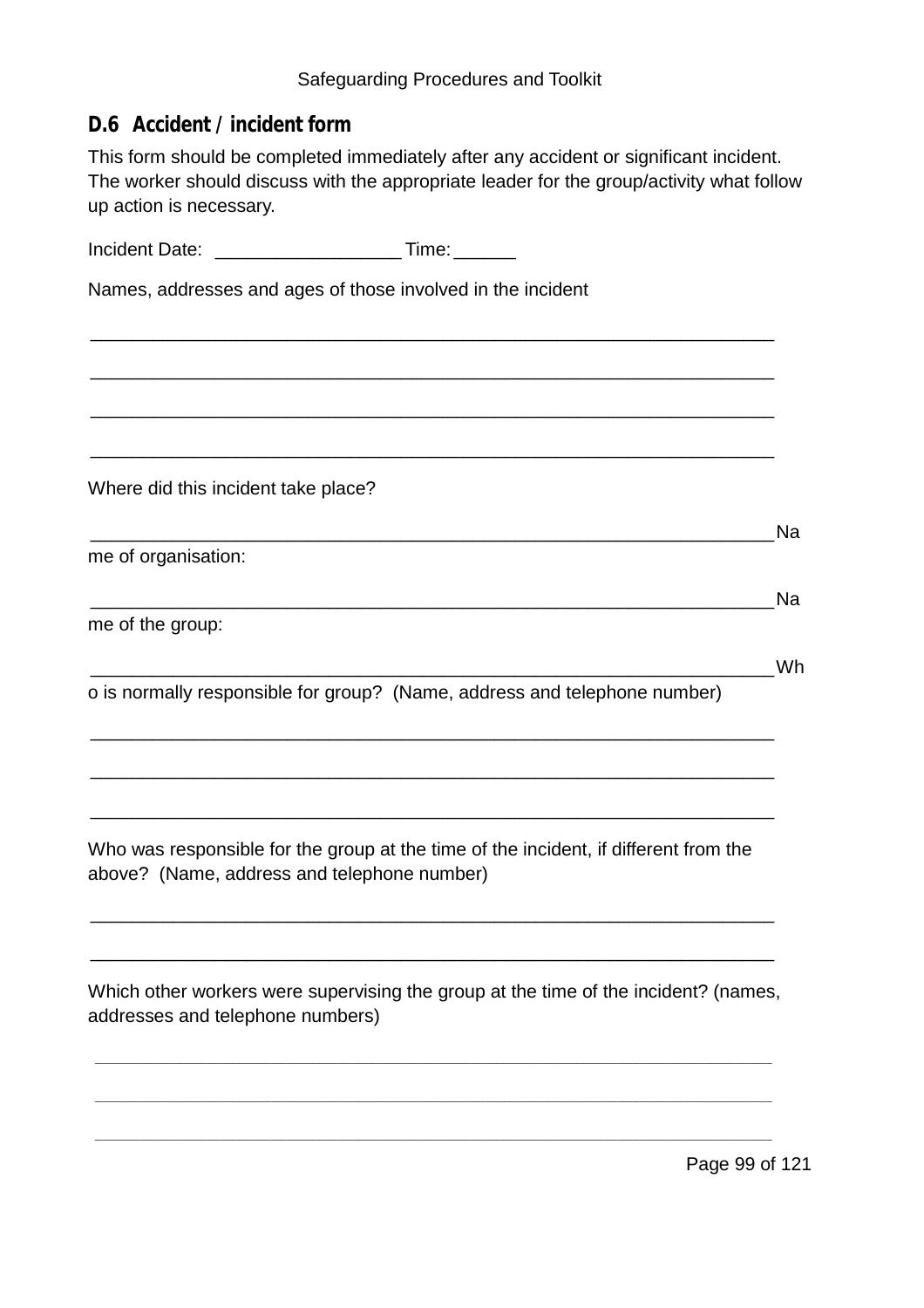Page 100 of 121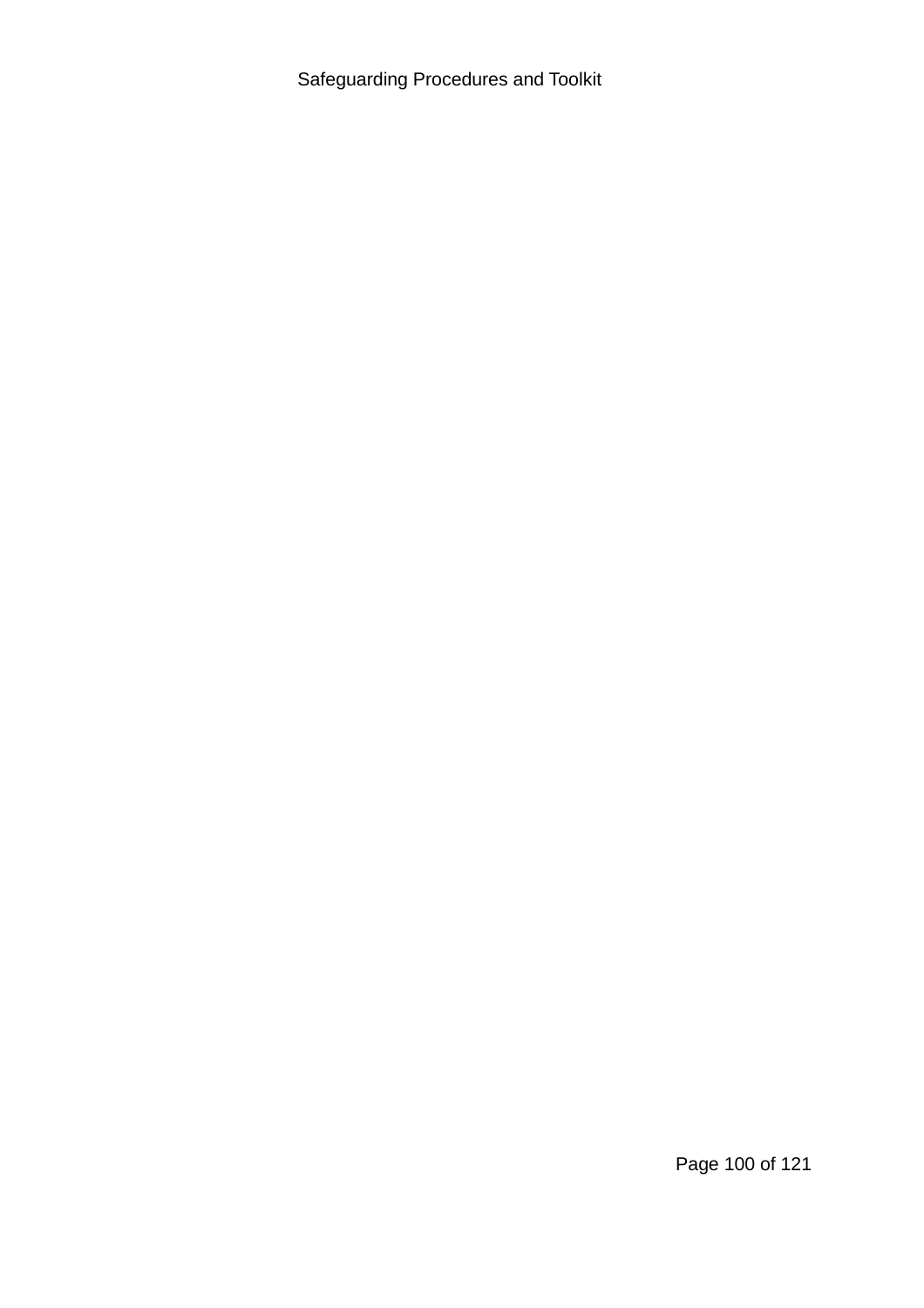Who witnessed the incident? (Names, addresses, telephone numbers, and ages if under 16) Normally only two witnesses would be needed.

| Describe the accident/incident (include injuries received and any first aid or medical<br>treatment given): |
|-------------------------------------------------------------------------------------------------------------|
|                                                                                                             |
|                                                                                                             |
| Have you retained any defective equipment?                                                                  |
| No O<br>Yes O<br>None involved $\bullet$ (please tick)<br>If yes, where is it being kept and by whom?       |
|                                                                                                             |
| What action have you taken to prevent a recurrence of the incident?                                         |
|                                                                                                             |
| Is the site or premises still safe for your group to use Yes $\bullet$ No $\bullet$ (please tick)           |

Page 101 of 121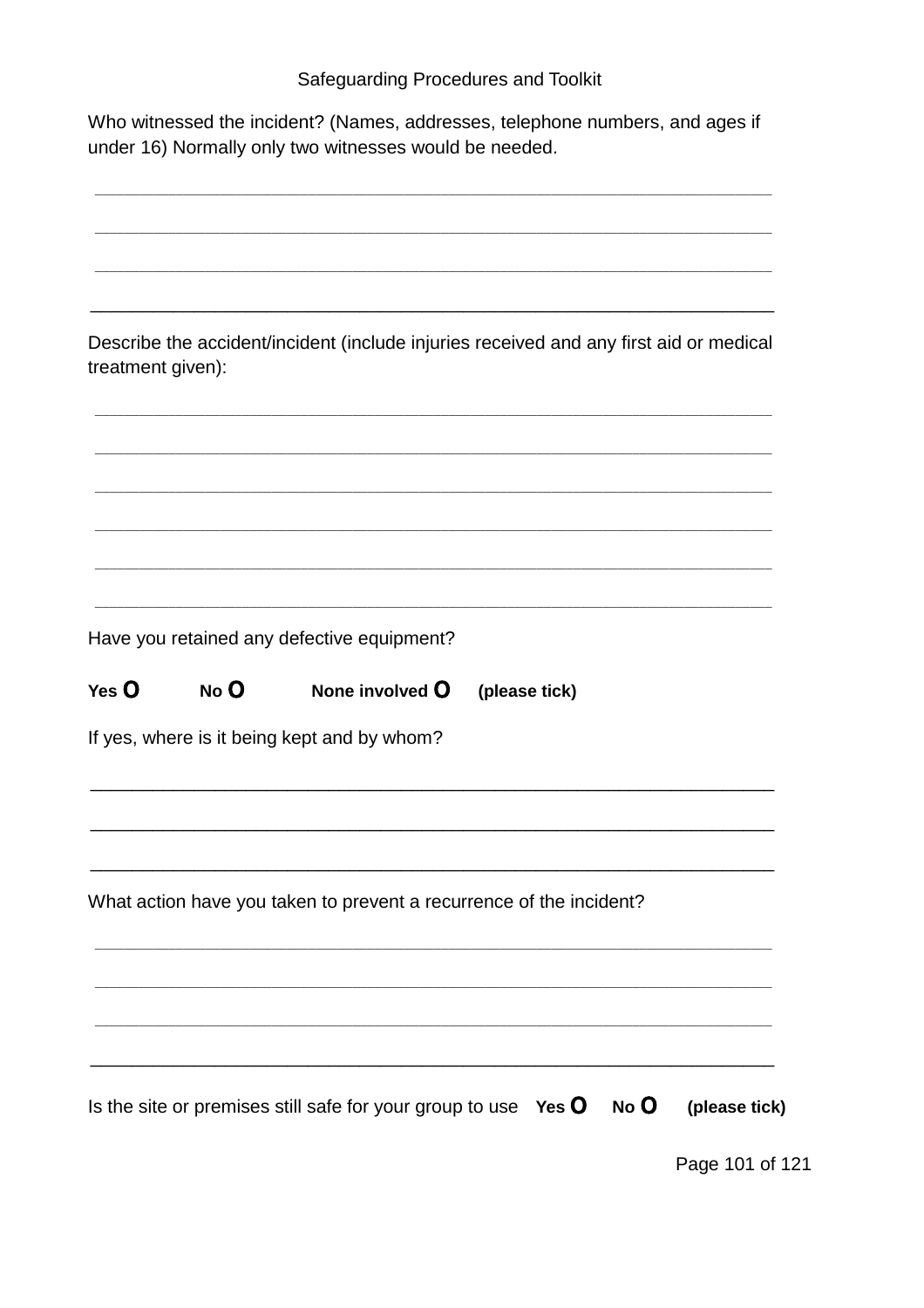

Is the equipment still safe for your group to use? Yes  $\bullet$  **No**  $\bullet$  (please tick)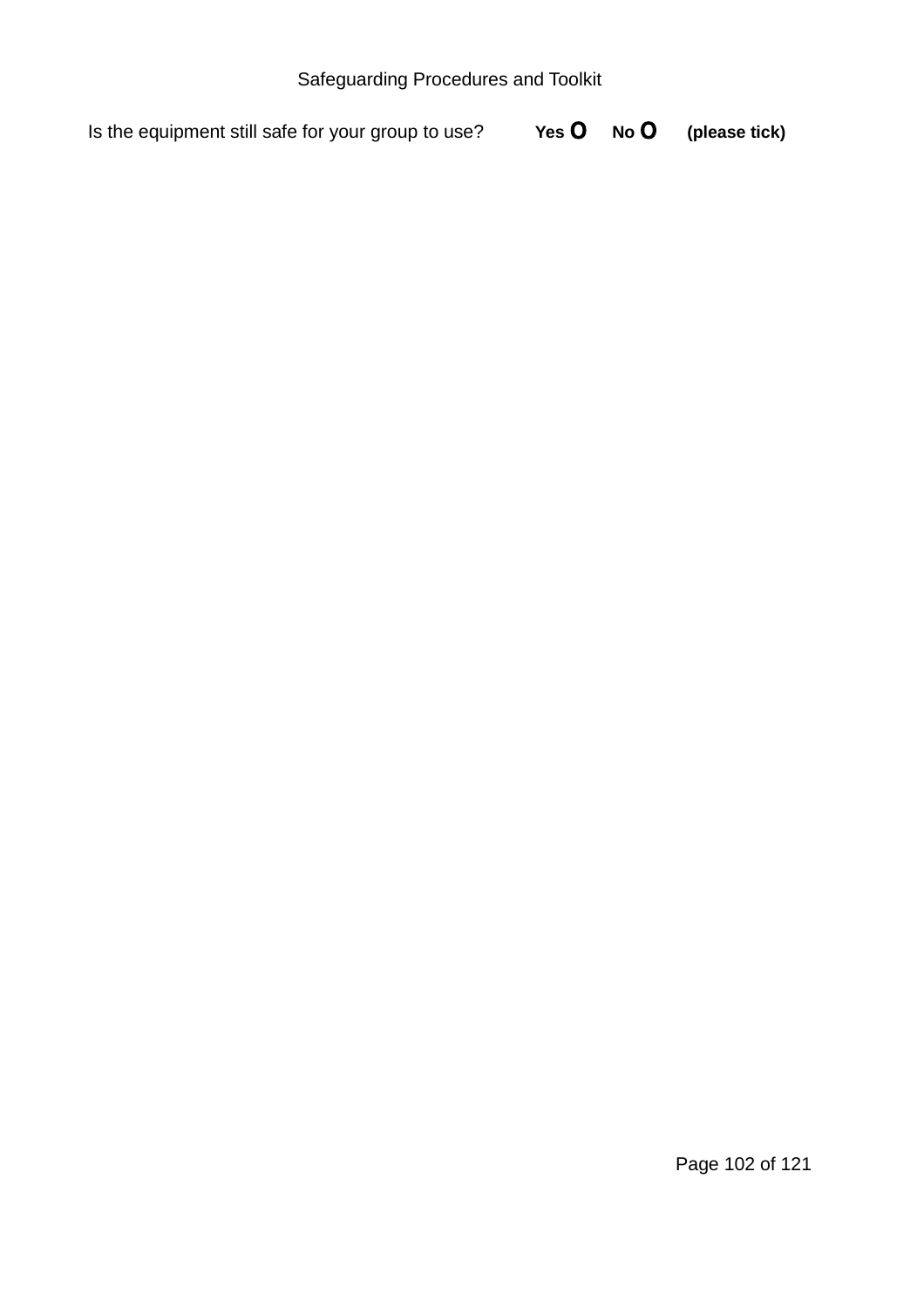| Who else do you need to inform?                                                                                       |                          |                          |
|-----------------------------------------------------------------------------------------------------------------------|--------------------------|--------------------------|
| Have they been informed?                                                                                              |                          | Yes o No o (please tick) |
|                                                                                                                       |                          |                          |
| Have you reported a serious/significant accident or injury to the Local Authority<br>environmental health department? | Yes o No o (please tick) |                          |
| Signature of person in charge of group at time of accident/incident:                                                  |                          |                          |
|                                                                                                                       |                          |                          |
|                                                                                                                       |                          |                          |
| Date:                                                                                                                 |                          |                          |
|                                                                                                                       |                          |                          |
| (state role eg. Warden, Clerk of Premises Committee)                                                                  |                          |                          |
|                                                                                                                       |                          |                          |
|                                                                                                                       |                          |                          |
| <u> 1990 - Johann Barn, mars ann an t-Amhain an t-A</u><br>Date:                                                      |                          |                          |
|                                                                                                                       |                          |                          |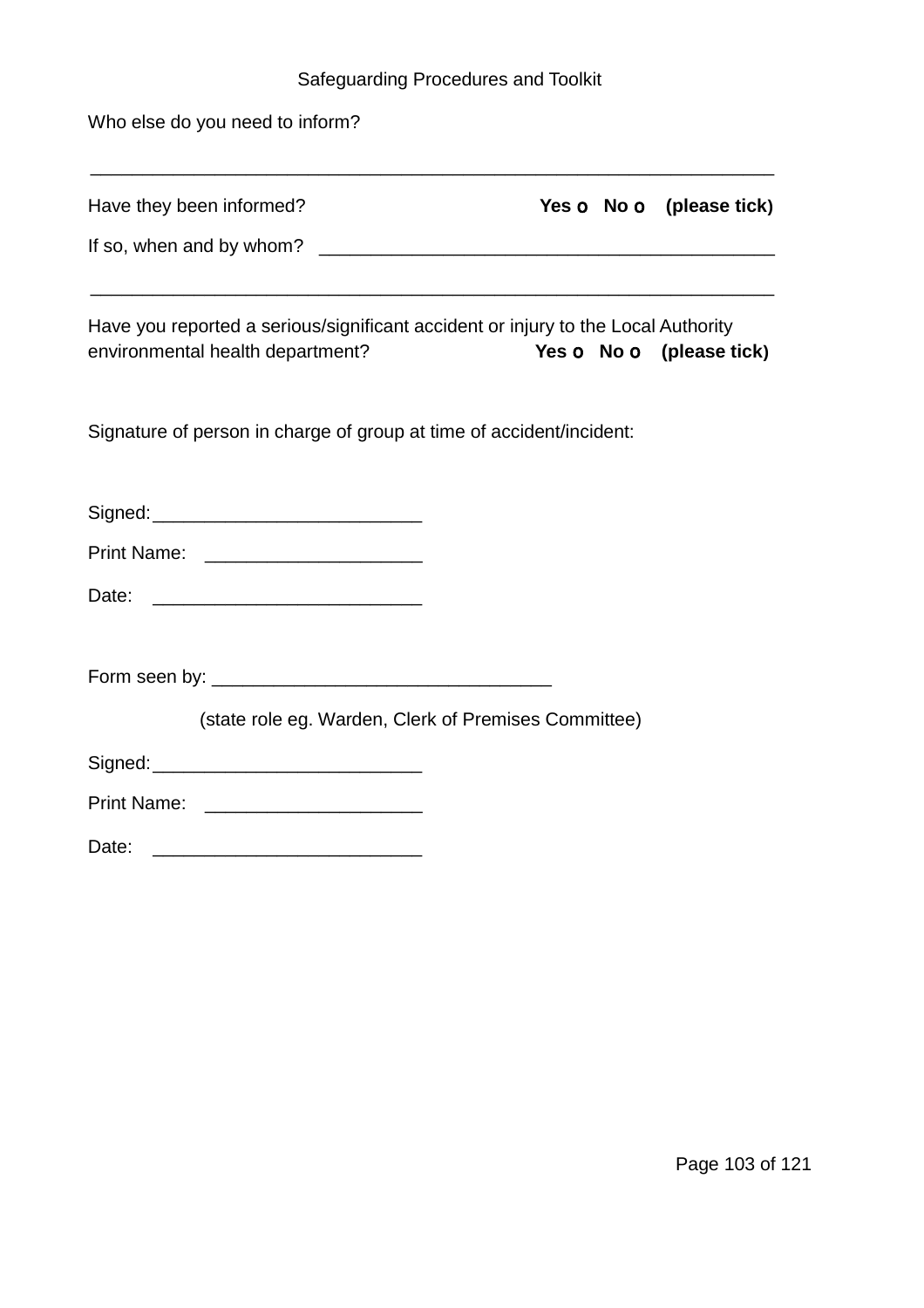# **D.7 Activity risk assessment sheet**

| Organisation              |  |                  |
|---------------------------|--|------------------|
| <b>Activity</b>           |  | Location         |
| Date of Risk Assessment   |  | <b>Frequency</b> |
| <b>Responsible Leader</b> |  |                  |

| What are<br>the<br>hazards? | Who<br>might<br>be<br>harmed<br>and<br>how? | What are<br>you<br>doing<br>already? | Do you need<br>to do anything<br>else to<br>manage this<br>risk? | <b>Action</b><br>by<br>whom? | <b>Action</b><br>by<br>when? | <b>Date</b><br><b>Completed</b> |
|-----------------------------|---------------------------------------------|--------------------------------------|------------------------------------------------------------------|------------------------------|------------------------------|---------------------------------|
|                             |                                             |                                      |                                                                  |                              |                              |                                 |
|                             |                                             |                                      |                                                                  |                              |                              |                                 |
|                             |                                             |                                      |                                                                  |                              |                              |                                 |
|                             |                                             |                                      |                                                                  |                              |                              |                                 |
|                             |                                             |                                      |                                                                  |                              |                              |                                 |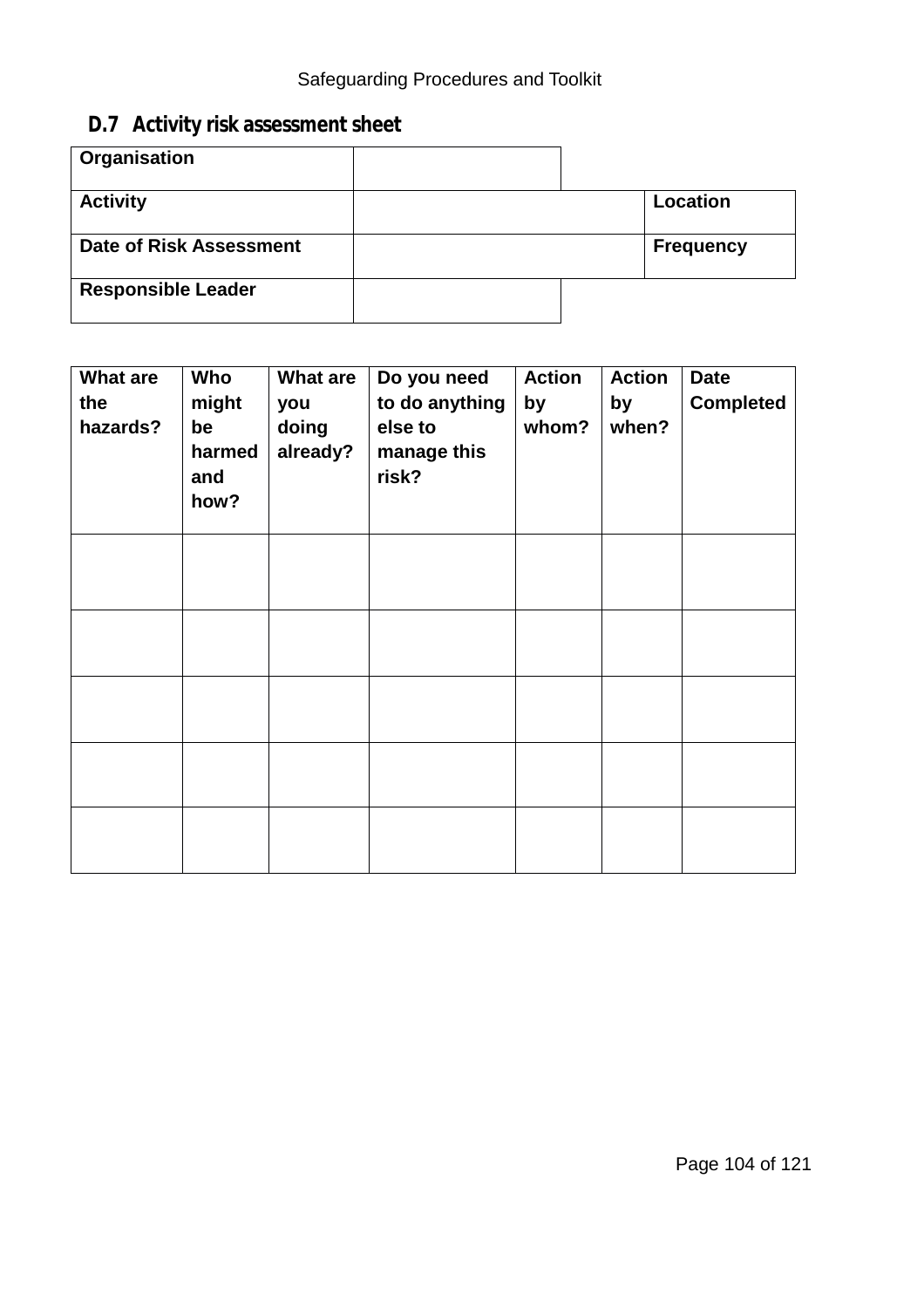Event or premises information sheet

| <b>Event/Activity</b>                                                |               |               |  |  |
|----------------------------------------------------------------------|---------------|---------------|--|--|
| <b>Venue Address</b>                                                 |               |               |  |  |
| Venue contact number                                                 |               |               |  |  |
| Do you have an 'In Case of Emergency' contact for all group members? |               |               |  |  |
| <b>Safeguarding Coordinator</b><br>(for this event - on site)        | Name          |               |  |  |
|                                                                      | <b>Mobile</b> |               |  |  |
| <b>Deputy Safeguarding Coordinator</b><br>(for this event - on site) | Name          |               |  |  |
|                                                                      | Mobile        |               |  |  |
| <b>Responsible Person for Event</b>                                  | Name          |               |  |  |
| (overall in charge of event)                                         | Role          |               |  |  |
|                                                                      | Mobile        |               |  |  |
| <b>Off-site Safeguarding Officer</b>                                 | Name          |               |  |  |
| (eg AM Safeguarding Coordinator)                                     | Role          |               |  |  |
|                                                                      | Mobile        |               |  |  |
| <b>Insurance contact</b>                                             | Name          |               |  |  |
|                                                                      | Role          |               |  |  |
|                                                                      | Mobile        |               |  |  |
| <b>Designated private space:</b>                                     |               |               |  |  |
| <b>Helpline contacts:</b>                                            |               |               |  |  |
| Thirtyone:eight                                                      |               | 0845 120 4550 |  |  |
| <b>NSPCC</b>                                                         |               | 0808 800 5000 |  |  |
| <b>Local Authority contacts:</b>                                     |               |               |  |  |
| <b>Local Authority contact for Children &amp; Young</b>              |               |               |  |  |
|                                                                      |               |               |  |  |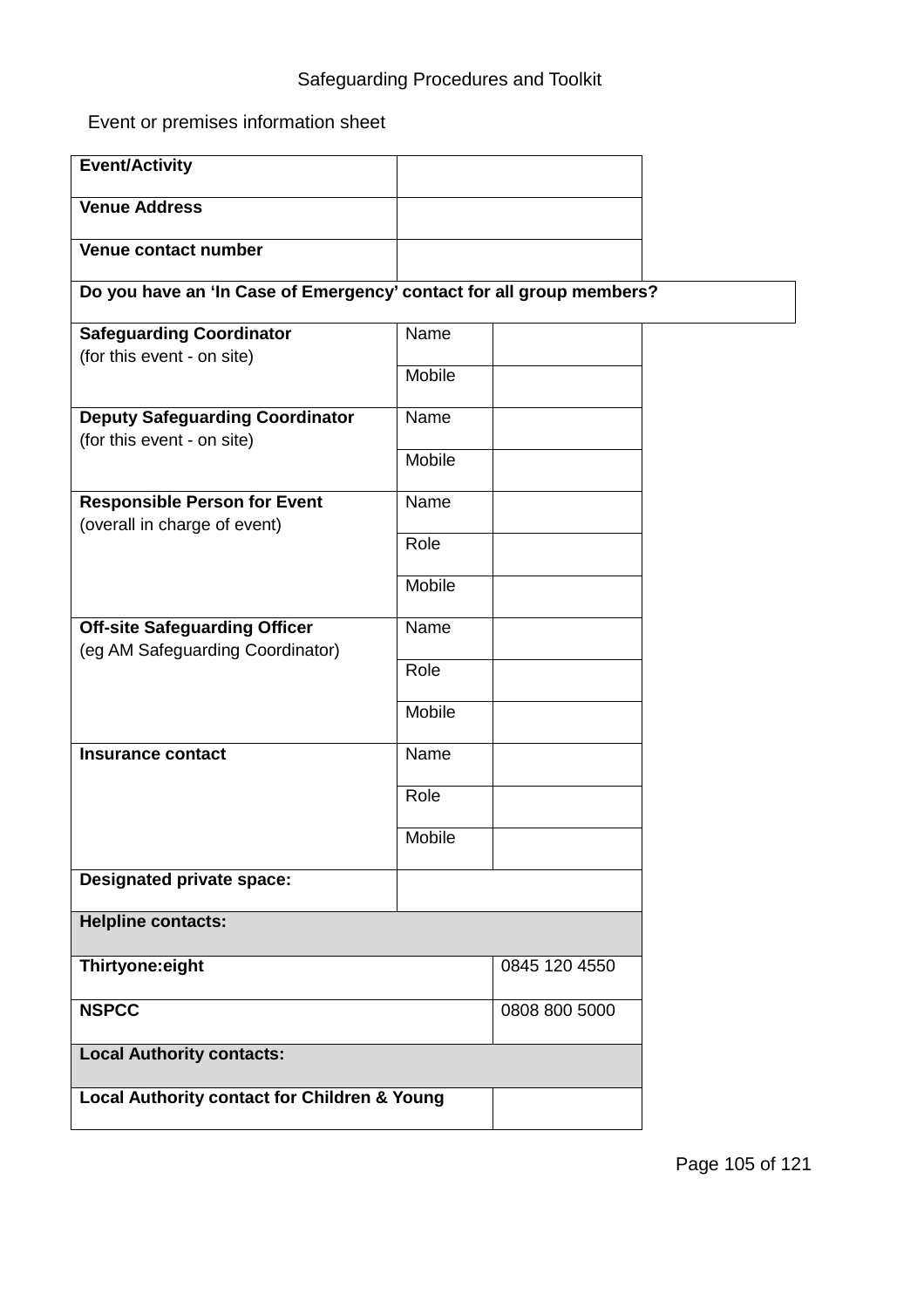| <b>People</b>                                     |  |
|---------------------------------------------------|--|
| <b>Local Authority contact for Adults at Risk</b> |  |

# **E Section E: Responding to Concerns Appendices**

*This section contains information and guidelines that will be needed if there are concerns about a child, young person or adult at risk.*

**E.1 Flowchart A: in cases of concerns about a child** 

An overview, to be used **with Safeguarding Policy Section 5. Responding to Concerns.**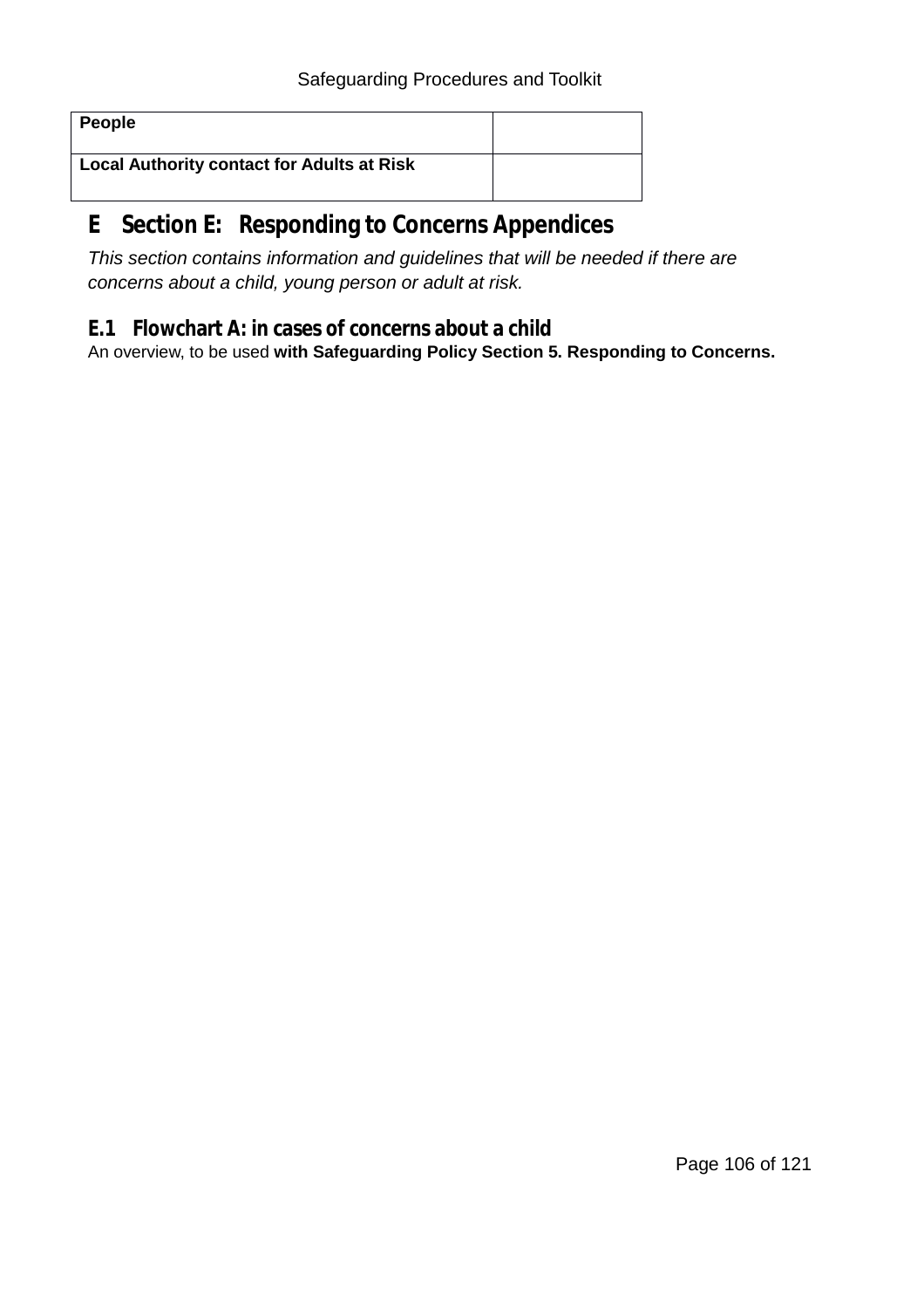

Flow Chart for Action (Children) – © Thirtyone:eight August 2018 *Amended to show Quaker roles plus arrow to inform AM Safeguarding Coordinator after emergency*

**Working Together to Safeguard Children defines significant harm as:** "… any Physical, Sexual, or Emotional Abuse, Neglect, accident or injury that is sufficiently serious to adversely affect progress and enjoyment of life. Harm is defined as the ill treatment or impairment of health and development."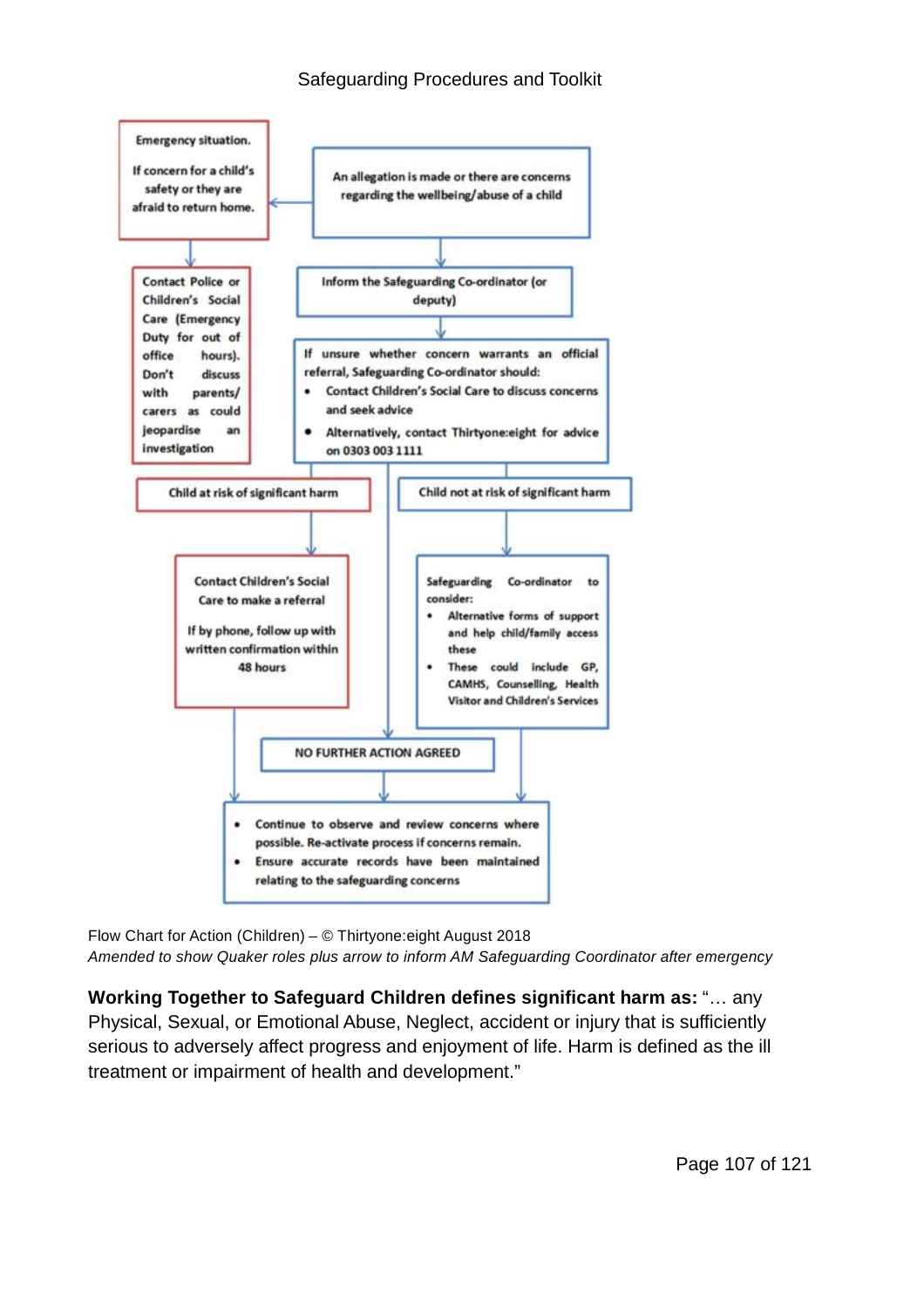# **E.2 Flowchart B: in cases of concerns about an adult**

An overview to be used **with Safeguarding Policy Section 5. Responding to concerns.**



Flow Chart for Action (Adults at risk) – © Thirtyone:eight August 2018 (a*mended for Quaker roles)*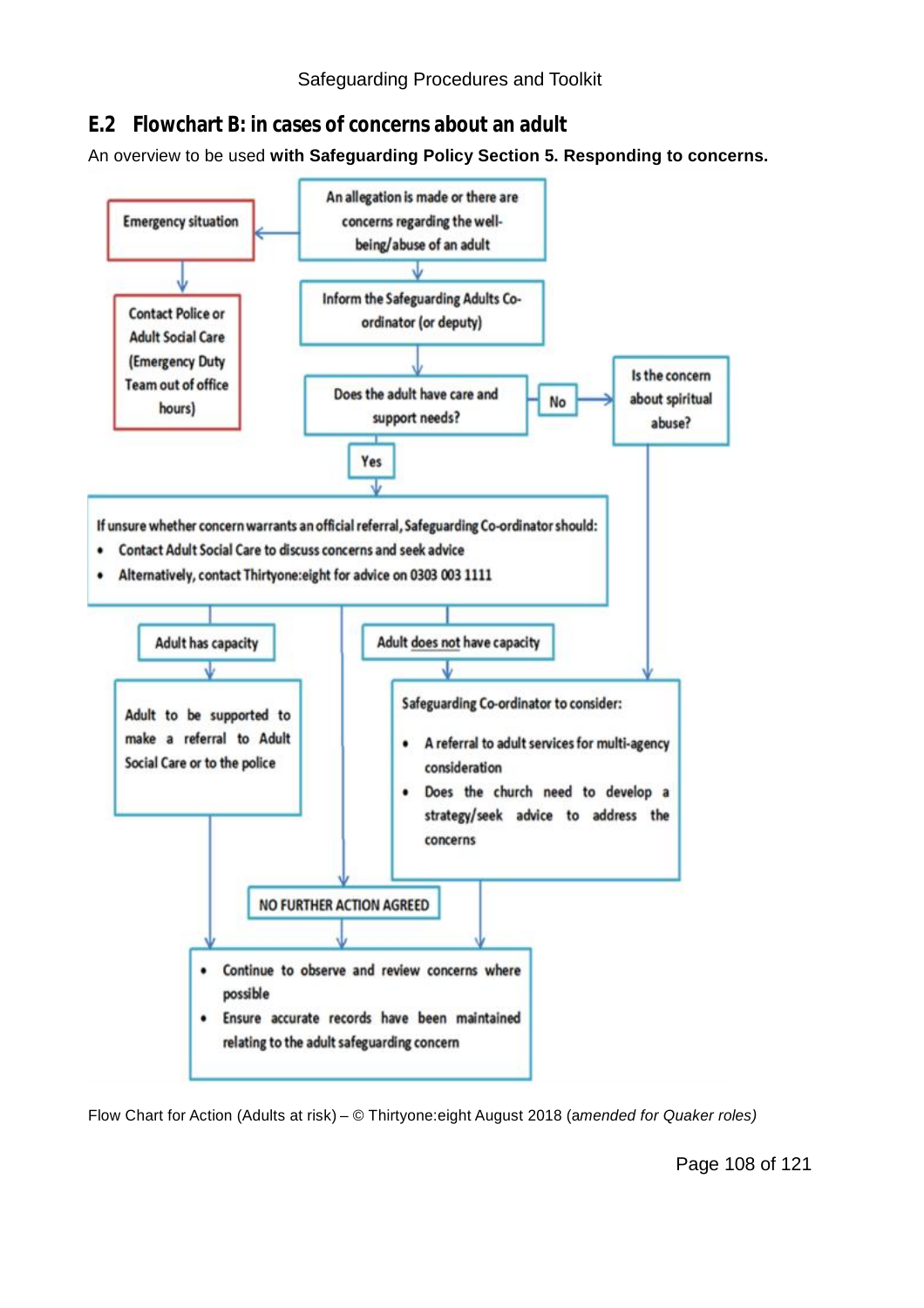Legally, someone who lacks capacity cannot, due to an illness or disability such as a mental health problem, dementia or a learning disability, do the following:

- understand information given to them to make a particular decision
- retain that information long enough to be able to make the decision
- use or weigh up the information to make the decision
- communicate their decision.

N.b. people of sound mind are allowed to make decisions which other people consider poor.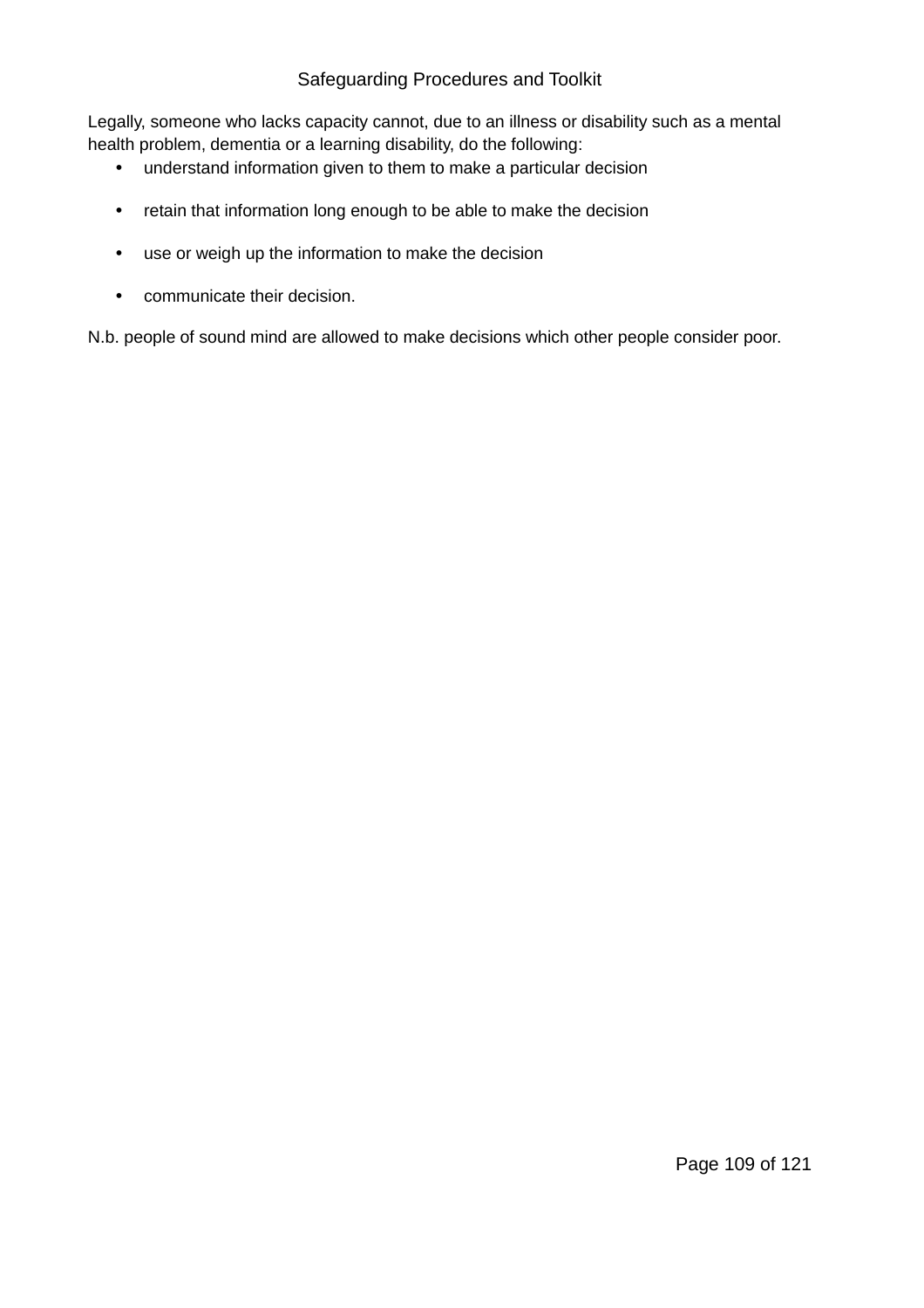## **E.3 Initial disclosure/concern reporting form**

This form is for use by the person who received the disclosure or raised the concern. It is confidential within the terms of the AM Safeguarding Policy and Procedures.

Disclosures of abuse should be recorded as close to the time of the incident as possible. Please include as much detail as possible and record all information all information concisely. Record the disclosure verbatim. Do not try to interpret*.*

| Completed by (name):                                               |  |  |  |  |  |
|--------------------------------------------------------------------|--|--|--|--|--|
| Event/premises:                                                    |  |  |  |  |  |
| Role at event/premises:                                            |  |  |  |  |  |
| Contact details:                                                   |  |  |  |  |  |
| <b>Address</b>                                                     |  |  |  |  |  |
| Telephone number(s)                                                |  |  |  |  |  |
| Email                                                              |  |  |  |  |  |
| 1. Date and time of disclosure/incident causing suspicion:         |  |  |  |  |  |
|                                                                    |  |  |  |  |  |
| 2. Name and age of the children, young people or adults involved : |  |  |  |  |  |
|                                                                    |  |  |  |  |  |
| 3. Details of adult or young person (if any) named as perpetrator: |  |  |  |  |  |
|                                                                    |  |  |  |  |  |
| 4. Name, age and contact details of any witnesses:                 |  |  |  |  |  |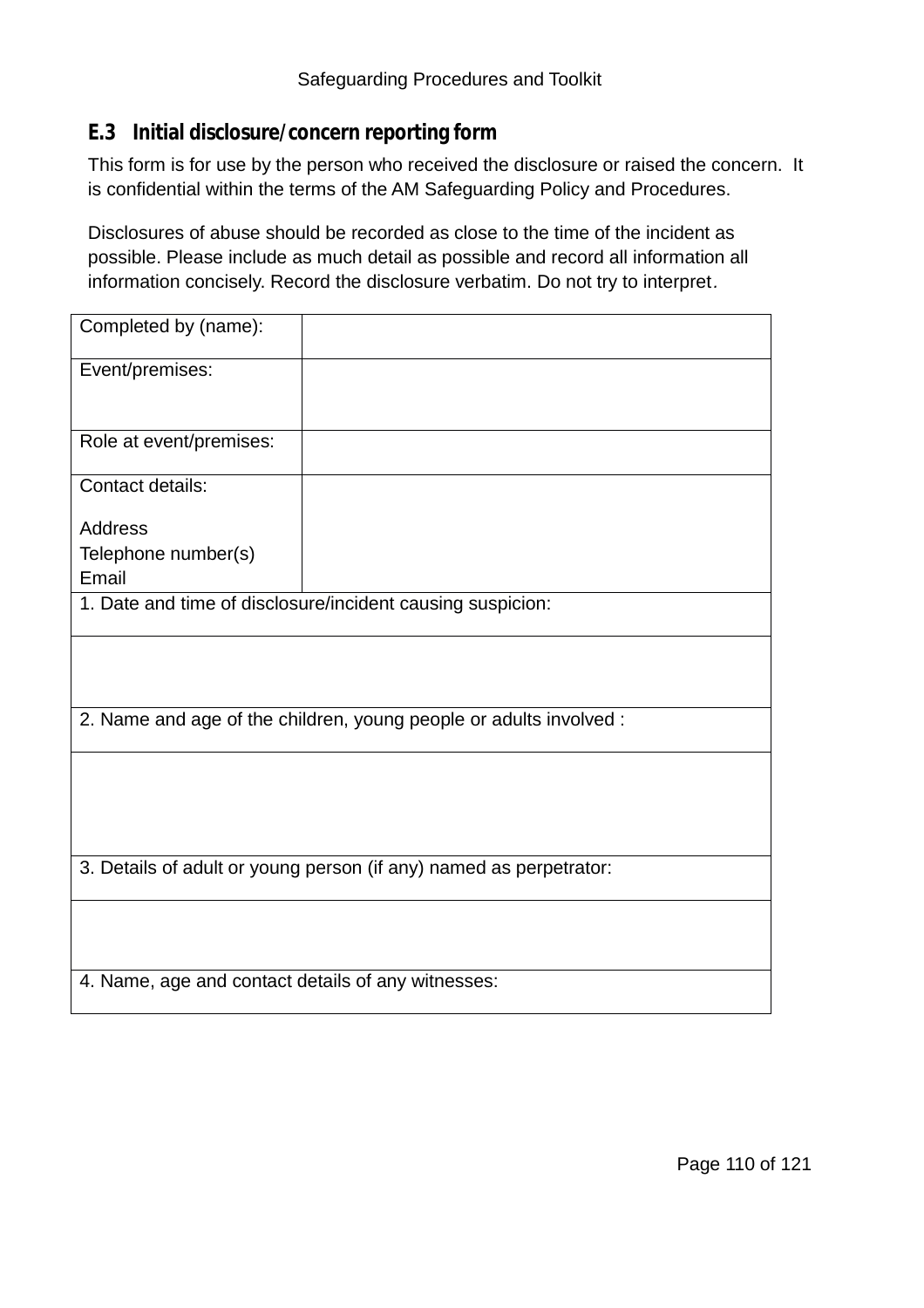| Completed by (name):                                                                                                          |                                                                                                                                                                         |  |
|-------------------------------------------------------------------------------------------------------------------------------|-------------------------------------------------------------------------------------------------------------------------------------------------------------------------|--|
|                                                                                                                               |                                                                                                                                                                         |  |
|                                                                                                                               |                                                                                                                                                                         |  |
|                                                                                                                               |                                                                                                                                                                         |  |
|                                                                                                                               |                                                                                                                                                                         |  |
| 5. If person named in section 3 or 4 is a child or young person please give the<br>names of their parents or legal guardians: |                                                                                                                                                                         |  |
|                                                                                                                               |                                                                                                                                                                         |  |
|                                                                                                                               | 6. Please record details of the disclosure or the incident causing suspicion. In<br>relation to disclosure, please do not interpret the information given to you. It is |  |
|                                                                                                                               | important that you use the same language as the child / young person / adult                                                                                            |  |
| additional sheets if needed.                                                                                                  | involved. Do not paraphrase or summarise. Please continue overleaf or on                                                                                                |  |
|                                                                                                                               | (Use the "Skin Map" as appropriate, but do not undress the person who made the<br>disclosure, or ask them to undress.) (Skin Maps from Guidance to Churches)            |  |
| Details:                                                                                                                      |                                                                                                                                                                         |  |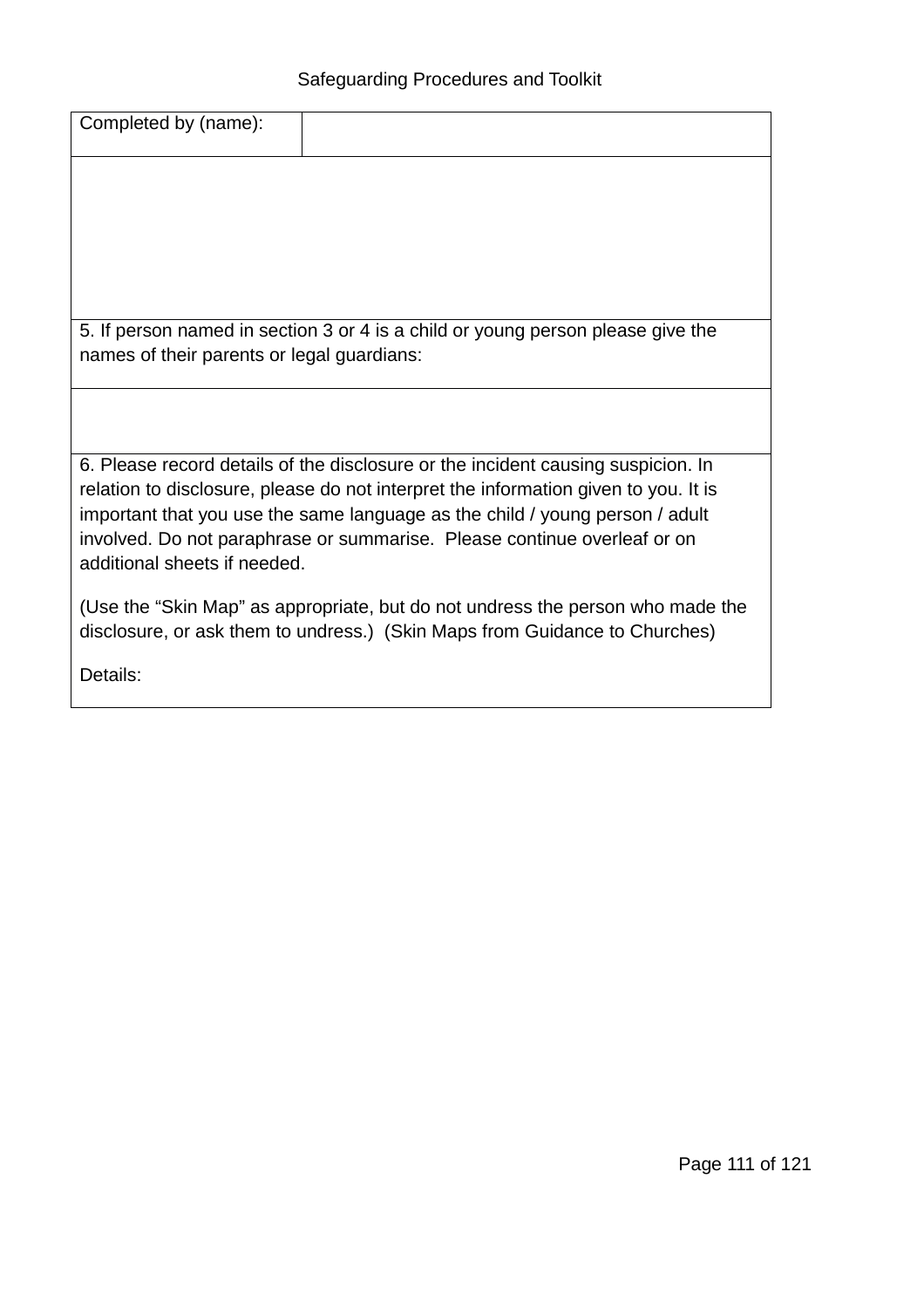| Completed by (name): |  |
|----------------------|--|
|                      |  |
|                      |  |
|                      |  |
|                      |  |
|                      |  |
|                      |  |
|                      |  |
|                      |  |
|                      |  |
|                      |  |
|                      |  |
|                      |  |
|                      |  |
|                      |  |
|                      |  |
|                      |  |
|                      |  |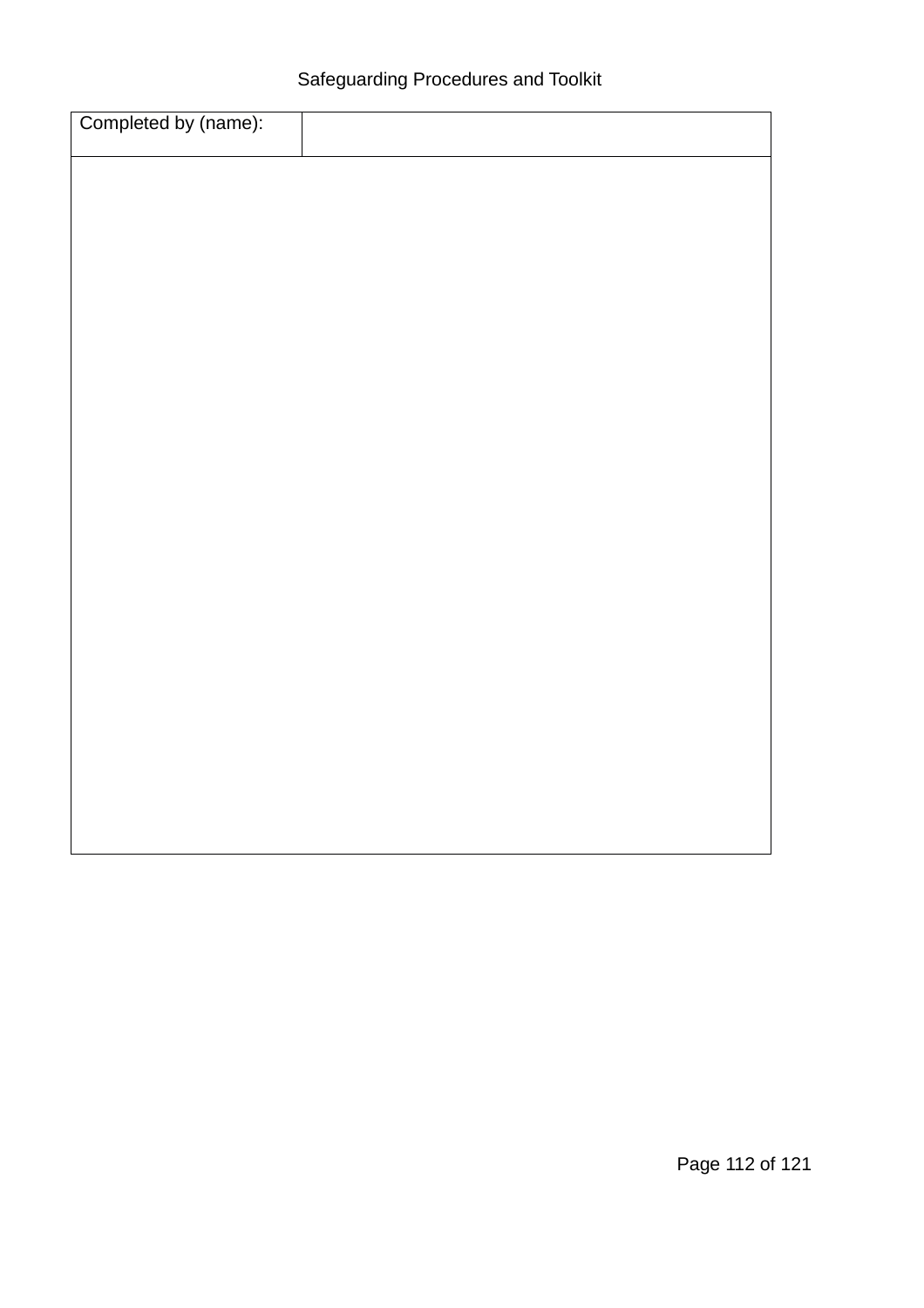

Page 113 of 121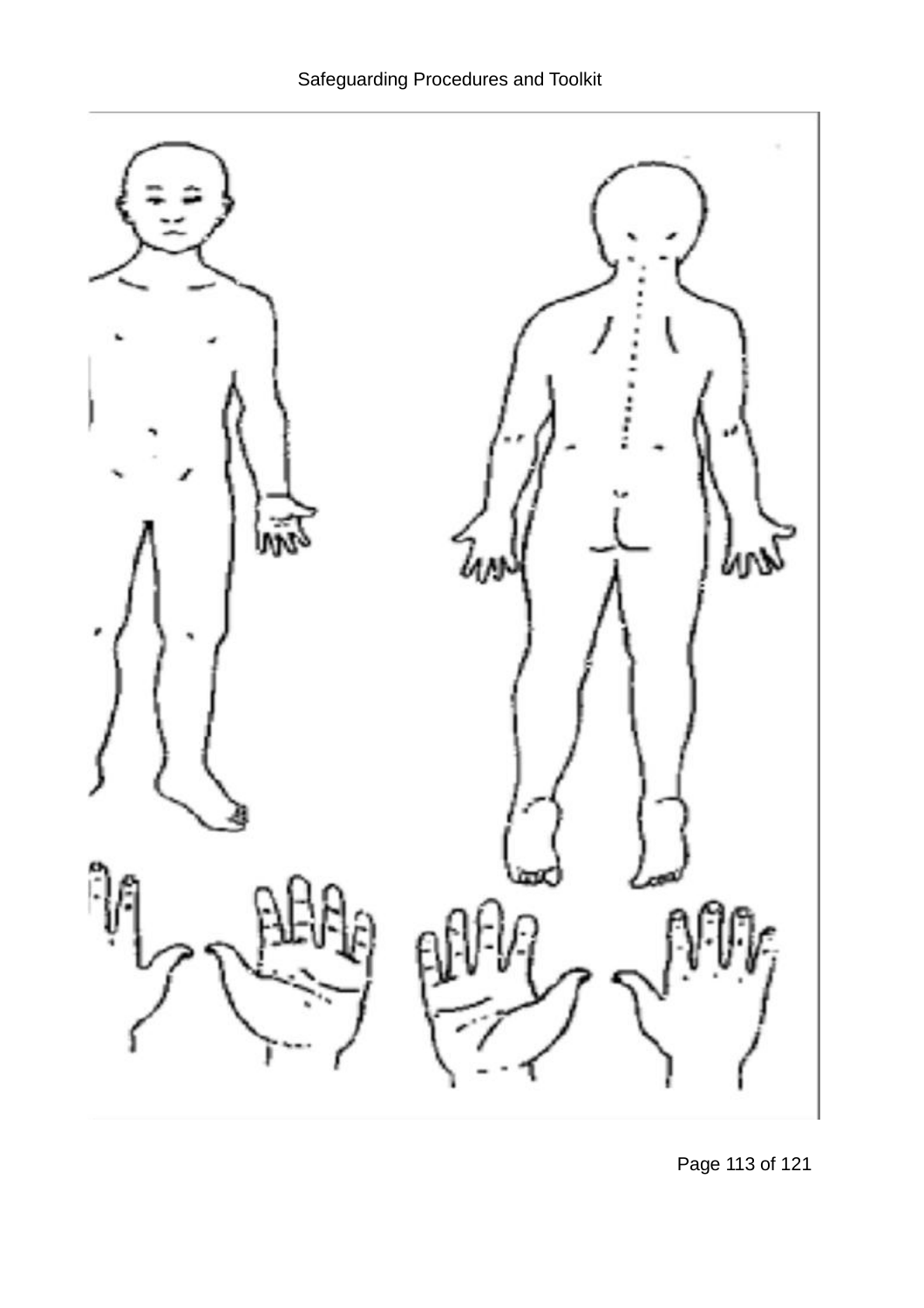

7. Action Taken (including person/people/organisations contacted):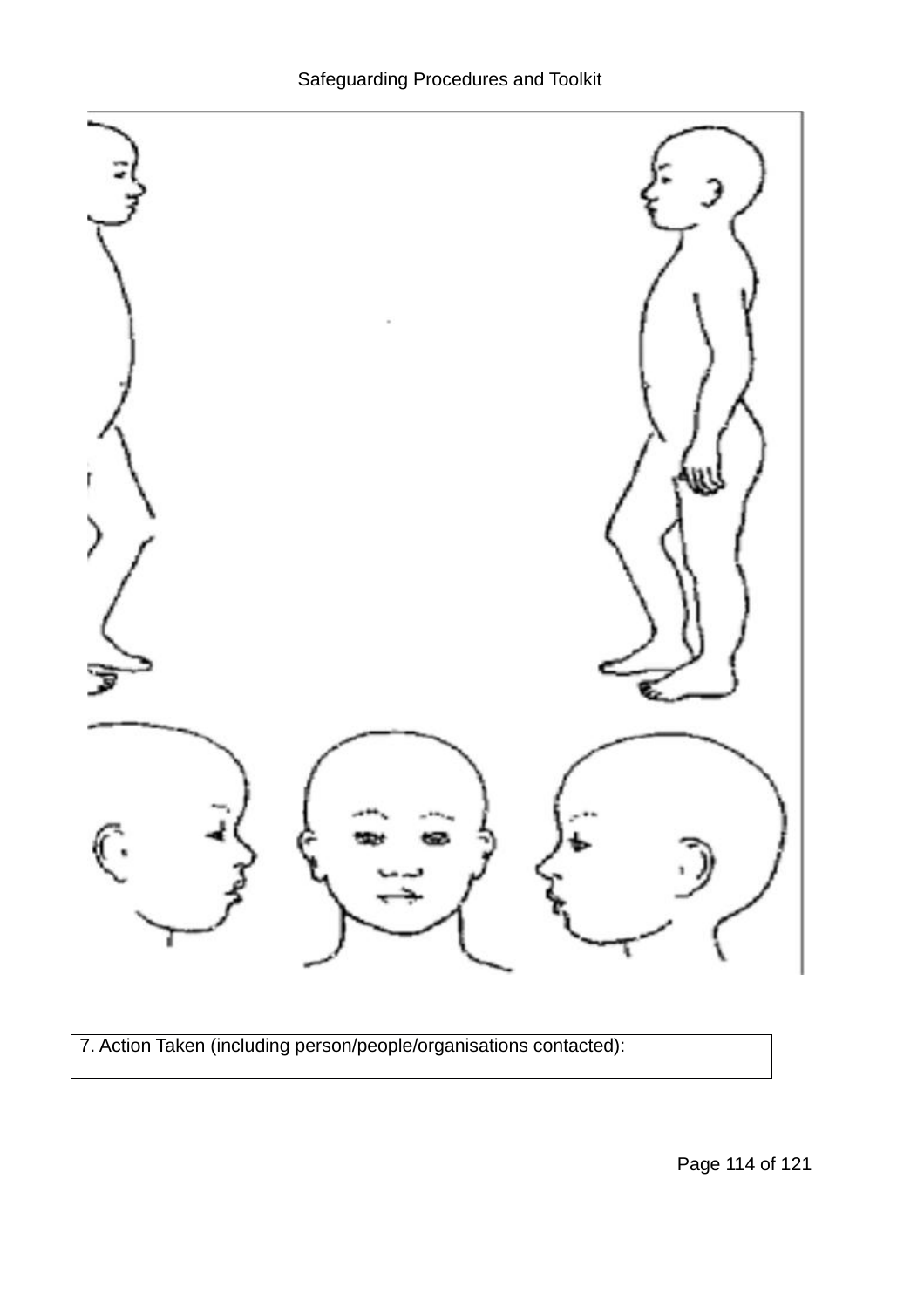| 7. Action Taken (including person/people/organisations contacted):                                                       |  |  |  |
|--------------------------------------------------------------------------------------------------------------------------|--|--|--|
|                                                                                                                          |  |  |  |
|                                                                                                                          |  |  |  |
|                                                                                                                          |  |  |  |
|                                                                                                                          |  |  |  |
| 7. Action Taken (including person/people/organisations contacted):<br>(continued)                                        |  |  |  |
|                                                                                                                          |  |  |  |
|                                                                                                                          |  |  |  |
|                                                                                                                          |  |  |  |
|                                                                                                                          |  |  |  |
|                                                                                                                          |  |  |  |
|                                                                                                                          |  |  |  |
|                                                                                                                          |  |  |  |
|                                                                                                                          |  |  |  |
|                                                                                                                          |  |  |  |
|                                                                                                                          |  |  |  |
| Signed:                                                                                                                  |  |  |  |
|                                                                                                                          |  |  |  |
| Date:                                                                                                                    |  |  |  |
|                                                                                                                          |  |  |  |
| Name of the Safeguarding Coordinator to whom you pass this form:                                                         |  |  |  |
|                                                                                                                          |  |  |  |
|                                                                                                                          |  |  |  |
|                                                                                                                          |  |  |  |
| See section 2.3 of the policy or your Quick Reference card of the policy for details<br>of the Safeguarding Co-ordinator |  |  |  |
| Date form passed to Safeguarding Co-ordinator:                                                                           |  |  |  |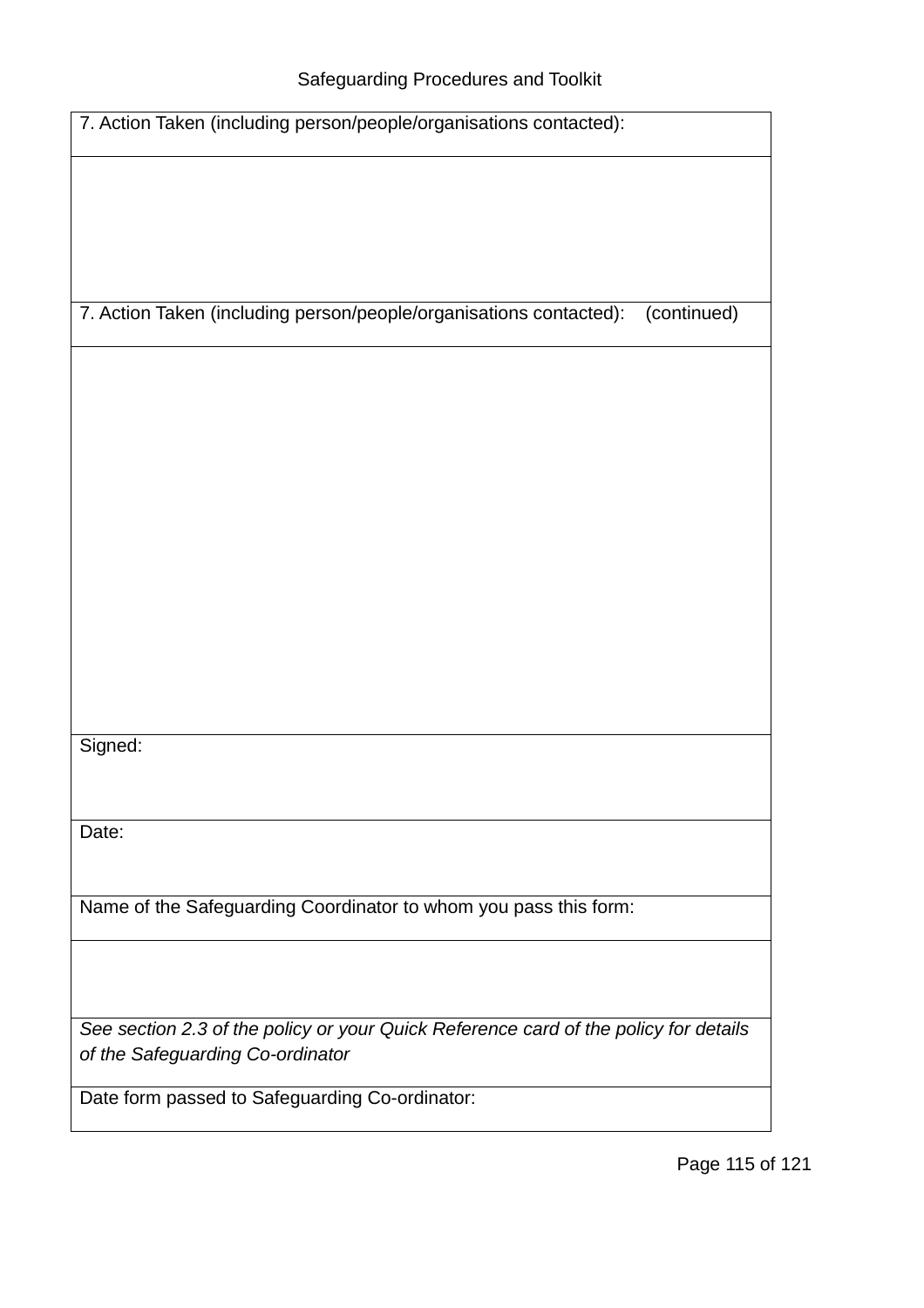7. Action Taken (including person/people/organisations contacted):

Signed by Safeguarding Coordinator:

Date:

This form should be stored in a secure place and considered in relation to the sections of this document about sharing information and records storage. All notes made at the time should be kept with this form.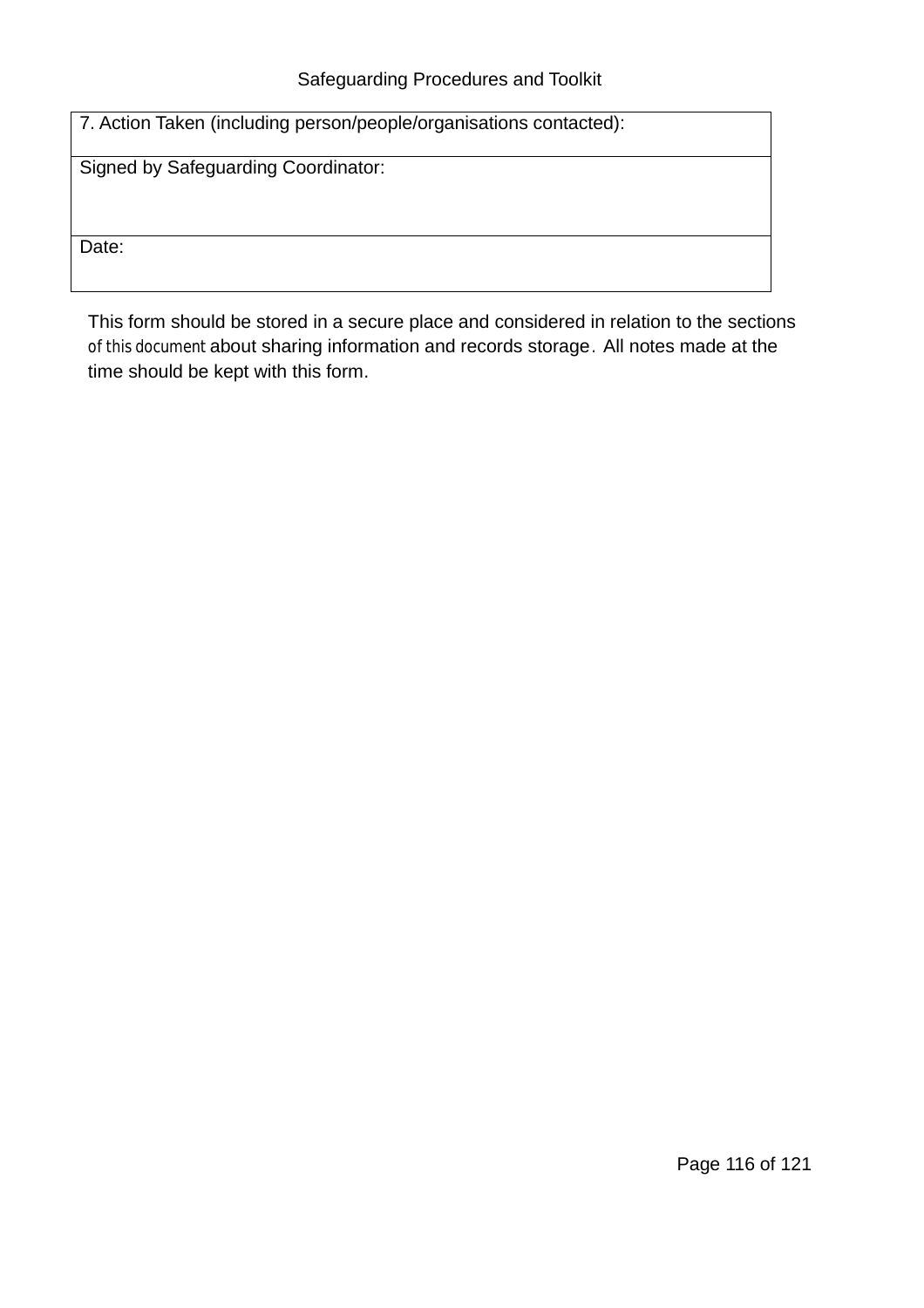#### **E.4 Safeguarding Coordinator's Disclosure Reporting Form**

#### *This form is for use by the Safeguarding Coordinator.*

This form is confidential within the terms of Guidance on Confidentiality detailed in Section 8 of the Disclosure Procedures and Guidance

**Note:** Disclosures of abuse should be recorded as close to the time of the incident as possible. Please include as much detail as possible and record all information concisely. Record the disclosure verbatim. Do not try to interpret.

Event/premises

Role at event/premises:

Contact details:

1. Details of incident:

- 2. Action taken (if no action was taken, state reasons)
- 3. Who did you report the incident to (give names and contact details):
- a) Outside agencies

b) Parents/guardians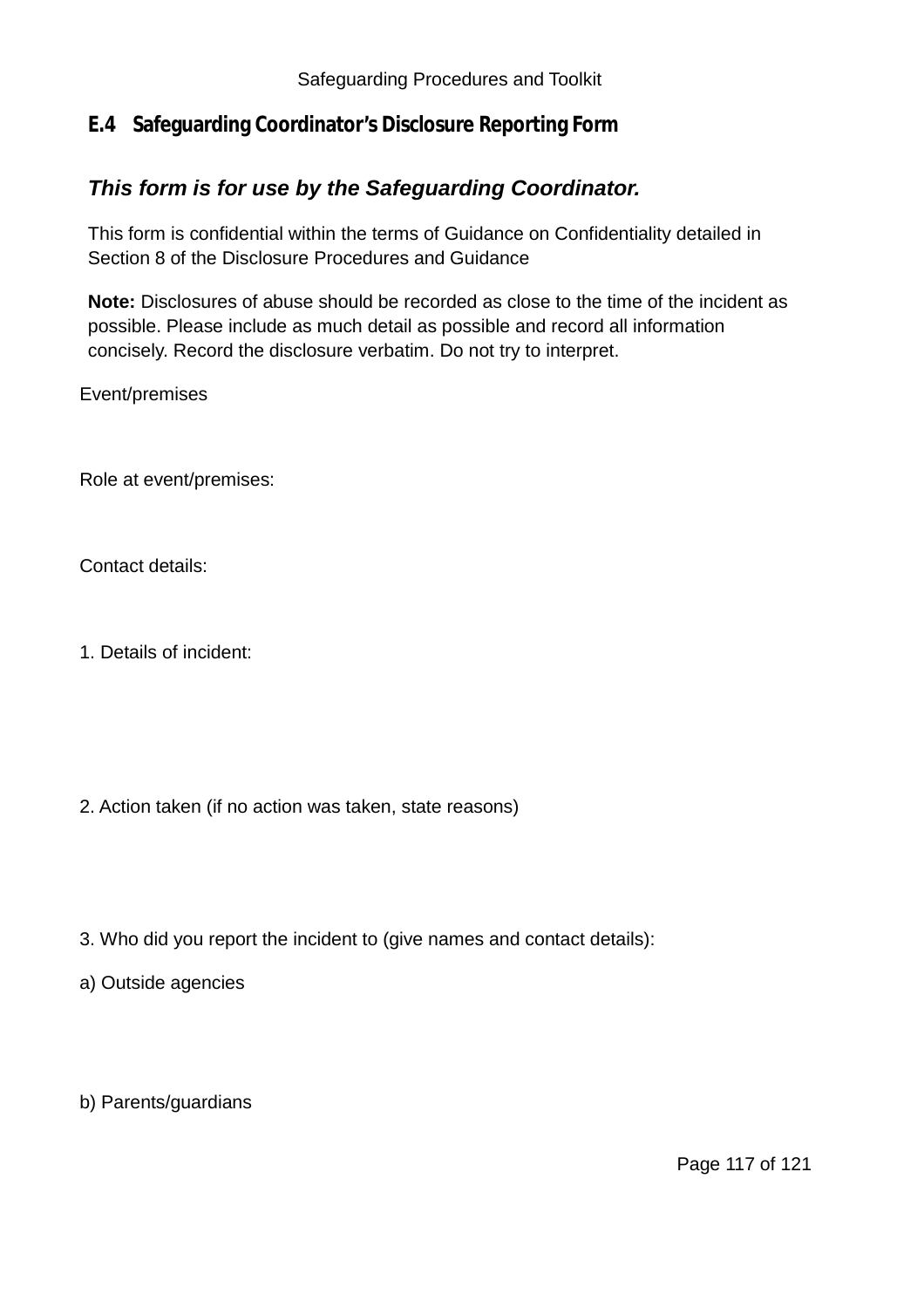Event/premises

c) Other – state within or outside the organisation

4. Any other relevant information:

5. Outstanding tasks, who responsible and timescale:

Signed:

Date:

Time: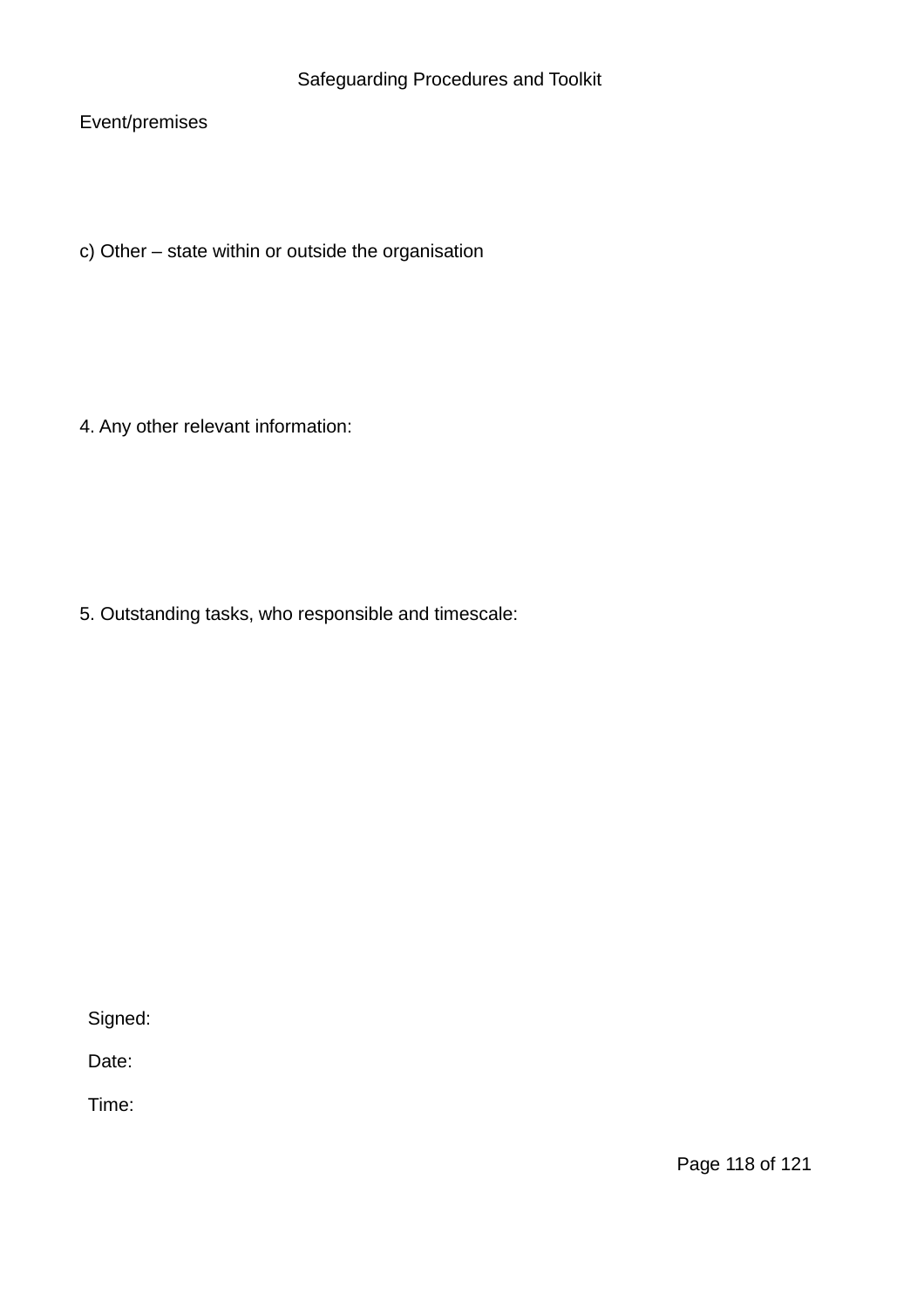This form should be stored in a secure place and considered in relation to the guidelines on confidentiality.

All notes made at the time should be kept with this form.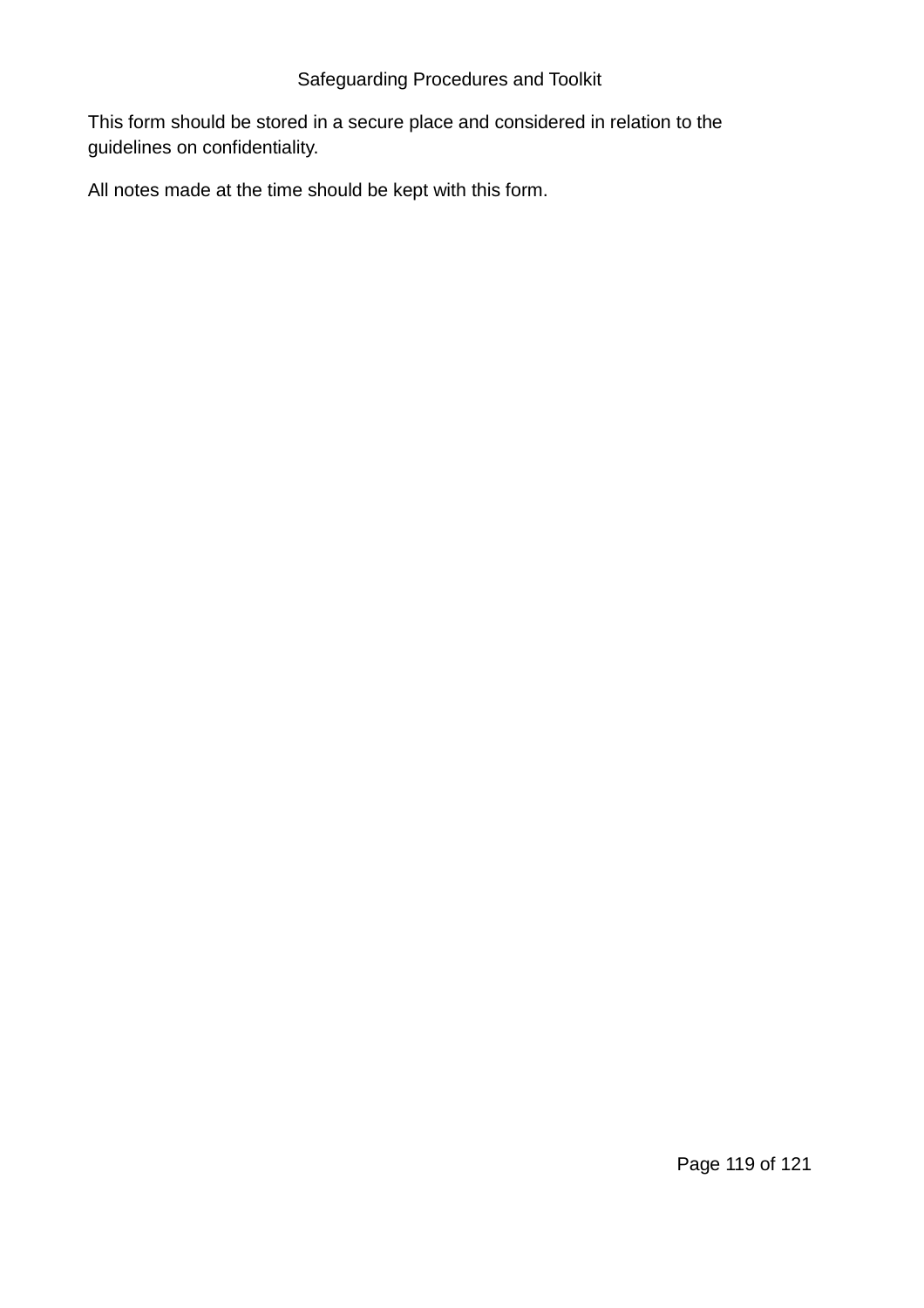### **E.5 Referral Form of host local authority**

This is the Referral Form used by the Local Authority in which the AM's registered office is located. It is appropriate to use this form for a referral, even when the report relates to a location in another local authority.

[Insert appropriate form here]

| <b>Role/Organisation</b>                                                                                                        | <b>Name</b>                | <b>Phone</b>                                                                          | <b>Email</b>                               |
|---------------------------------------------------------------------------------------------------------------------------------|----------------------------|---------------------------------------------------------------------------------------|--------------------------------------------|
| <b>Joint AM</b><br><b>Safeguarding</b><br>Coordinator                                                                           | <b>Wendy Scott</b>         | 017687 78076                                                                          | wendy.peterhouse@gm<br>ail.com             |
| <b>Joint AM</b><br>Safeguarding<br><b>Coordinator</b>                                                                           | Sara Braithwaite           | 07751 559 896                                                                         | sarambraithwaite@gmai<br>I.com             |
| <b>Clerk of AM Trustees</b>                                                                                                     | <b>Elizabeth Pritchard</b> | 01900 823228                                                                          | lizp7@icloud.com                           |
| Thirtyone:eight                                                                                                                 | Helpline                   | 0303 003 1111                                                                         | helpline@thirtyoneeight.                   |
| Specialist safeguarding<br>advice                                                                                               |                            | Mon-Fri 9am-5pm<br>plus out of hours<br>(from 7am to<br>midnight) for<br>urgent calls | org                                        |
| <b>Britain Yearly Meeting</b>                                                                                                   | <b>Mark Mitchell</b>       | 020 7663 1156                                                                         | safe@quaker.org.uk                         |
| <b>Safeguarding Officer</b><br>General support                                                                                  |                            | Weekday<br>mornings                                                                   | Weekday response<br>normally within 24 hrs |
| <b>Local Authority 1</b><br><b>Safeguarding Children</b>                                                                        | C.C.C.                     |                                                                                       |                                            |
| <b>Local Authority 1</b><br><b>Safeguarding Adults</b>                                                                          |                            |                                                                                       |                                            |
| <b>[Add more local</b><br>authorities as<br>appropriate, or delete]<br><b>Local Authority 2</b><br><b>Safeguarding Children</b> |                            |                                                                                       |                                            |
| <b>Local Authority 2</b><br><b>Safeguarding Adults</b>                                                                          |                            |                                                                                       |                                            |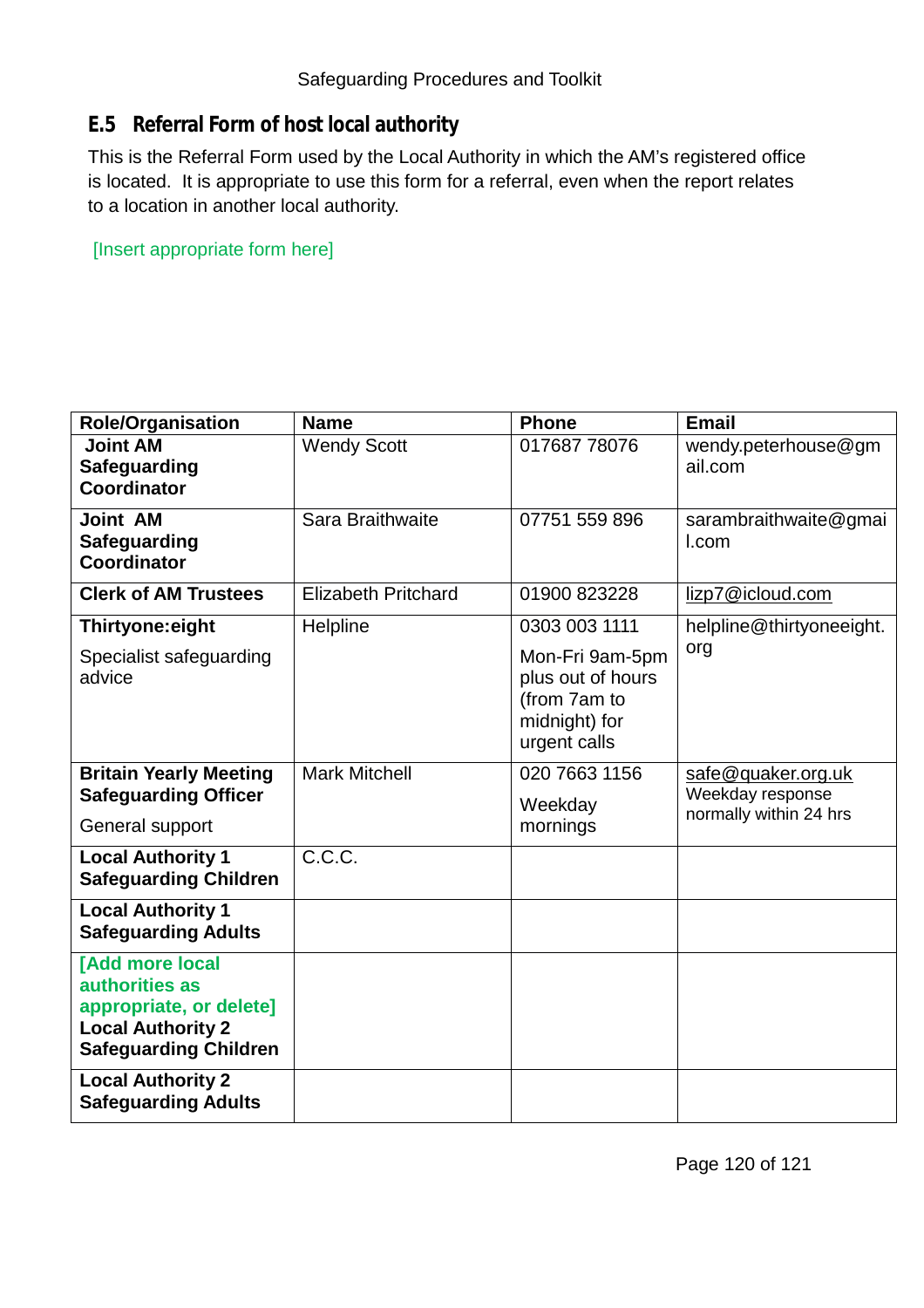| <b>Role/Organisation</b>                   | <b>Name</b>     | <b>Phone</b>  | <b>Email</b>      |  |
|--------------------------------------------|-----------------|---------------|-------------------|--|
| <b>NSPCC</b>                               | <b>Helpline</b> | 0808 800 5000 | help@nspcc.org.uk |  |
|                                            |                 |               |                   |  |
| <b>Police</b>                              | Emergencies     | 999           |                   |  |
|                                            | Non-emergencies | 101           |                   |  |
| This document was last updated: March 2022 |                 |               |                   |  |

# **Key Safeguarding Contacts**

## **Cumberland Area Meeting**

## **Safeguarding Coordinators - Wendy Scott and Sara Braithwaite**

## **Clerk to Trustees - Elizabeth Pritchard**

## **Trustee responsible for Safeguarding - Tricia Jagger**